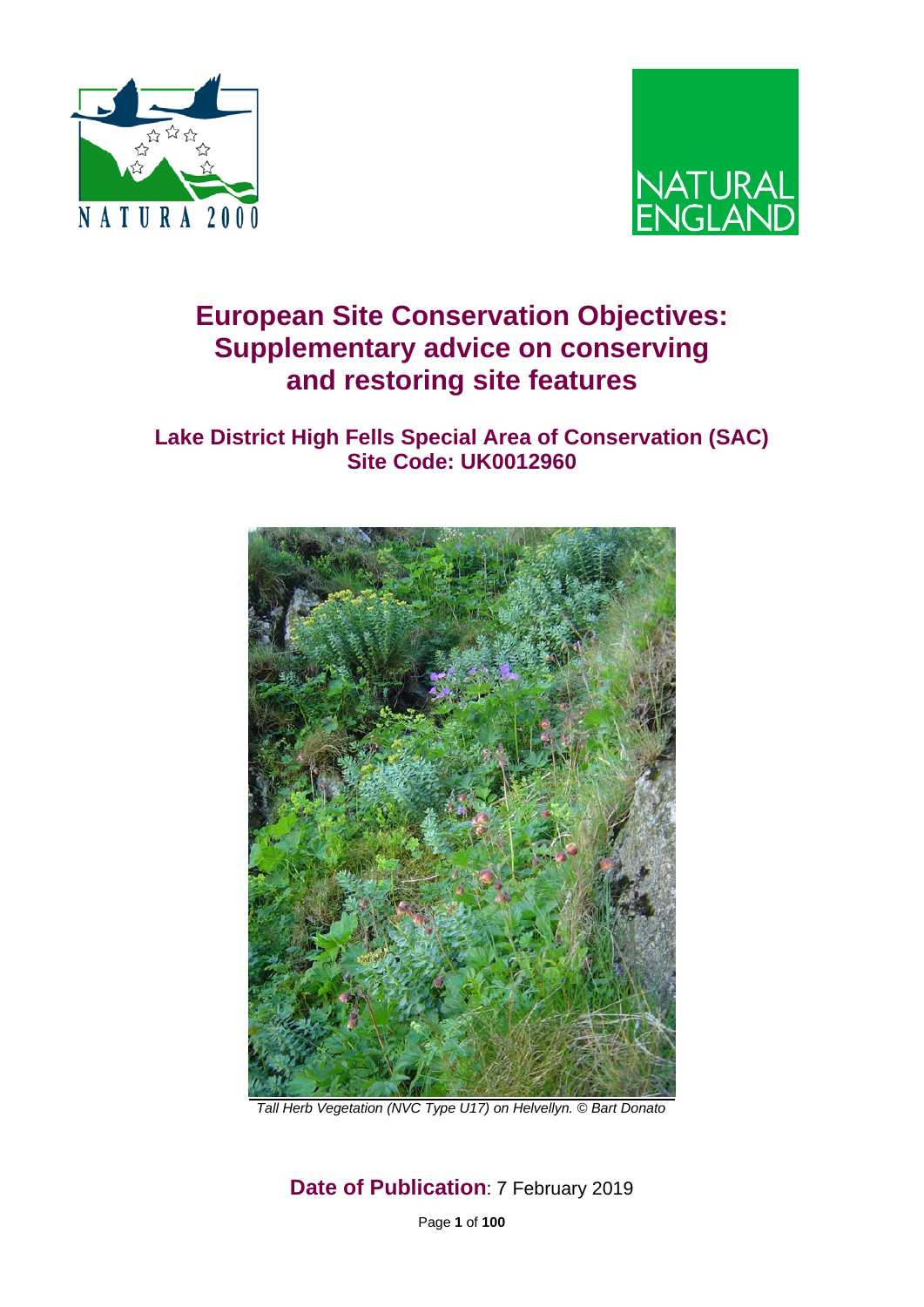## **About this document**

This document provides Natural England's supplementary advice about the European Site Conservation Objectives relating to Lake District High Fells SAC. This advice should therefore be read together with the SAC Conservation Objectives available [here](http://publications.naturalengland.org.uk/publication/6383727470968832?category=4582026845880320)

Where this site overlaps with other European Sites, you should also refer to the separate European Site Conservation Objectives and Supplementary Advice (where available) provided for those sites.

You should use the Conservation Objectives, this Supplementary Advice and any case-specific advice given by Natural England when developing, proposing or assessing an activity, plan or project that may affect this site'

This Supplementary Advice to the Conservation Objectives presents attributes which are ecological characteristics of the designated species and habitats within a site. The listed attributes are considered to be those that best describe the site's ecological integrity and which, if safeguarded, will enable achievement of the Conservation Objectives. Each attribute has a target which is either quantified or qualitative depending on the available evidence. The target identifies as far as possible the desired state to be achieved for the attribute.

The tables provided below bring together the findings of the best available scientific evidence relating to the site's qualifying features, which may be updated or supplemented in further publications from Natural England and other sources. The local evidence used in preparing this supplementary advice has been cited. The references to the national evidence used are available on request. Where evidence and references have not been indicated, Natural England has applied ecological knowledge and expert judgement. You may decide to use other additional sources of information.

In many cases, the attribute targets shown in the tables indicate whether the current objective is to 'maintain' or 'restore' the attribute. This is based on the best available information, including that gathered during monitoring of the feature's current condition. As new information on feature condition becomes available, this will be added so that the advice remains up to date.

The targets given for each attribute do not represent thresholds to assess the significance of any given impact in Habitats Regulations Assessments. You will need to assess this on a case-by-case basis using the most current information available.

Some, but not all, of these attributes can also be used for regular monitoring of the actual condition of the designated features. The attributes selected for monitoring the features, and the standards used to assess their condition, are listed in separate monitoring documents, which will be available from Natural England.

These tables do not give advice about SSSI features or other legally protected species which may also be present within the European Site.

**If you have any comments or queries about this Supplementary Advice document please contact your local Natural England adviser or email [HDIRConservationObjectivesNE@naturalengland.org.uk](mailto:HDIRConservationObjectivesNE@naturalengland.org.uk)**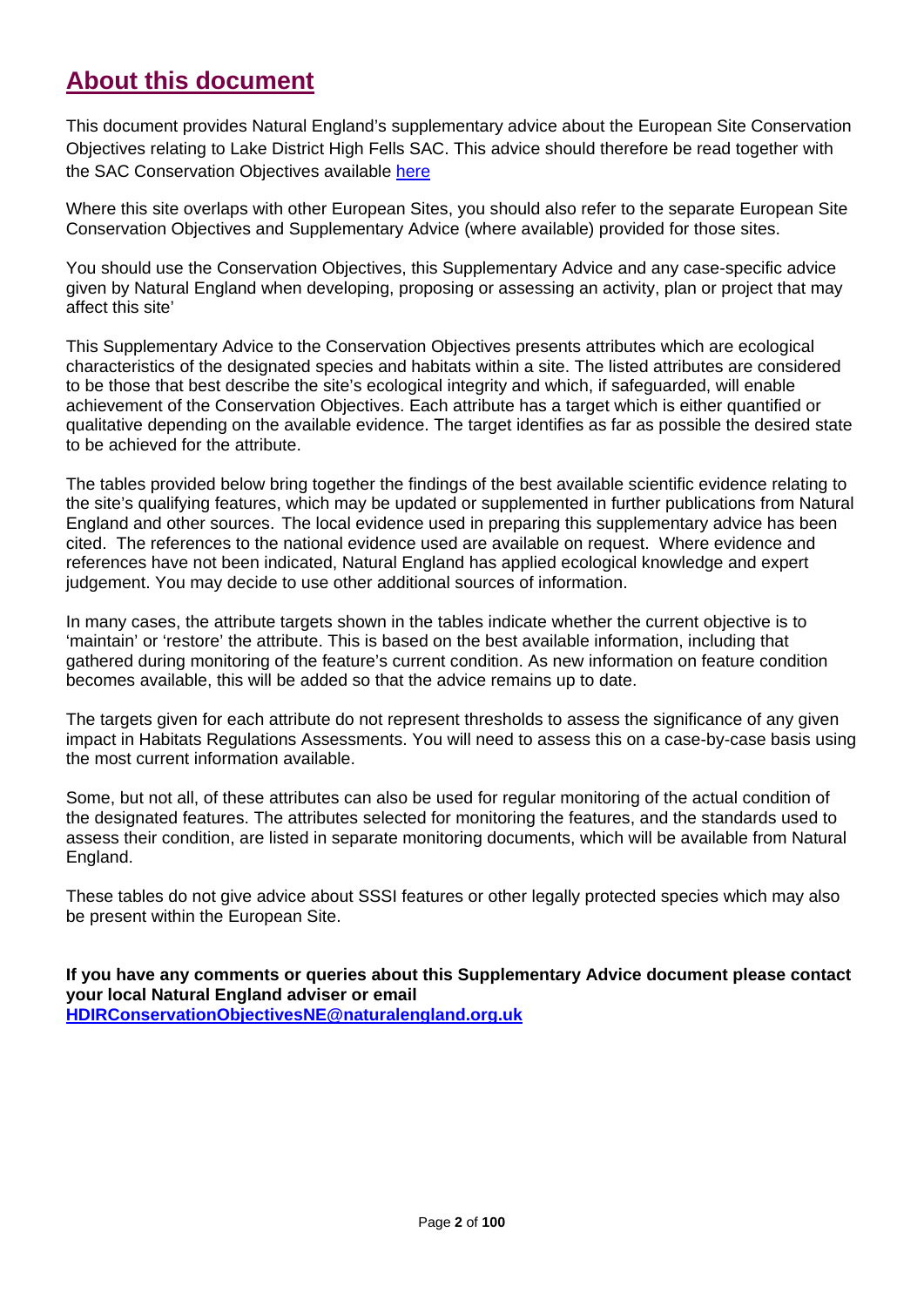# **About this site**

## **European Site information**

| <b>Name of European Site</b>                                                                   | Lake District High Fells Special Area of Conservation (SAC)                                                                                                                                                                         |
|------------------------------------------------------------------------------------------------|-------------------------------------------------------------------------------------------------------------------------------------------------------------------------------------------------------------------------------------|
| Location                                                                                       | Cumbria                                                                                                                                                                                                                             |
| <b>Site Map</b>                                                                                | The designated boundary of this site can be viewed on the MAGIC<br>website here                                                                                                                                                     |
| <b>Designation Date</b>                                                                        | 1 April 2005                                                                                                                                                                                                                        |
| <b>Qualifying Features</b>                                                                     | See section below                                                                                                                                                                                                                   |
| <b>Designation Area</b>                                                                        | 26,999.36ha                                                                                                                                                                                                                         |
| <b>Designation Changes</b>                                                                     | None at time of writing                                                                                                                                                                                                             |
| <b>Feature Condition Status</b>                                                                | Details of the feature condition assessments made at this site can be<br>found using Natural England's <b>Designated Sites System</b>                                                                                               |
| <b>Names of component</b><br><b>Sites of Special Scientific</b><br><b>Interest (SSSIs)</b>     | Armboth Fells SSSI, Birk Fell SSSI, Buttermere Fells SSSI, Helvellyn<br>and Fairfield SSSI, Honister Crag SSSI, Pillar and Ennerdale Fells<br>SSSI, Scafell Pikes SSSI, Shap Fells SSSI, Skiddaw Group SSSI,<br>Wasdale Screes SSSI |
| <b>Relationship with other</b><br><b>European or International</b><br><b>Site designations</b> | Adjacent to <b>Borrowdale Woodlands Complex SAC, River Derwent and</b><br><b>Bassenthwaite Lake SAC, River Eden SAC, Wast Water SAC</b>                                                                                             |

### **Site background and geography**

This SAC includes the 10 SSSIs in the Lake District High Fells that have been designated for their semi-natural vegetation. Lying within the Cumbrian High Fells National Character Area [\(NCA Profile 008\)](http://publications.naturalengland.org.uk/file/5528219878948864) it includes steep, sharp mountains including England's 3 highest massifs (Scafell, Helvellyn and Skiddaw). These are largely composed of acidic rocks but there are also more mineral rich intrusions which give rise to a richer flora in places, most notably Helvellyn and Honister. The site also includes land with a more rounded topography, some of which is blanketed by peat. There are large areas of deep peat on Shap Fells, Armboth Fells and the 'back-of-Skiddaw' which support blanket bog. England's highest mountains support important populations of arctic-alpine species including alpine saxifrage, mossy campion, alpine mousear and alpine catchfly. This land is subject to very high rainfall, catching precipitation from the Atlantic coast, feeding clean water tarns and allowing the land to support vegetation particularly rich in mosses, liverworts and lichens.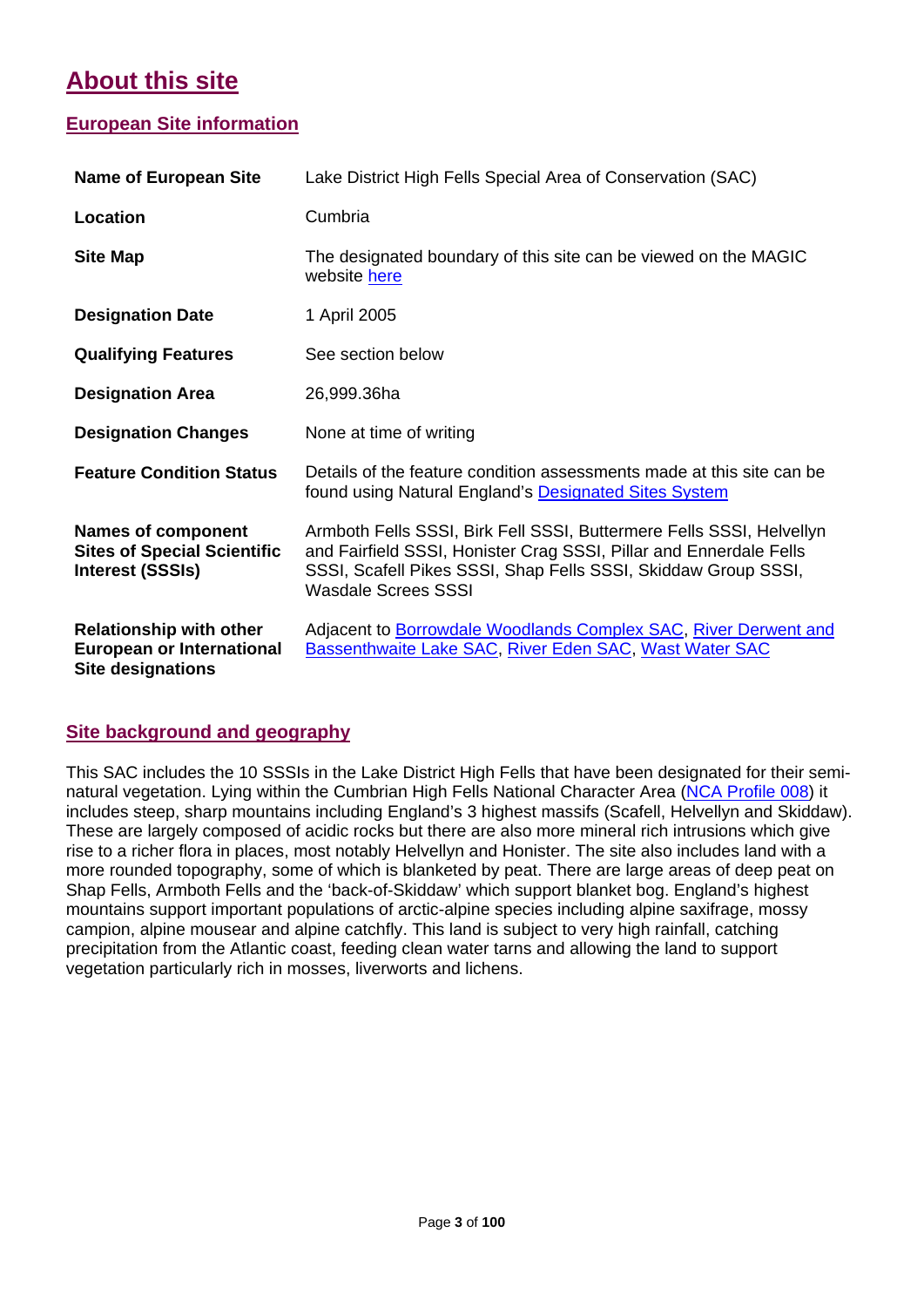# **About the qualifying features of the SAC**

The following section gives you additional, site-specific information about this SAC's qualifying features. These are the natural habitats and/or species for which this SAC has been designated.

### **Qualifying habitats:**

#### • **H7230. Alkaline fens; Calcium-rich springwater-fed fens**

Areas where relatively mineral-rich ground water seeps out (known as flushes) which supports speciesrich vegetation communities such as the UK National Vegetation Classification (NVC) types M10: *Pinguicula vulgaris*- *Carex dioica* mire and M11 *Carex demissa-Saxifraga azoides mire*

#### • **H4060. Alpine and Boreal heaths; Alpine and subalpine heaths**

These represent some of the most southerly examples of this vegetation type in Britain. High altitude heaths (generally above 600m) typically on slopes just below summits. Corresponds to NVC type H19 *Vaccinium myrtillus-Cladonia arbuscula* heath which tends to occur on the steeply-sloping, less-exposed ground below some of the summits of the Fells, with relatively intact examples within the Buttermere Fells and Skiddaw Group.

#### • **H7130. Blanket bogs**

There are relatively extensive areas of blanket bog in a number of the component SSSI, particularly Armboth Fells, Shap Fells and Skiddaw Group, with smaller areas in many of the other sites. Vegetation on deep (>40cm peat) includes the NVC type M19 *Calluna vulgaris – Eriophorum vaginatum* blanket mire with M17 *Scirpus cespitosus – Eriophorum vaginatum* blanket mire and occasionally M18 *Erica tetralix – Sphagnum papillosum* raised and blanket bog. M1 *Sphagnum auriculatum* bog pools and M2 *Sphagnum cuspidatum/recurvum* bog pools are also present.

The blanket bog has heather *Calluna vulgaris* and hare's-tail cottongrass *Eriophorum vaginatum* with varying amounts of cross-leaved heath *Erica tetralix*, deer-grass *Trichophorum cespitosum* and crowberry *Empetrum nigrum*. The bogs are often wet and rich in mosses, with carpets of *Sphagnum* and *Sphagnum*-filled hollows with species such as *S. papillosum* and *S. magellanicum*

#### • **H8210. Calcareous rocky slopes with chasmophytic vegetation; Plants in crevices in baserich rocks**

Chasmophytic vegetation consists of plant communities that colonise the cracks and fissures of rock faces. In the Lake District, the presence of calcareous bands within otherwise mainly siliceous rocks means that Calcareous rocky slopes with chasmophytic vegetation may occur in close association. Siliceous rocky slopes with chasmophytic vegetation, and the site is listed for both types.

The vegetation is characterised by bryophytes such as *Amphidium mougeotii*i *Tortella tortuosa*, *Anoectangium aestivum* and *Ctenidium molluscum* but is poorly described by the NVC –perhaps the OV40 *Asplenium viride – Cystopteris fragilis* community closest fit to this vegetation type. Associated vascular plants typical of this site include *Saxifraga nivalis, Saxifraga oppisitifolia, Silene acualis, Polystichum lonchitis, Cerastium alpinum* and *Poa glauca*.

#### • **H4030. European dry heaths**

Dry heath occurs throughout the site, and it is very extensive on a number of component SSSI such as Buttermere Fells, Skiddaw Group, Armboth Fells and to a lesser extent Pillar and Ennerdale Fells. Smaller areas are found throughout the other sites.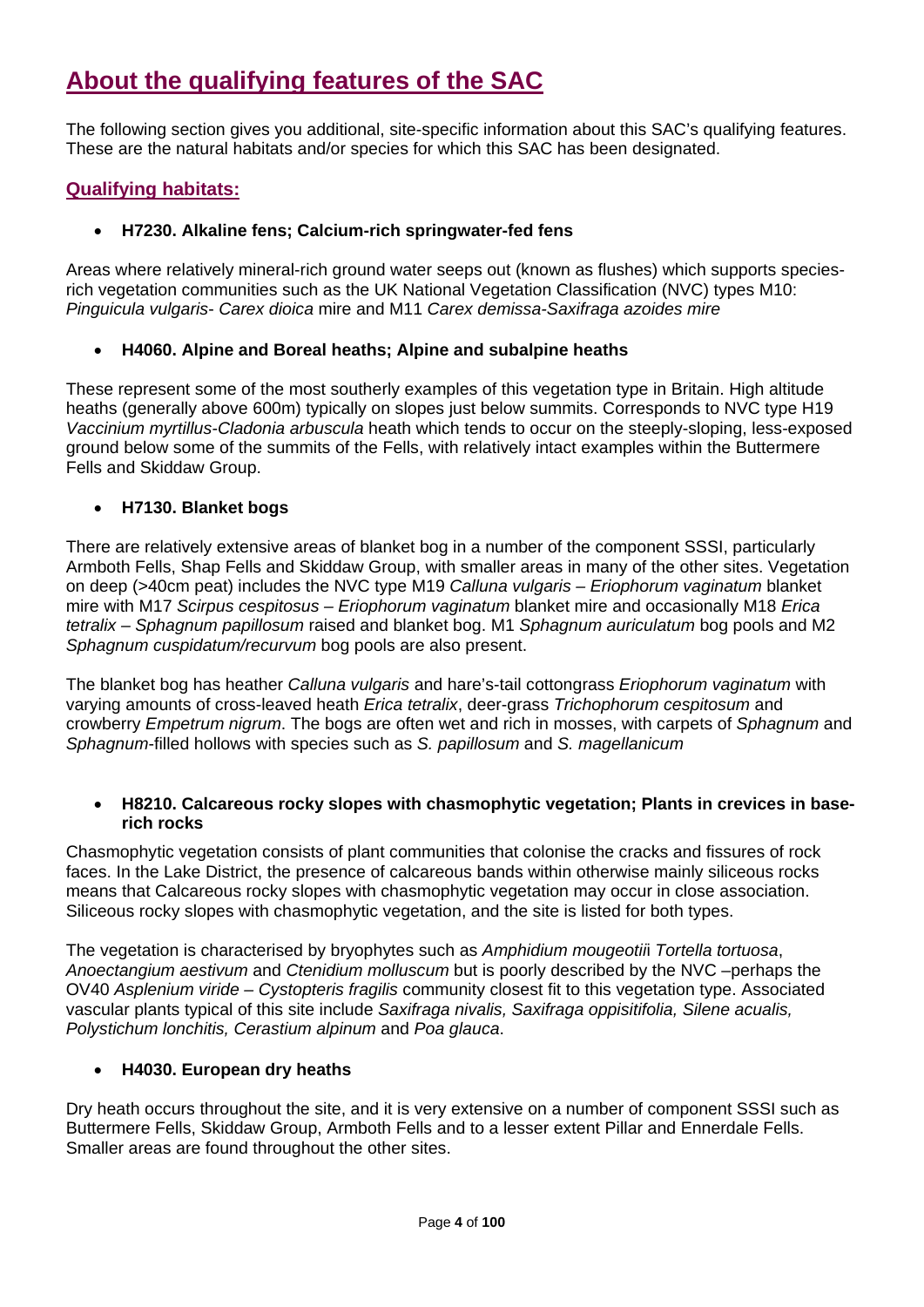The principal NVC type present is H12 *Calluna vulgaris* – *Vaccinium myrtillus* heath, and H18 *Vaccinium myrtillus – Deschampsia flexuosa* heath also occurs. Smaller amounts of H9 *Calluna vulgaris – Deschampsia flexuosa* and H10 *Calluna vulgaris – Erica cinerea* heath are also found. Of particular significance is the occurrence of H21 *Calluna vulgaris – Vaccinium myrtillus – Sphagnum capillifolium* heath, a community particularly rich in mosses and known as Atlantic heath because it is confined to areas with high rainfall close to the Atlantic coast

#### • **H6430. Hydrophilous tall herb fringe communities of plains and of the montane to alpine levels**

This is lush colourful tall herb vegetation corresponding to the NVC type U17 *Luzula sylvatica-Geum rivale* tall herb community which occurs on moist mineral rich soils. Almost all of this vegetation type in England is found within the Lake District.

Tall herb communities are mainly found in Helvellyn and Fairfield, Honister Crag, Scafell Pikes, Pillar and Ennerdale Fells, Wasdale Screes and Buttermere Fells, with scattered areas elsewhere.

A number of rare arctic-alpine species occur, including alpine cinquefoil *Potentilla crantzii* and alpine meadow grass *Poa alpina*, black alpine sedge *Carex atrata* and alpine saxifrage *Saxifraga nivalis* at Helvellyn and Fairfield. Buttermere Fells is also a locality for the rare alpine catchfly *Lychnis alpina*.

#### • **H5130.** *Juniperus communis* **formations on heaths or calcareous grasslands**

Three of the component upland SSSIs have extensive areas of juniper Juniperus communis, whilst scattered juniper occurs on many of the inaccessible cliffs and slopes throughout the complex. The NVC type is W19 *Juniperus communis ssp. communis – Oxalis acetosella* juniper woodland. Birk Fell supports the most extensive stand of juniper in the Lake District; with Helvellyn and Fairfield and Skiddaw Group also supporting large stands of juniper.

The juniper is associated with open silver birch *Betula pendula* woods with scattered rowan *Sorbus aucuparia*, ash *Fraxinus excelsior*, bird cherry *Prunus padus*, holly *Ilex aquifolium*, hawthorn *Crataegus monogyna* and dog rose *Rosa canina*. Bracken *Pteridium aquilinum* or fescue – bent grassland with bryophytes and wood sorrel *Oxalis acetosella* predominate over the woodland floor, although locally there are richer areas.

#### • **H4010. Northern Atlantic wet heaths with** *Erica tetralix***; Wet heathland with cross-leaved heath**

On shallow peat (<40cm) at Armboth Fells, Shap Fells, Skiddaw Group and the Buttermere Fells there are good examples of M15 *Scirpus cespitosus – Erica tetralix* wet heath. Shap Fells also has an area of M16 *Erica tetralix – Sphagnum compactum* wet heath. Heather *Calluna vulgaris* is dominant, with crossleaved heath *Erica tetralix* and *Sphagnum* species. Purple moor-grass *Molinia caerulea* can be locally abundant.

#### • **H91A0. Old sessile oak woods with** *Ilex* **and** *Blechnum* **in the British Isles; Western acidic oak woodland**

This habitat most closely corresponds with NVC type W17 *Quercus petraea-Betula pubescens*. The site includes Side Wood in Ennerdale, Birkrigg and Keskadale Oaks near Newlands pass and Young Wood near Mungrisdale. These are on steep south-facing slopes near the altitudinal limit for oak in Cumbria. In Birkrigg and Keskadale, bryophytes and lichens are abundant and include species such as *Hedwigia integrifolia*. Birk Fell also includes substantial areas of bryophyte- and fern-rich oak woodland. Notable bryophyte species include *Breutelia chrysocoma, Saccogyna viticulosa* and *Pleurozia purpurea*. Fragments of this habitat also occur elsewhere throughout the site, mostly in gills or other areas less accessible to grazing animals.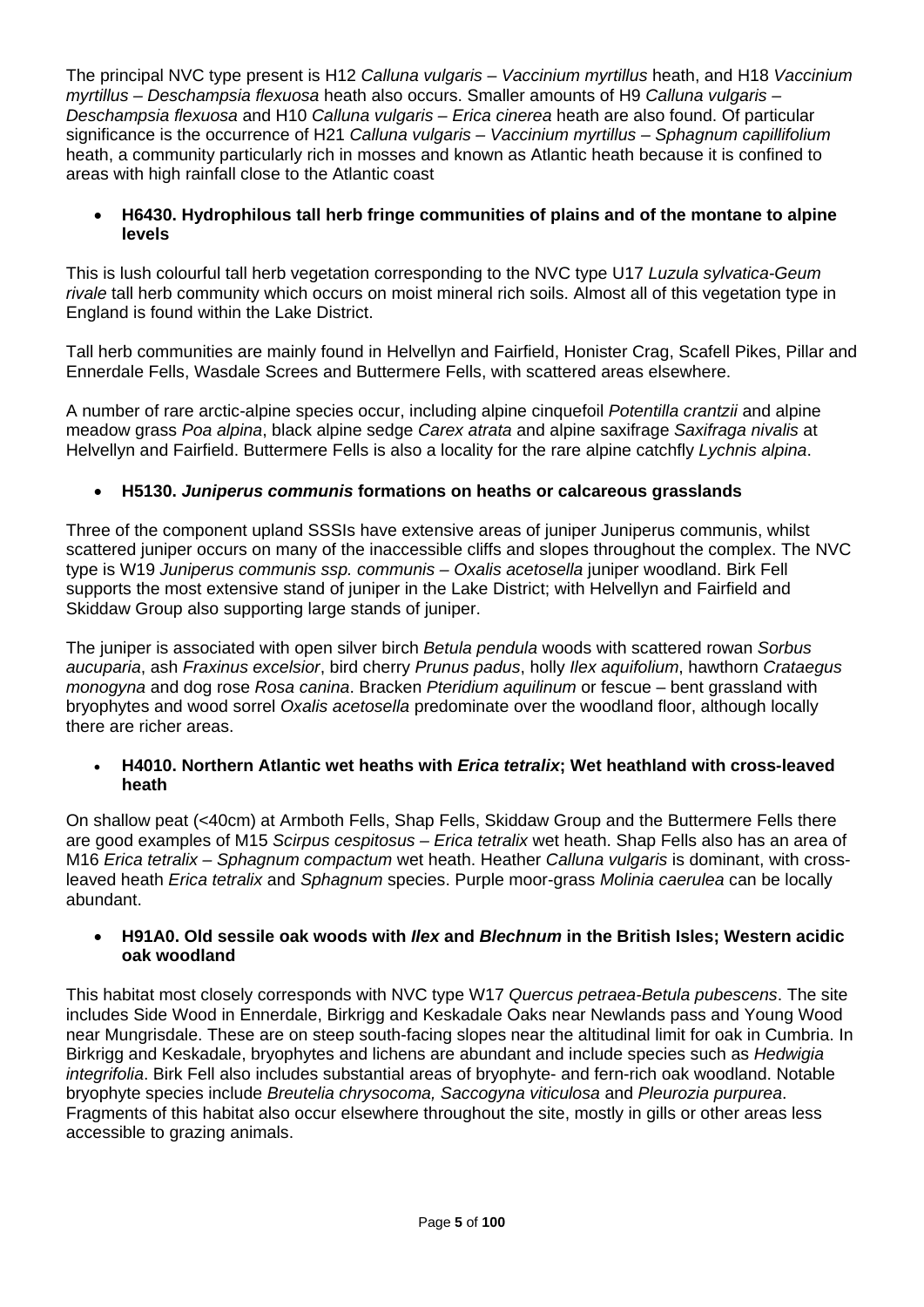#### • **H3130. Oligotrophic to mesotrophic standing waters with vegetation of the** *Littorelletea uniflorae* **and/or of the** *Isoëto-Nanojuncetea***; Clear-water lakes or lochs with aquatic vegetation and poor to moderate nutrient levels**

The site includes many upland tarns. They include species typical of low-nutrient, clean waters such as water-starwort *Callitriche hamulata*, quillwort *Isoetes lacustris*, shoreweed *Littorella uniflora*, water lobelia *Lobelia dortmanna* and floating bur-weed *Sparganium angustifolium*. Awlwort *Subularia aquatica*, a locally rare species, occurs in Sprinkling and Styhead Tarns (Scafell Pikes) and Dock and Blea Tarns (Armboth Fells). The rare powan *Coregonus lavaretus* (locally called 'schelly') is a fish that occurs in Red Tarn in Helvellyn and Fairfield.

#### • **H6150. Siliceous alpine and boreal grasslands; Montane acid grasslands**

Siliceous alpine and boreal grasslands are typically found on summit plateaux above 700m. The NVC type present is U10 *Carex bigelowii – Racomitrium lanuginosum* moss-heath. Wavy hair-grass *Deschampsia flexuosa* and sheep's fescue *Festuca ovina* dominate the sward, with bilberry *Vaccinium myrtillus*, woolly fringe-moss *Racomitrium lanuginosum,* stiff sedge *Carex bigelowii*, fir clubmoss *Huperzia selago* and the lichens *Cladonia uncialis, C. coccifera, C. squamosa, C. subcervicornis, Cornicularia aculeata* and *Cetraria islandica*. Dwarf willow *Salix herbacea, R. lanuginosum* and alpine clubmoss *Diphasiastrum alpinum* can be locally abundant, the latter particularly where there is late snow-lie.

#### • **H8220. Siliceous rocky slopes with chasmophytic vegetation; Plants in crevices on acid rocks**

Chasmophytic vegetation consists of plant communities that colonise the cracks and fissures of rock faces. In the Lake District, the presence of calcareous bands within otherwise mainly siliceous rocks means that Calcareous rocky slopes with chasmophytic vegetation may occur in close association. Siliceous rocky slopes with chasmophytic vegetation, and the site is listed for both types.

The vegetation is characterised by bryophytes such as *Amphidium mougeotii*, *Tortella tortuosa*, *Anoectangium aestivum* and *Ctenidium molluscum* but is poorly described by the NVC –perhaps the OV40 *Asplenium viride – Cystopteris fragilis* community closest fit to this vegetation type. Associated vascular plants typical of this site include *Saxifraga nivalis, Saxifraga oppisitifolia, Silene acualis, Polystichum lonchitis, Cerastium alpinum* and *Poa glauca*.

#### • **H8110. Siliceous scree of the montane to snow levels (***Androsacetalia alpinae* **and**  *Galeopsietalia ladani***); Acidic scree**

The screes are chiefly base-poor. They vary from recently-formed loose scree in lower sections of gullies and below cliffs to stable areas colonised by grasses, bryophytes and ferns.

The main scree NVC type present is U21 *Cryptogramma crispa – Deschampsia flexuosa* community, but it may also include other NVC types in fragmentary form where the scree is more stable. It is found throughout the complex, but major scree areas occur in Wasdale Screes, Helvellyn and Fairfield, Buttermere Fells, Scafell Pikes, Pillar and Ennerdale Fells and Skiddaw Group. The site has the most extensive development of screes with parsley fern *Cryptogramma crispa* in the UK, with associated species such as alpine lady's mantle *Alchemilla alpina*, stone bramble *Rubus saxatilis*, Lemon-scented fern *Oreopteris limbosperma,* heath bedstraw *Galium saxatile*, sheep's fescue *Festuca ovina* and common bent *Agrostis capillaris*. Bryophytes such as woolly hair-moss *Racomitrium lanuginosum, R. fasciculare, Rhytidiadelphus loreus* and *R. squarrosus* can be frequent. The screes provide a suitable microclimate for many oceanic moss and liverwort species such as *Scapania ornithopiodes* and *Kiaeria starkei*, found in Helvellyn and Fairfield.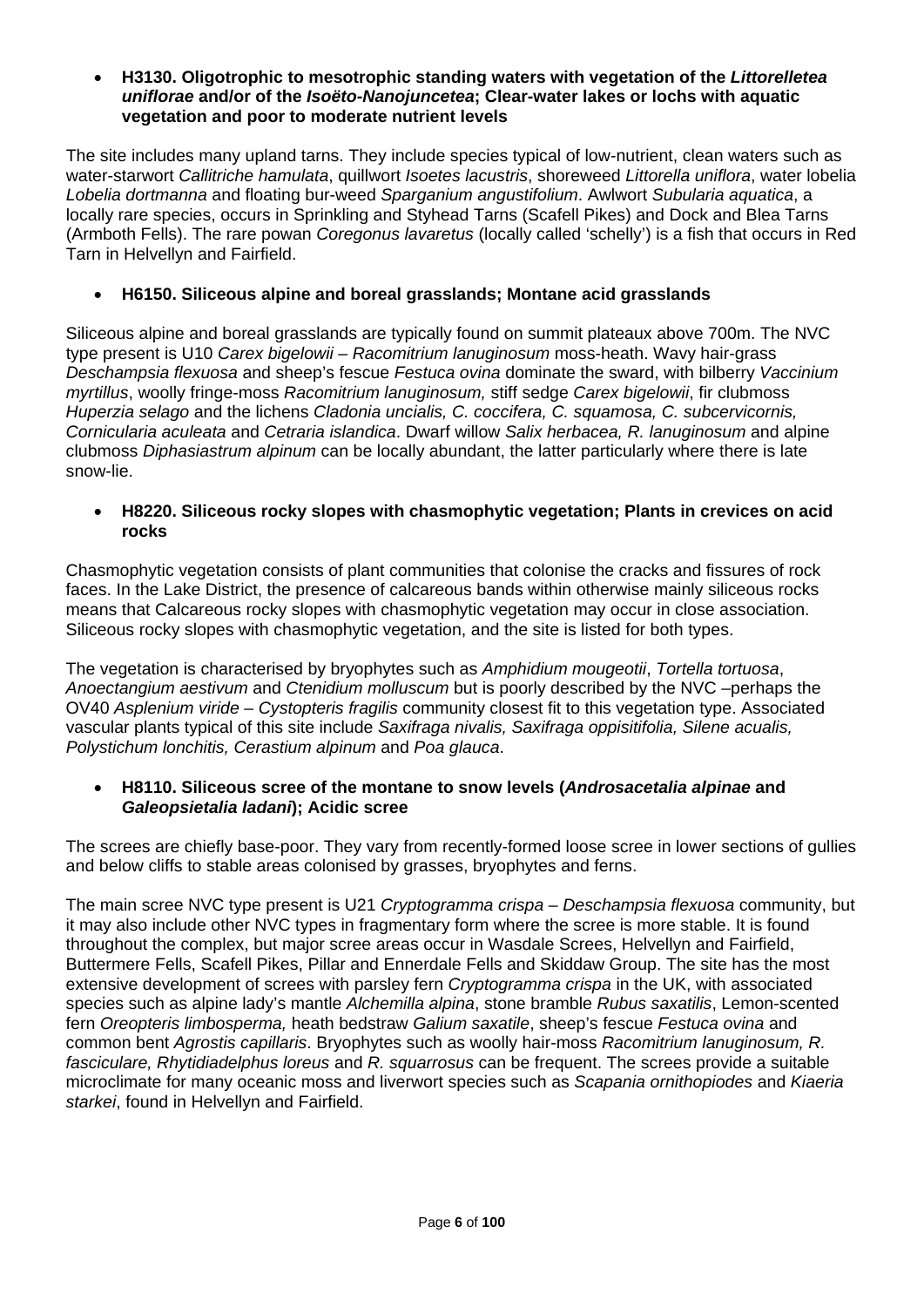#### • **H6230. Species-rich** *Nardus* **grassland, on siliceous substrates in mountain areas (and submountain areas in continental Europe); Species-rich grassland with mat-grass in upland areas**

Species-rich *Nardus* grasslands tend to develop where there is flushing through base-rich strata on siliceous bedrock. These may include moderately base-rich metamorphic and igneous rocks.

These upland calcareous grassland and grass-heaths, include NVC types CG10 *Festuca ovina- Agrostis capillaris- Thymus praecox* and CG11 *Festuca ovina-Agrostis capillaris-Alchemilla alpina* grass-heath.

### **Qualifying Species:**

• *S1393 Drepanocladus (Hamatocaulis) vernicosus;* **Slender green feather moss (also known as Varnished hook-moss)**

This is a species of moss that occurs in mildly alkaline to alkaline fen habitat within larger mire complexes and is highly sensitive to disturbance.

It is Nationally Scarce. Many of its known English populations have been lost due to drainage or nutrient enrichment (e.g. from runoff of fertilisers or manures) and Cumbria is the remaining UK stronghold for the species outside of Wales and Scotland.

It is listed as a priority species under Section 41 (S41) of the 2006 Natural Environment and Rural Communities (NERC) Act.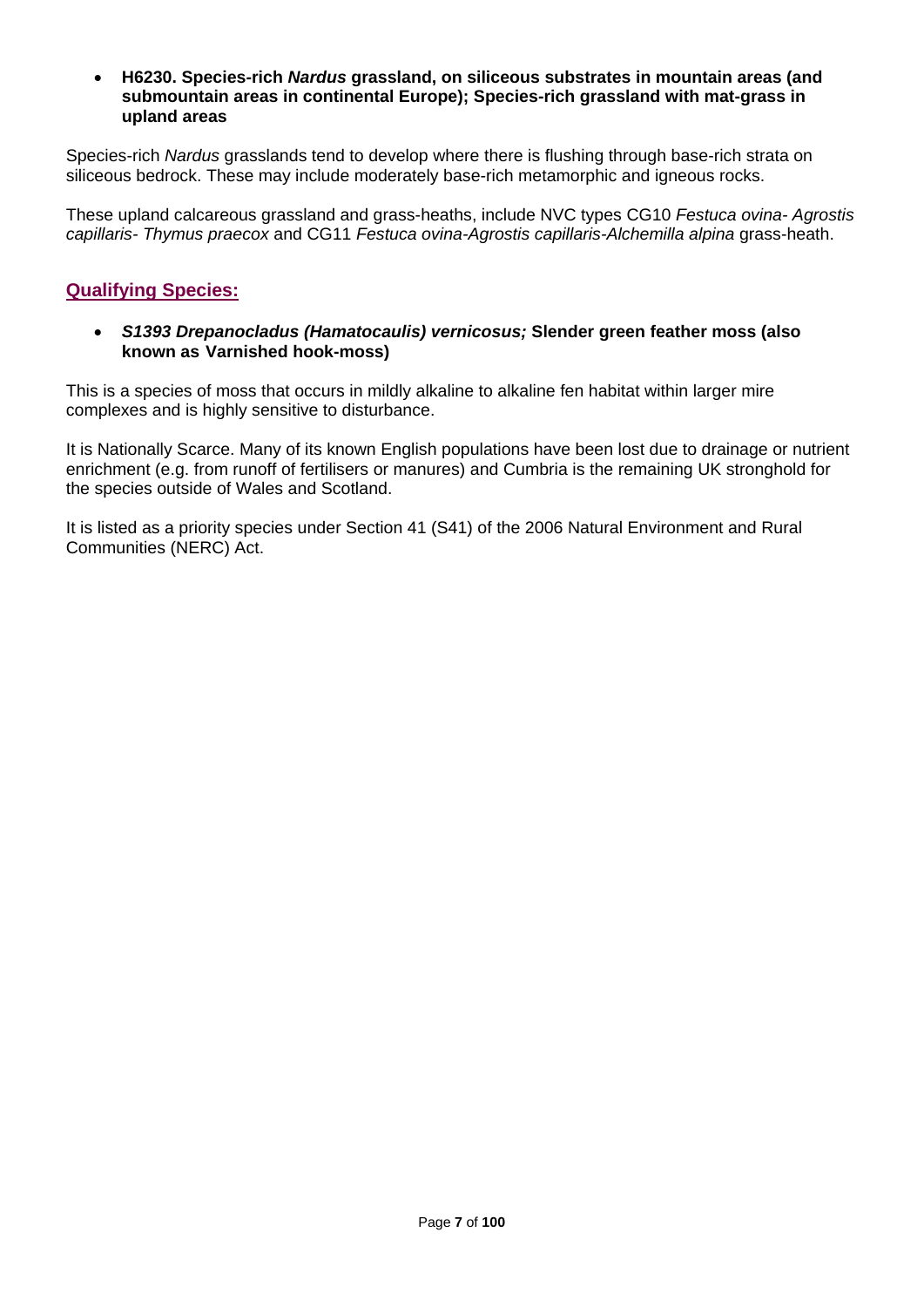#### **Table 1: Supplementary Advice for Qualifying Features: H3130. Oligotrophic to mesotrophic standing waters with vegetation of the**  *Littorelletea uniflorae* **and/or of the Isoëto-Nanojuncetea; Clear-water lakes or lochs with aquatic vegetation and poor to moderate nutrient levels**

|                                                     | <b>Attributes</b>                                                   | <b>Targets</b>                                                                                                                                     | <b>Supporting and Explanatory Notes</b>                                                                                                                                                                                                                                                                                                                                                                                                                                                                                                                                                                                                                                                                                                                                                                                                                                                                                                                                                                                                         | <b>Sources of site-based evidence</b><br>(where available)                                                                                                                                                                                                                                        |
|-----------------------------------------------------|---------------------------------------------------------------------|----------------------------------------------------------------------------------------------------------------------------------------------------|-------------------------------------------------------------------------------------------------------------------------------------------------------------------------------------------------------------------------------------------------------------------------------------------------------------------------------------------------------------------------------------------------------------------------------------------------------------------------------------------------------------------------------------------------------------------------------------------------------------------------------------------------------------------------------------------------------------------------------------------------------------------------------------------------------------------------------------------------------------------------------------------------------------------------------------------------------------------------------------------------------------------------------------------------|---------------------------------------------------------------------------------------------------------------------------------------------------------------------------------------------------------------------------------------------------------------------------------------------------|
| <b>Extent and</b><br>distribution<br>of the feature | <b>Extent of the</b><br>feature within<br>the site                  | Maintain the total extent of the<br>feature at 37.3 hectares.                                                                                      | There should be no measurable reduction (excluding any trivial<br>loss) in the extent and area of this feature.<br>The baseline-value of extent given has been generated using<br>data gathered from the listed site-based surveys. Area<br>measurements given may be approximate depending on the<br>methods, age and accuracy of data collection, and as a result<br>this value may be updated in future to reflect more accurate<br>information.<br>The extent of an Annex I habitat feature covers the sum extent<br>of all of the component vegetation communities present and<br>may include transitions and mosaics with other closely-<br>associated habitat features. Where a feature is susceptible to<br>natural dynamic processes, there may be acceptable variations<br>in its extent through natural fluctuations.<br>Where a reduction in the extent of a feature is considered<br>necessary to meet the Conservation Objective for another<br>Annex I feature, Natural England will advise on this on a case-<br>by-case basis. | See Annex A below which shows<br>occurrence of this feature by site<br>and Annex B which shows the<br>NVC surveys which map this<br>feature<br>Natural England (Various) -<br>Definitions of Favourable<br>Condition for the underpinning<br>SSSIs (Available on request from<br>Natural England) |
| <b>Extent and</b><br>distribution<br>of the feature | <b>Spatial</b><br>distribution of<br>the feature<br>within the site | Maintain the distribution and<br>configuration of the feature,<br>including where applicable its<br>component vegetation types,<br>across the site | A contraction in the range, or geographic spread, of the feature<br>(and its component vegetation and typical species, plus<br>transitional communities) across the site will reduce its overall<br>area, the local diversity and variations in its structure and<br>composition, and may undermine its resilience to adapt to<br>future environmental changes. This may also reduce and break<br>up the continuity of a habitat within a site and how well its<br>typical species are able to move around the site to occupy and<br>use habitat. Such fragmentation can impact on their viability<br>and the wider ecological composition of the Annex I habitat.<br>Smaller fragments of habitat can typically support smaller and<br>more isolated populations which are more vulnerable to<br>extinction. These fragments also have a greater amount of                                                                                                                                                                                     | See Annex A below which shows<br>occurrence of this feature by site<br>and Annex B which shows the<br>NVC surveys which map this<br>feature                                                                                                                                                       |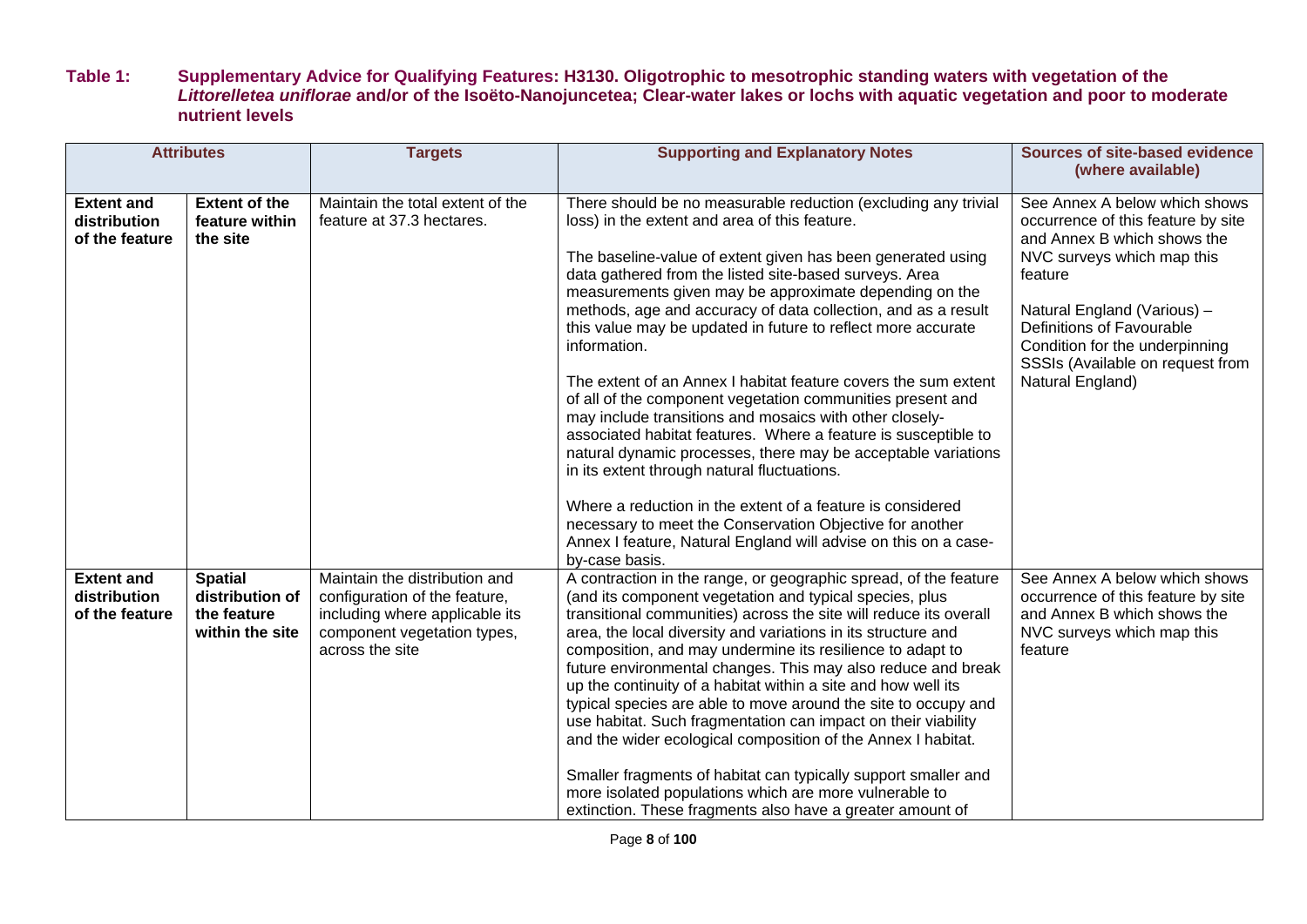| <b>Attributes</b>                                                         |                                                 | <b>Targets</b>                                                                                                                                                         | <b>Supporting and Explanatory Notes</b>                                                                                                                                                                                                                                                                                                                                                                                                                                                                                                                                                                                                                                                                                                                                                                        | <b>Sources of site-based evidence</b><br>(where available)                                                                                         |
|---------------------------------------------------------------------------|-------------------------------------------------|------------------------------------------------------------------------------------------------------------------------------------------------------------------------|----------------------------------------------------------------------------------------------------------------------------------------------------------------------------------------------------------------------------------------------------------------------------------------------------------------------------------------------------------------------------------------------------------------------------------------------------------------------------------------------------------------------------------------------------------------------------------------------------------------------------------------------------------------------------------------------------------------------------------------------------------------------------------------------------------------|----------------------------------------------------------------------------------------------------------------------------------------------------|
|                                                                           |                                                 |                                                                                                                                                                        | open edge habitat which will differ in the amount of light,<br>temperature, wind, and even noise that it receives compared to<br>its interior. These conditions may not be suitable for some of<br>the typical and more specialist species associated with the<br>Annex I habitat feature.                                                                                                                                                                                                                                                                                                                                                                                                                                                                                                                     |                                                                                                                                                    |
| <b>Structure and</b><br>function<br>(including its<br>typical<br>species) | <b>Fisheries</b>                                | Maintain a total projected<br>estimate for biomass of total fish<br>production at less than 200kg/ha.                                                                  | Fish communities may exert a strong influence on overall lake<br>ecology and may cause or exacerbate eutrophication<br>symptoms. Where fisheries are present it should be a balanced<br>mixed fishery. There should be a presumption against stocking<br>non-native species, carp and bream.<br>The Definitions of Favourable Condition for the underpinning<br>SSSIs within the SAC include targets for no introduction of fish,<br>no fish farming, no fish stocking and no use of live bait. In view<br>of the limited productivity of the site the biomass is likely to be<br>significantly less than this maximum target figure.                                                                                                                                                                          | Natural England (Various) -<br>Definitions of Favourable<br>Condition for the underpinning<br>SSSIs (Available on request from<br>Natural England) |
| <b>Structure and</b><br>function<br>(including its<br>typical<br>species) | <b>Functional</b><br>connectivity/<br>isolation | Maintain the natural lack of<br>connectivity of the water body to<br>other water bodies                                                                                | The natural isolation of these standing water bodies can<br>provide some protection from threats such as pollution and<br>invasive species. Hydrological isolation can also lead to unique<br>or diverse species assemblages this may be due to genetic<br>isolation or the absence of predators. These water bodies<br>should have their isolated state maintained.                                                                                                                                                                                                                                                                                                                                                                                                                                           |                                                                                                                                                    |
| <b>Structure and</b><br>function<br>(including its<br>typical<br>species) | <b>Hydrology</b>                                | At a site, unit and/or catchment<br>level maintain natural<br>hydrological processes to provide<br>the conditions necessary to<br>sustain the feature within the site. | Defining and maintaining the appropriate hydrological regime is<br>a key step in moving towards achieving the conservation<br>objectives for this site and sustaining this feature. Changes in<br>source, depth, duration, frequency, magnitude and timing of<br>water supply can have significant implications for the<br>assemblage of characteristic plants and animals present. This<br>target is generic and further site-specific investigations may be<br>required to fully inform conservation measures and/or the<br>likelihood of impacts.<br>Hydrology influences lake ecosystem functioning in two ways:<br>determining residence time (flushing) and water level<br>fluctuations. Flushing of lakes is important for dilution and<br>removal of nutrients and phytoplankton, and for reduction in |                                                                                                                                                    |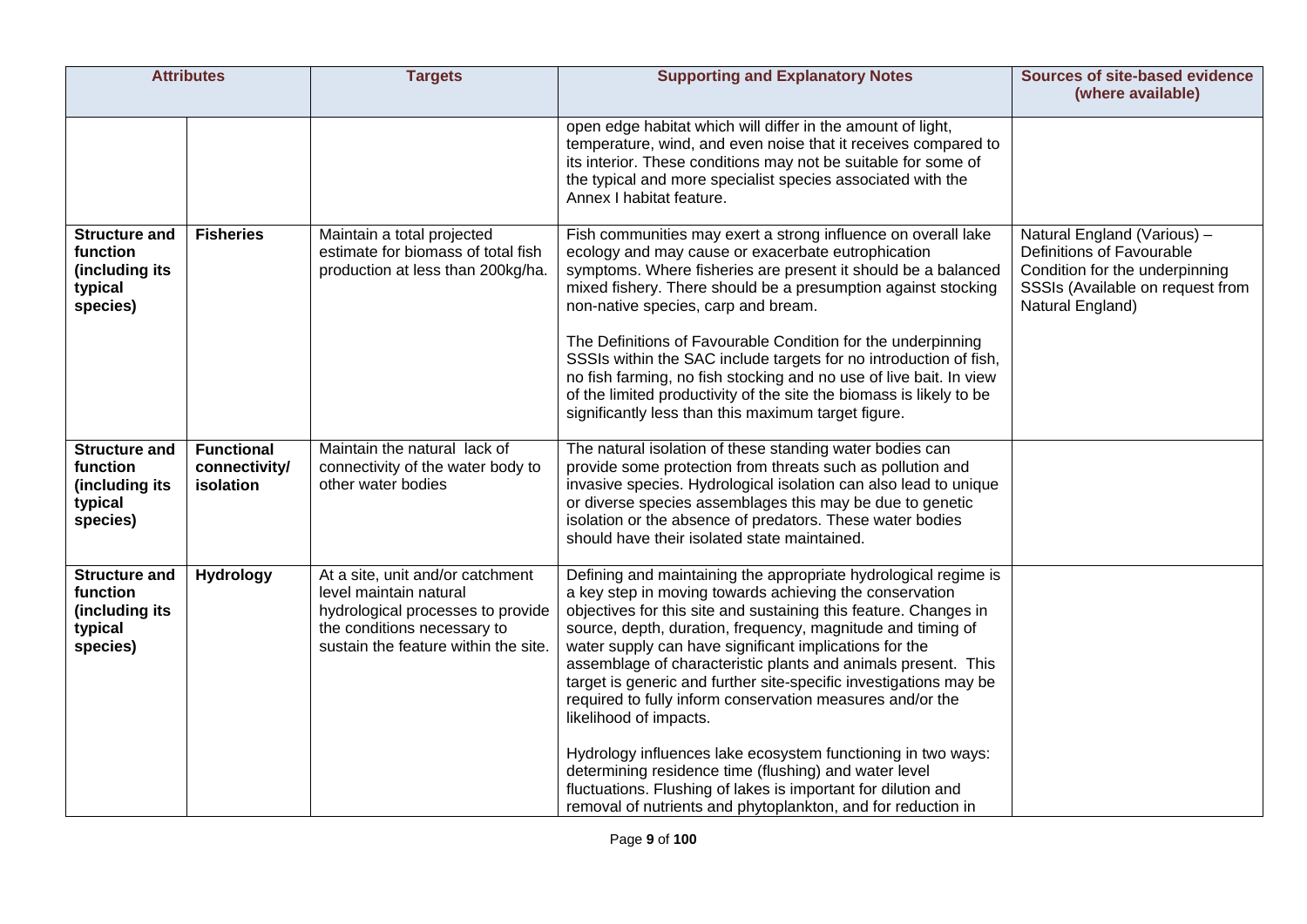|                                                                           | <b>Attributes</b>                                        | <b>Targets</b>                                                                                                          | <b>Supporting and Explanatory Notes</b>                                                                                                                                                                                                                                                                                                                                                                                                                                                                                                                                                                                                                                                                                                                                                                                                                                                                                                                                                                                                                                                                                                                                                                                                                                                                                                                                                                     | <b>Sources of site-based evidence</b><br>(where available)                                                                   |
|---------------------------------------------------------------------------|----------------------------------------------------------|-------------------------------------------------------------------------------------------------------------------------|-------------------------------------------------------------------------------------------------------------------------------------------------------------------------------------------------------------------------------------------------------------------------------------------------------------------------------------------------------------------------------------------------------------------------------------------------------------------------------------------------------------------------------------------------------------------------------------------------------------------------------------------------------------------------------------------------------------------------------------------------------------------------------------------------------------------------------------------------------------------------------------------------------------------------------------------------------------------------------------------------------------------------------------------------------------------------------------------------------------------------------------------------------------------------------------------------------------------------------------------------------------------------------------------------------------------------------------------------------------------------------------------------------------|------------------------------------------------------------------------------------------------------------------------------|
|                                                                           |                                                          |                                                                                                                         | sedimentation. The timing of different flushing rates within the<br>year influences the biology of the lake.<br>For example, reduced flushing in summer would encourage<br>bloom conditions. Modifications of inflows and outlets or<br>changes in hydrology, e.g. from flood control regimes,<br>abstraction and gravel removal can lead to unnatural changes<br>in lake levels.                                                                                                                                                                                                                                                                                                                                                                                                                                                                                                                                                                                                                                                                                                                                                                                                                                                                                                                                                                                                                           |                                                                                                                              |
| <b>Structure and</b><br>function<br>(including its<br>typical<br>species) | Invasive, non-<br>native and/or<br>introduced<br>species | Non-native species categorised<br>as 'high-impact' in the UK under<br>the Water Framework Directive<br>should be absent | Non-native species constitute a major threat to many open<br>water systems. Impacts may be on the habitat itself (e.g.<br>damage to banks and consequent siltation) or directly on<br>characteristic biota (through predation, competition and<br>disease), or a combination of these. For example, species such<br>as signal crayfish have been responsible for much of the<br>decline of native crayfish through competition, habitat damage<br>and the introduction of crayfish plague.<br>The UK Technical Advisory Group of the Water Framework<br>Directive produces a regularly updated classification of aquatic<br>alien species (plants and animals) according to their level of<br>impact. In general high impact species are of greatest concern<br>but low or unknown impact species may be included in the<br>target on a site-specific basis where there is evidence that they<br>are causing a negative impact (for example high cover values<br>or abundances). Those taxa considered likely to colonise lakes,<br>are indicated by an 'L' in the UKTAG guidance. Examples of<br>such high-impact species may include Water Fern Azolla<br>filiculoides, New Zealand pygmyweed Crassula helmsii and the<br>zebra mussel Dreissena polymorpha.<br>All survey to date (2018) shows no high impact non-natives are<br>present on site and the target is therefore to maintain this<br>status. | This attribute will be periodically<br>monitored as part of Natural<br><b>England's SSSI Condition</b><br><b>Assessments</b> |
| Structure and                                                             | Macrophyte                                               | Maintain a characteristic zonation                                                                                      | This is a strongly characteristic structural aspect of this habitat                                                                                                                                                                                                                                                                                                                                                                                                                                                                                                                                                                                                                                                                                                                                                                                                                                                                                                                                                                                                                                                                                                                                                                                                                                                                                                                                         | Detail as listed in Annex C below                                                                                            |
| function<br>(including its<br>typical                                     | community<br>structure                                   | of macrophytes, with increasing<br>depth, represented by Littorella<br>uniflora then with overlapping                   | feature. It will be a response to water transparency, sediment<br>type and disturbance.                                                                                                                                                                                                                                                                                                                                                                                                                                                                                                                                                                                                                                                                                                                                                                                                                                                                                                                                                                                                                                                                                                                                                                                                                                                                                                                     | This attribute will be periodically<br>monitored as part of Natural                                                          |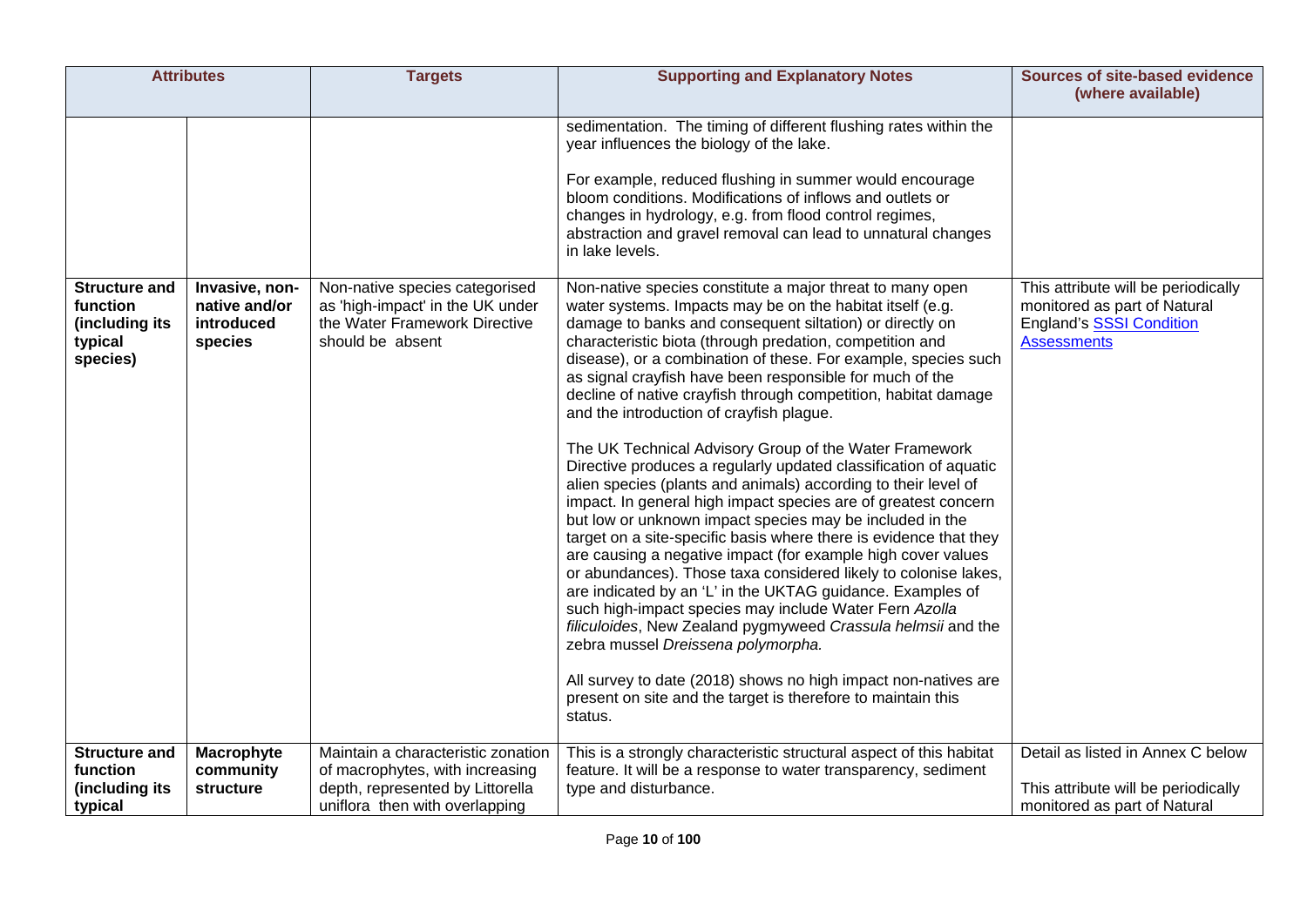|                                                                           | <b>Attributes</b>                                | <b>Targets</b>                                                                                                    | <b>Supporting and Explanatory Notes</b>                                                                                                                                                                                                                                                                                                                                                                                                                                                                                                                                                                                                                                                                                                                                                                                                                | <b>Sources of site-based evidence</b><br>(where available)                                                                                               |
|---------------------------------------------------------------------------|--------------------------------------------------|-------------------------------------------------------------------------------------------------------------------|--------------------------------------------------------------------------------------------------------------------------------------------------------------------------------------------------------------------------------------------------------------------------------------------------------------------------------------------------------------------------------------------------------------------------------------------------------------------------------------------------------------------------------------------------------------------------------------------------------------------------------------------------------------------------------------------------------------------------------------------------------------------------------------------------------------------------------------------------------|----------------------------------------------------------------------------------------------------------------------------------------------------------|
| species)                                                                  |                                                  | zones of Littorella uniflora with<br>Lobelia dortmana then Isoetes<br>spp.                                        | Some of these upland tarns naturally support a reduced<br>diversity of macrophyte species and for this reason, the three<br>species listed within the target are not present in all of the<br>waterbodies. However all of the waterbodies show a<br>characteristic depth zonation of macrophyte species.                                                                                                                                                                                                                                                                                                                                                                                                                                                                                                                                               | England's SSSI Condition<br><b>Assessments</b>                                                                                                           |
| <b>Structure and</b><br>function<br>(including its<br>typical<br>species) | Macrophyte<br>community<br>structure             | Maintain maximum depth of plant<br>colonisation. This will often be<br>the maximum depth colonised by<br>Isoetes. | This is a strongly characteristic structural aspect of this habitat<br>feature. It will be a response to water transparency, sediment<br>type and disturbance.<br>There is little survey to record maximum depth of plant<br>colonisation in this suite of upland tarns. A maximum depth of 4<br>metres for Callitriche sp was recorded at Red Tarn although it<br>is likely that Isoetes will be found at greater depth in other<br>waterbodies as there is good water transparency.<br>Should plans or projects be proposed which could impact on<br>depth of colonisation then baseline surveys would be required.                                                                                                                                                                                                                                  |                                                                                                                                                          |
| <b>Structure and</b><br>function<br>(including its<br>typical<br>species) | Macrophyte<br>community<br>structure             | Restore a characteristic and well<br>defined hydrosere associated<br>with the water body where this is<br>present | This suite of upland tarns is within a heavily grazed setting. The<br>hydroseres are therefore in poor condition and are degraded by<br>grazing and trampling. The lake margins have poor structure<br>and do not function effectively as buffer zones<br>A hydrosere is a naturally-occurring plant succession which<br>occurs in an area of standing fresh water. Over time, an area of<br>open freshwater will naturally dry out, ultimately becoming<br>woodland. During this change, a range of different wetland<br>habitat types such as swamp and marsh, will succeed each<br>other. This structure around the margins of the lake creates a<br>buffer zone that can help protect the lake from a limited amount<br>of sediment and nutrient inputs. It also increases habitat<br>heterogeneity providing additional food sources and refugia. | These communities are poorly<br>described and have not been<br>comprehensively surveyed. The<br>available data is listed within<br>Annexes B and C below |
| <b>Structure and</b><br>function<br>(including its<br>typical<br>species) | <b>Physical</b><br>structure -<br>lake shoreline | Maintain the natural shoreline of<br>the lake.                                                                    | Inclusion of hard engineering solutions to lake management<br>may have detrimental effects on lake ecology, replacing near-<br>natural substrates with man-made materials. Alteration of the<br>shoreline may also result in changes in water movements<br>within the lake, which would have effects on patterns of                                                                                                                                                                                                                                                                                                                                                                                                                                                                                                                                    |                                                                                                                                                          |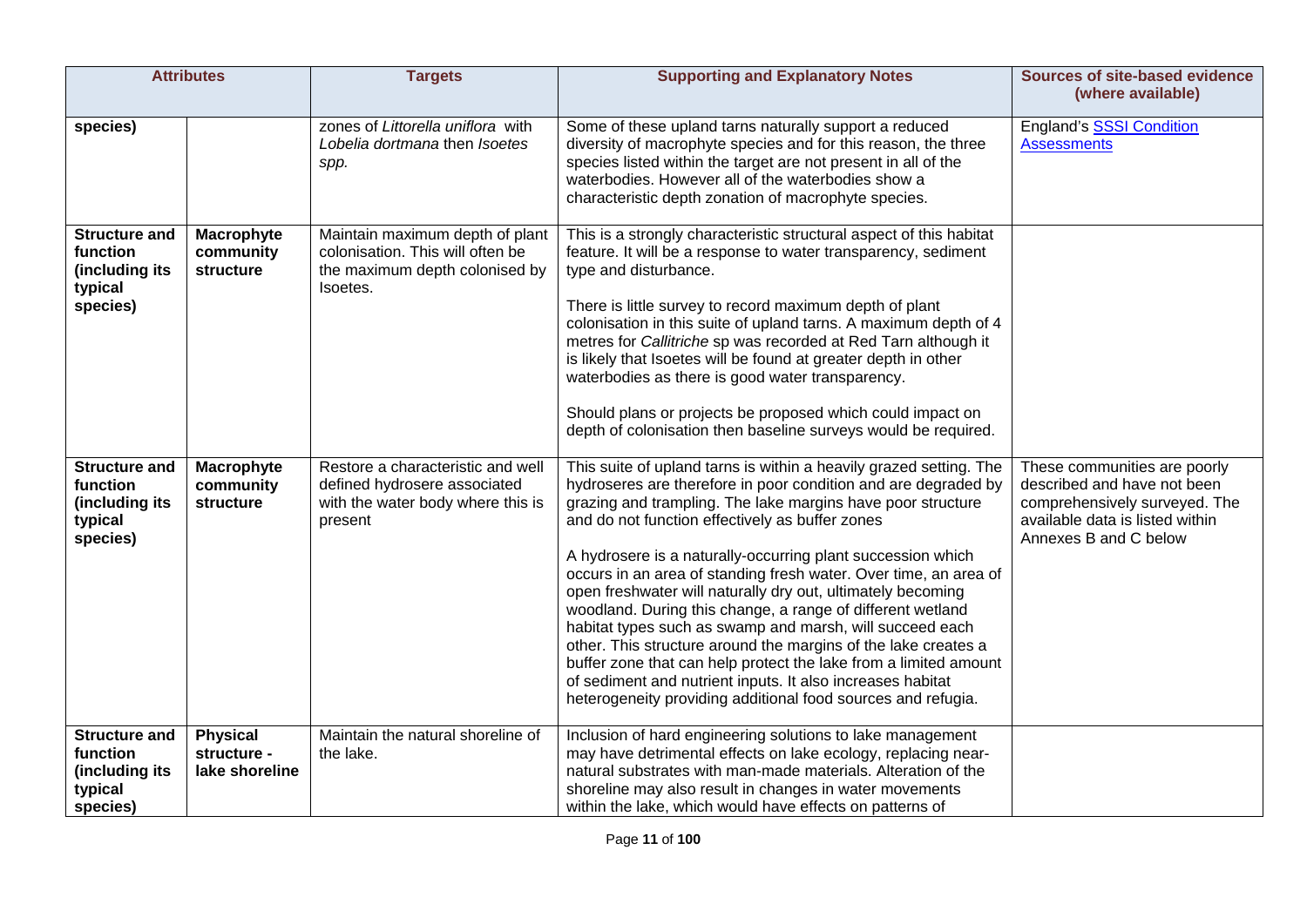| <b>Attributes</b>                                                         |                                                  | <b>Targets</b>                                                                                                                                                                                                     | <b>Supporting and Explanatory Notes</b>                                                                                                                                                                                                                                                                                                                                                                                                                                                                                                                                                                                                                                                                                                                                                                                               | <b>Sources of site-based evidence</b><br>(where available)          |
|---------------------------------------------------------------------------|--------------------------------------------------|--------------------------------------------------------------------------------------------------------------------------------------------------------------------------------------------------------------------|---------------------------------------------------------------------------------------------------------------------------------------------------------------------------------------------------------------------------------------------------------------------------------------------------------------------------------------------------------------------------------------------------------------------------------------------------------------------------------------------------------------------------------------------------------------------------------------------------------------------------------------------------------------------------------------------------------------------------------------------------------------------------------------------------------------------------------------|---------------------------------------------------------------------|
|                                                                           |                                                  |                                                                                                                                                                                                                    | sediment deposition.<br>The shorelines of this suite of upland tarns are regarded as<br>natural or near natural with little physical modification present.<br>Red Tarn Helvellyn is the only site with known modification to<br>shoreline. Here the level of the tarn was historically raised but<br>is now restored to a near-natural condition.                                                                                                                                                                                                                                                                                                                                                                                                                                                                                     |                                                                     |
| <b>Structure and</b><br>function<br>(including its<br>typical<br>species) | <b>Physical</b><br>structure -<br>lake substrate | Maintain the natural and<br>characteristic substrate for the<br>lake. Substrate is typically sand,<br>gravel, stones and boulders with<br>low organic content, but there<br>may be a locally high peat<br>content. | The substrates of this suite of upland tarns are regarded as<br>natural or near natural no known physical modification. Some<br>of the tarns may be affected locally by sedimentation as a<br>result of heavy grazing pressures in catchment.<br>The distribution of sediment particle size and organic content<br>influences the biology of the lake and will affect the suitability of<br>within-lake habitats for invertebrates and macrophytes, and fish<br>spawning grounds. Increases in sediment loading from<br>activities in the catchment area, including those on the lake<br>shore, may result in the smothering of coarse sediments.<br>Increased inputs of leaf litter, as a result of scrub<br>encroachment, may also be cause for concern, as organic-rich<br>sediments may be a poor rooting medium for macrophytes. |                                                                     |
| <b>Structure and</b><br>function<br>(including its<br>typical<br>species) | <b>Sediment load</b>                             | Restore the natural sediment<br>load                                                                                                                                                                               | Increased sediment loadings may result in clogging of the lake<br>bed, increased siltation in the basin and deoxygenation of<br>sediments. Blockage of coarser substrates with finer sediment<br>restricts water flow-through, whilst increases in organic matter<br>increase biochemical oxygen demand. Examples of causes of<br>increases in siltation include: increased lake productivity,<br>changes in catchment land-use (particularly over-grazing), lake<br>level fluctuations or climatic fluctuations.<br>The heavily grazed catchments of these upland tarns are<br>considered to have increased the sediment load to these<br>waterbodies. Restoration of natural sediment loading is<br>therefore proposed.                                                                                                             |                                                                     |
| <b>Structure and</b><br>function                                          | <b>Supporting</b><br>off-site                    | Restore the extent, quality and<br>spatial configuration of land or                                                                                                                                                | This target includes marginal habitats such as fen, sedge<br>stands, vegetated gravel and swamp. It also includes the                                                                                                                                                                                                                                                                                                                                                                                                                                                                                                                                                                                                                                                                                                                 | This attribute will be periodically<br>monitored as part of Natural |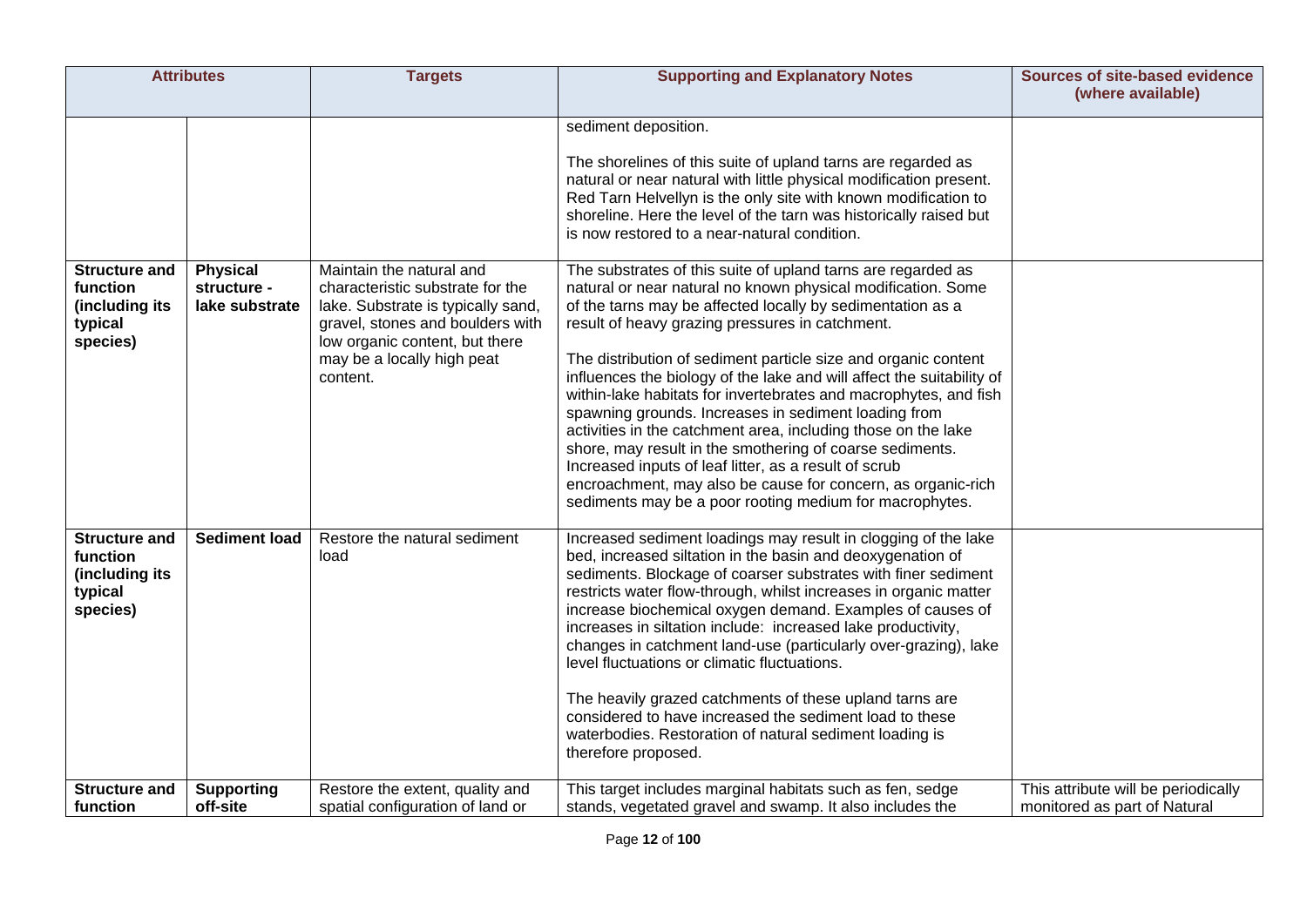| <b>Attributes</b>                                                         |                                                                       | <b>Targets</b>                                                                                                                                                                                                                                                                                                                                                                                                                                                                                                                                                                                                                                                                                                                              | <b>Supporting and Explanatory Notes</b>                                                                                                                                                                                                                                                                                                                                                                                                                                                                                                                                                                                                                                                                                                                                                                                                                                                                                                                                                                                                                                                                                                                                                                                           | <b>Sources of site-based evidence</b><br>(where available)                               |
|---------------------------------------------------------------------------|-----------------------------------------------------------------------|---------------------------------------------------------------------------------------------------------------------------------------------------------------------------------------------------------------------------------------------------------------------------------------------------------------------------------------------------------------------------------------------------------------------------------------------------------------------------------------------------------------------------------------------------------------------------------------------------------------------------------------------------------------------------------------------------------------------------------------------|-----------------------------------------------------------------------------------------------------------------------------------------------------------------------------------------------------------------------------------------------------------------------------------------------------------------------------------------------------------------------------------------------------------------------------------------------------------------------------------------------------------------------------------------------------------------------------------------------------------------------------------------------------------------------------------------------------------------------------------------------------------------------------------------------------------------------------------------------------------------------------------------------------------------------------------------------------------------------------------------------------------------------------------------------------------------------------------------------------------------------------------------------------------------------------------------------------------------------------------|------------------------------------------------------------------------------------------|
| (including its<br>typical<br>species)                                     | habitat                                                               | habitat surrounding or adjacent<br>to the site which is known to<br>support the feature                                                                                                                                                                                                                                                                                                                                                                                                                                                                                                                                                                                                                                                     | grazed catchments to the waterbodies. These habitats and the<br>surrounding catchment is in poor condition.<br>Include only where applicable. The structure and function of the<br>qualifying habitat, including its typical species, may rely upon<br>the continued presence of areas which surround and are<br>outside of the designated site boundary. Changes in<br>surrounding land-use may adversely (directly/indirectly) affect<br>the functioning of the feature and its component species. This<br>supporting habitat may be critical to the typical species of the<br>feature to support their feeding, breeding, roosting, population<br>dynamics ('metapopulations'), pollination or to<br>prevent/reduce/absorb damaging impacts from adjacent land<br>uses e.g. pesticide drift, nutrient enrichment.                                                                                                                                                                                                                                                                                                                                                                                                              | <b>England's SSSI Condition</b><br><b>Assessments</b>                                    |
| <b>Structure and</b><br>function<br>(including its<br>typical<br>species) | Key<br>structural,<br>influential<br>and/or<br>distinctive<br>species | Restore the abundance of the<br>typical species listed below to<br>enable each of them to be a<br>viable component of the Annex 1<br>habitat;<br>American shoreweed Littorella<br>uniflora, Lake quillwort Isoetes<br>lacustris, Water Lobelia Lobelia<br>dortmanna, Water awlwort<br>Subularia aquatica, Floating bur-<br>weed Sparganium angustifolium,<br>Water starwort Callitriche<br>hamulata, Water-milfoil<br>Myriophyllum alterniflorum, bog<br>pondweed Potamogeton<br>polygonifolius, Broad-leaved<br>pondweed Potamogeton natans,<br>White water lily Nymphaea alba,<br>Bulbous Rush Juncus bulbosus,<br>Floating club-rush Eleogiton<br>fluitans, Water horse tail<br>Equisetum fluviatile, Yellow<br>water-lily Nuphar lutea, | Some plant or animal species (or related groups of such<br>species) make a particularly important contribution to the<br>necessary structure, function and/or quality of an Annex I<br>habitat feature at a particular site. These species will include;<br>. Influential species which are likely to have a key role<br>affecting the structure and function of the habitat (such as<br>bioturbators (mixers of soil/sediment), grazers, surface borers,<br>predators or other species with a significant functional role<br>linked to the habitat)<br>• Site-distinctive species which are considered to be a<br>particularly special and distinguishing component of an Annex I<br>habitat on a particular SAC.<br>There may be natural fluctuations in the frequency and cover of<br>each of these species. The relative contribution made by them<br>to the overall ecological integrity of a site may vary, and Natural<br>England will provide bespoke advice on this as necessary.<br>The list of species given here for this Annex I habitat feature at<br>this SAC is not necessarily exhaustive. The list may evolve,<br>and species may be added or deleted, as new information<br>about this site becomes available. | Data describing the species<br>distribution and abundance as<br>listed in Annex C below. |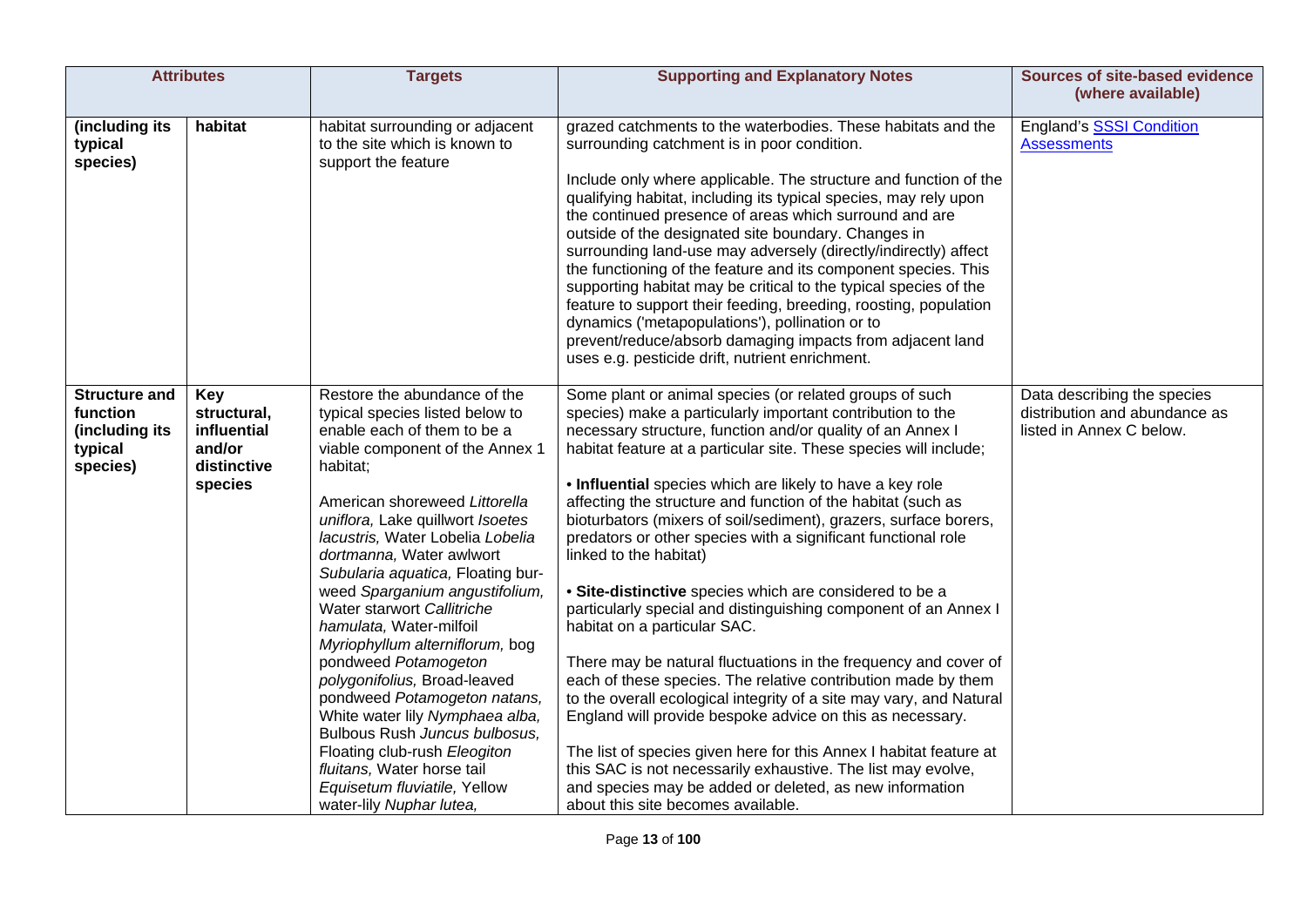|                                                                           | <b>Attributes</b>                 | <b>Targets</b>                                                                                                                                                                                                    | <b>Supporting and Explanatory Notes</b>                                                                                                                                                                                                                                                                                                                                                                                                                                                                                                                                                                                                                                                                                                                                                                                                                                                                                                                                                                                                                                                                                                                                | <b>Sources of site-based evidence</b><br>(where available) |
|---------------------------------------------------------------------------|-----------------------------------|-------------------------------------------------------------------------------------------------------------------------------------------------------------------------------------------------------------------|------------------------------------------------------------------------------------------------------------------------------------------------------------------------------------------------------------------------------------------------------------------------------------------------------------------------------------------------------------------------------------------------------------------------------------------------------------------------------------------------------------------------------------------------------------------------------------------------------------------------------------------------------------------------------------------------------------------------------------------------------------------------------------------------------------------------------------------------------------------------------------------------------------------------------------------------------------------------------------------------------------------------------------------------------------------------------------------------------------------------------------------------------------------------|------------------------------------------------------------|
|                                                                           |                                   | Menyanthes trifoliata, Carex<br>rostrata, Utricularia spp., Nitella<br>spp. Sparganium natans,<br>Fontinalis antipyretica Scirpus<br>lacustris, Glyceria fluitans.<br>Schelly Coregonus stigmaticus<br>(Red Tarn) |                                                                                                                                                                                                                                                                                                                                                                                                                                                                                                                                                                                                                                                                                                                                                                                                                                                                                                                                                                                                                                                                                                                                                                        |                                                            |
| <b>Structure and</b><br>function<br>(including its<br>typical<br>species) | <b>Water quality</b><br>- acidity | Acidity levels should reflect<br>unimpacted conditions, typically<br>a pH of 5.5-7.0 for oligotrophic<br>lakes                                                                                                    | Changes in pH can alter the entire freshwater community<br>present within a water body affecting all trophic levels. Potential<br>causes of a shift in pH include air pollution and direct<br>application of lime to the water column as an acidification<br>amelioration strategy (this should not be carried out). Acidity<br>levels should reflect unimpacted conditions - values of Acid<br>Neutralising Capacity (ANC) considered to avoid significant<br>impact on characteristic biota are laid out in the site's FCT<br>(these are the same numerical values as used to protect high<br>ecological status under the WFD in the UK). As a guide, pH<br>5.5-7.0 for oligotrophic lakes and 7.0-8.0 for mesotrophic lakes.<br>Although, pH naturally fluctuates throughout the year, e.g.<br>snow melt may lead to pulses of acid water, and increased<br>plant biomass in summer may result in large fluctuations in pH,<br>including daytime increases in pH values. Therefore pH is not<br>used as a monitoring target, however its importance in affecting<br>many in lake processes means that the pH of a water body<br>should not be artificially altered. |                                                            |
| <b>Structure and</b><br>function<br>(including its<br>typical<br>species) | <b>Water quality</b><br>- algae   | Chlorophyll a concentration<br>should comply with WFD high<br>ecological status and not have a<br>negative impact on the<br>ecosystem. Blooms of blue-green<br>or green algae should not occur.                   | Chlorophyll is the pigment used for photosynthesis by plants,<br>and the concentration of chlorophyll in the water column during<br>the growing season therefore provides a good measure of the<br>abundance of phytoplankton. Phytoplankton is an important<br>driver of structure and function in lakes and high phytoplankton<br>levels (algal blooms) are usually associated with nutrient<br>enrichment.<br>Dense growths of tufted algae may grow on hard substrates<br>where other plants have difficulty establishing, such as on                                                                                                                                                                                                                                                                                                                                                                                                                                                                                                                                                                                                                              |                                                            |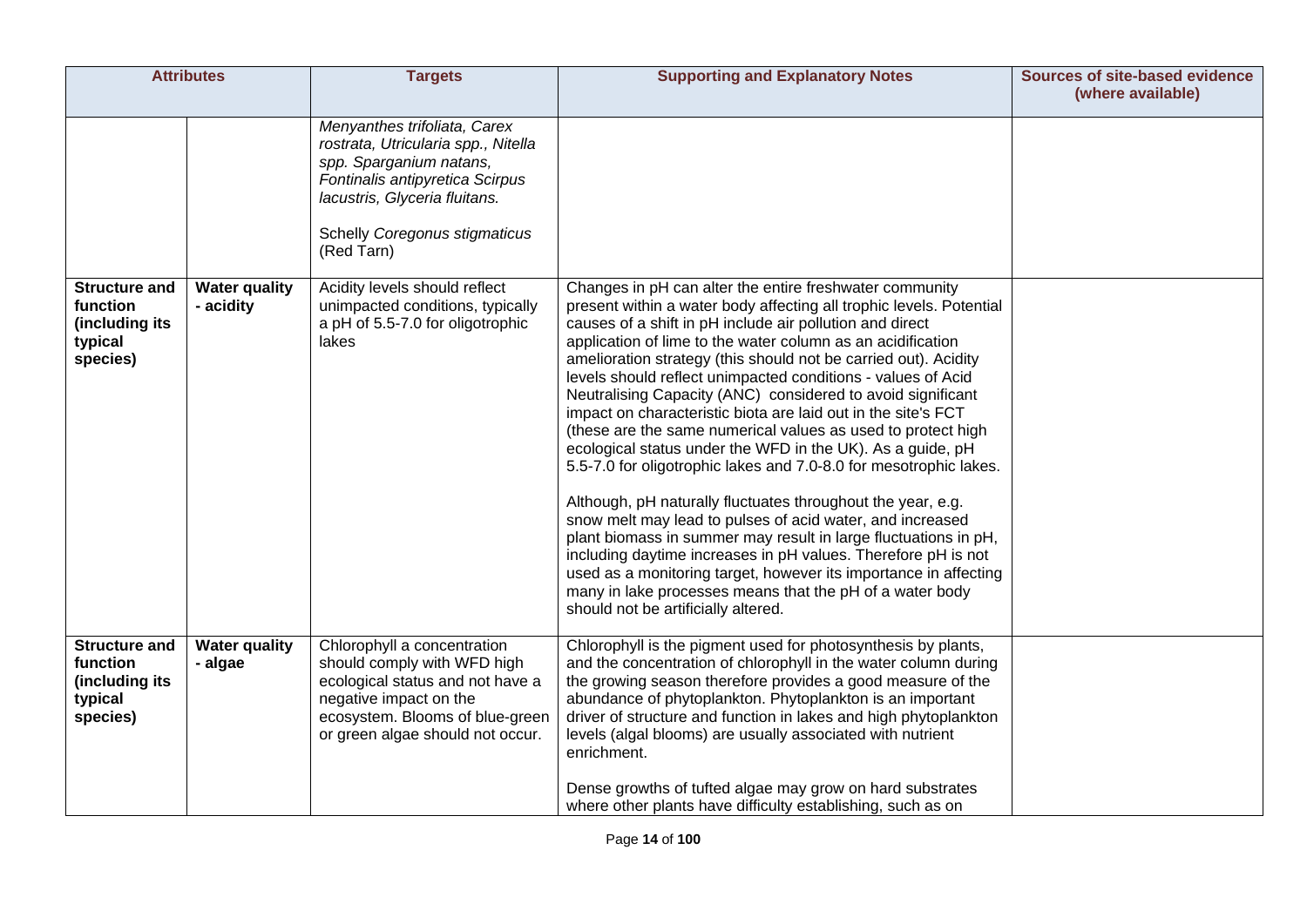| <b>Attributes</b>                                                         |                                               | <b>Targets</b>                                                                                                                                | <b>Supporting and Explanatory Notes</b>                                                                                                                                                                                                                                                                                                                                                                                                                                                                                                                                                                                                                                                                                                                                                                                                                                                                                                                            | <b>Sources of site-based evidence</b><br>(where available)                                                                                                                                                                                            |
|---------------------------------------------------------------------------|-----------------------------------------------|-----------------------------------------------------------------------------------------------------------------------------------------------|--------------------------------------------------------------------------------------------------------------------------------------------------------------------------------------------------------------------------------------------------------------------------------------------------------------------------------------------------------------------------------------------------------------------------------------------------------------------------------------------------------------------------------------------------------------------------------------------------------------------------------------------------------------------------------------------------------------------------------------------------------------------------------------------------------------------------------------------------------------------------------------------------------------------------------------------------------------------|-------------------------------------------------------------------------------------------------------------------------------------------------------------------------------------------------------------------------------------------------------|
|                                                                           |                                               |                                                                                                                                               | boulders or cobbles. On the whole this is not a cause for<br>concern. However, formation of floating algal rafts or<br>macrophytes being overgrown with filamentous algae is a<br>cause for concern.                                                                                                                                                                                                                                                                                                                                                                                                                                                                                                                                                                                                                                                                                                                                                               |                                                                                                                                                                                                                                                       |
| <b>Structure and</b><br>function<br>(including its<br>typical<br>species) | <b>Water quality</b><br>- dissolved<br>oxygen | Adequate dissolved oxygen<br>levels for health of characteristic<br>fauna. DO>9mg/l throughout the<br>year.                                   | This target is set on a baseline from Red Tarn Helvellyn and<br>from Wast Water SAC. The other waterbodies have similar<br>water quality and catchments. There is no justification for a<br>lower target.<br>As for species in terrestrial environments, dissolved oxygen<br>(DO) is required for respiration by aquatic organisms.<br>Anthropogenic activities leading to phytoplankton blooms and<br>increased loadings of organic matter to lakes can cause<br>decreases in the concentration of dissolved oxygen available to<br>support the species present. Mean dissolved oxygen refers to<br>DO being measured at 0.5m intervals throughout the entire<br>water column where the water column is not stratified and<br>measurements taken at 0.5 m intervals below the thermocline<br>only where stratification occurs.                                                                                                                                    |                                                                                                                                                                                                                                                       |
| <b>Structure and</b><br>function<br>(including its<br>typical<br>species) | <b>Water quality</b><br>- nitrogen            | Maintain or Restore (as<br>necessary in the specific water<br>body) a stable nitrogen<br>concentration which is typically<br>lower than 1mg/l | This target is based on known N annual averages for Red Tarn<br>Helvellyn. The other waterbodies are in similar geology and<br>have similar undeveloped catchments to Red Tarn with no<br>reason to set a higher target.<br>There is an increasing understanding that some standing<br>waters are sensitive to nitrogen (N) enrichment and<br>eutrophication may be driven by increases in N, but site-<br>specific information is usually required to determine whether N<br>or P is more important.<br>Where P levels are significantly above their target values and<br>there is evidence that the lake is N limited (for example by N<br>levels falling to negligible levels in summer), N targets should<br>be set in addition to P targets. We recommend that such<br>targets should preferably be developed using site-specific<br>information, but should be based around the threshold of<br>1.5mg/l identified by Barker et al 2008. In this situation N | Barker T., Hatton K., O'Connor<br>M., Connor L. and Moss B. 2008.<br>Effects of nitrate load on<br>submerged plant biomass and<br>species richness: results of a<br>mesocosm experiment.<br><b>Fundamental and Applied</b><br>Limnology, 173, 89-100. |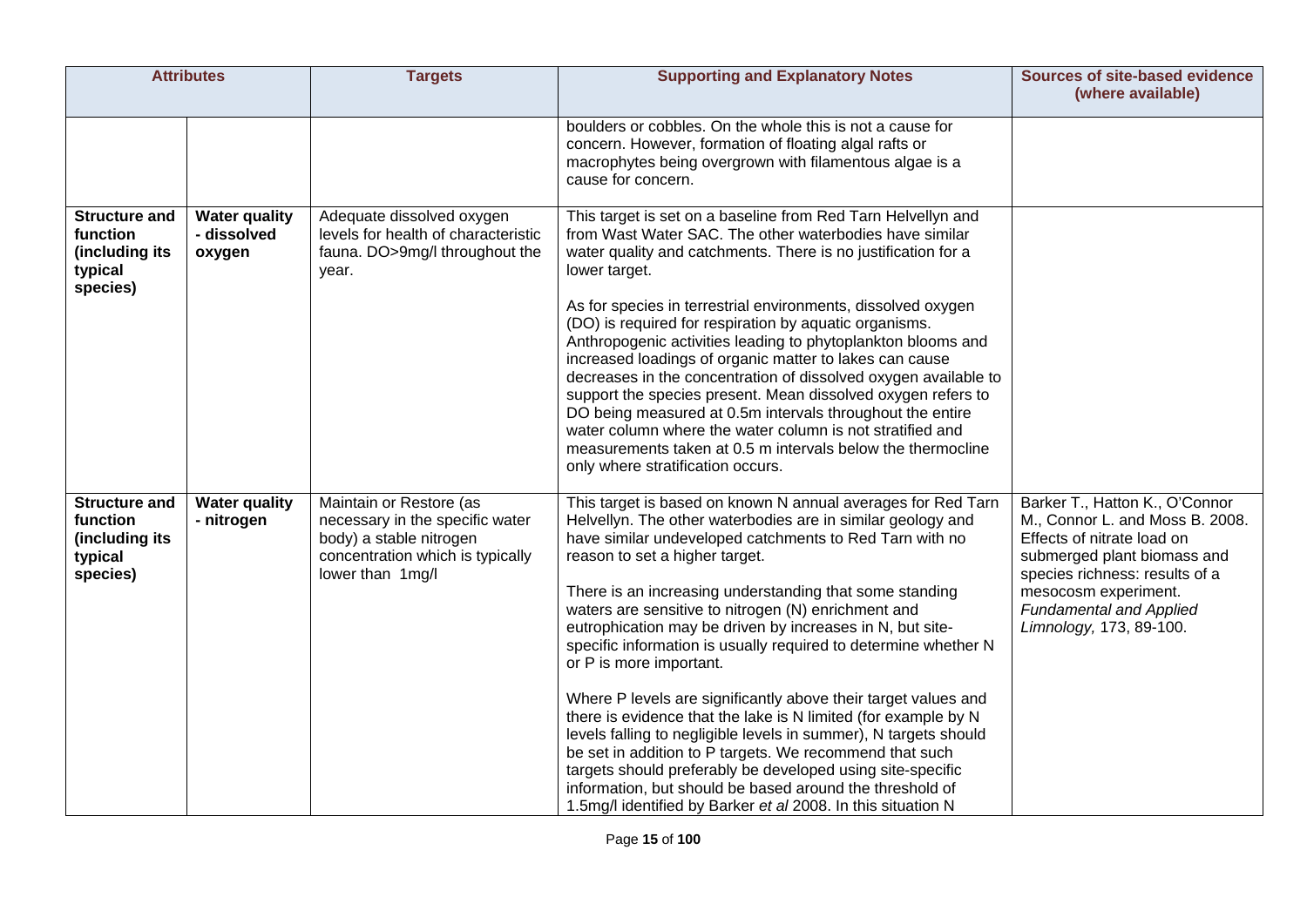|                                                                           | <b>Attributes</b>                             | <b>Targets</b>                                                                                                                                                          | <b>Supporting and Explanatory Notes</b>                                                                                                                                                                                                                                                                                                                                                                                                                                                                                                                                                                                                                                                                                                                                                                                                                                                                                                                                                                                                                                                                                                                                                                                                                                                                  | <b>Sources of site-based evidence</b><br>(where available)                                                                                                                                                  |
|---------------------------------------------------------------------------|-----------------------------------------------|-------------------------------------------------------------------------------------------------------------------------------------------------------------------------|----------------------------------------------------------------------------------------------------------------------------------------------------------------------------------------------------------------------------------------------------------------------------------------------------------------------------------------------------------------------------------------------------------------------------------------------------------------------------------------------------------------------------------------------------------------------------------------------------------------------------------------------------------------------------------------------------------------------------------------------------------------------------------------------------------------------------------------------------------------------------------------------------------------------------------------------------------------------------------------------------------------------------------------------------------------------------------------------------------------------------------------------------------------------------------------------------------------------------------------------------------------------------------------------------------|-------------------------------------------------------------------------------------------------------------------------------------------------------------------------------------------------------------|
|                                                                           |                                               |                                                                                                                                                                         | targets should be used in combination with P targets to drive a<br>management strategy for the lake that reduces all nutrient<br>inputs.                                                                                                                                                                                                                                                                                                                                                                                                                                                                                                                                                                                                                                                                                                                                                                                                                                                                                                                                                                                                                                                                                                                                                                 |                                                                                                                                                                                                             |
| <b>Structure and</b><br>function<br>(including its<br>typical<br>species) | <b>Water quality</b><br>- other<br>pollutants | Maintain good chemical status<br>(i.e. compliance with relevant<br><b>Environmental Quality</b><br>Standards).                                                          | A wide range of pollutants may impact on habitat integrity<br>depending on local circumstance. Good chemical status<br>includes a list of EQSs for individual pollutants that are<br>designed to protect aquatic biota with high levels of precaution.                                                                                                                                                                                                                                                                                                                                                                                                                                                                                                                                                                                                                                                                                                                                                                                                                                                                                                                                                                                                                                                   |                                                                                                                                                                                                             |
| <b>Structure and</b><br>function<br>(including its<br>typical<br>species) | <b>Water quality</b><br>- phosphate           | Maintain stable nutrient levels<br>appropriate for lake type. The<br>maximum annual mean<br>concentration of TP should be<br>below 5 µg P I-1 for oligotrophic<br>lakes | This target is based best available data as described in the<br>Natural England 2014 note which details agreed targets for<br>SAC waterbodies.<br>If palaeolimnological techniques or hindcast modelling have<br>been employed to reconstruct natural background phosphorus<br>concentrations for a particular lake, these can be used to set<br>targets, although it may be necessary to accept a small<br>deviation from these background conditions. Alternatively,<br>historical water chemistry data may exist for individual lakes.<br>Where existing, site-specific water column TP concentrations<br>are consistently lower than the standard appropriate for the<br>habitat type, a lower target should be applied to prevent<br>deterioration from current status. Increased loadings of P to a<br>water body are likely to lead to higher algal biomass in the<br>water column, which in turn can have significant impacts on the<br>standing water ecosystem through, for example, competition<br>with vascular plants for nutrients and light, changes in pH,<br>oxygen depletion and production of toxins. Decreasing<br>dissolved oxygen and increasing ammonia levels are<br>associated with death and decay of algal blooms, as is a<br>release of toxins from toxin-producing species. | Natural England-Environment<br>Agency P monitoring 2015-16<br>Natural England, (2014) Total<br>phosphorus targets for Lake<br>Natura 2000 Protected Area<br><b>Special Areas of Conservation</b><br>(SACs). |
| <b>Structure and</b><br>function<br>(including its<br>typical<br>species) | Water<br>transparency                         | Maintain the clarity of water at or<br>to at least a depth of 4 metres                                                                                                  | There is little survey to record water transparency. A maximum<br>depth of plant colonisation of 4 metres for Callitriche sp was<br>recorded at Red Tarn although it is likely that Isoetes will be<br>found at greater depth in other waterbodies and there is known<br>to be excellent water transparency                                                                                                                                                                                                                                                                                                                                                                                                                                                                                                                                                                                                                                                                                                                                                                                                                                                                                                                                                                                              |                                                                                                                                                                                                             |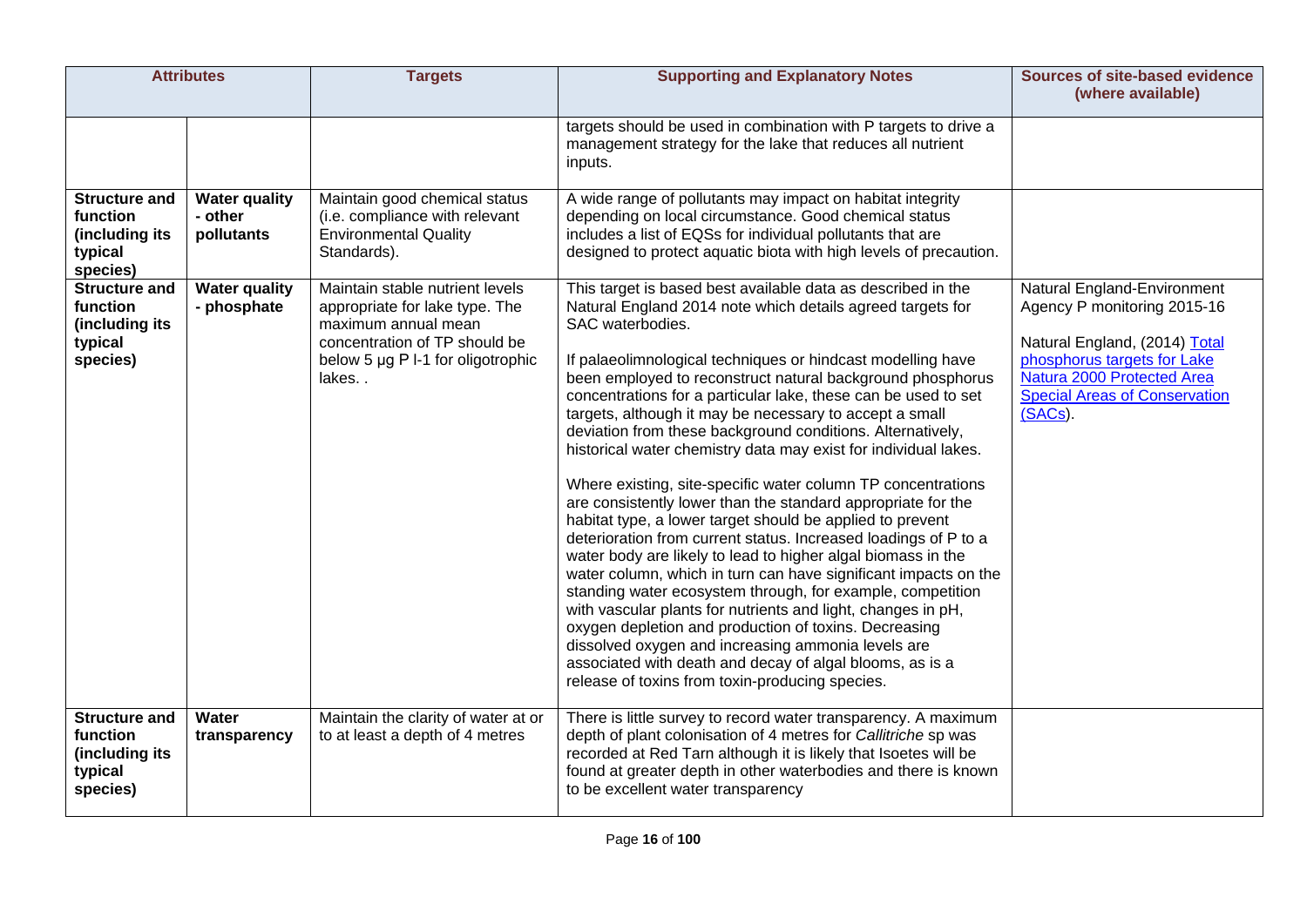| <b>Attributes</b>                                                                                                             | <b>Targets</b>                                                                                                                                                                                                                                             | <b>Supporting and Explanatory Notes</b>                                                                                                                                                                                                                                                                                                                                                                                                                                                                                                                                                                                                                                                                                                                                                                                                                                                                                                                                                                                                                                                                                                                                                                                                                                                                                                                                                                                                                                                                                                                                                                                                                                                                                                                                                                                                                                                                                                                                                                                                                             | <b>Sources of site-based evidence</b><br>(where available)                                                                                                                                            |
|-------------------------------------------------------------------------------------------------------------------------------|------------------------------------------------------------------------------------------------------------------------------------------------------------------------------------------------------------------------------------------------------------|---------------------------------------------------------------------------------------------------------------------------------------------------------------------------------------------------------------------------------------------------------------------------------------------------------------------------------------------------------------------------------------------------------------------------------------------------------------------------------------------------------------------------------------------------------------------------------------------------------------------------------------------------------------------------------------------------------------------------------------------------------------------------------------------------------------------------------------------------------------------------------------------------------------------------------------------------------------------------------------------------------------------------------------------------------------------------------------------------------------------------------------------------------------------------------------------------------------------------------------------------------------------------------------------------------------------------------------------------------------------------------------------------------------------------------------------------------------------------------------------------------------------------------------------------------------------------------------------------------------------------------------------------------------------------------------------------------------------------------------------------------------------------------------------------------------------------------------------------------------------------------------------------------------------------------------------------------------------------------------------------------------------------------------------------------------------|-------------------------------------------------------------------------------------------------------------------------------------------------------------------------------------------------------|
| Air quality<br><b>Supporting</b><br>processes<br>(on which the<br>feature relies)<br>Version Control Advice last updated: N/A | Restore as necessary, the<br>concentrations and deposition of<br>air pollutants to at or below the<br>site-relevant Critical Load or<br>Level values given for this<br>feature of the site on the Air<br>Pollution Information System<br>(www.apis.ac.uk). | Water clarity or transparency is the major determinant of the<br>depth of colonisation by macrophytes, therefore, it should not<br>be reduced. This should allow plant colonization to at least<br>3.5m, but if maximum depth of colonization has previously<br>been recorded at greater water depths this should be<br>maintained. Increased nutrient loads leading to increased algal<br>growth will reduce water transparency, disturbance of the<br>sediment by water sports and bottom feeding fish such as carp<br>and bream also increase turbidity and reduce water<br>transparency. Increased sediment loads to a lake would also<br>have this effect.<br>This habitat type is considered sensitive to changes in air<br>quality. Exceedance of these critical values for air pollutants<br>may modify the chemical status of its substrate, accelerating or<br>damaging plant growth, altering its vegetation structure and<br>composition and causing the loss of sensitive typical species<br>associated with it.<br>Critical Loads and Levels are recognised thresholds below<br>which such harmful effects on sensitive UK habitats will not<br>occur to a significant level, according to current levels of<br>scientific understanding. There are critical levels for ammonia<br>(NH3), oxides of nitrogen (NOx) and sulphur dioxide (SO2), and<br>critical loads for nutrient nitrogen deposition and acid<br>deposition. There are currently no critical loads or levels for<br>other pollutants such as Halogens, Heavy Metals, POPs, VOCs<br>or Dusts. These should be considered as appropriate on a<br>case-by-case basis.<br>Ground level ozone is regionally important as a toxic air<br>pollutant but flux-based critical levels for the protection of semi-<br>natural habitats are still under development. It is recognised<br>that achieving this target may be subject to the development,<br>availability and effectiveness of abatement technology and<br>measures to tackle diffuse air pollution, within realistic<br>timescales. | More information about site-<br>relevant Critical Loads and Levels<br>for this SAC is available by using<br>the 'search by site' tool on the Air<br>Pollution Information System<br>(www.apis.ac.uk). |
| deterioration from existing level.                                                                                            |                                                                                                                                                                                                                                                            | Variations from national feature-framework of integrity-guidance: Target for Non-natives, Dissolved oxygen, Phosphate and Fisheries adjusted to reflect no                                                                                                                                                                                                                                                                                                                                                                                                                                                                                                                                                                                                                                                                                                                                                                                                                                                                                                                                                                                                                                                                                                                                                                                                                                                                                                                                                                                                                                                                                                                                                                                                                                                                                                                                                                                                                                                                                                          |                                                                                                                                                                                                       |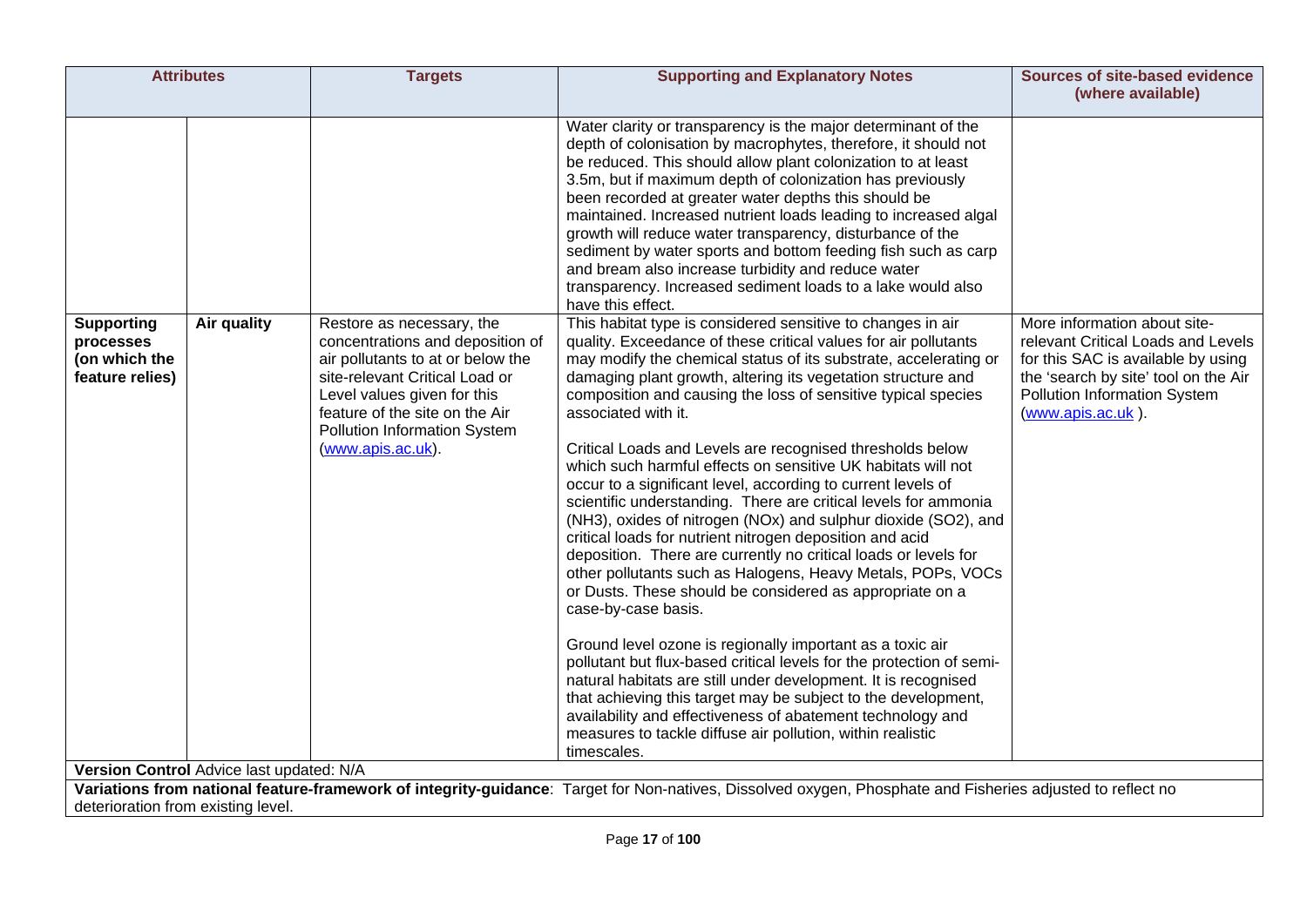### **Table 2: Supplementary Advice for Qualifying Features: H4010. Northern Atlantic wet heaths with** *Erica tetralix***; Wet heathland with crossleaved heath**

| <b>Attributes</b>                                   |                                                                     | <b>Targets</b>                                                                                                                                    | <b>Supporting and Explanatory Notes</b>                                                                                                                                                                                                                                                                                                                                                                                                                                                                                                                                                                                                                                                                                                                                                                                                                                                                                                                                                                                                    | <b>Sources of site-based evidence</b><br>(where available)                                                                                                                                                                                                                                        |
|-----------------------------------------------------|---------------------------------------------------------------------|---------------------------------------------------------------------------------------------------------------------------------------------------|--------------------------------------------------------------------------------------------------------------------------------------------------------------------------------------------------------------------------------------------------------------------------------------------------------------------------------------------------------------------------------------------------------------------------------------------------------------------------------------------------------------------------------------------------------------------------------------------------------------------------------------------------------------------------------------------------------------------------------------------------------------------------------------------------------------------------------------------------------------------------------------------------------------------------------------------------------------------------------------------------------------------------------------------|---------------------------------------------------------------------------------------------------------------------------------------------------------------------------------------------------------------------------------------------------------------------------------------------------|
| <b>Extent and</b><br>distribution<br>of the feature | <b>Extent of the</b><br>feature within<br>the site                  | Restore the total extent of the<br>feature to significantly more than<br>585ha.                                                                   | See the explanatory notes for this attribute above in Table 1.<br>There should be no measurable reduction (excluding any trivial<br>loss) in the extent and area of this feature.<br>Where a reduction in the extent of a feature is considered<br>necessary to meet the Conservation Objective for another<br>Annex I feature, Natural England will advise on this on a case-<br>by-case basis; this is likely to be the case where wet heath<br>vegetation occurs on peat >40cm deep. In this case it is likely<br>to be regarded as degraded blanket bog and should be<br>restored to this habitat.<br>The figure quoted in the extent target only includes habitat<br>recorded as M15 and M16. Some habitat recorded as M25 or<br>U6 (where these occur on peat<40cm deep) will have been<br>derived through degradation of wet heath and should also be<br>restored to wet heath. Similarly, habitat recorded as M15 and<br>M16 on peat>40cm deep would be regarded as degraded<br>blanket bog and should be restored to blanket bog. | See Annex A below which shows<br>occurrence of this feature by site<br>and Annex B which shows the<br>NVC surveys which map this<br>feature<br>Natural England (Various) -<br>Definitions of Favourable<br>Condition for the underpinning<br>SSSIs (Available on request from<br>Natural England) |
| <b>Extent and</b><br>distribution<br>of the feature | <b>Spatial</b><br>distribution of<br>the feature<br>within the site | Restore the distribution and<br>configuration of the feature,<br>including where applicable its<br>component vegetation types,<br>across the site | A contraction in the range, or geographic spread, of the feature<br>(and its component vegetation and typical species, plus<br>transitional communities) across the site will reduce its overall<br>area, the local diversity and variations in its structure and<br>composition, and may undermine its resilience to adapt to<br>future environmental changes. This may also reduce and break<br>up the continuity of a habitat within a site and how well its<br>typical species are able to move around the site to occupy and<br>use habitat. Such fragmentation can impact on their viability<br>and the wider ecological composition of the Annex I habitat.<br>Smaller fragments of habitat can typically support smaller and<br>more isolated populations which are more vulnerable to<br>extinction. These fragments also have a greater amount of<br>open edge habitat which will differ in the amount of light,                                                                                                                 | See Annex A below which shows<br>occurrence of this feature by site<br>and Annex B which shows the<br>NVC surveys which map this<br>feature                                                                                                                                                       |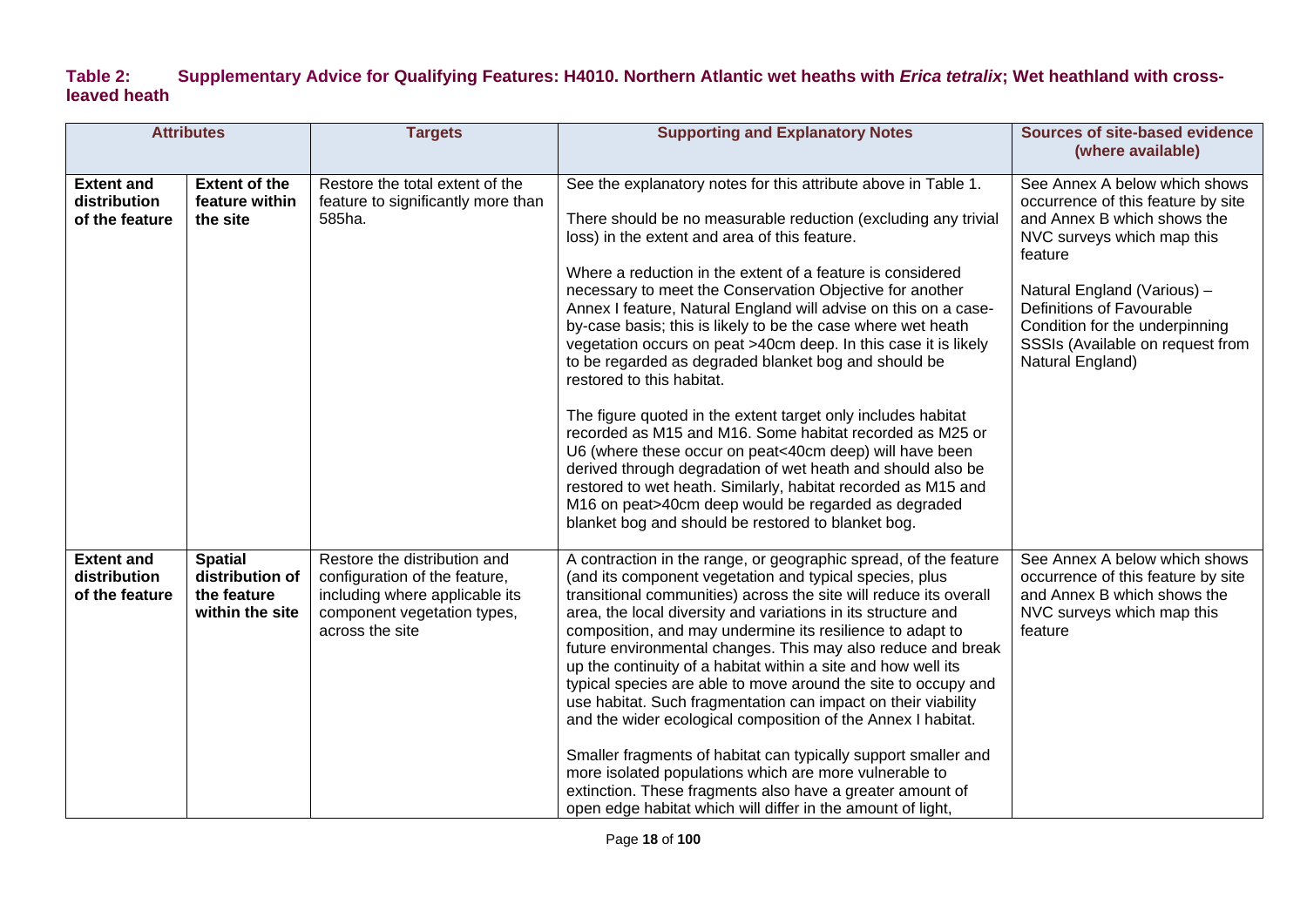| <b>Attributes</b>                                                         |                                                      | <b>Targets</b>                                                                                                                                                                                                                                                                                       | <b>Supporting and Explanatory Notes</b>                                                                                                                                                                                                                                                                                                                                                                                                                                                                                                                                                                                                                                                                                                                                                                              | <b>Sources of site-based evidence</b><br>(where available)                                                                                                                                                                                                                  |
|---------------------------------------------------------------------------|------------------------------------------------------|------------------------------------------------------------------------------------------------------------------------------------------------------------------------------------------------------------------------------------------------------------------------------------------------------|----------------------------------------------------------------------------------------------------------------------------------------------------------------------------------------------------------------------------------------------------------------------------------------------------------------------------------------------------------------------------------------------------------------------------------------------------------------------------------------------------------------------------------------------------------------------------------------------------------------------------------------------------------------------------------------------------------------------------------------------------------------------------------------------------------------------|-----------------------------------------------------------------------------------------------------------------------------------------------------------------------------------------------------------------------------------------------------------------------------|
|                                                                           |                                                      |                                                                                                                                                                                                                                                                                                      | temperature, wind, and even noise that it receives compared to<br>its interior. These conditions may not be suitable for some of<br>the typical and more specialist species associated with the<br>Annex I habitat feature.                                                                                                                                                                                                                                                                                                                                                                                                                                                                                                                                                                                          |                                                                                                                                                                                                                                                                             |
| <b>Structure and</b><br>function<br>(including its<br>typical<br>species) | Vegetation<br>community<br>transitions               | Restore any areas of transition<br>between this and communities<br>which form other heathland-<br>associated habitats, such as dry<br>and humid heaths, mires, acid<br>grasslands, scrub and woodland.                                                                                               | Transitions/zonations between adjacent but different vegetation<br>communities are usually related to naturally-occurring changes<br>in soil, aspect or slope. Such 'ecotones' retain characteristics of<br>each bordering community and can add value in often<br>containing species not found in the adjacent communities.<br>Retaining such transitions can provide further diversity to the<br>habitat feature, and support additional flora and fauna. This is<br>an important attribute as many characteristic heathland species<br>utilise the transitions between vegetation types or use different<br>vegetation types during different stages of their life cycle.                                                                                                                                         | See Annex A below which shows<br>occurrence of this feature by site<br>and Annex B which shows the<br>NVC surveys which map this<br>feature                                                                                                                                 |
| <b>Structure and</b><br>function<br>(including its<br>typical<br>species) | Vegetation<br>community<br>composition               | Ensure the component<br>vegetation communities of the<br>feature are referable to and<br>characterised by the following<br><b>National Vegetation</b><br><b>Classification types</b><br>M15 Scirpus cespitosus - Erica<br>tetralix wet heath<br>M16 Erica tetralix - Sphagnum<br>compactum wet heath | This habitat feature will comprise a number of associated semi-<br>natural vegetation types and their transitional zones, reflecting<br>the geographical location of the site, altitude, aspect, soil<br>conditions (especially base-status and drainage) and<br>vegetation management. In the UK these have been<br>categorised by the National Vegetation Classification (NVC).<br>Maintaining or restoring these characteristic and distinctive<br>vegetation types, and the range of types as appropriate, will be<br>important to sustaining the overall habitat feature. This will also<br>help to conserve their typical plant species (i.e. the constant<br>and preferential species of a community), and therefore that of<br>the SAC feature, at appropriate levels (recognising natural<br>fluctuations). | See Annex A below which shows<br>occurrence of this feature by site<br>and Annex B which shows the<br>NVC surveys which map this<br>feature<br>This attribute will be periodically<br>monitored as part of Natural<br><b>England's SSSI Condition</b><br><b>Assessments</b> |
| <b>Structure and</b><br>function<br>(including its<br>typical<br>species) | Vegetation<br>structure:<br>cover of dwarf<br>shrubs | Restore an overall cover of dwarf<br>shrub species which is typically<br>between 25-90%                                                                                                                                                                                                              | Variations in the structure of the heathland vegetation<br>(vegetation height, amount of canopy closure, and patch<br>structure) is needed to maintain high niche diversity and hence<br>high species richness of characteristic heathland plants and<br>animals. Many species also utilise the transitions between<br>vegetation types or use different vegetation types during<br>different stages of their life cycle. The structural character of the<br>heathland feature is strongly influenced by the growing habits                                                                                                                                                                                                                                                                                          | This attribute will be periodically<br>monitored as part of Natural<br><b>England's SSSI Condition</b><br><b>Assessments</b>                                                                                                                                                |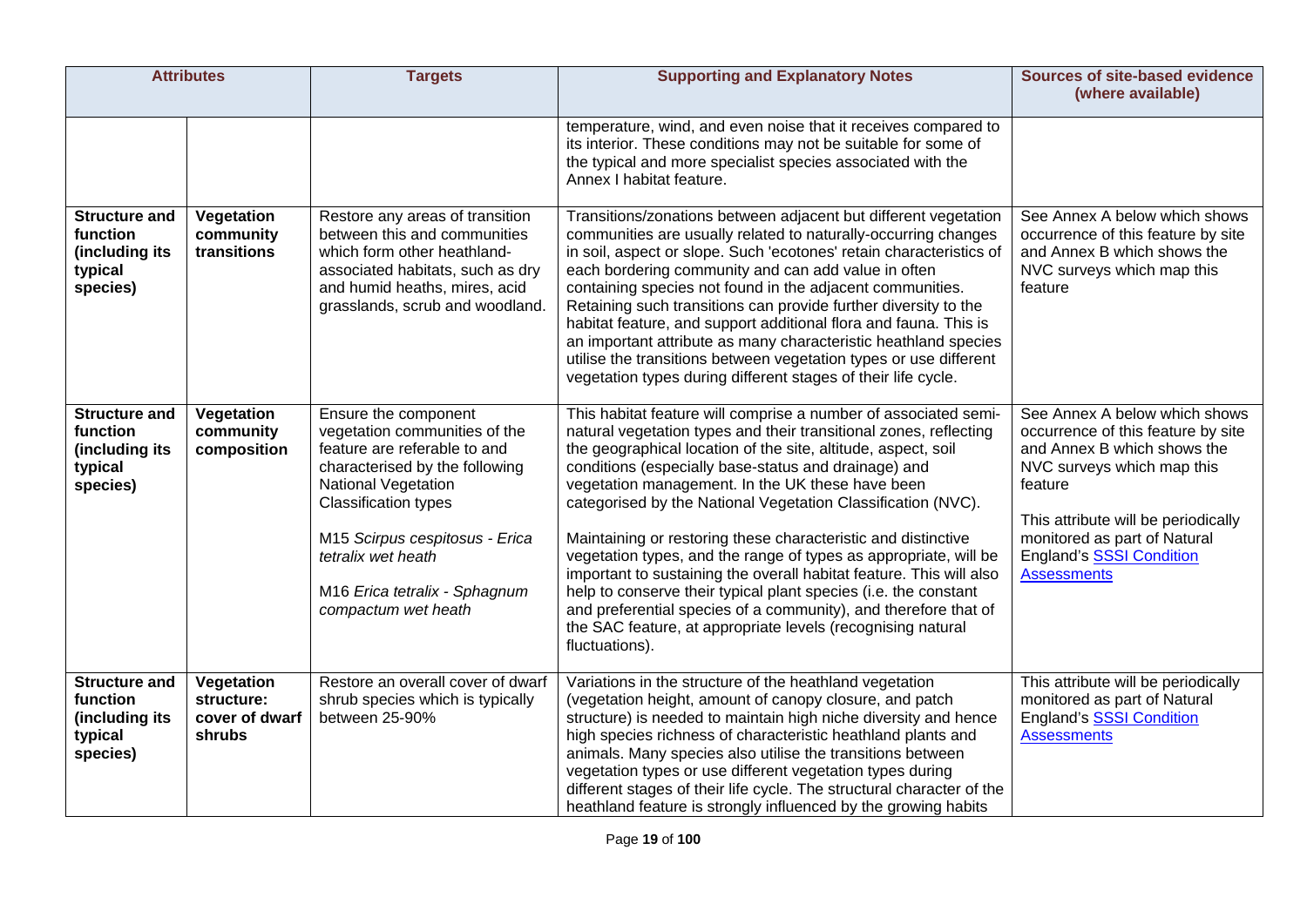| <b>Attributes</b>                                                         |                                                      | <b>Targets</b>                                                                                                                | <b>Supporting and Explanatory Notes</b>                                                                                                                                                                                                                                                                                                                                                                                                                                                                                                                                                                                                                                                                                                                                                               | <b>Sources of site-based evidence</b><br>(where available)                                                                   |
|---------------------------------------------------------------------------|------------------------------------------------------|-------------------------------------------------------------------------------------------------------------------------------|-------------------------------------------------------------------------------------------------------------------------------------------------------------------------------------------------------------------------------------------------------------------------------------------------------------------------------------------------------------------------------------------------------------------------------------------------------------------------------------------------------------------------------------------------------------------------------------------------------------------------------------------------------------------------------------------------------------------------------------------------------------------------------------------------------|------------------------------------------------------------------------------------------------------------------------------|
|                                                                           |                                                      |                                                                                                                               | of its dominant species which in most cases will be ericoids (i.e.<br>plants that look like heathers, including members of the<br>Ericaceae and Empetraceae families).<br>The ericaceous species heather or ling Calluna vulgaris, bell<br>heather Erica cinerea, cross-leaved heath Erica tetralix, bilberry<br>or blaeberry Vaccinium myrtillus and cowberry Vaccinium vitis-<br>idaea are the commonest and most characteristic dwarf-shrubs.<br>Crowberry Empetrum nigrum, another common species in<br>some high altitude heaths, is not strictly ericaceous but is often<br>treated as an ericoid species.                                                                                                                                                                                      |                                                                                                                              |
| <b>Structure and</b><br>function<br>(including its<br>typical<br>species) | Vegetation<br>structure:<br>heather age<br>structure | Maintain a diverse age structure<br>amongst the ericaceous shrubs<br>typically found on the site                              | Each phase of growth associated with the characteristic<br>heathers which dominate this feature also represents different<br>microclimatic conditions and microhabitats which may provide<br>shelter or food to other organisms. Therefore, it is important to<br>maintain a mosaic of heather in different phases of growth.<br>Wet heath on this site is not subject to cutting or burning<br>management and the heathers regenerate themselves by<br>layering. Therefore all ages are present but in an intimate<br>mixture.                                                                                                                                                                                                                                                                       | This attribute will be periodically<br>monitored as part of Natural<br><b>England's SSSI Condition</b><br><b>Assessments</b> |
| <b>Structure and</b><br>function<br>(including its<br>typical<br>species) | Vegetation<br>structure: tree<br>cover               | Maintain the open character of<br>the feature, with a typically<br>scattered and low cover of trees<br>and scrub (<20% cover) | Scrub (mainly trees or tree saplings above 1 m in height) and<br>isolated trees are usually very important in providing warmth,<br>shelter, cover, foodplants, perches, territorial markers and<br>sources of prey for typical heathland invertebrates and<br>vertebrates. But overall cover of scrub and trees across this<br>habitat feature should be maintained or restored to a fairly<br>sparse level, with a structurally complex edge and with<br>characteristic heathland vegetation as ground cover. If scrub is<br>locally important for any associated species with their own<br>specific conservation objectives, then a higher level of cover<br>will be acceptable.<br>The area of scrub/tree cover on this feature should be stable or<br>not increasing as a whole at the SAC level. | This attribute will be periodically<br>monitored as part of Natural<br><b>England's SSSI Condition</b><br><b>Assessments</b> |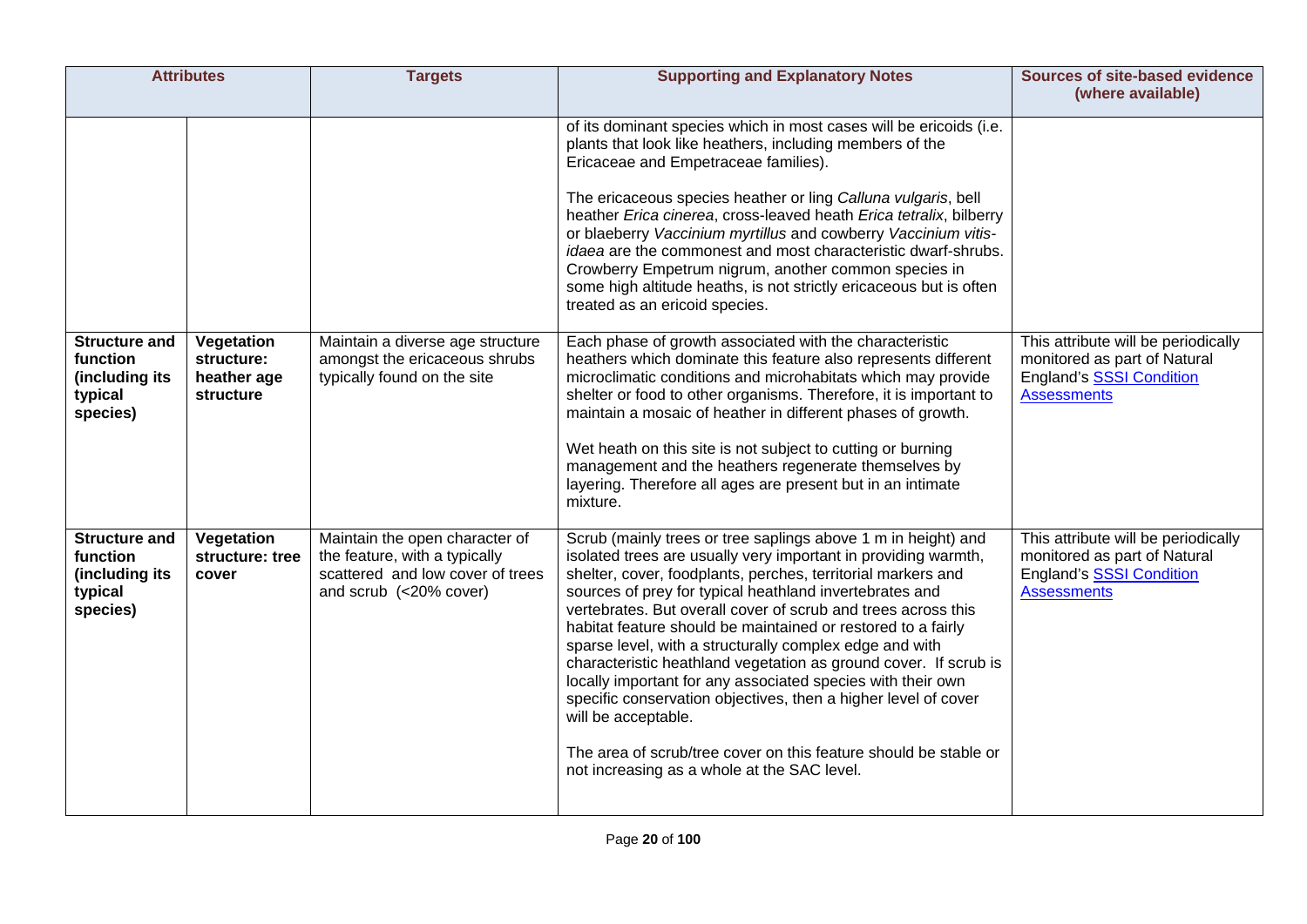|                                                                           | <b>Attributes</b>                                                     | <b>Targets</b>                                                                                                                                                                                                                                                                                                                                                                | <b>Supporting and Explanatory Notes</b>                                                                                                                                                                                                                                                                                                                                                                                                                                                                                                                                                                                                                                                                                                                                                                                                                                                                                                                                                                                                                                                                                                                                                                                           | <b>Sources of site-based evidence</b><br>(where available)                                                                   |
|---------------------------------------------------------------------------|-----------------------------------------------------------------------|-------------------------------------------------------------------------------------------------------------------------------------------------------------------------------------------------------------------------------------------------------------------------------------------------------------------------------------------------------------------------------|-----------------------------------------------------------------------------------------------------------------------------------------------------------------------------------------------------------------------------------------------------------------------------------------------------------------------------------------------------------------------------------------------------------------------------------------------------------------------------------------------------------------------------------------------------------------------------------------------------------------------------------------------------------------------------------------------------------------------------------------------------------------------------------------------------------------------------------------------------------------------------------------------------------------------------------------------------------------------------------------------------------------------------------------------------------------------------------------------------------------------------------------------------------------------------------------------------------------------------------|------------------------------------------------------------------------------------------------------------------------------|
| <b>Structure and</b><br>function<br>(including its<br>typical<br>species) | Key<br>structural,<br>influential<br>and/or<br>distinctive<br>species | Restore the abundance of the<br>typical species listed below to<br>enable each of them to be a<br>viable component of the Annex 1<br>habitat<br>Constant and preferential<br>$\bullet$<br>plant species of M15<br>Scirpus cespitosus - Erica<br>tetralix wet heath and M16<br>Erica tetralix - Sphagnum<br>compactum wet heath which<br>comprises this feature on<br>the SAC. | Some plant or animal species (or related groups of such<br>species) make a particularly important contribution to the<br>necessary structure, function and/or quality of an Annex I<br>habitat feature at a particular site. These species will include;<br>. Influential species which are likely to have a key role<br>affecting the structure and function of the habitat (such as<br>bioturbators (mixers of soil/sediment), grazers, surface borers,<br>predators or other species with a significant functional role<br>linked to the habitat)<br>• Site-distinctive species which are considered to be a<br>particularly special and distinguishing component of an Annex I<br>habitat on a particular SAC.<br>There may be natural fluctuations in the frequency and cover of<br>each of these species. The relative contribution made by them<br>to the overall ecological integrity of a site may vary, and Natural<br>England will provide bespoke advice on this as necessary.<br>The list of species given here for this Annex I habitat feature at<br>this SAC is not necessarily exhaustive. The list may evolve,<br>and species may be added or deleted, as new information<br>about this site becomes available. | This attribute will be periodically<br>monitored as part of Natural<br><b>England's SSSI Condition</b><br><b>Assessments</b> |
| <b>Structure and</b><br>function<br>(including its<br>typical<br>species) | <b>Vegetation:</b><br>undesirable<br>species                          | Maintain the frequency/cover of<br>undesirable species to within<br>acceptable levels and prevent<br>changes in surface condition,<br>soils, nutrient levels or hydrology<br>which may encourage their<br>spread                                                                                                                                                              | Undesirable non-woody and woody vascular plants species<br>may require active management to avert an unwanted<br>succession to a different and less desirable state. Often they<br>may be indicative of a negative trend relating to another aspect<br>of a site's structure and function. These species will vary<br>depending on the nature of the particular feature, and in some<br>cases these species may be natural/acceptable components or<br>even dominants.<br>At the time of writing no particular problems have been noted<br>with undesirable species in this habitat but these could occur in<br>future. Any unusual or non-native species should be reported to<br>Natural England who will advise on their management.                                                                                                                                                                                                                                                                                                                                                                                                                                                                                           | This attribute will be periodically<br>monitored as part of Natural<br>England's SSSI Condition<br><b>Assessments</b>        |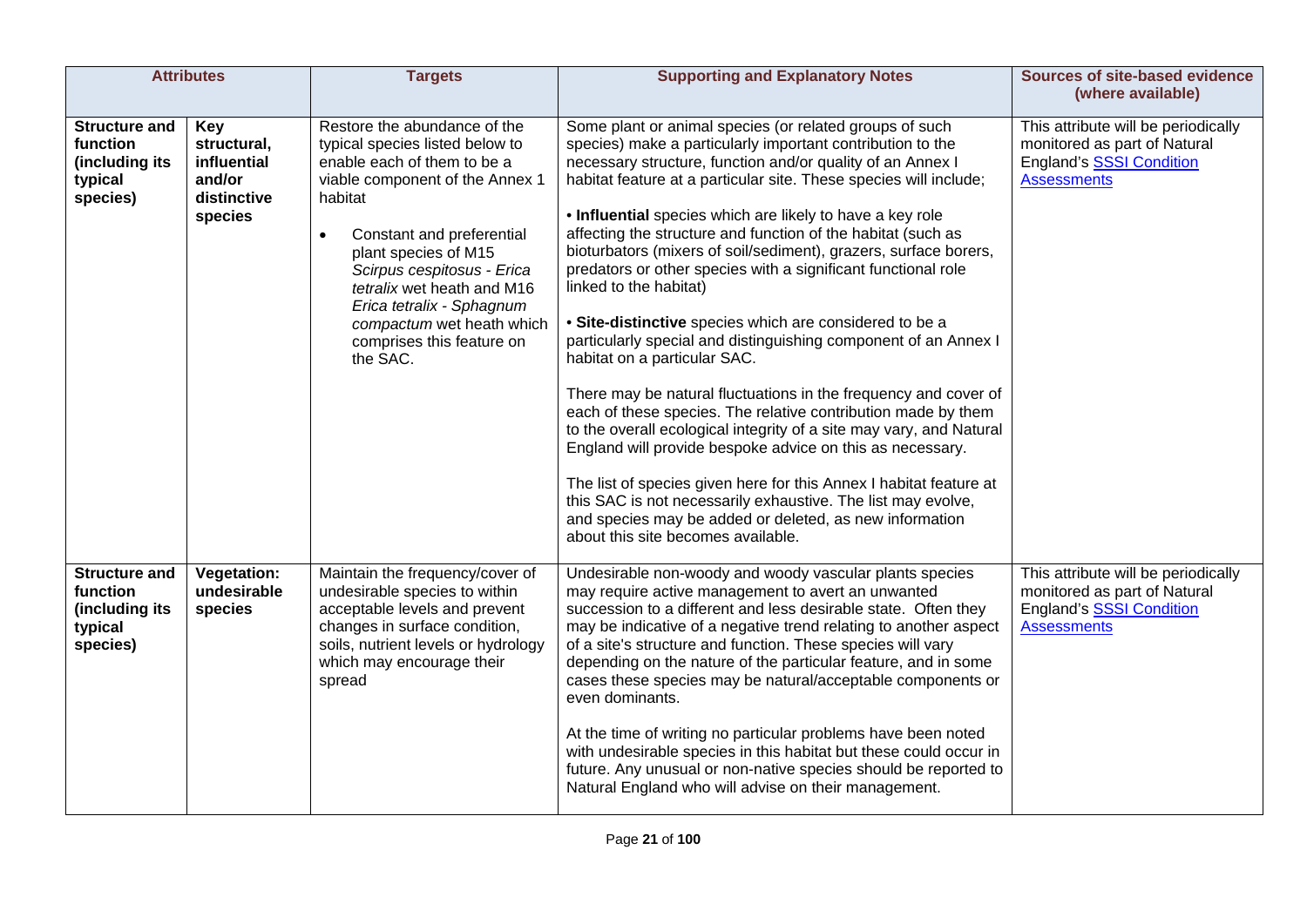|                                                                           | <b>Attributes</b>                                            | <b>Targets</b>                                                                                                                                                                     | <b>Supporting and Explanatory Notes</b>                                                                                                                                                                                                                                                                                                                                                                                                                                                                                                                                                                                                                                                                                                                                                                                                                                                                                                                                                                                                                                                                                                                       | <b>Sources of site-based evidence</b><br>(where available)                                                          |
|---------------------------------------------------------------------------|--------------------------------------------------------------|------------------------------------------------------------------------------------------------------------------------------------------------------------------------------------|---------------------------------------------------------------------------------------------------------------------------------------------------------------------------------------------------------------------------------------------------------------------------------------------------------------------------------------------------------------------------------------------------------------------------------------------------------------------------------------------------------------------------------------------------------------------------------------------------------------------------------------------------------------------------------------------------------------------------------------------------------------------------------------------------------------------------------------------------------------------------------------------------------------------------------------------------------------------------------------------------------------------------------------------------------------------------------------------------------------------------------------------------------------|---------------------------------------------------------------------------------------------------------------------|
| <b>Structure and</b><br>function<br>(including its<br>typical<br>species) | <b>Functional</b><br>connectivity<br>with wider<br>landscape | Restore the overall extent, quality<br>and function of any supporting<br>features within the local<br>landscape which provide a<br>critical functional connection with<br>the site | This recognises the potential need at this site to maintain or<br>restore the connectivity of the site to its wider landscape in<br>order to meet the conservation objectives. These connections<br>may take the form of landscape features, such as habitat<br>patches, hedges, watercourses and verges, outside of the<br>designated site boundary which are either important for the<br>migration, dispersal and genetic exchange of those typical<br>species closely associated with qualifying Annex I habitat<br>features of the site. These features may also be important to<br>the operation of the supporting ecological processes on which<br>the designated site and its features may rely. In most cases<br>increasing actual and functional landscape-scale connectivity<br>would be beneficial.<br>Where there is a lack of detailed knowledge of the connectivity<br>requirements of the qualifying feature, Natural England will<br>advise as to whether these are applicable on a case by case<br>basis. These considerations are most likely to be relevant<br>where there are contiguous (but non-designated) areas of<br>upland habitat. |                                                                                                                     |
| <b>Structure and</b><br>function<br>(including its<br>typical<br>species) | <b>Adaptation</b><br>and resilience                          | Restore the feature's ability, and<br>that of its supporting processes,<br>to adapt or evolve to wider<br>environmental change, either<br>within or external to the site           | This recognises the increasing likelihood of natural habitat<br>features to absorb or adapt to wider environmental changes.<br>Resilience may be described as the ability of an ecological<br>system to cope with, and adapt to environmental stress and<br>change whilst retaining the same basic structure and ways of<br>functioning. Such environmental changes may include<br>changes in sea levels, precipitation and temperature for<br>example, which are likely to affect the extent, distribution,<br>composition and functioning of a feature within a site. The<br>vulnerability and response of features to such changes will<br>vary.<br>Using best available information, any necessary or likely<br>adaptation or adjustment by the feature and its management in<br>response to actual or expected climatic change should be<br>allowed for, as far as practicable, in order to ensure the<br>feature's long-term viability.                                                                                                                                                                                                                 | Natural England, 2015. Climate<br><b>Change Theme Plan and</b><br>supporting NBCCV Assessments<br>for SACs and SPAs |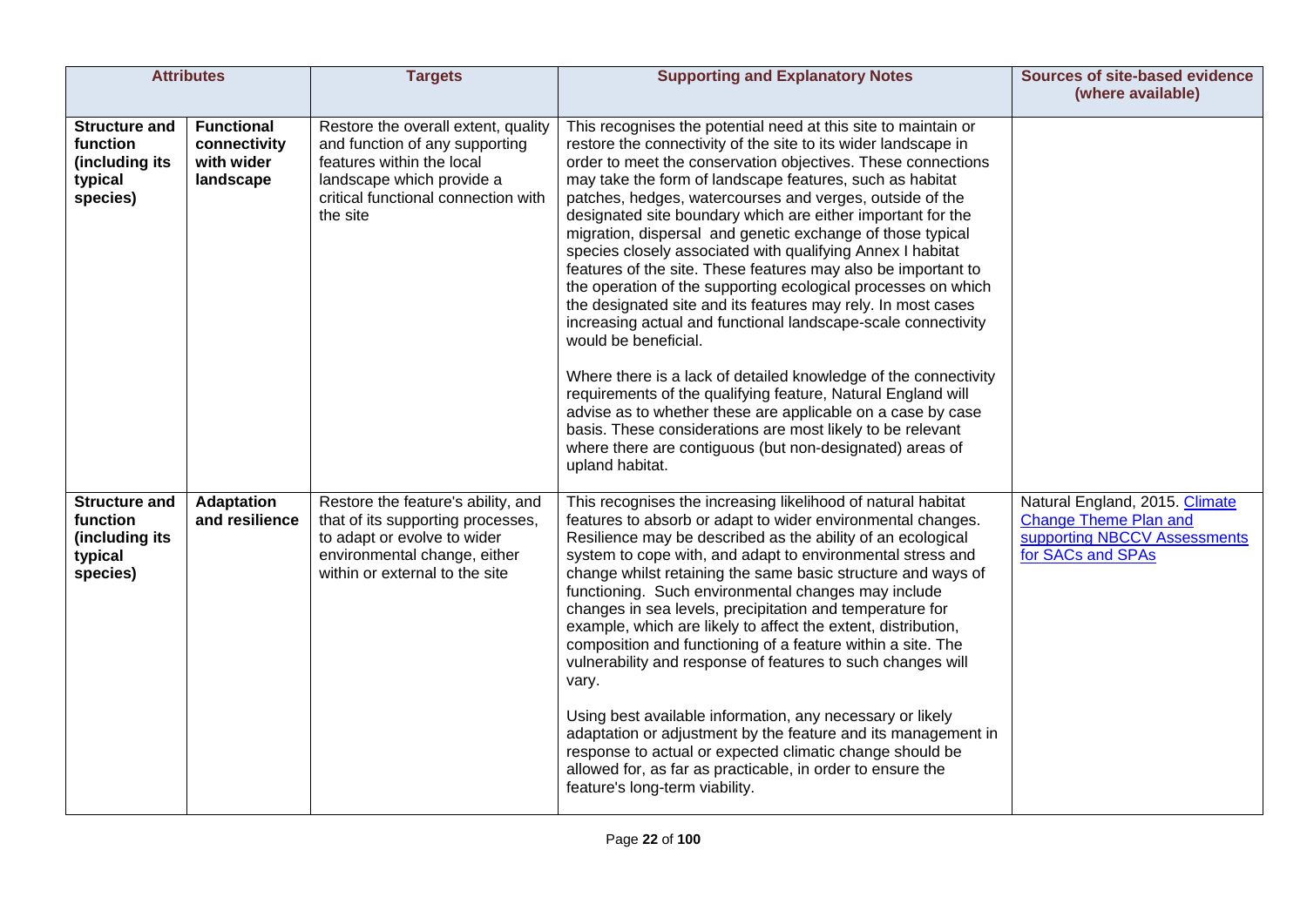| <b>Attributes</b>                                                  |                                                | <b>Targets</b>                                                                                                                                                                                                                    | <b>Supporting and Explanatory Notes</b>                                                                                                                                                                                                                                                                                                                                                                                                                                                                                                                                                                                                                                                                                                                                                   | <b>Sources of site-based evidence</b><br>(where available)                                                                                                                       |
|--------------------------------------------------------------------|------------------------------------------------|-----------------------------------------------------------------------------------------------------------------------------------------------------------------------------------------------------------------------------------|-------------------------------------------------------------------------------------------------------------------------------------------------------------------------------------------------------------------------------------------------------------------------------------------------------------------------------------------------------------------------------------------------------------------------------------------------------------------------------------------------------------------------------------------------------------------------------------------------------------------------------------------------------------------------------------------------------------------------------------------------------------------------------------------|----------------------------------------------------------------------------------------------------------------------------------------------------------------------------------|
|                                                                    |                                                |                                                                                                                                                                                                                                   | The overall vulnerability of this SAC to climate change has<br>been assessed by Natural England (2015) as being moderate<br>taking into account the sensitivity, fragmentation, topography<br>and management of its habitats<br>This means that this site is considered to be vulnerable overall<br>but moderately so. This means that some adaptation action for<br>specific issues may be required, such as reducing habitat<br>fragmentation, creating more habitat to buffer the site or<br>expand the habitat into more varied landscapes and addressing<br>particular management and condition issues. Individual species<br>may be more or less vulnerable than their habitat itself. In many<br>cases, change will be inevitable so appropriate monitoring<br>would be advisable. |                                                                                                                                                                                  |
| <b>Supporting</b><br>processes<br>(on which the<br>feature relies) | <b>Conservation</b><br>measures                | Restore the management<br>measures (either within and/or<br>outside the site boundary as<br>appropriate) which are necessary<br>to Restore the structure.<br>functions and supporting<br>processes associated with the<br>feature | Active and ongoing conservation management is needed to<br>protect, maintain or restore this feature at this site. Further<br>details about the necessary conservation measures for this site<br>can be provided by contacting Natural England.<br>This information will typically be found within, where applicable,<br>supporting documents such as Natura 2000 Site Improvement<br>Plan, Site Management Strategies or Plans, the Views about<br>Management Statement for the underpinning SSSI and/or<br>management agreements.                                                                                                                                                                                                                                                       | Natural England (2014) Site<br>Improvement Plan for the Lake<br><b>District High Fells SAC</b><br>http://publications.naturalengland.<br>org.uk/publication/653443443405<br>6192 |
| <b>Supporting</b><br>processes<br>(on which the<br>feature relies) | Soils.<br>substrate and<br>nutrient<br>cycling | Maintain the properties of the<br>underlying soil types, including<br>structure, bulk density, total<br>carbon, pH, soil nutrient status<br>and fungal: bacterial ratio, to<br>within typical values for the<br>habitat.          | Soil is the foundation of basic ecosystem function and a vital<br>part of the natural environment. Its properties strongly influence<br>the colonisation, growth and distribution of those plant species<br>which together form vegetation types, and therefore provides a<br>habitat used by a wide range of organisms.<br>Soil biodiversity has a vital role to recycle organic matter.<br>Changes to natural soil properties may therefore affect the<br>ecological structure, function and processes associated with<br>this Annex I feature. This Annex 1 habitat has essentially raw<br>soils with little humus and low nutrient status.                                                                                                                                            |                                                                                                                                                                                  |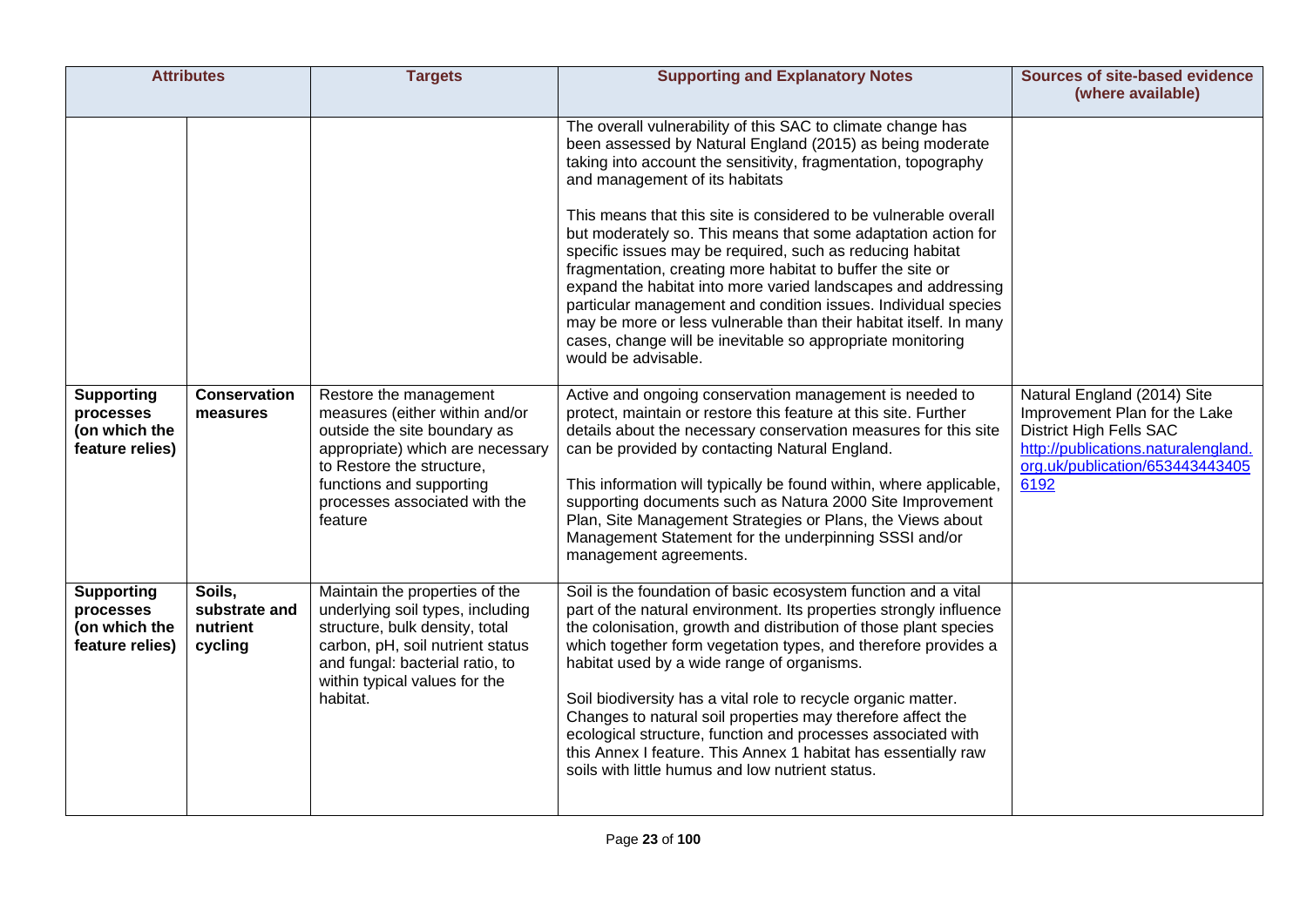| <b>Attributes</b>                                                  |                                                              | <b>Targets</b>                                                                                                                                                                                                                                             | <b>Supporting and Explanatory Notes</b>                                                                                                                                                                                                                                                                                                                                                                                                                                                                                                                                                                                                                                                                                                                                                    | <b>Sources of site-based evidence</b><br>(where available)                                                                                                                                            |
|--------------------------------------------------------------------|--------------------------------------------------------------|------------------------------------------------------------------------------------------------------------------------------------------------------------------------------------------------------------------------------------------------------------|--------------------------------------------------------------------------------------------------------------------------------------------------------------------------------------------------------------------------------------------------------------------------------------------------------------------------------------------------------------------------------------------------------------------------------------------------------------------------------------------------------------------------------------------------------------------------------------------------------------------------------------------------------------------------------------------------------------------------------------------------------------------------------------------|-------------------------------------------------------------------------------------------------------------------------------------------------------------------------------------------------------|
| <b>Supporting</b><br>processes<br>(on which the<br>feature relies) | Air quality                                                  | Restore as necessary, the<br>concentrations and deposition of<br>air pollutants to at or below the<br>site-relevant Critical Load or<br>Level values given for this<br>feature of the site on the Air<br>Pollution Information System<br>(www.apis.ac.uk). | See the explanatory notes for this attribute above in Table 1.                                                                                                                                                                                                                                                                                                                                                                                                                                                                                                                                                                                                                                                                                                                             | More information about site-<br>relevant Critical Loads and Levels<br>for this SAC is available by using<br>the 'search by site' tool on the Air<br>Pollution Information System<br>(www.apis.ac.uk). |
| <b>Supporting</b><br>processes<br>(on which the<br>feature relies) | <b>Water quality</b>                                         | Where the feature is dependent<br>on surface water and/or<br>groundwater, maintain water<br>quality and quantity to a standard<br>which provides the necessary<br>conditions to support the feature                                                        | For many SAC features which are dependent on wetland<br>habitats supported by surface and/or ground water, maintaining<br>the quality and quantity of water supply will be critical,<br>especially at certain times of year. Poor water quality and<br>inadequate quantities of water can adversely affect the<br>structure and function of this habitat type.<br>Typically, meeting the surface water and groundwater<br>environmental standards set out by the Water Framework<br>Directive (WFD 2000/60/EC) will also be sufficient to support<br>the achievement of SAC Conservation Objectives but in some<br>cases more stringent standards may be needed. Further site-<br>specific investigations may be required to establish appropriate<br>water quality standards for the SAC. |                                                                                                                                                                                                       |
| <b>Supporting</b><br>processes<br>(on which the<br>feature relies) | <b>Hydrology</b><br>Version Control Advice last updated: N/A | At a site, unit and/or catchment<br>level (as necessary, maintain or<br>restore] the natural hydrological<br>regime to provide the conditions<br>necessary to sustain the feature<br>within the site                                                       | Defining and maintaining the appropriate hydrological regime is<br>a key step in moving towards achieving the conservation<br>objectives for this site and sustaining this feature. Changes in<br>source, depth, duration, frequency, magnitude and timing of<br>water supply can have significant implications for the<br>assemblage of characteristic plants and animals present. This<br>target is generic and further site-specific investigations may be<br>required to fully inform conservation measures and/or the<br>likelihood of impacts.                                                                                                                                                                                                                                       |                                                                                                                                                                                                       |
| management in many places                                          |                                                              |                                                                                                                                                                                                                                                            | Variations from national feature-framework of integrity-guidance: Targets are to restore the extent and quality of this feature as it has been degraded by past                                                                                                                                                                                                                                                                                                                                                                                                                                                                                                                                                                                                                            |                                                                                                                                                                                                       |

Attributes relating to **bracken** and **gorse** removed because these species do not grow in this habitat in the Lake District, they are always on drier areas.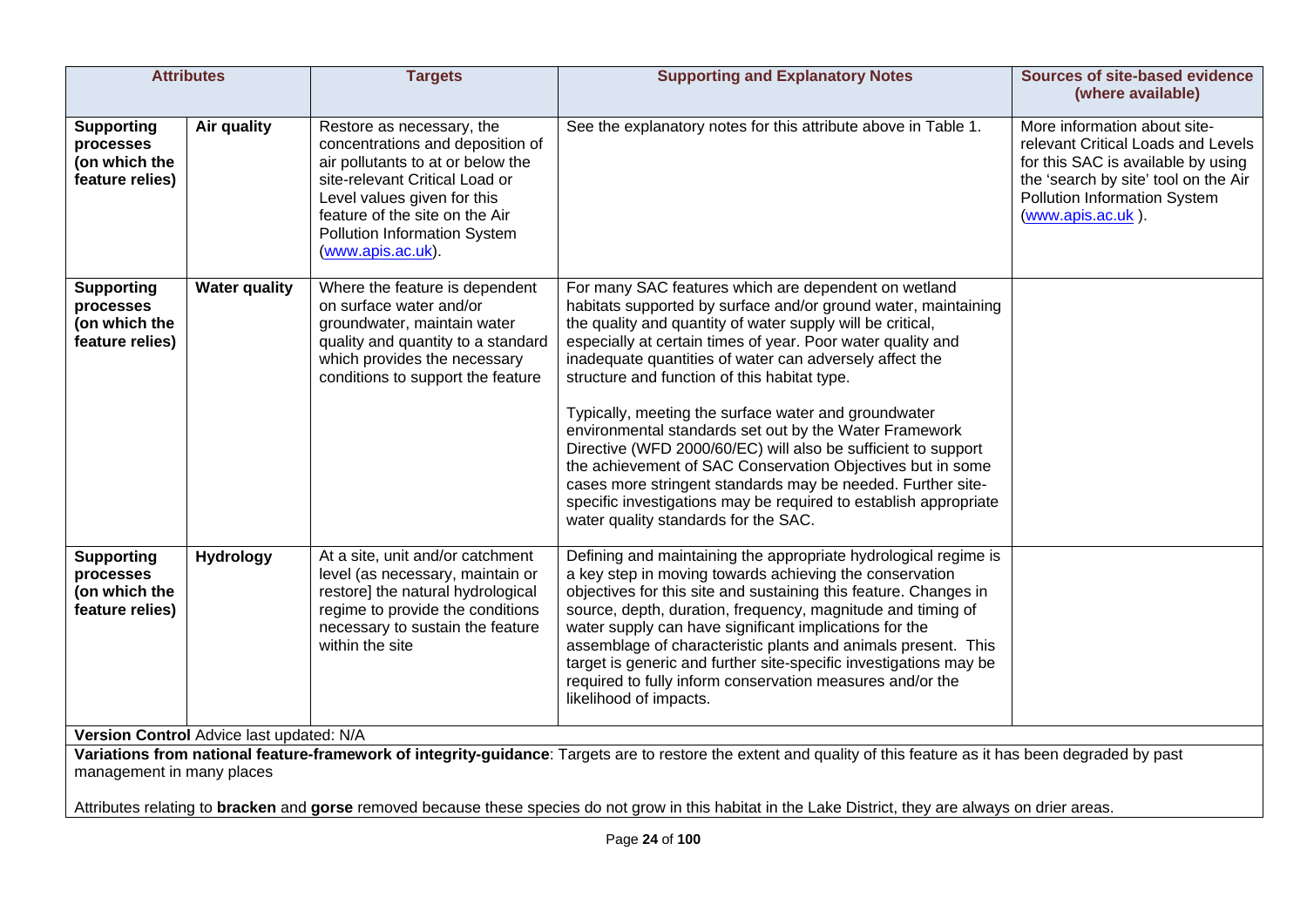## **Table 3: Supplementary Advice for Qualifying Features: H4030. European dry heaths**

| <b>Attributes</b>                                   |                                                                     | <b>Targets</b>                                                                                                                                    | <b>Supporting and Explanatory Notes</b>                                                                                                                                                                                                                                                                                                                                                                                                                                                                                                                                                                                                                                                                                                                                                                                                                                                                                                                                                                       | <b>Sources of site-based evidence</b><br>(where available)                                                                                                                                                                                                                                                                                                                                                                                                            |
|-----------------------------------------------------|---------------------------------------------------------------------|---------------------------------------------------------------------------------------------------------------------------------------------------|---------------------------------------------------------------------------------------------------------------------------------------------------------------------------------------------------------------------------------------------------------------------------------------------------------------------------------------------------------------------------------------------------------------------------------------------------------------------------------------------------------------------------------------------------------------------------------------------------------------------------------------------------------------------------------------------------------------------------------------------------------------------------------------------------------------------------------------------------------------------------------------------------------------------------------------------------------------------------------------------------------------|-----------------------------------------------------------------------------------------------------------------------------------------------------------------------------------------------------------------------------------------------------------------------------------------------------------------------------------------------------------------------------------------------------------------------------------------------------------------------|
| <b>Extent and</b><br>distribution<br>of the feature | <b>Extent of the</b><br>feature within<br>the site                  | Restore the total extent of the<br>feature to significantly more than<br>5566 hectares.                                                           | See the explanatory notes for this attribute above in Table 1.<br>There should be no measurable reduction (excluding any trivial<br>loss) in the extent and area of this feature.<br>Where a reduction in the extent of a feature is considered<br>necessary to meet the Conservation Objective for another<br>Annex I feature, Natural England will advise on this on a case-<br>by-case basis; for example, some reduction of heath may be<br>necessary to accommodate additional woodland or scrub.<br>The figure quoted in the extent target only includes habitat<br>recorded as H8, H10, H12, H18, H21 NVC communities. Some<br>habitat recorded as U4 and U5 or as 'scree' will have been<br>derived through degradation of dry heath and should also be<br>restored to dry heath.                                                                                                                                                                                                                     | See Annex A below which shows<br>occurrence of this feature by site<br>and Annex B which shows the<br>NVC surveys which map this<br>feature<br>Natural England (Various) -<br>Definitions of Favourable<br>Condition for the underpinning<br>SSSIs (Available on request from<br>Natural England)<br>Statement on Habitat Dynamism<br>that accompanies Table 2 in the<br>Definitions of Favourable<br>Condition for each component<br>SSSI (Copy attached at Annex E) |
| <b>Extent and</b><br>distribution<br>of the feature | <b>Spatial</b><br>distribution of<br>the feature<br>within the site | Restore the distribution and<br>configuration of the feature,<br>including where applicable its<br>component vegetation types,<br>across the site | A contraction in the range, or geographic spread, of the feature<br>(and its component vegetation and typical species, plus<br>transitional communities) across the site will reduce its overall<br>area, the local diversity and variations in its structure and<br>composition, and may undermine its resilience to adapt to<br>future environmental changes.<br>This may also reduce and break up the continuity of a habitat<br>within a site and how well its typical species are able to move<br>around the site to occupy and use habitat. Such fragmentation<br>can impact on their viability and the wider ecological<br>composition of the Annex I habitat. Smaller fragments of habitat<br>can typically support smaller and more isolated populations<br>which are more vulnerable to extinction. These fragments also<br>have a greater amount of open edge habitat which will differ in<br>the amount of light, temperature, wind, and even noise that it<br>receives compared to its interior. | See Annex A below which shows<br>occurrence of this feature by site<br>and Annex B which shows the<br>NVC surveys which map this<br>feature<br>Statement on Habitat Dynamism<br>that accompanies Table 2 in the<br>Definitions of Favourable<br>Condition for each component<br>SSSI (Copy attached at Annex E)                                                                                                                                                       |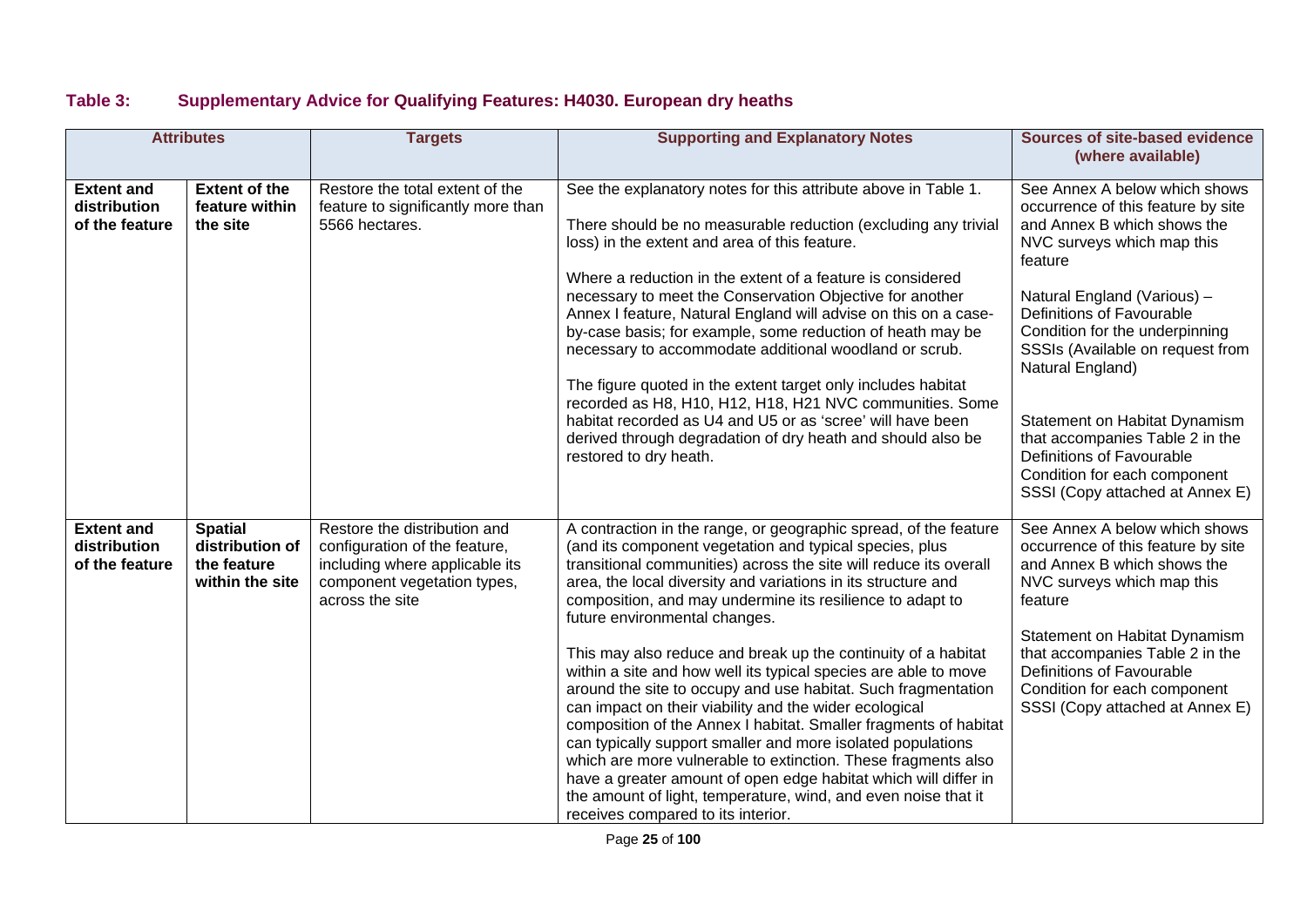| <b>Attributes</b>                                                         |                                        | <b>Targets</b>                                                                                                                                                                                                                                                                                                                                                                                                                                                                                                                                                                   | <b>Supporting and Explanatory Notes</b>                                                                                                                                                                                                                                                                                                                                                                                                                                                                                                                                                                                                                                                                                                                                                                              | <b>Sources of site-based evidence</b><br>(where available)                                                                                                                                                                                                                  |
|---------------------------------------------------------------------------|----------------------------------------|----------------------------------------------------------------------------------------------------------------------------------------------------------------------------------------------------------------------------------------------------------------------------------------------------------------------------------------------------------------------------------------------------------------------------------------------------------------------------------------------------------------------------------------------------------------------------------|----------------------------------------------------------------------------------------------------------------------------------------------------------------------------------------------------------------------------------------------------------------------------------------------------------------------------------------------------------------------------------------------------------------------------------------------------------------------------------------------------------------------------------------------------------------------------------------------------------------------------------------------------------------------------------------------------------------------------------------------------------------------------------------------------------------------|-----------------------------------------------------------------------------------------------------------------------------------------------------------------------------------------------------------------------------------------------------------------------------|
|                                                                           |                                        |                                                                                                                                                                                                                                                                                                                                                                                                                                                                                                                                                                                  | These conditions may not be suitable for some of the typical<br>and more specialist species associated with the Annex I habitat<br>feature.                                                                                                                                                                                                                                                                                                                                                                                                                                                                                                                                                                                                                                                                          |                                                                                                                                                                                                                                                                             |
| <b>Structure and</b><br>function<br>(including its<br>typical<br>species) | Vegetation<br>community<br>composition | Ensure the component<br>vegetation communities of the<br>feature are referable to and<br>characterised by the following<br><b>National Vegetation</b><br><b>Classification types</b><br>H8 Calluna vulgaris - Ulex gallii<br>heath<br>H10 Calluna vulgaris - Erica<br>cinerea heath<br>H12 Calluna vulgaris - Vaccinium<br>myrtillus heath<br>H18 Vaccinium myrtillus -<br>Deschampsia flexuosa heath<br>H21 Calluna vulgaris - Vaccinium<br>myrtillus - Sphagnum capillifolium<br>heath<br>Also present as mosaics with all<br>of the other features listed in this<br>document | This habitat feature will comprise a number of associated semi-<br>natural vegetation types and their transitional zones, reflecting<br>the geographical location of the site, altitude, aspect, soil<br>conditions (especially base-status and drainage) and<br>vegetation management. In the UK these have been<br>categorised by the National Vegetation Classification (NVC).<br>Maintaining or restoring these characteristic and distinctive<br>vegetation types, and the range of types as appropriate, will be<br>important to sustaining the overall habitat feature. This will also<br>help to conserve their typical plant species (i.e. the constant<br>and preferential species of a community), and therefore that of<br>the SAC feature, at appropriate levels (recognising natural<br>fluctuations). | See Annex A below which shows<br>occurrence of this feature by site<br>and Annex B which shows the<br>NVC surveys which map this<br>feature<br>This attribute will be periodically<br>monitored as part of Natural<br><b>England's SSSI Condition</b><br><b>Assessments</b> |
| <b>Structure and</b><br>function<br>(including its<br>typical<br>species) | Vegetation<br>community<br>transitions | Restore any areas of transition<br>between this and communities<br>which form other heathland-<br>associated habitats, such as<br>montane heaths, wet heaths,<br>mires, scrub and woodland.                                                                                                                                                                                                                                                                                                                                                                                      | Transitions/zonations between adjacent but different vegetation<br>communities are usually related to naturally-occurring changes<br>in soil, aspect or slope. Such 'ecotones' retain characteristics of<br>each bordering community and can add value in often<br>containing species not found in the adjacent communities.<br>Retaining such transitions can provide further diversity to the                                                                                                                                                                                                                                                                                                                                                                                                                      | See Annex A below which shows<br>occurrence of this feature by site<br>and Annex B which shows the<br>NVC surveys which map this<br>feature                                                                                                                                 |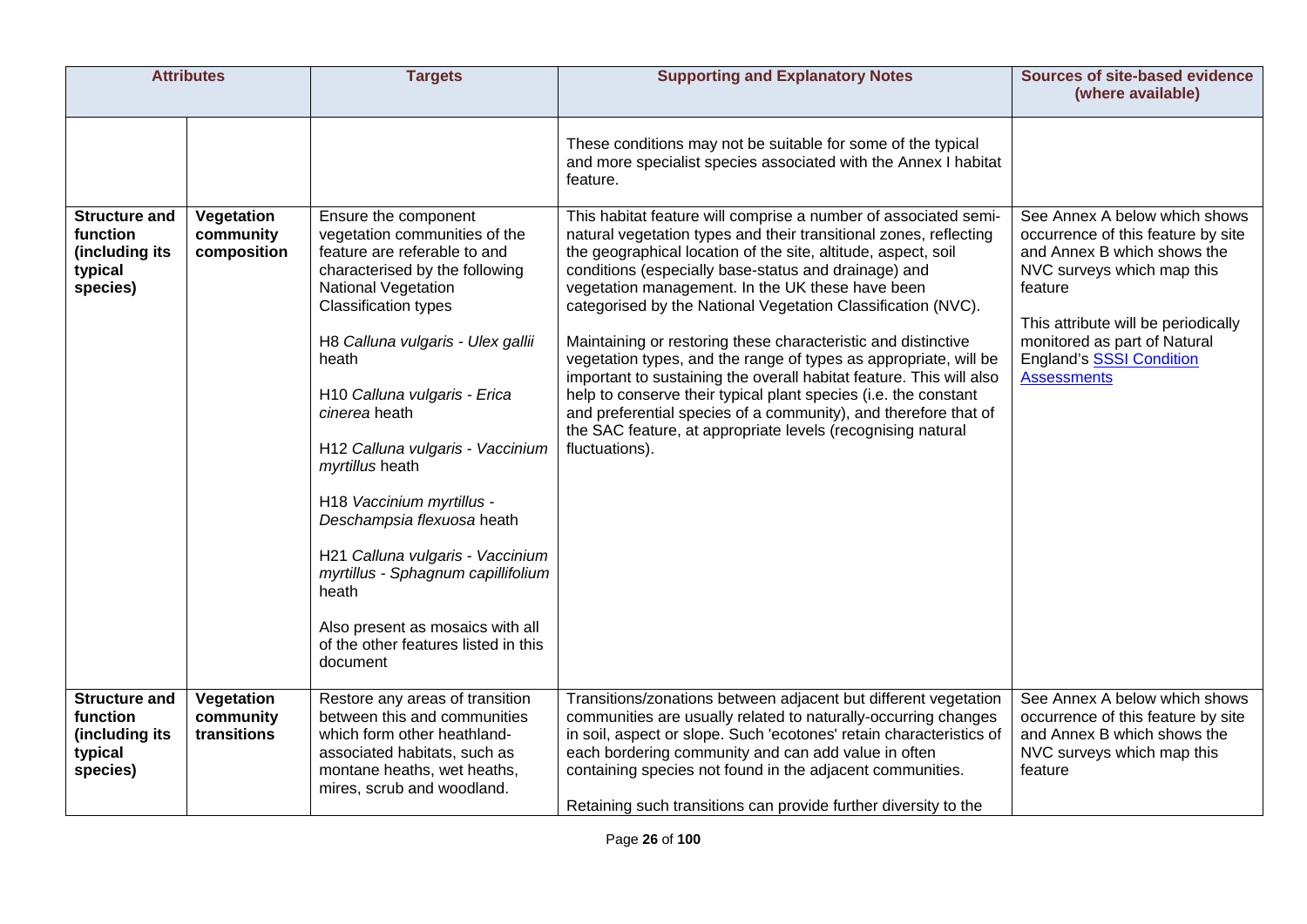| <b>Attributes</b>                                                         |                                                      | <b>Targets</b>                                                                          | <b>Supporting and Explanatory Notes</b>                                                                                                                                                                                                                                                                                                                                                                                                                                                                                                                                                                                                                                                                                                                                                                                                                                                                                                                                                                                                                                                                                                                                                   | <b>Sources of site-based evidence</b><br>(where available)                                                                                                                                                                                                           |
|---------------------------------------------------------------------------|------------------------------------------------------|-----------------------------------------------------------------------------------------|-------------------------------------------------------------------------------------------------------------------------------------------------------------------------------------------------------------------------------------------------------------------------------------------------------------------------------------------------------------------------------------------------------------------------------------------------------------------------------------------------------------------------------------------------------------------------------------------------------------------------------------------------------------------------------------------------------------------------------------------------------------------------------------------------------------------------------------------------------------------------------------------------------------------------------------------------------------------------------------------------------------------------------------------------------------------------------------------------------------------------------------------------------------------------------------------|----------------------------------------------------------------------------------------------------------------------------------------------------------------------------------------------------------------------------------------------------------------------|
|                                                                           |                                                      |                                                                                         | habitat feature, and support additional flora and fauna. This is<br>an important attribute as many characteristic heathland species<br>utilise the transitions between vegetation types or use different<br>vegetation types during different stages of their life cycle.                                                                                                                                                                                                                                                                                                                                                                                                                                                                                                                                                                                                                                                                                                                                                                                                                                                                                                                 |                                                                                                                                                                                                                                                                      |
| <b>Structure and</b><br>function<br>(including its<br>typical<br>species) | Vegetation<br>structure:<br>cover of dwarf<br>shrubs | Restore an overall cover of dwarf<br>shrub species which is typically<br>between 25-90% | Variations in the structure of the heathland vegetation<br>(vegetation height, amount of canopy closure, and patch<br>structure) is needed to maintain high niche diversity and hence<br>high species richness of characteristic heathland plants and<br>animals. Many species also utilise the transitions between<br>vegetation types or use different vegetation types during<br>different stages of their life cycle. The structural character of the<br>heathland feature is strongly influenced by the growing habits<br>of its dominant species which in most cases will be ericoids (i.e.<br>plants that look like heathers, including members of the<br>Ericaceae and Empetraceae families).<br>The ericaceous species heather or ling Calluna vulgaris, bell<br>heather Erica cinerea, cross-leaved heath Erica tetralix, bilberry<br>or blaeberry Vaccinium myrtillus and cowberry Vaccinium vitis<br>idaea are the commonest and most characteristic dwarf-shrubs.<br>Calluna is usually the most abundant. Crowberry Empetrum<br>nigrum, another common species in many higher altitude<br>heaths, is not strictly ericaceous but is often treated as an<br>ericoid species. | This attribute will be periodically<br>monitored as part of Natural<br><b>England's SSSI Condition</b><br><b>Assessments</b>                                                                                                                                         |
| <b>Structure and</b><br>function<br>(including its<br>typical<br>species) | Vegetation<br>composition:<br>bracken cover          | Restore a cover of dense<br>bracken which is low, typically at<br>< 10%                 | Bracken is a naturally occurring species in the uplands which<br>often marks out the deeper soils. It has some conservation<br>value, for example it provides song-posts for birds such as<br>Whinchat and Stonechat, can provide cover for 'woodland'<br>species such as bluebell and wood sorrel and the roots and<br>rhizomes are good at binding soil together and preventing<br>erosion.<br>In the Lake District, its distribution is largely limited by soil<br>depth (as the underground parts are vulnerable to frost). Large<br>scale bracken invasion into dry heath habitat would probably be<br>undesirable, although it could also be argued that this was<br>marking out deeper soils which are suitable for woodland                                                                                                                                                                                                                                                                                                                                                                                                                                                       | See Annex A below which shows<br>occurrence of this feature by site<br>and Annex B which shows the<br>NVC surveys which map this<br>feature<br>This attribute will be periodically<br>monitored as part of Natural<br>England's SSSI Condition<br><b>Assessments</b> |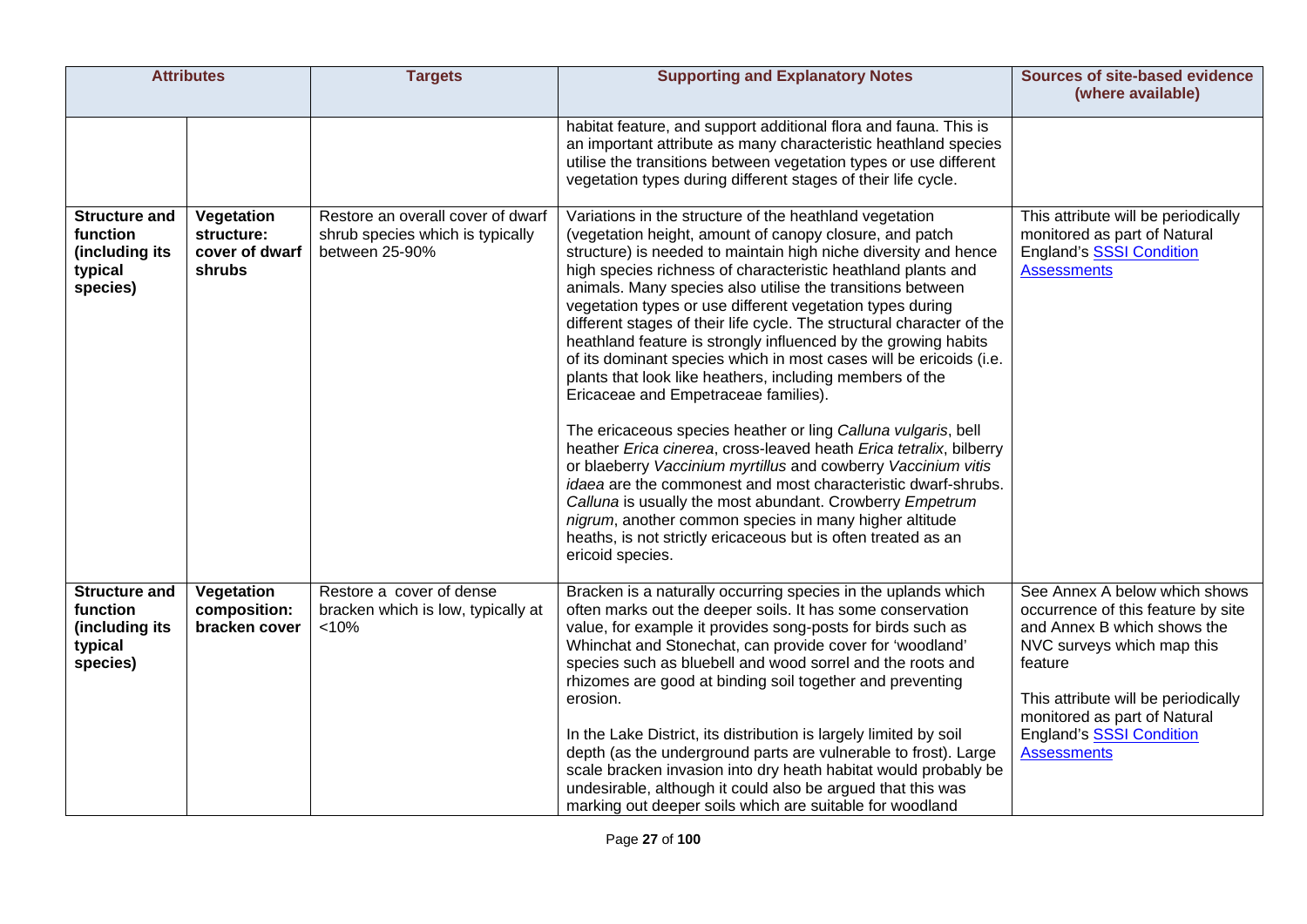|                                                                           | <b>Attributes</b>                                    | <b>Targets</b>                                                                                                                                                                                                                                                                                                    | <b>Supporting and Explanatory Notes</b>                                                                                                                                                                                                                                                                                                                                                                                                                                                                                                                                                                                                                                                                                                                                                                                      | <b>Sources of site-based evidence</b><br>(where available)                                                                                                                                                                                                                                                                                                                                                                                      |
|---------------------------------------------------------------------------|------------------------------------------------------|-------------------------------------------------------------------------------------------------------------------------------------------------------------------------------------------------------------------------------------------------------------------------------------------------------------------|------------------------------------------------------------------------------------------------------------------------------------------------------------------------------------------------------------------------------------------------------------------------------------------------------------------------------------------------------------------------------------------------------------------------------------------------------------------------------------------------------------------------------------------------------------------------------------------------------------------------------------------------------------------------------------------------------------------------------------------------------------------------------------------------------------------------------|-------------------------------------------------------------------------------------------------------------------------------------------------------------------------------------------------------------------------------------------------------------------------------------------------------------------------------------------------------------------------------------------------------------------------------------------------|
|                                                                           |                                                      |                                                                                                                                                                                                                                                                                                                   | restoration.                                                                                                                                                                                                                                                                                                                                                                                                                                                                                                                                                                                                                                                                                                                                                                                                                 |                                                                                                                                                                                                                                                                                                                                                                                                                                                 |
| <b>Structure and</b><br>function<br>(including its<br>typical<br>species) | Vegetation<br>structure:<br>cover of<br>gorse        | Maintain cover of common gorse<br>Ulex europaeus and western<br>gorse Ulex gallii at levels<br>appropriate to the particular<br>location (Natural England will<br>advise on site by site basis)                                                                                                                   | Gorse as a component of heathland is a very valuable wildlife<br>habitat, and often a marker of relict heath and common. Both<br>dense and spiny, it provides good, protected cover for many<br>wildlife species: birds, mammals and reptiles; breeding habitat<br>for rare or declining bird species, and excellent winter roosting.<br>The flowers, borne at a time of year when other sources of<br>pollen or nectar are in short supply, are particularly good for<br>insects and other invertebrate pollinators. It can also act as a<br>'nurse' for other tree species and facilitate the development of<br>oak woodland, which is a threatened and highly fragmented<br>habitat on this site. However gorse may cause problems if<br>unchecked by dominating an area, eliminating other typical<br>heathland species. | See Annex A below which shows<br>occurrence of this feature by site<br>and Annex B which shows the<br>NVC surveys which map this<br>feature<br>This attribute will be periodically<br>monitored as part of Natural<br><b>England's SSSI Condition</b><br><b>Assessments</b><br>Statement on Habitat Dynamism<br>that accompanies Table 2 in the<br>Definitions of Favourable<br>Condition for each component<br>SSSI (Copy attached at Annex E) |
| <b>Structure and</b><br>function<br>(including its<br>typical<br>species) | Vegetation<br>structure: tree<br>cover               | Maintain the open character of<br>the feature, with a typically<br>scattered and low cover of trees<br>and scrub (<20% cover,<br>excluding dwarf birch Betula<br>nana, bog-myrtle Myrica gale,<br>juniper Juniperus communis,<br>willow species (Salix lapponum<br>and Salix aurita) and aspen<br>Populus tremula | Scrub (mainly trees or tree saplings above 1 m in height) and<br>isolated trees are usually very important in providing warmth,<br>shelter, cover, foodplants, perches, territorial markers and<br>sources of prey for typical heathland invertebrates and<br>vertebrates. However, excessive scrub cover could result in<br>loss of heathland.                                                                                                                                                                                                                                                                                                                                                                                                                                                                              | See Annex A below which shows<br>occurrence of this feature by site<br>and Annex B which shows the<br>NVC surveys which map this<br>feature<br>This attribute will be periodically<br>monitored as part of Natural<br><b>England's SSSI Condition</b><br><b>Assessments</b><br>Statement on Habitat Dynamism<br>that accompanies Table 2 in the<br>Definitions of Favourable<br>Condition for each component<br>SSSI (Copy attached at Annex E) |
| <b>Structure and</b><br>function<br>(including its<br>typical             | Vegetation<br>structure:<br>heather age<br>structure | Maintain a diverse age structure<br>amongst the ericacerous shrubs<br>typically found on the site                                                                                                                                                                                                                 | Each phase of growth associated with the characteristic<br>heathers which dominate this feature also represents different<br>microclimatic conditions and microhabitats which may provide<br>shelter or food to other organisms. Therefore, it is important to                                                                                                                                                                                                                                                                                                                                                                                                                                                                                                                                                               | This attribute will be periodically<br>monitored as part of Natural<br><b>England's SSSI Condition</b><br><b>Assessments</b>                                                                                                                                                                                                                                                                                                                    |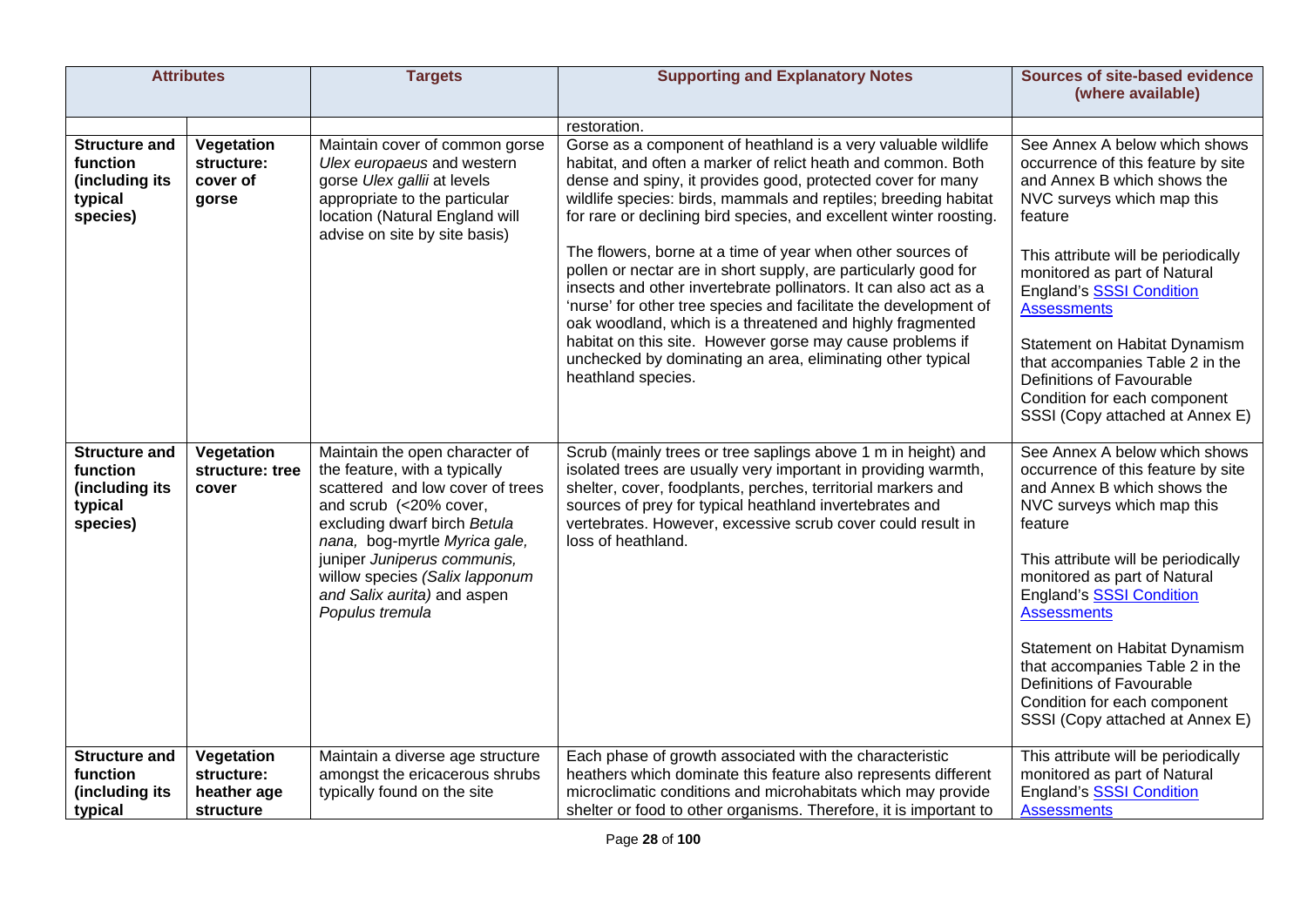| <b>Attributes</b>                                                         |                                                                       | <b>Targets</b>                                                                                                                                                                                                                                                                                                                                                      | <b>Supporting and Explanatory Notes</b>                                                                                                                                                                                                                                                                                                                                                                                                                                                                                                                                                                                                                                                                                                                                      | <b>Sources of site-based evidence</b><br>(where available)                                                                   |
|---------------------------------------------------------------------------|-----------------------------------------------------------------------|---------------------------------------------------------------------------------------------------------------------------------------------------------------------------------------------------------------------------------------------------------------------------------------------------------------------------------------------------------------------|------------------------------------------------------------------------------------------------------------------------------------------------------------------------------------------------------------------------------------------------------------------------------------------------------------------------------------------------------------------------------------------------------------------------------------------------------------------------------------------------------------------------------------------------------------------------------------------------------------------------------------------------------------------------------------------------------------------------------------------------------------------------------|------------------------------------------------------------------------------------------------------------------------------|
| species)                                                                  |                                                                       |                                                                                                                                                                                                                                                                                                                                                                     | maintain a mosaic of heather in different phases of growth.<br>Typically this age structure will consist of between 10-40%<br>cover of (pseudo) pioneer heathers; 20-80% cover of<br>building/mature heathers; <30% cover of degenerate heathers<br>and less than <10% cover of dead heathers<br>The majority of dry heath on this site is not subject to cutting or<br>burning management. Heathers that touch damp ground or get<br>covered by bryophytes regenerate themselves by layering.<br>Therefore in unmanaged stands, all ages are present but in an<br>intimate mixture and it is very difficult to estimate % cover of<br>different growth phases. Unmanaged stands will be judged to<br>be meeting the target provided sufficient layering is taking<br>place. |                                                                                                                              |
| <b>Structure and</b><br>function<br>(including its<br>typical<br>species) | <b>Vegetation:</b><br>undesirable<br>species                          | Restore the frequency/cover of<br>the following undesirable species<br>to within acceptable levels and<br>prevent changes in surface<br>condition, soils, nutrient levels or<br>hydrology which may encourage<br>their spread.                                                                                                                                      | Undesirable non-woody and woody vascular plants species<br>may require active management to avert an unwanted<br>succession to a different and less desirable state. Often they<br>may be indicative of a negative trend relating to another aspect<br>of a site's structure and function.<br>Undesirable species include: Norway spruce, larch,<br>rhododendron, and other non-native tree species.                                                                                                                                                                                                                                                                                                                                                                         | This attribute will be periodically<br>monitored as part of Natural<br><b>England's SSSI Condition</b><br><b>Assessments</b> |
| <b>Structure and</b><br>function<br>(including its<br>typical<br>species) | Key<br>structural,<br>influential<br>and/or<br>distinctive<br>species | Restore the abundance of the<br>typical species listed below to<br>enable each of them to be a<br>viable component of the Annex 1<br>habitat<br>Constant and preferential<br>$\bullet$<br>plant species of the H8;<br>H10; H12; H18 and H21<br>NVC communities which<br>comprises this feature on<br>the SAC.<br>Important bryophyte<br>populations including those | Some plant or animal species (or related groups of such<br>species) make a particularly important contribution to the<br>necessary structure, function and/or quality of an Annex I<br>habitat feature at a particular site. These species will include;<br>. Influential species which are likely to have a key role<br>affecting the structure and function of the habitat (such as<br>bioturbators (mixers of soil/sediment), grazers, surface borers,<br>predators or other species with a significant functional role<br>linked to the habitat)<br>• Site-distinctive species which are considered to be a<br>particularly special and distinguishing component of an Annex I<br>habitat on a particular SAC.                                                           | This attribute will be periodically<br>monitored as part of Natural<br><b>England's SSSI Condition</b><br><b>Assessments</b> |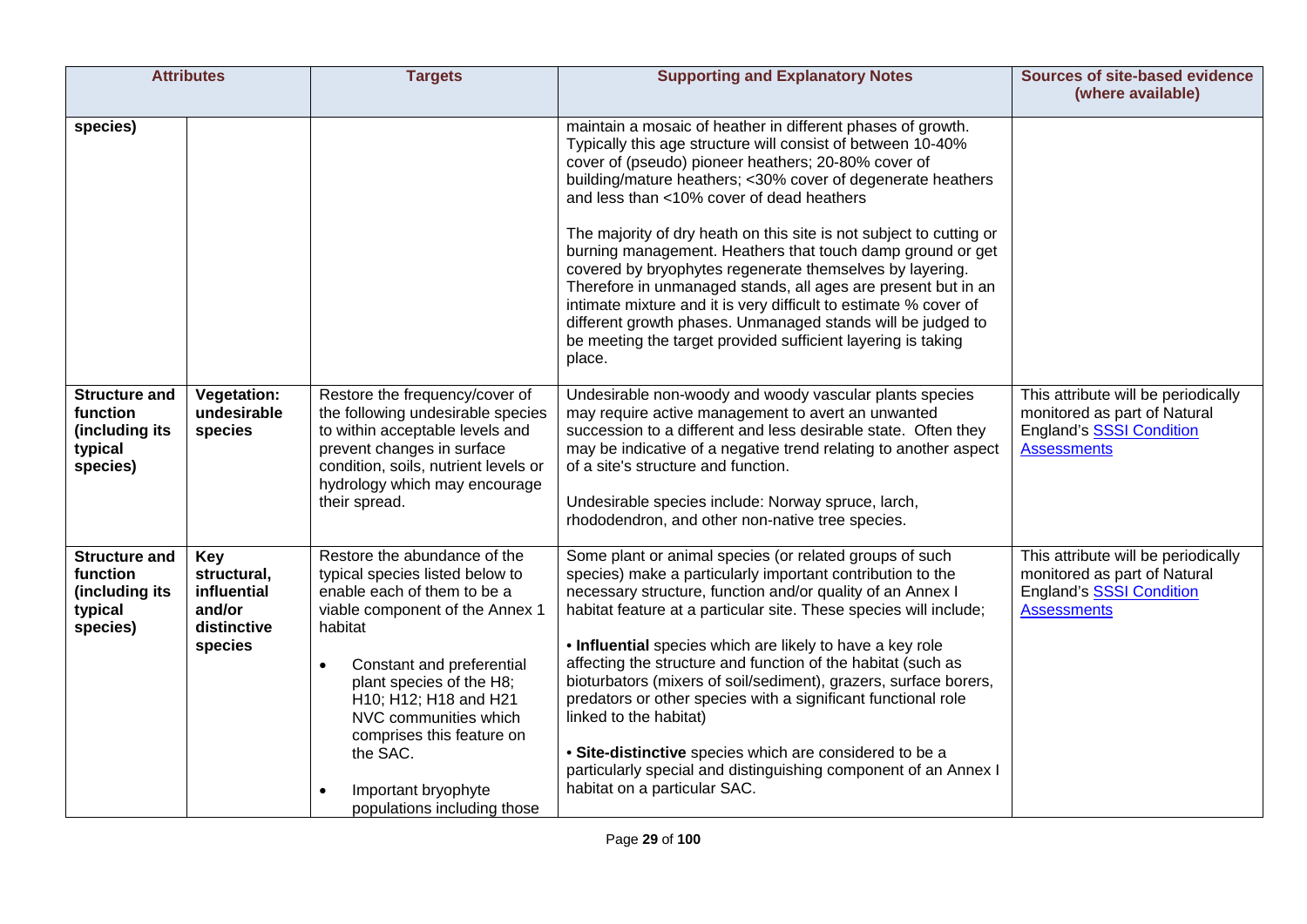| <b>Attributes</b>                                                         |                                                              | <b>Targets</b>                                                                                                                                                                     | <b>Supporting and Explanatory Notes</b>                                                                                                                                                                                                                                                                                                                                                                                                                                                                                                                                                                                                                                                                                                                                                                                                                                                                                                                                                                                    | Sources of site-based evidence<br>(where available) |
|---------------------------------------------------------------------------|--------------------------------------------------------------|------------------------------------------------------------------------------------------------------------------------------------------------------------------------------------|----------------------------------------------------------------------------------------------------------------------------------------------------------------------------------------------------------------------------------------------------------------------------------------------------------------------------------------------------------------------------------------------------------------------------------------------------------------------------------------------------------------------------------------------------------------------------------------------------------------------------------------------------------------------------------------------------------------------------------------------------------------------------------------------------------------------------------------------------------------------------------------------------------------------------------------------------------------------------------------------------------------------------|-----------------------------------------------------|
|                                                                           |                                                              | influencing the physical<br>structure of the habitat and<br>the development of<br>underlying soils and also<br>scare and rare species                                              | There may be natural fluctuations in the frequency and cover of<br>each of these species. The relative contribution made by them<br>to the overall ecological integrity of a site may vary, and Natural<br>England will provide bespoke advice on this as necessary.<br>The list of species given here for this Annex I habitat feature at<br>this SAC is not necessarily exhaustive. The list may evolve,<br>and species may be added or deleted, as new information<br>about this site becomes available.                                                                                                                                                                                                                                                                                                                                                                                                                                                                                                                |                                                     |
| <b>Structure and</b><br>function<br>(including its<br>typical<br>species) | <b>Functional</b><br>connectivity<br>with wider<br>landscape | Restore the overall extent, quality<br>and function of any supporting<br>features within the local<br>landscape which provide a<br>critical functional connection with<br>the site | This recognises the potential need at this site to maintain or<br>restore the connectivity of the site to its wider landscape in<br>order to meet the conservation objectives. These connections<br>may take the form of landscape features, such as habitat<br>patches, hedges, watercourses and verges, outside of the<br>designated site boundary which are either important for the<br>migration, dispersal and genetic exchange of those typical<br>species closely associated with qualifying Annex I habitat<br>features of the site.<br>These features may also be important to the operation of the<br>supporting ecological processes on which the designated site<br>and its features may rely. In most cases increasing actual and<br>functional landscape-scale connectivity would be beneficial.<br>Where there is a lack of detailed knowledge of the connectivity<br>requirements of the qualifying feature, Natural England will<br>advise as to whether these are applicable on a case by case<br>basis. |                                                     |
| <b>Structure and</b><br>function<br>(including its<br>typical<br>species) | <b>Adaptation</b><br>and resilience                          | Restore the feature's ability, and<br>that of its supporting processes,<br>to adapt or evolve to wider<br>environmental change, either<br>within or external to the site           | See the explanatory notes for this attribute above in Table 2.                                                                                                                                                                                                                                                                                                                                                                                                                                                                                                                                                                                                                                                                                                                                                                                                                                                                                                                                                             |                                                     |
| <b>Structure and</b><br>function<br>(including its<br>typical             | Soils,<br>substrate and<br>nutrient<br>cycling               | Maintain the properties of the<br>underlying soil types, including<br>structure, bulk density, total<br>carbon, pH, soil nutrient status                                           | Soil is the foundation of basic ecosystem function and a vital<br>part of the natural environment. Its properties strongly influence<br>the colonisation, growth and distribution of those plant species<br>which together form vegetation types, and therefore provides a                                                                                                                                                                                                                                                                                                                                                                                                                                                                                                                                                                                                                                                                                                                                                 |                                                     |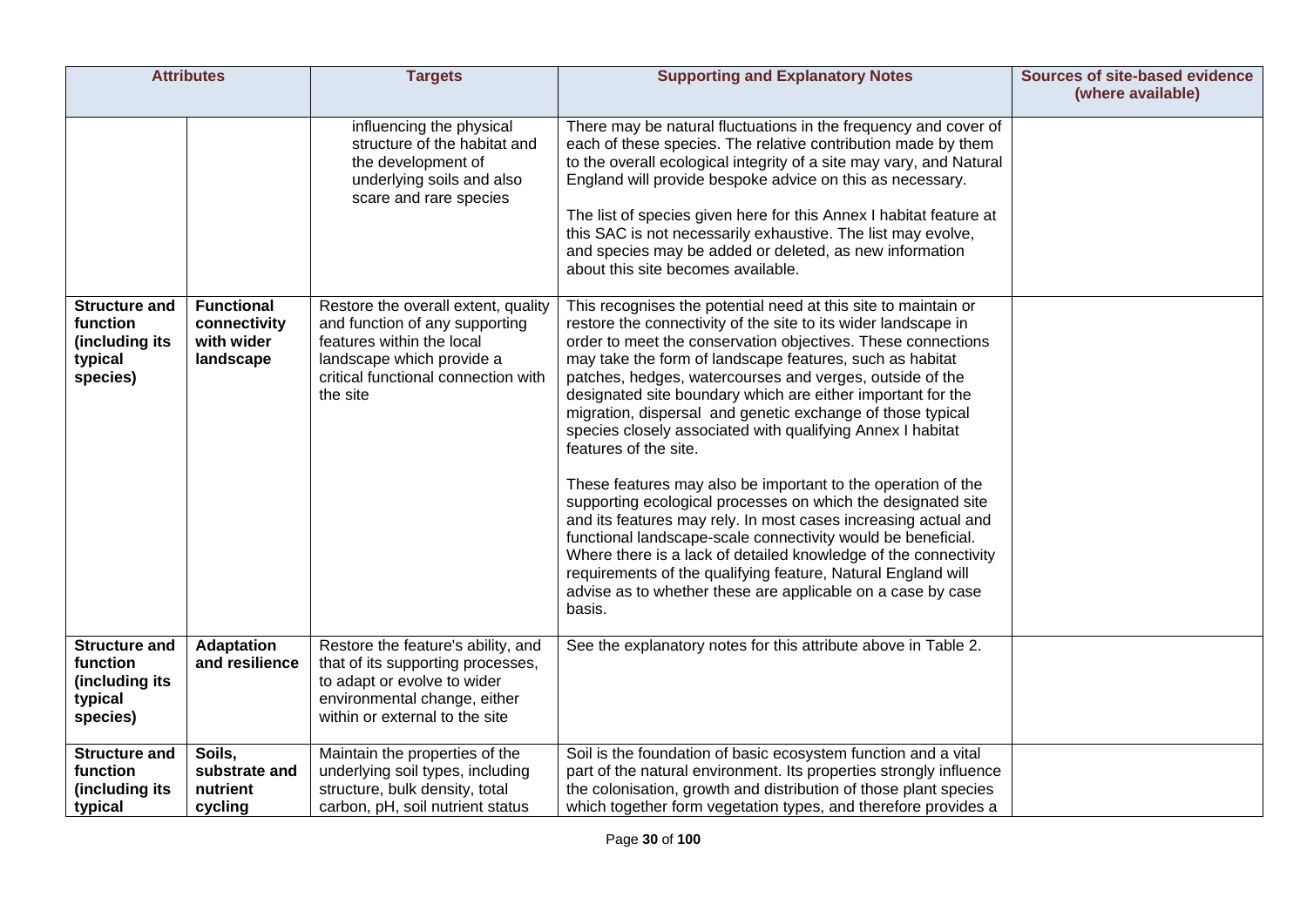| <b>Attributes</b>                                                                                                                                                                                                                                                                                                                                                    |                                 | <b>Targets</b>                                                                                                                                                                                                                                             | <b>Supporting and Explanatory Notes</b>                                                                                                                                                                                                                                                                                                                                                                                                                                                                                                                                                                                                                                                                                                                                                                                                                                                                                                                                                                                                                                                                              | <b>Sources of site-based evidence</b><br>(where available)                                                                                                                                            |
|----------------------------------------------------------------------------------------------------------------------------------------------------------------------------------------------------------------------------------------------------------------------------------------------------------------------------------------------------------------------|---------------------------------|------------------------------------------------------------------------------------------------------------------------------------------------------------------------------------------------------------------------------------------------------------|----------------------------------------------------------------------------------------------------------------------------------------------------------------------------------------------------------------------------------------------------------------------------------------------------------------------------------------------------------------------------------------------------------------------------------------------------------------------------------------------------------------------------------------------------------------------------------------------------------------------------------------------------------------------------------------------------------------------------------------------------------------------------------------------------------------------------------------------------------------------------------------------------------------------------------------------------------------------------------------------------------------------------------------------------------------------------------------------------------------------|-------------------------------------------------------------------------------------------------------------------------------------------------------------------------------------------------------|
| species)                                                                                                                                                                                                                                                                                                                                                             |                                 | and fungal: bacterial ratio, to<br>within typical values for the<br>habitat.                                                                                                                                                                               | habitat used by a wide range of organisms. Soil biodiversity<br>has a vital role to recycle organic matter. Changes to natural<br>soil properties may therefore affect the ecological structure,<br>function and processes associated with this Annex I feature.                                                                                                                                                                                                                                                                                                                                                                                                                                                                                                                                                                                                                                                                                                                                                                                                                                                     |                                                                                                                                                                                                       |
| <b>Supporting</b><br>processes<br>(on which the<br>feature relies)                                                                                                                                                                                                                                                                                                   | <b>Conservation</b><br>measures | Maintain the management<br>measures (either within and/or<br>outside the site boundary as<br>appropriate) which are necessary<br>to maintain the structure,<br>functions and supporting<br>processes associated with the<br>feature                        | Active and ongoing conservation management is needed to<br>protect, maintain or restore this feature at this site. Further<br>details about the necessary conservation measures for this site<br>can be provided by contacting Natural England.<br>This information will typically be found within, where applicable,<br>supporting documents such as Natura 2000 Site Improvement<br>Plan, Site Management Strategies or Plans, the Views about<br>Management Statement for the underpinning SSSI and/or<br>management agreements.<br>At higher altitudes within this SAC, these habitats are<br>maintained by the severe climate and poor soils and do not<br>require grazing or other forms of land management to maintain<br>them. At lower altitudes, site by site decisions need to be made<br>over the desirability of maintaining open heath compared with<br>the desirability of increasing highly fragmented scrub and<br>woodland habitats. Threats to the habitats include grazing and<br>trampling, nitrogen deposition, recreation, use of all-terrain<br>vehicles (ATVs), burning and climate change. | Natural England. 2014. Site<br>Improvement Plan for the Lake<br><b>District High Fells SAC</b><br>http://publications.naturalengland.<br>org.uk/publication/653443443405<br>6192                      |
| <b>Supporting</b><br>processes<br>(on which the<br>feature relies)                                                                                                                                                                                                                                                                                                   | <b>Air quality</b>              | Restore as necessary, the<br>concentrations and deposition of<br>air pollutants to at or below the<br>site-relevant Critical Load or<br>Level values given for this<br>feature of the site on the Air<br>Pollution Information System<br>(www.apis.ac.uk). | See the explanatory notes for this attribute above in Table 1.                                                                                                                                                                                                                                                                                                                                                                                                                                                                                                                                                                                                                                                                                                                                                                                                                                                                                                                                                                                                                                                       | More information about site-<br>relevant Critical Loads and Levels<br>for this SAC is available by using<br>the 'search by site' tool on the Air<br>Pollution Information System<br>(www.apis.ac.uk). |
| Version Control Advice last updated: N/A<br>Variations from national feature-framework of integrity-guidance: Targets are to restore the extent and quality of this feature as it has been degraded by past<br>management in many places. Attributes for Water quality and hydrology removed as these not relevant to this relatively dry and freely drained habitat |                                 |                                                                                                                                                                                                                                                            |                                                                                                                                                                                                                                                                                                                                                                                                                                                                                                                                                                                                                                                                                                                                                                                                                                                                                                                                                                                                                                                                                                                      |                                                                                                                                                                                                       |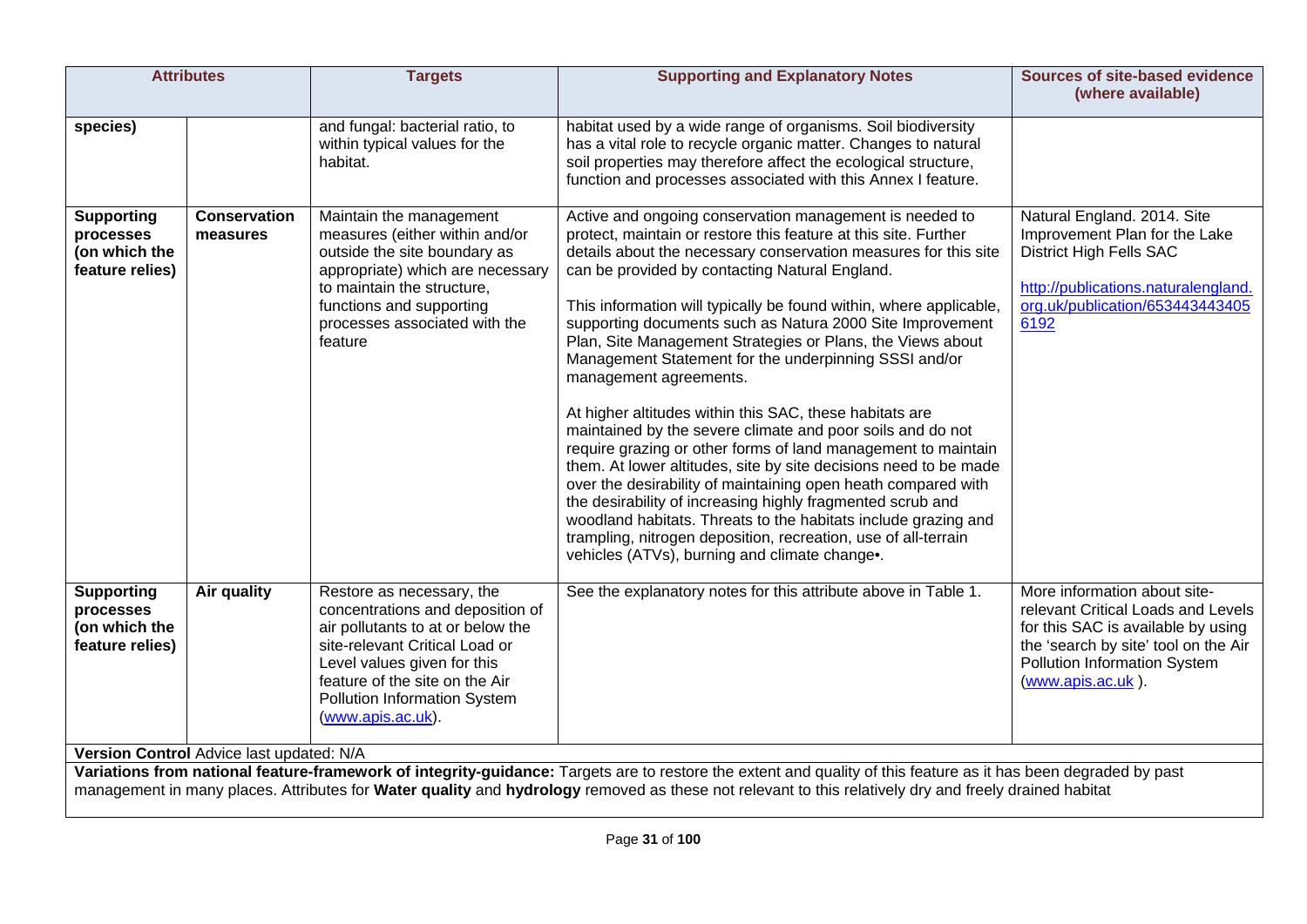## **Table 4: Supplementary Advice for Qualifying Features: H4060. Alpine and Boreal heaths; Alpine and subalpine heaths**

| <b>Attributes</b>                                   |                                                                     | <b>Targets</b>                                                                                                                                    | <b>Supporting and Explanatory Notes</b>                                                                                                                                                                                                                                                                                                                                                                                                                                                                                                                                                                                                                                                                                                                                                                                                                                                                                                                                                                                                                                                                                                                   | <b>Sources of site-based evidence</b><br>(where available)                                                                                                                                                                                                                                                                                                                                                      |
|-----------------------------------------------------|---------------------------------------------------------------------|---------------------------------------------------------------------------------------------------------------------------------------------------|-----------------------------------------------------------------------------------------------------------------------------------------------------------------------------------------------------------------------------------------------------------------------------------------------------------------------------------------------------------------------------------------------------------------------------------------------------------------------------------------------------------------------------------------------------------------------------------------------------------------------------------------------------------------------------------------------------------------------------------------------------------------------------------------------------------------------------------------------------------------------------------------------------------------------------------------------------------------------------------------------------------------------------------------------------------------------------------------------------------------------------------------------------------|-----------------------------------------------------------------------------------------------------------------------------------------------------------------------------------------------------------------------------------------------------------------------------------------------------------------------------------------------------------------------------------------------------------------|
| <b>Extent and</b><br>distribution<br>of the feature | <b>Extent of the</b><br>feature within<br>the site                  | Restore the total extent of the<br>feature to significantly more than<br>133 hectares.                                                            | See the explanatory notes for this attribute above in Table 1.<br>There should be no measurable reduction (excluding any trivial<br>loss) in the extent and area of this feature.<br>The figure quoted in the extent target only includes habitat<br>recorded as H19 NVC community. Some habitat recorded as<br>bare ground, 'scree' or the acid grasslands U4 and U5 will have<br>been derived through degradation of montane heath and<br>should also be restored to montane heath.                                                                                                                                                                                                                                                                                                                                                                                                                                                                                                                                                                                                                                                                     | See Annex A below which shows<br>occurrence of this feature by site<br>and Annex B which shows the<br>NVC surveys which map this<br>feature<br>Natural England (Various) -<br>Definitions of Favourable<br>Condition for the underpinning<br>SSSIs (Available on request from<br>Natural England)<br>Jerram. R. 1992. Montane<br>Lichen and Moss Heath in the<br>Lake District (a report for English<br>Nature) |
| <b>Extent and</b><br>distribution<br>of the feature | <b>Spatial</b><br>distribution of<br>the feature<br>within the site | Restore the distribution and<br>configuration of the feature,<br>including where applicable its<br>component vegetation types,<br>across the site | A contraction in the range, or geographic spread, of the feature<br>(and its component vegetation and typical species, plus<br>transitional communities) across the site will reduce its overall<br>area, the local diversity and variations in its structure and<br>composition, and may undermine its resilience to adapt to<br>future environmental changes. This may also reduce and break<br>up the continuity of a habitat within a site and how well its<br>typical species are able to move around the site to occupy and<br>use habitat. Such fragmentation can impact on their viability<br>and the wider ecological composition of the Annex I habitat.<br>Smaller fragments of habitat can typically support smaller and<br>more isolated populations which are more vulnerable to<br>extinction. These fragments also have a greater amount of<br>open edge habitat which will differ in the amount of light,<br>temperature, wind, and even noise that it receives compared to<br>its interior. These conditions may not be suitable for some of<br>the typical and more specialist species associated with the<br>Annex I habitat feature. | See Annex A below which shows<br>occurrence of this feature by site<br>and Annex B which shows the<br>NVC surveys which map this<br>feature<br>Jerram. R. 1992. Montane<br>Lichen and Moss Heath in the<br>Lake District (a report for English<br>Nature)                                                                                                                                                       |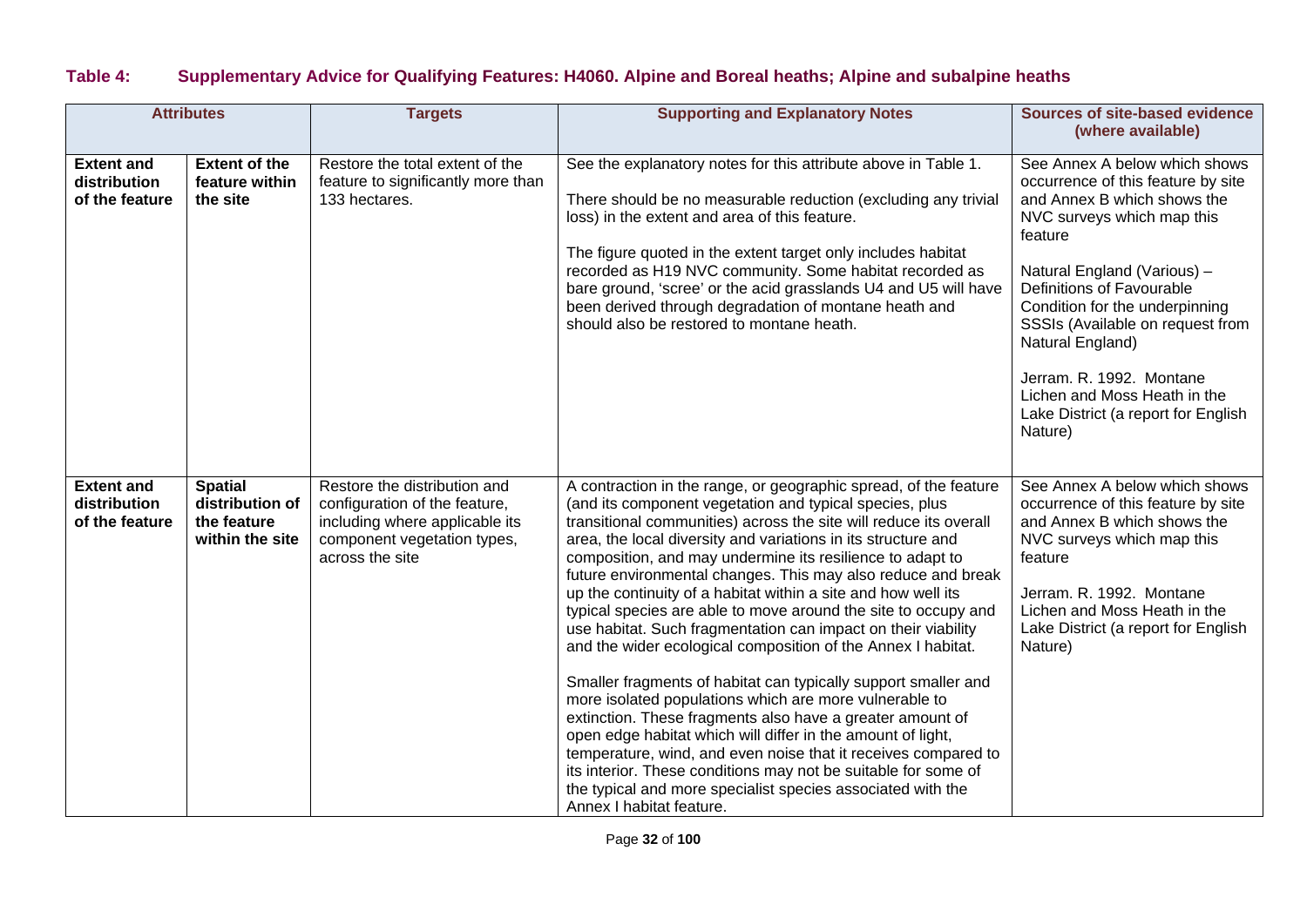| <b>Attributes</b>                                                                  |                                                          | <b>Targets</b>                                                                                                                                                                                                          | <b>Supporting and Explanatory Notes</b>                                                                                                                                                                                                                                                                                                                                                                                                                                                                                                                                                                                                                                                                                                                                                                                                                                                                                                                                                                                                                                                                                                                                                                                      | <b>Sources of site-based evidence</b><br>(where available) |
|------------------------------------------------------------------------------------|----------------------------------------------------------|-------------------------------------------------------------------------------------------------------------------------------------------------------------------------------------------------------------------------|------------------------------------------------------------------------------------------------------------------------------------------------------------------------------------------------------------------------------------------------------------------------------------------------------------------------------------------------------------------------------------------------------------------------------------------------------------------------------------------------------------------------------------------------------------------------------------------------------------------------------------------------------------------------------------------------------------------------------------------------------------------------------------------------------------------------------------------------------------------------------------------------------------------------------------------------------------------------------------------------------------------------------------------------------------------------------------------------------------------------------------------------------------------------------------------------------------------------------|------------------------------------------------------------|
| <b>Function (of</b><br>the habitat<br>feature)<br>including<br>typical<br>species* | Soils,<br>substrate and<br>nutrient<br>cycling           | Restore the properties of the<br>underlying soil types, including<br>structure, bulk density, total<br>carbon, pH, soil nutrient status<br>and fungal: bacterial ratio, to<br>within typical values for the<br>habitat. | Fragmentation of this feature is of particular concern given its<br>restricted occurrence in England. In addition to the threats<br>listed below, climate warming also has the potential to lead to<br>vegetation zones and species shifting to higher elevations<br>and/or becoming restricted to north facing slopes.<br>Soil is the foundation of basic ecosystem function and a vital<br>part of the natural environment. Its properties strongly influence<br>the colonisation, growth and distribution of those plant species<br>which together form vegetation types, and therefore provides a<br>habitat used by a wide range of organisms. Soil biodiversity<br>has a vital role to recycle organic matter.<br>Changes to natural soil properties may therefore affect the<br>ecological structure, function and processes associated with<br>this Annex I feature. For this feature its nutrient poor, acid soils<br>are susceptible to elevation of nutrient input through<br>atmospheric deposition and/or dunging by grazing livestock.<br>Most of the characteristic species are adapted to low nutrient<br>levels, and elevated levels can favour more vigorous species<br>especially certain common grasses. |                                                            |
| <b>Structure and</b><br>function<br>(including its<br>typical<br>species)          | Invasive, non-<br>native and/or<br>introduced<br>species | Ensure invasive and introduced<br>non-native species are either<br>rare or absent, but if present are<br>causing minimal damage to the<br>feature                                                                       | Invasive or introduced non-native species can be a serious<br>potential threat to the structure and function of these habitats,<br>because they are able to exclude, damage or suppress the<br>growth of their associated typical species, reduce structural<br>diversity of the habitat and prevent the natural regeneration of<br>characteristic site-native species.<br>Once established, the measures to control such species may<br>also impact negatively on the features of interest (e.g. use of<br>broad spectrum pesticides).                                                                                                                                                                                                                                                                                                                                                                                                                                                                                                                                                                                                                                                                                      |                                                            |
| <b>Structure and</b><br>function<br>(including its<br>typical<br>species)          | <b>Physical</b><br>structure:<br>ground<br>disturbance   | Significant areas of disturbed or<br>eroding bare ground should not<br>be present. Where present, the<br>affected areas should not exceed<br>1% of the total feature, and be                                            | It is important to make the distinction between bare ground that<br>is a 'natural' part of the feature due to the harsh environment,<br>exposure and thin soils and that caused by trampling or vehicle<br>use. This habitat is very sensitive to grazing and trampling, and<br>can only with stand very low levels of grazing. Vehicle use will                                                                                                                                                                                                                                                                                                                                                                                                                                                                                                                                                                                                                                                                                                                                                                                                                                                                             |                                                            |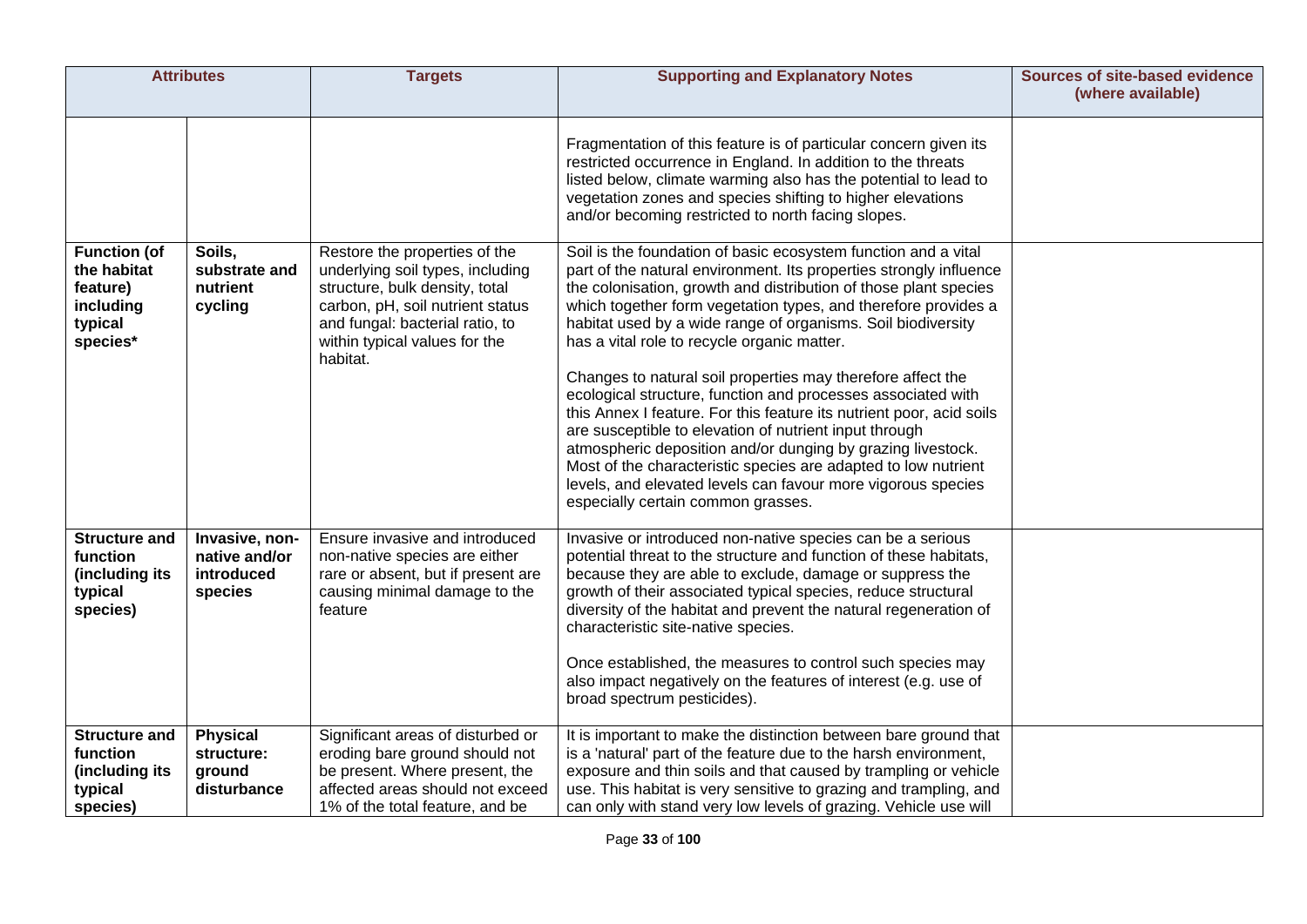| <b>Attributes</b>                                                         |                                               | <b>Targets</b>                                                                                                                                                        | <b>Supporting and Explanatory Notes</b>                                                                                                                                                                                                                                                                                                                                                                                                                                                                    | <b>Sources of site-based evidence</b><br>(where available)                                                            |
|---------------------------------------------------------------------------|-----------------------------------------------|-----------------------------------------------------------------------------------------------------------------------------------------------------------------------|------------------------------------------------------------------------------------------------------------------------------------------------------------------------------------------------------------------------------------------------------------------------------------------------------------------------------------------------------------------------------------------------------------------------------------------------------------------------------------------------------------|-----------------------------------------------------------------------------------------------------------------------|
|                                                                           |                                               | considered only as a temporary<br>stage.                                                                                                                              | cause long term damage. Recovery may take decades.                                                                                                                                                                                                                                                                                                                                                                                                                                                         |                                                                                                                       |
| <b>Structure and</b><br>function<br>(including its<br>typical<br>species) | <b>Typical</b><br>species: flora<br>and fauna | Restore the abundance of the<br>typical species listed below to<br>enable each of them to be a<br>viable component of the Annex 1<br>habitat;                         | See the explanatory notes for this attribute above in Table 1.                                                                                                                                                                                                                                                                                                                                                                                                                                             |                                                                                                                       |
|                                                                           |                                               | Constant and preferential<br>plant species of the H19<br>Vaccinium myrtillus-Cladonia<br>arbuscula NVC communities<br>which comprises this feature<br>on the SAC.     |                                                                                                                                                                                                                                                                                                                                                                                                                                                                                                            |                                                                                                                       |
| <b>Structure and</b><br>function<br>(including its<br>typical<br>species) | Vegetation<br>community<br>composition        | Ensure the component<br>vegetation communities of the<br>feature are referable to and<br>characterised by the following<br>National Vegetation<br>Classification type | This habitat feature will comprise a number of associated semi-<br>natural vegetation types and their transitional zones, reflecting<br>the geographical location of the site, altitude, aspect, soil<br>conditions (especially base-status and drainage) and<br>vegetation management. In the UK these have been<br>categorised by the National Vegetation Classification (NVC).                                                                                                                          | This attribute will be periodically<br>monitored as part of Natural<br>England's SSSI Condition<br><b>Assessments</b> |
|                                                                           |                                               | • H19 Vaccinium myrtillus-<br>Cladonia arbuscula.                                                                                                                     | Maintaining or restoring these characteristic and distinctive<br>vegetation types, and the range of types as appropriate, will be<br>important to sustaining the overall habitat feature. This will also<br>help to conserve their typical plant species (i.e. the constant<br>and preferential species of a community), and therefore that of<br>the SAC feature, at appropriate levels (recognising natural<br>fluctuations).                                                                            |                                                                                                                       |
|                                                                           |                                               |                                                                                                                                                                       | Alpine and boreal heaths cover a relatively small area within<br>England restricted by the availability of ground of high altitude<br>(i.e. above 600-650m). In England the feature is only<br>represented by NVC type H19 Vaccinium myrtillus-Cladonia<br>arbuscula heath. The feature may form part of a mosaic with<br>montane grassland and bare rock. The slopes where it occurs<br>are often favoured by sheep, whose grazing can blur the<br>distinction between this community and sub-montane H18 |                                                                                                                       |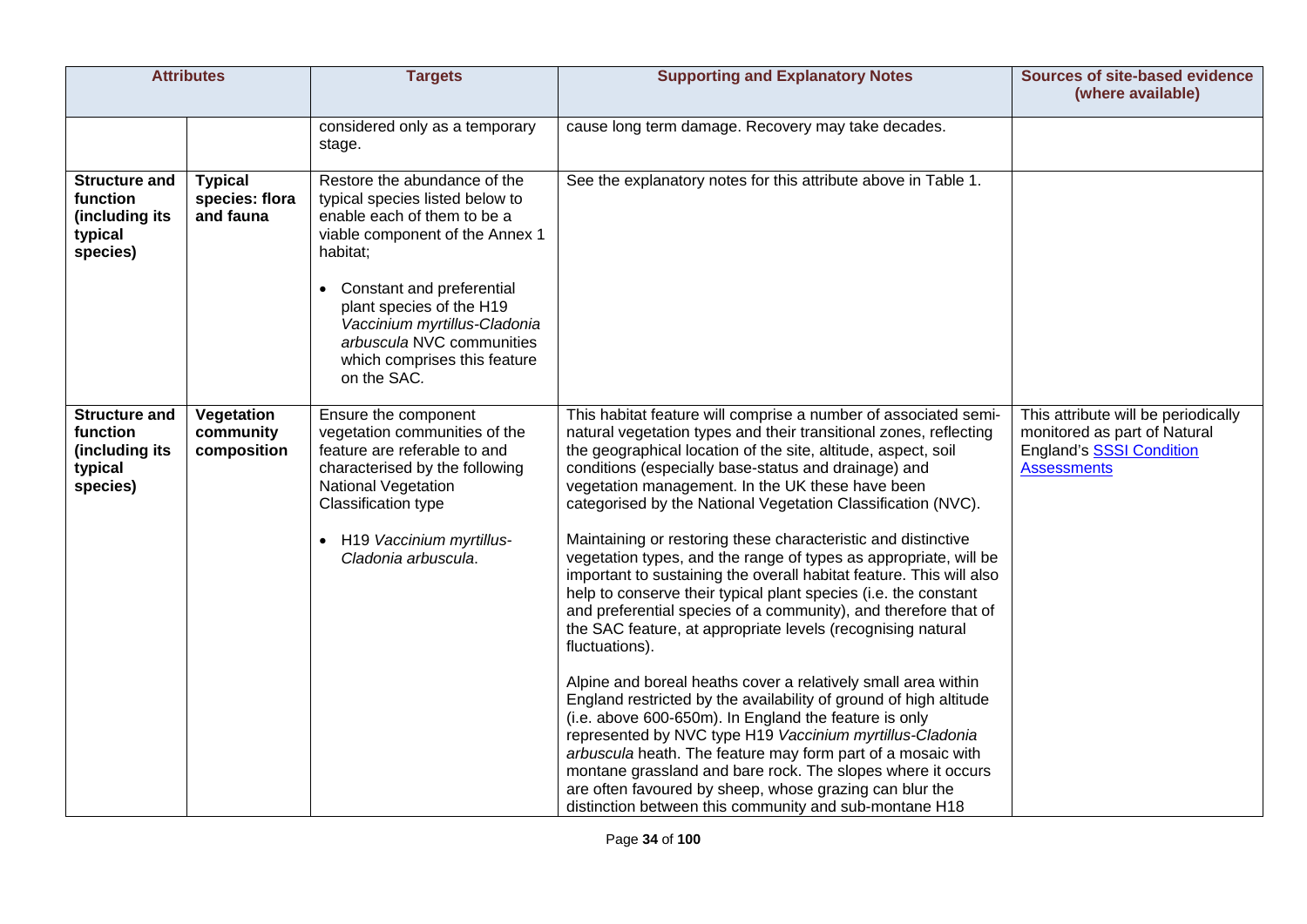| <b>Attributes</b>                                                         |                                        | <b>Targets</b>                                                                                                                                                                                                                                             | <b>Supporting and Explanatory Notes</b>                                                                                                                                                                                                                                                                                                                                                                                                                                                                                             | <b>Sources of site-based evidence</b><br>(where available)                                                                                                                                                   |
|---------------------------------------------------------------------------|----------------------------------------|------------------------------------------------------------------------------------------------------------------------------------------------------------------------------------------------------------------------------------------------------------|-------------------------------------------------------------------------------------------------------------------------------------------------------------------------------------------------------------------------------------------------------------------------------------------------------------------------------------------------------------------------------------------------------------------------------------------------------------------------------------------------------------------------------------|--------------------------------------------------------------------------------------------------------------------------------------------------------------------------------------------------------------|
|                                                                           |                                        |                                                                                                                                                                                                                                                            | Vaccinium myrtillus-Deschampsia flexuosa heath. Compared to<br>NVC H18, NVC H19 heath has a more continuous underlayer<br>of lichens, and more montane species. The vegetation carpet<br>can vary from almost complete to very patchy depending on the<br>altitude and degree of wind exposure.                                                                                                                                                                                                                                     |                                                                                                                                                                                                              |
| <b>Structure and</b><br>function<br>(including its<br>typical<br>species) | Vegetation<br>community<br>transitions | Restore the pattern of natural<br>vegetation zonations/transitions<br>to H18 and H12 heath on the<br>slopes below and U10 moss<br>heaths (montane grassland) on<br>the summits above                                                                       | Transitions/zonations between adjacent but different vegetation<br>communities are usually related to naturally-occurring changes<br>in soil, aspect or slope. Such 'ecotones' retain characteristics of<br>each bordering community and can add value in often<br>containing species not found in the adjacent communities.<br>Retaining such transitions can provide further diversity to the<br>habitat feature, and support additional flora and fauna.                                                                         |                                                                                                                                                                                                              |
| <b>Supporting</b><br>processes<br>(on which the<br>feature relies)        | <b>Adaptation</b><br>and resilience    | Restore the feature's ability, and<br>that of its supporting processes,<br>to adapt or evolve to wider<br>environmental change, either<br>within or external to the site                                                                                   | See the explanatory notes for this attribute above in Table 2.                                                                                                                                                                                                                                                                                                                                                                                                                                                                      |                                                                                                                                                                                                              |
| <b>Supporting</b><br>processes<br>(on which the<br>feature relies)        | <b>Air quality</b>                     | Restore as necessary, the<br>concentrations and deposition of<br>air pollutants to at or below the<br>site-relevant Critical Load or<br>Level values given for this<br>feature of the site on the Air<br>Pollution Information System<br>(www.apis.ac.uk). | See the explanatory notes for this attribute above in Table 1.                                                                                                                                                                                                                                                                                                                                                                                                                                                                      | More information about site-<br>relevant Critical Loads and Levels<br>for this SAC is available by using<br>the 'search by site' tool on the Air<br><b>Pollution Information System</b><br>(www.apis.ac.uk). |
| <b>Supporting</b><br>processes<br>(on which the<br>feature relies)        | <b>Conservation</b><br>measures        | Restore the management<br>measures (either within and/or<br>outside the site boundary as<br>appropriate) which are necessary<br>to restore] the structure,<br>functions and supporting<br>processes associated with the<br>feature                         | Active and ongoing conservation management is needed to<br>protect, maintain or restore this feature at this site. Further<br>details about the necessary conservation measures for this site<br>can be provided by contacting Natural England.<br>This information will typically be found within, where applicable,<br>supporting documents such as Natura 2000 Site Improvement<br>Plan, Site Management Strategies or Plans, the Views about<br>Management Statement for the underpinning SSSI and/or<br>management agreements. |                                                                                                                                                                                                              |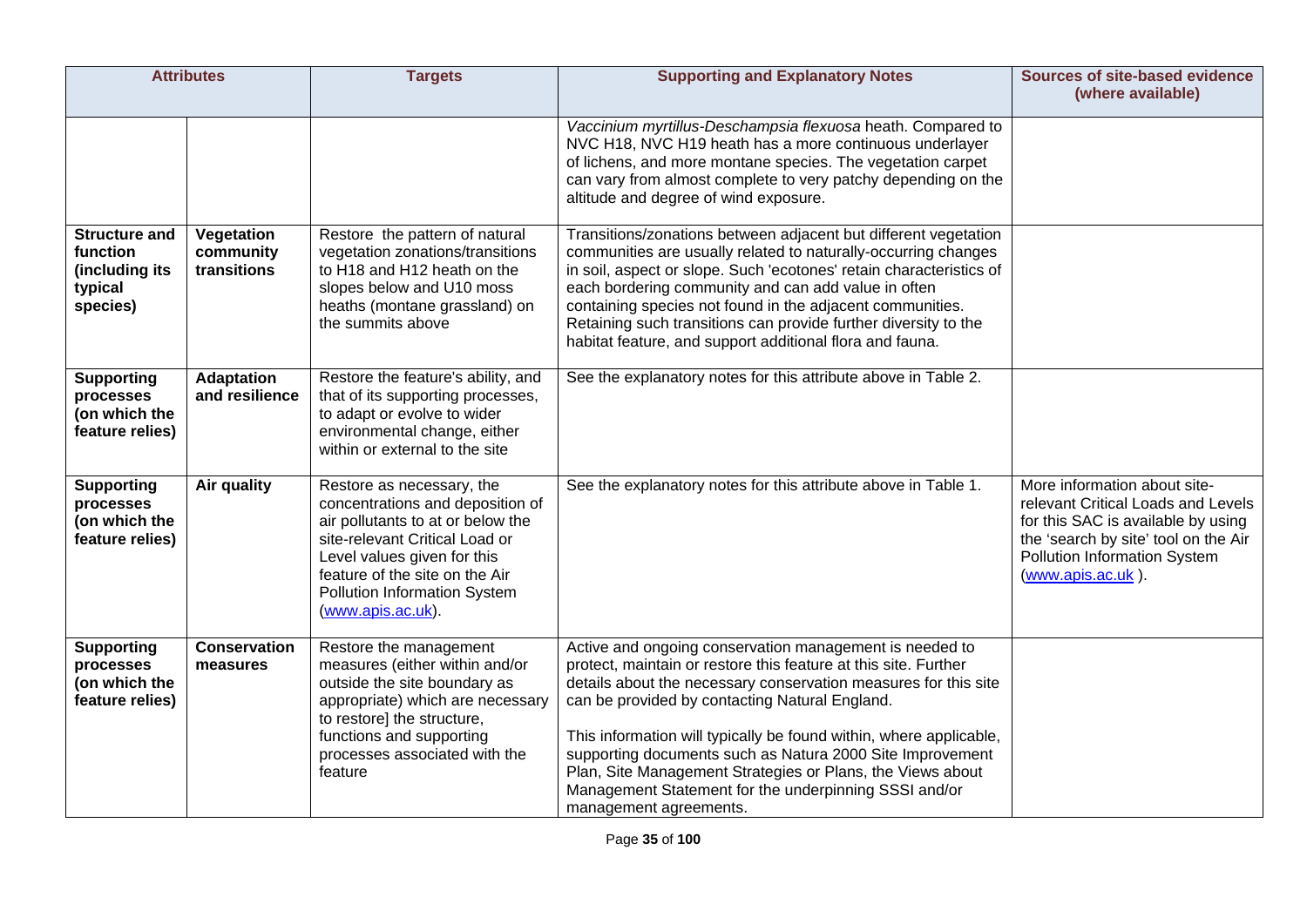|                                                                                                                                                                                              | <b>Attributes</b> | <b>Targets</b> | <b>Supporting and Explanatory Notes</b>                                                                                                                                                                                                                                                                                                                                                                                                                                          | <b>Sources of site-based evidence</b><br>(where available) |  |
|----------------------------------------------------------------------------------------------------------------------------------------------------------------------------------------------|-------------------|----------------|----------------------------------------------------------------------------------------------------------------------------------------------------------------------------------------------------------------------------------------------------------------------------------------------------------------------------------------------------------------------------------------------------------------------------------------------------------------------------------|------------------------------------------------------------|--|
|                                                                                                                                                                                              |                   |                | Montane habitats include areas of near-natural vegetation in<br>the UK, and are fragile and highly susceptible to human<br>influences. These habitats are maintained by the severe<br>climate and poor soils at high altitude and do not require<br>grazing or other forms of land management to maintain them.<br>Threats to the habitats include grazing and trampling, nitrogen<br>deposition, recreation, use of all-terrain vehicles (ATVs),<br>burning and climate change. |                                                            |  |
| <b>Version Control</b><br>Advice last updated: N/A                                                                                                                                           |                   |                |                                                                                                                                                                                                                                                                                                                                                                                                                                                                                  |                                                            |  |
| Variations from national feature-framework of integrity-guidance: Targets are to restore the extent and quality of this feature as it has been degraded by past<br>management in many places |                   |                |                                                                                                                                                                                                                                                                                                                                                                                                                                                                                  |                                                            |  |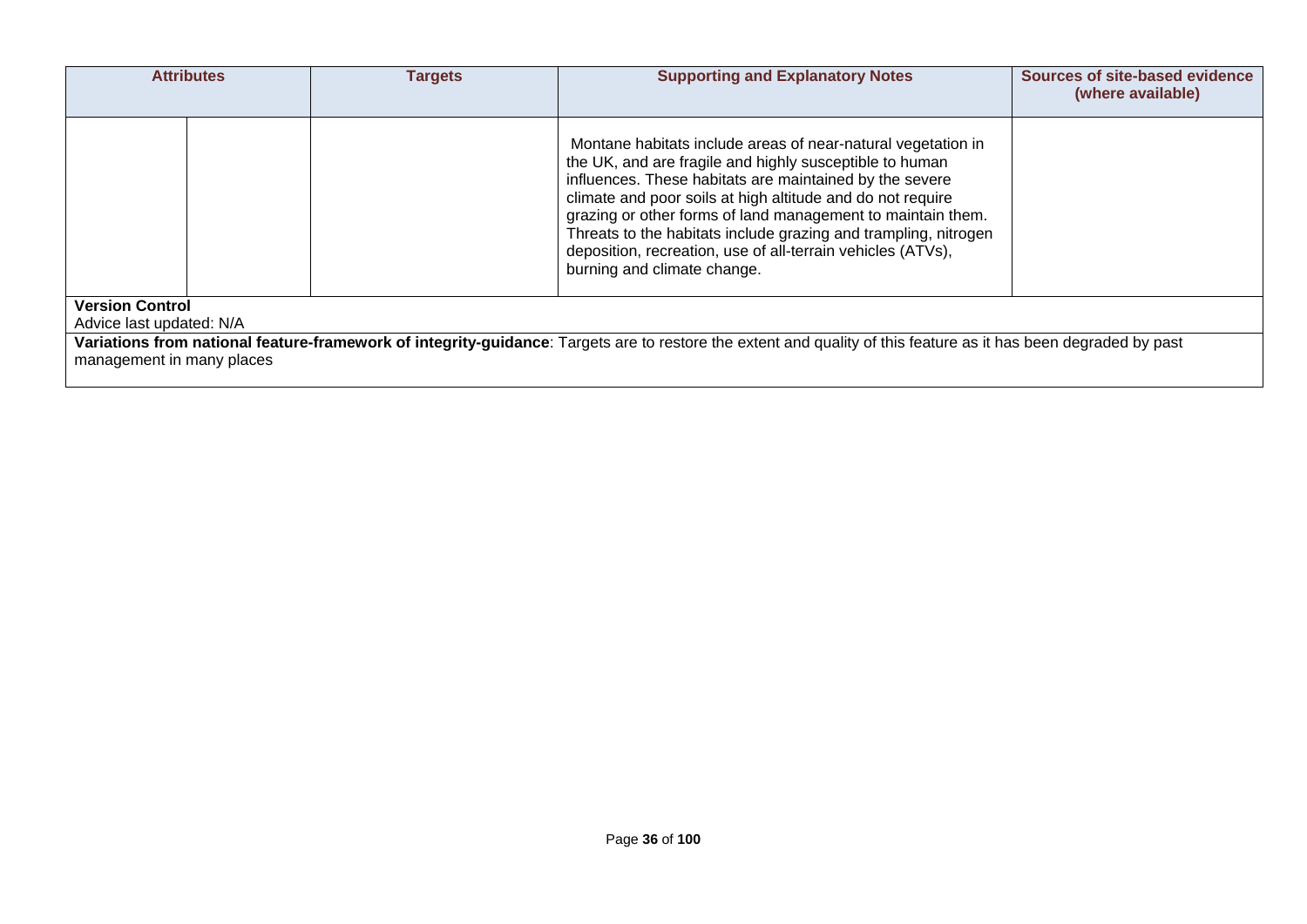# **Table 5: Supplementary Advice for Qualifying Features: H5130.** *Juniperus communis* **formations on heaths or calcareous grasslands**

| <b>Attributes</b>                                   |                                                                     | <b>Targets</b>                                                                                                                                     | <b>Supporting and Explanatory Notes</b>                                                                                                                                                                                                                                                                                                                                                                                                                                                                                                                                                                                             | Sources of site-based evidence<br>(where available)                                                                                                                                                                                                                                                                                                                                                                                                                                                                                                                             |
|-----------------------------------------------------|---------------------------------------------------------------------|----------------------------------------------------------------------------------------------------------------------------------------------------|-------------------------------------------------------------------------------------------------------------------------------------------------------------------------------------------------------------------------------------------------------------------------------------------------------------------------------------------------------------------------------------------------------------------------------------------------------------------------------------------------------------------------------------------------------------------------------------------------------------------------------------|---------------------------------------------------------------------------------------------------------------------------------------------------------------------------------------------------------------------------------------------------------------------------------------------------------------------------------------------------------------------------------------------------------------------------------------------------------------------------------------------------------------------------------------------------------------------------------|
| <b>Extent and</b><br>distribution<br>of the feature | <b>Extent of the</b><br>feature within<br>the site                  | Restore the total extent of the<br>feature to significantly more than<br>65 hectares.                                                              | See the explanatory notes for this attribute above in Table 1.<br>There should be no measurable reduction (excluding any trivial<br>loss) in the extent and area of this feature.<br>The figure quoted in the extent target relates only to juniper<br>mapped as NVC type W19. It does not include heathland with<br>scattered juniper which should also be regarded as this feature.<br>NVC surveys consistently under represent this feature,<br>especially where it occurs in inaccessible areas such as crags.<br>Many other areas of heathland will also have lost their juniper<br>component and this should also be restored | See Annex A below which shows<br>occurrence of this feature by site<br>and Annex B which shows the<br>NVC surveys which map this<br>feature<br>Natural England (Various) -<br>Definitions of Favourable<br>Condition for the underpinning<br>SSSIs (Available on request from<br>Natural England)<br>Uplands for Juniper End of<br>Project Report, 2014. Cumbria<br>Wildlife Trust and accompanying<br>data<br>Statement on Habitat Dynamism<br>that accompanies Table 2 in the<br>Definitions of Favourable<br>Condition for each component<br>SSSI (Copy attached at Annex E) |
| <b>Extent and</b><br>distribution<br>of the feature | <b>Spatial</b><br>distribution of<br>the feature<br>within the site | Restore the distribution and<br>configuration of the feature,<br>including where applicable its<br>component vegetation types,<br>across the site. | Distribution includes the spatial pattern or arrangement of this<br>habitat feature, and its component vegetation types, across the<br>site. Changes in distribution may affect the nature and range of<br>the vegetation communities present, the operation of the<br>physical, chemical, and biological processes in the system and<br>the resiliency of the site and its features to changes or impacts.                                                                                                                                                                                                                         | See Annex A below which shows<br>occurrence of this feature by site<br>and Annex B which shows the<br>NVC surveys which map this<br>feature<br>Uplands for Juniper End of<br>Project Report, 2014. Cumbria<br>Wildlife Trust and accompanying<br>data<br>Statement on Habitat Dynamism<br>that accompanies Table 2 in the<br>Definitions of Favourable                                                                                                                                                                                                                          |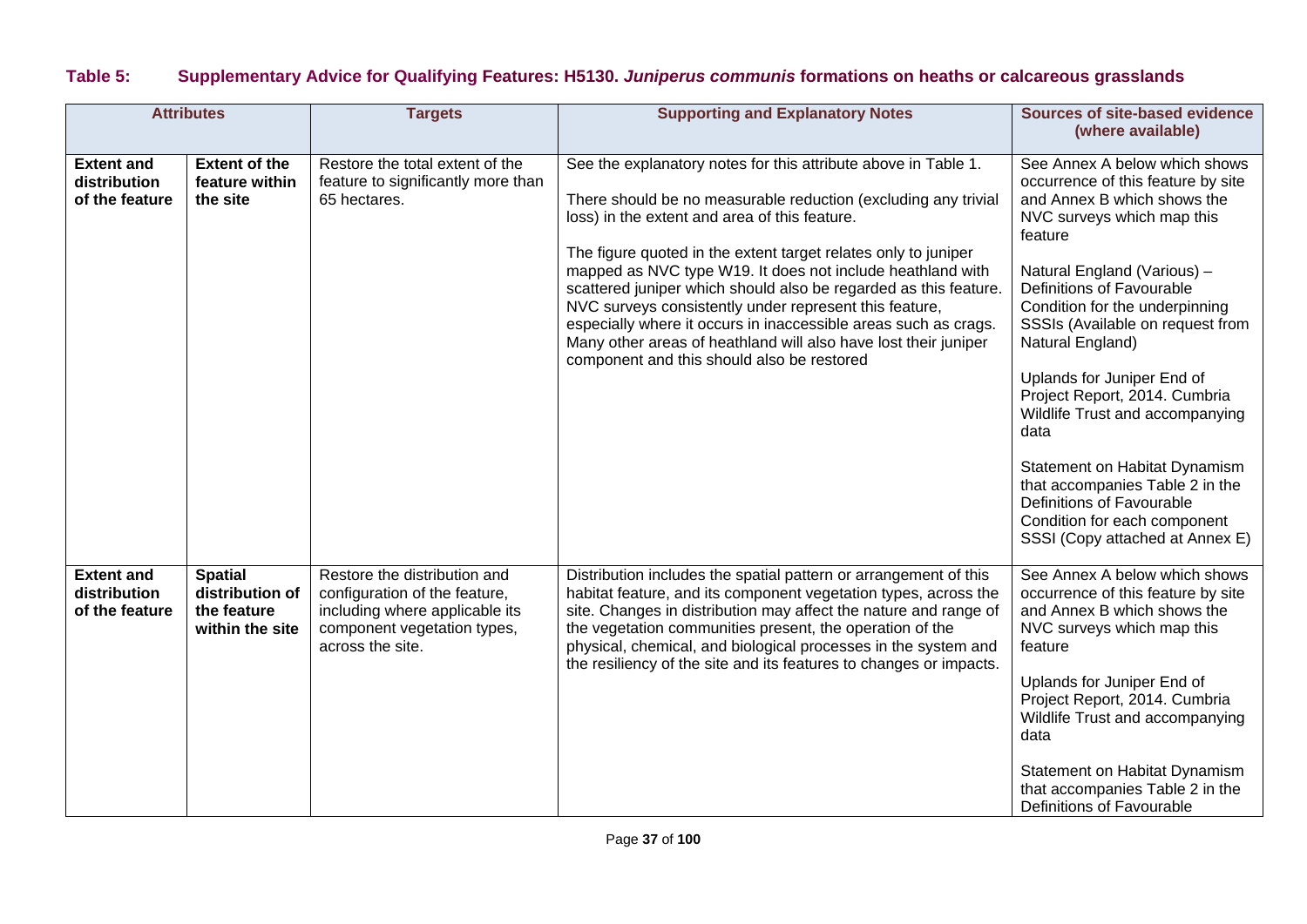| <b>Attributes</b>                                                         |                                                                       | <b>Targets</b>                                                                                                                                                                                                                                             | <b>Supporting and Explanatory Notes</b>                                                                                                                                                                                                                                                                                                                                                                                                                                                                                                                                                                                                                                | <b>Sources of site-based evidence</b><br>(where available)                                                                   |
|---------------------------------------------------------------------------|-----------------------------------------------------------------------|------------------------------------------------------------------------------------------------------------------------------------------------------------------------------------------------------------------------------------------------------------|------------------------------------------------------------------------------------------------------------------------------------------------------------------------------------------------------------------------------------------------------------------------------------------------------------------------------------------------------------------------------------------------------------------------------------------------------------------------------------------------------------------------------------------------------------------------------------------------------------------------------------------------------------------------|------------------------------------------------------------------------------------------------------------------------------|
|                                                                           |                                                                       |                                                                                                                                                                                                                                                            |                                                                                                                                                                                                                                                                                                                                                                                                                                                                                                                                                                                                                                                                        | Condition for each component<br>SSSI (Copy attached at Annex E)                                                              |
| <b>Structure and</b><br>function<br>(including its<br>typical<br>species) | <b>Adaptation</b><br>and resilience                                   | Restore the feature's ability, and<br>that of its supporting processes,<br>to adapt or evolve to wider<br>environmental change, either<br>within or external to the site                                                                                   | See the explanatory notes for this attribute above in Table 2.<br>Key to Juniper scrub being able to adapt will be an ability to<br>reproduce; being able to set viable seed and for these to grow<br>into mature bushes.                                                                                                                                                                                                                                                                                                                                                                                                                                              |                                                                                                                              |
| <b>Structure and</b><br>function<br>(including its<br>typical<br>species) | <b>Physical</b><br>structure:<br>ground<br>disturbance                | Areas of disturbed and eroding<br>bare ground are limited to a level<br>which is compatible with<br>maintaining or restoring the<br>regeneration potential of the<br>feature                                                                               | Some areas of exposed bare ground may be required to<br>encourage natural regeneration of juniper plants in order to<br>sustain the feature into the longer-term.                                                                                                                                                                                                                                                                                                                                                                                                                                                                                                      |                                                                                                                              |
| <b>Structure and</b><br>function<br>(including its<br>typical<br>species) | <b>Supporting</b><br>off-site<br>habitat                              | Restore the extent, quality and<br>spatial configuration of land or<br>habitat surrounding or adjacent<br>to the site which is known to<br>support the feature                                                                                             | The structure and function of the qualifying habitat, including its<br>typical species, may rely upon the continued presence of areas<br>which surround and are outside of the designated site<br>boundary. Changes in surrounding land-use may adversely<br>(directly/indirectly) affect the functioning of the feature and its<br>component species.<br>This supporting habitat may be critical to the typical species of<br>the feature to support their feeding, breeding, roosting,<br>population dynamics ('metapopulations'), pollination or to<br>prevent/reduce/absorb damaging impacts from adjacent land<br>uses e.g. pesticide drift, nutrient enrichment. |                                                                                                                              |
| <b>Structure and</b><br>function<br>(including its<br>typical<br>species) | Key<br>structural,<br>influential<br>and/or<br>distinctive<br>species | Restore the abundance of the<br>typical species listed below to<br>enable each of them to be a<br>viable component of the Annex 1<br>habitat;<br>Juniperis communis<br>$\bullet$<br>Constant and preferential<br>$\bullet$<br>plant species of the W19 and | See the explanatory notes for this attribute above in Table 1.                                                                                                                                                                                                                                                                                                                                                                                                                                                                                                                                                                                                         | This attribute will be periodically<br>monitored as part of Natural<br><b>England's SSSI Condition</b><br><b>Assessments</b> |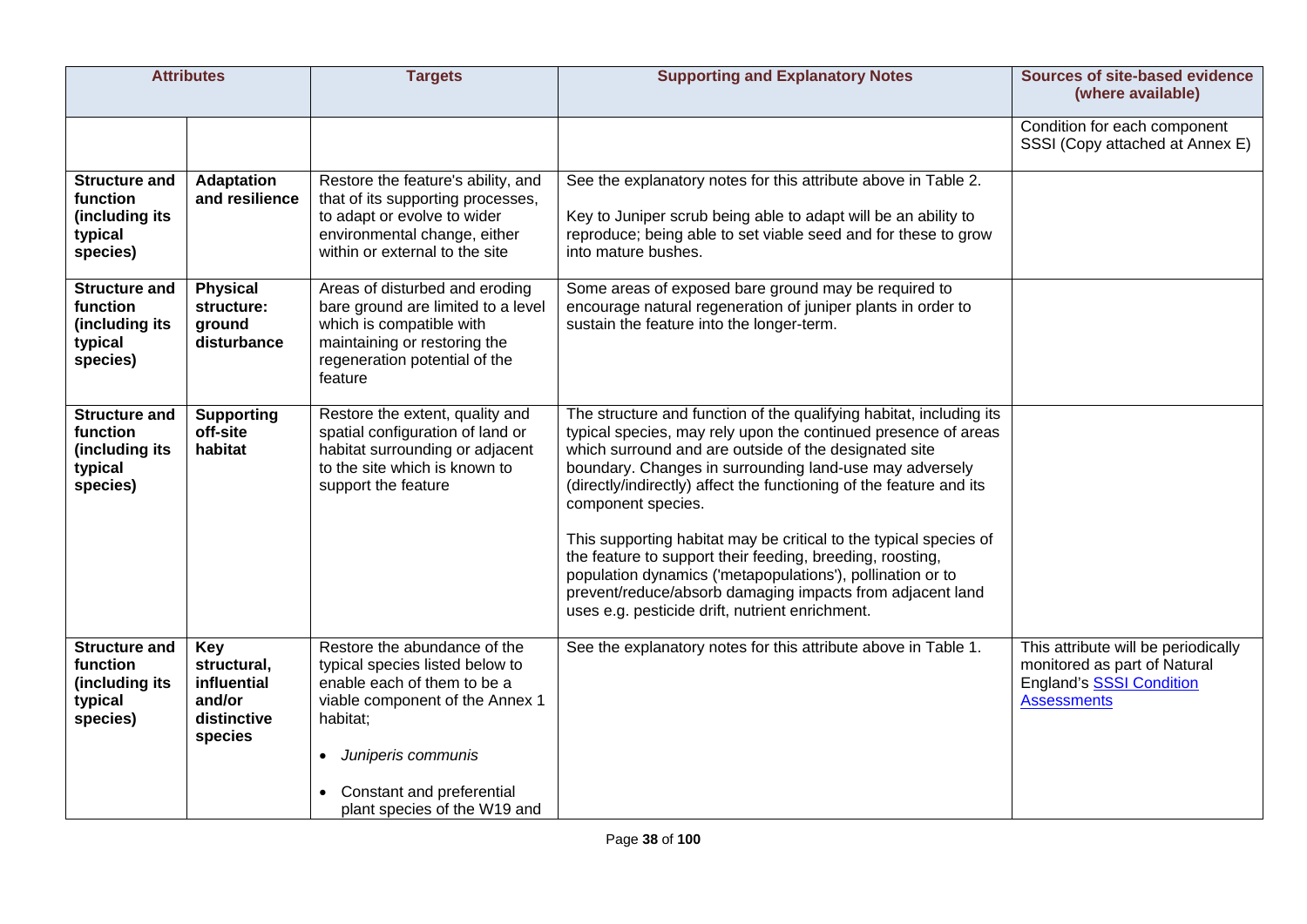|                                                                           | <b>Attributes</b>                            | <b>Targets</b>                                                                                                                                                                                                                                                                                                                                      | <b>Supporting and Explanatory Notes</b>                                                                                                                                                                                                                                                                                                                                                                                                                                                                                                                                                                                                                                                                                                                                                                              | <b>Sources of site-based evidence</b><br>(where available)                                                                   |
|---------------------------------------------------------------------------|----------------------------------------------|-----------------------------------------------------------------------------------------------------------------------------------------------------------------------------------------------------------------------------------------------------------------------------------------------------------------------------------------------------|----------------------------------------------------------------------------------------------------------------------------------------------------------------------------------------------------------------------------------------------------------------------------------------------------------------------------------------------------------------------------------------------------------------------------------------------------------------------------------------------------------------------------------------------------------------------------------------------------------------------------------------------------------------------------------------------------------------------------------------------------------------------------------------------------------------------|------------------------------------------------------------------------------------------------------------------------------|
|                                                                           |                                              | heathland H8, H10, H12, H18,<br>H21 NVC communities which<br>support this feature on the<br>SAC.                                                                                                                                                                                                                                                    |                                                                                                                                                                                                                                                                                                                                                                                                                                                                                                                                                                                                                                                                                                                                                                                                                      |                                                                                                                              |
| <b>Structure and</b><br>function<br>(including its<br>typical<br>species) | Vegetation<br>community<br>composition       | Ensure the component<br>vegetation communities of the<br>feature are referable to and<br>characterised by the following<br>National Vegetation<br>Classification types.<br>W19 Juniperus communis<br>ssp. communis - Oxalis<br>acetosella woodland<br>The heathland NVC communities<br>H8, H10, H12, H18 and H21 also<br>support scattered juniper. | This habitat feature will comprise a number of associated semi-<br>natural vegetation types and their transitional zones, reflecting<br>the geographical location of the site, altitude, aspect, soil<br>conditions (especially base-status and drainage) and<br>vegetation management. In the UK these have been<br>categorised by the National Vegetation Classification (NVC).<br>Maintaining or restoring these characteristic and distinctive<br>vegetation types, and the range of types as appropriate, will be<br>important to sustaining the overall habitat feature. This will also<br>help to conserve their typical plant species (i.e. the constant<br>and preferential species of a community), and therefore that of<br>the SAC feature, at appropriate levels (recognising natural<br>fluctuations). | This attribute will be periodically<br>monitored as part of Natural<br><b>England's SSSI Condition</b><br><b>Assessments</b> |
| <b>Structure and</b><br>function<br>(including its<br>typical<br>species) | Vegetation<br>community<br>transitions       | Restore expected patterns of<br>natural vegetation<br>zonations/transitions                                                                                                                                                                                                                                                                         | Transitions/zonations between adjacent but different vegetation<br>communities are usually related to naturally-occurring changes<br>in soil, aspect or slope. Such 'ecotones' retain characteristics of<br>each bordering community and can add value in often<br>containing species not found in the adjacent communities.<br>Retaining such transitions can provide further diversity to the<br>habitat feature, and support additional flora and fauna.                                                                                                                                                                                                                                                                                                                                                          |                                                                                                                              |
| <b>Structure and</b><br>function<br>(including its<br>typical<br>species) | Vegetation<br>structure -<br>age class       | Restore a population of Juniper<br>comprising plants at different life<br>stages; this should comprise<br>phases of old growth (>100<br>years old), building to mature and<br>pioneer/seedling (<5cm girth)                                                                                                                                         | Juniper regeneration can be infrequent and episodic, resulting<br>in populations with few age classes. Populations with full and<br>wider age range tend to be associated with conditions providing<br>regular opportunities for establishment, such as continual<br>exposure of bare soils on steep slopes. These will be more<br>self-sustaining in the longer term.                                                                                                                                                                                                                                                                                                                                                                                                                                               | This attribute will be periodically<br>monitored as part of Natural<br>England's SSSI Condition<br><b>Assessments</b>        |
| <b>Structure and</b><br>function<br>(including its<br>typical             | <b>Vegetation:</b><br>undesirable<br>species | Maintain the frequency/cover of<br>any undesirable species to within<br>acceptable levels and prevent<br>changes in surface condition,                                                                                                                                                                                                              | Undesirable non-woody and woody vascular plants species<br>may require active management to avert an unwanted<br>succession to a different and less desirable state. Often they<br>may be indicative of a negative trend relating to another aspect                                                                                                                                                                                                                                                                                                                                                                                                                                                                                                                                                                  | This attribute will be periodically<br>monitored as part of Natural<br><b>England's SSSI Condition</b><br><b>Assessments</b> |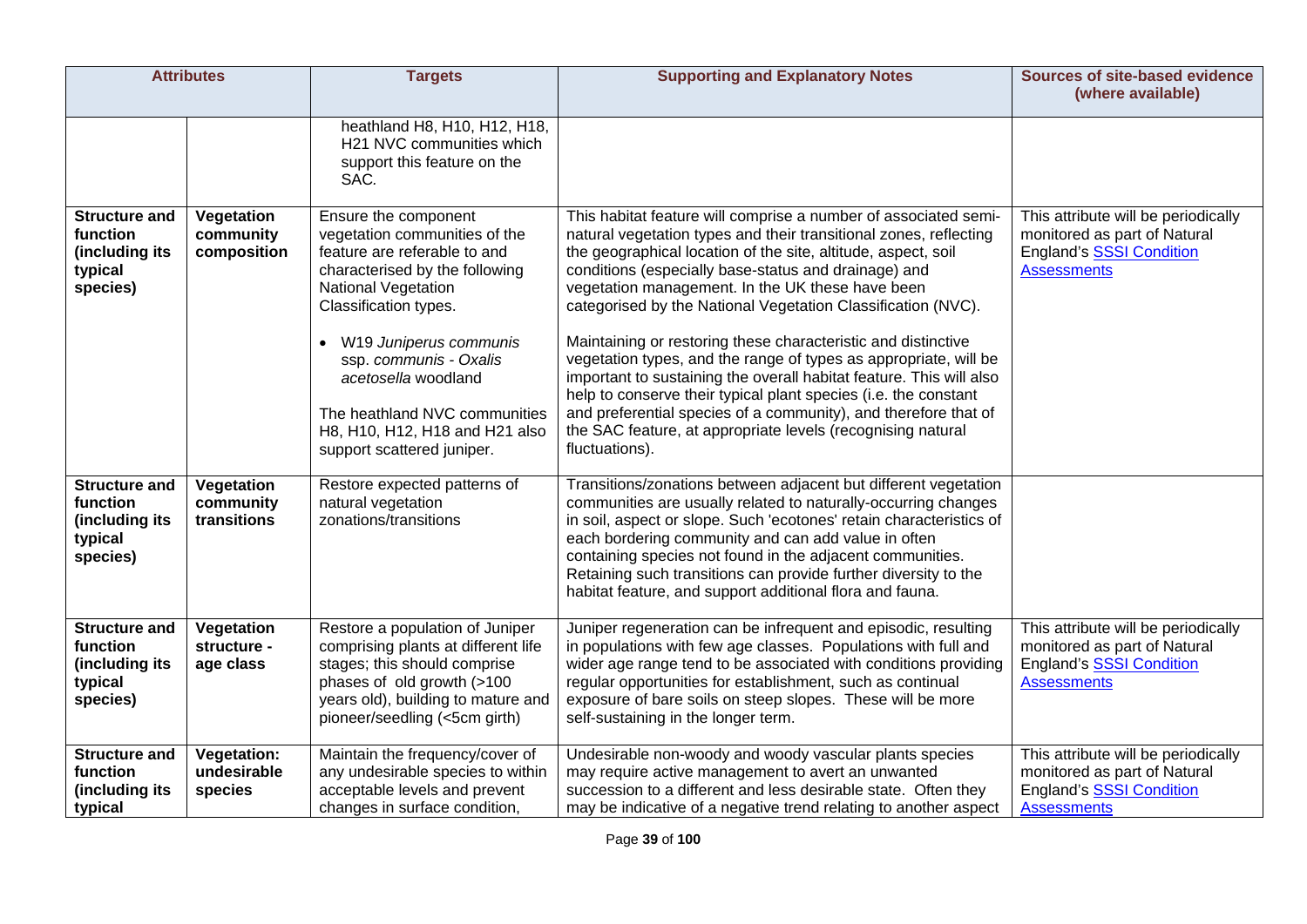|                                                                    | <b>Attributes</b>                                            | <b>Targets</b>                                                                                                                                                                                                                                                    | <b>Supporting and Explanatory Notes</b>                                                                                                                                                                                                                                                                                                                                                                                                                                                                                                                                                                                                                                                                            | <b>Sources of site-based evidence</b><br>(where available)                                                                                                                                            |
|--------------------------------------------------------------------|--------------------------------------------------------------|-------------------------------------------------------------------------------------------------------------------------------------------------------------------------------------------------------------------------------------------------------------------|--------------------------------------------------------------------------------------------------------------------------------------------------------------------------------------------------------------------------------------------------------------------------------------------------------------------------------------------------------------------------------------------------------------------------------------------------------------------------------------------------------------------------------------------------------------------------------------------------------------------------------------------------------------------------------------------------------------------|-------------------------------------------------------------------------------------------------------------------------------------------------------------------------------------------------------|
| species)                                                           |                                                              | soils, nutrient levels or hydrology<br>which may encourage their<br>spread.                                                                                                                                                                                       | of a site's structure and function. These species will vary<br>depending on the nature of the particular feature, and in some<br>cases these species may be natural/acceptable components or<br>even dominants.<br>This will vary site by site and influenced by the supporting<br>vegetation communities found in conjunction with juniper;<br>appropriate advice can be provided by Natural England on a<br>case by case basis.                                                                                                                                                                                                                                                                                  |                                                                                                                                                                                                       |
| <b>Supporting</b><br>processes<br>(on which the<br>feature relies) | Air quality                                                  | Restore as necessary, the<br>concentrations and deposition of<br>air pollutants to at or below the<br>site-relevant Critical Load or<br>Level values given for this<br>feature of the site on the Air<br><b>Pollution Information System</b><br>(www.apis.ac.uk). | See the explanatory notes for this attribute above in Table 1.                                                                                                                                                                                                                                                                                                                                                                                                                                                                                                                                                                                                                                                     | More information about site-<br>relevant Critical Loads and Levels<br>for this SAC is available by using<br>the 'search by site' tool on the Air<br>Pollution Information System<br>(www.apis.ac.uk). |
| <b>Supporting</b><br>processes<br>(on which the<br>feature relies) | <b>Conservation</b><br>measures                              | Restore the management<br>measures (either within and/or<br>outside the site boundary as<br>appropriate) which are necessary<br>to Restore the structure,<br>functions and supporting<br>processes associated with the<br>feature.                                | Active and ongoing conservation management is needed to<br>protect, maintain or restore this feature at this site. Further<br>details about the necessary conservation measures for this site<br>can be provided by contacting Natural England.<br>This information will typically be found within, where applicable,<br>supporting documents such as Natura 2000 Site Improvement<br>Plan, Site Management Strategies or Plans, the Views about<br>Management Statement for the underpinning SSSI and/or<br>management agreements.<br>For this feature, conservation measures are largely related to<br>ensuring juniper regeneration can occur; in many cases this<br>requires the control of grazing livestock. |                                                                                                                                                                                                       |
| <b>Supporting</b><br>processes<br>(on which the<br>feature relies) | <b>Functional</b><br>connectivity<br>with wider<br>landscape | Restore the overall extent, quality<br>and function of any supporting<br>features within the local<br>landscape which provide a<br>critical functional connection with                                                                                            | This recognises the potential need at this site to maintain or<br>restore the connectivity of the site to its wider landscape in<br>order to meet the conservation objectives. These connections<br>may take the form of landscape features, such as habitat<br>patches, hedges, watercourses and verges, outside of the                                                                                                                                                                                                                                                                                                                                                                                           |                                                                                                                                                                                                       |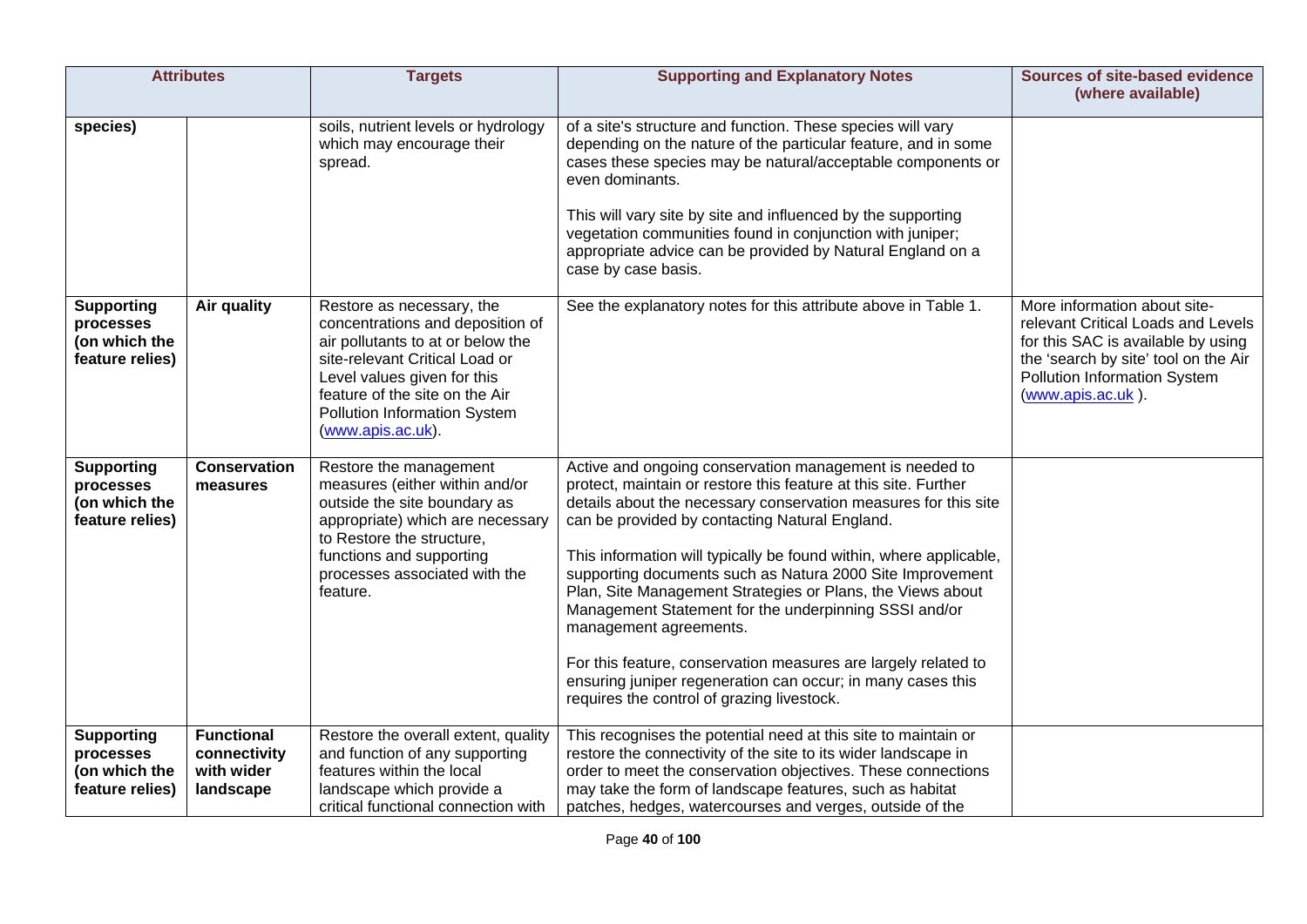|                                                                                                                                                                                              | <b>Attributes</b>                                                                                                                                                                                                                                            | <b>Targets</b> | <b>Supporting and Explanatory Notes</b>                                                                                                                                                                                                                                                                                                                                                                                                                                    | Sources of site-based evidence<br>(where available) |  |  |
|----------------------------------------------------------------------------------------------------------------------------------------------------------------------------------------------|--------------------------------------------------------------------------------------------------------------------------------------------------------------------------------------------------------------------------------------------------------------|----------------|----------------------------------------------------------------------------------------------------------------------------------------------------------------------------------------------------------------------------------------------------------------------------------------------------------------------------------------------------------------------------------------------------------------------------------------------------------------------------|-----------------------------------------------------|--|--|
|                                                                                                                                                                                              |                                                                                                                                                                                                                                                              | the site       | designated site boundary which are either important for the<br>migration, dispersal and genetic exchange of those typical<br>species closely associated with qualifying Annex I habitat<br>features of the site.                                                                                                                                                                                                                                                           |                                                     |  |  |
|                                                                                                                                                                                              |                                                                                                                                                                                                                                                              |                | These features may also be important to the operation of the<br>supporting ecological processes on which the designated site<br>and its features may rely. In most cases increasing actual and<br>functional landscape-scale connectivity would be beneficial.<br>Where there is a lack of detailed knowledge of the connectivity<br>requirements of the qualifying feature, Natural England will<br>advise as to whether these are applicable on a case by case<br>basis. |                                                     |  |  |
| <b>Version Control</b><br>Advice last updated: N/A                                                                                                                                           |                                                                                                                                                                                                                                                              |                |                                                                                                                                                                                                                                                                                                                                                                                                                                                                            |                                                     |  |  |
| Variations from national feature-framework of integrity-guidance: Targets are to restore the extent and quality of this feature as it has been degraded by past<br>management in many places |                                                                                                                                                                                                                                                              |                |                                                                                                                                                                                                                                                                                                                                                                                                                                                                            |                                                     |  |  |
|                                                                                                                                                                                              | The attributes on balance between scrub canopy and open field layer has been removed because it is not helpful on a large site with numerous juniper stands of<br>distinctly different character. Excessive juniper cover is not ever likely to be a problem |                |                                                                                                                                                                                                                                                                                                                                                                                                                                                                            |                                                     |  |  |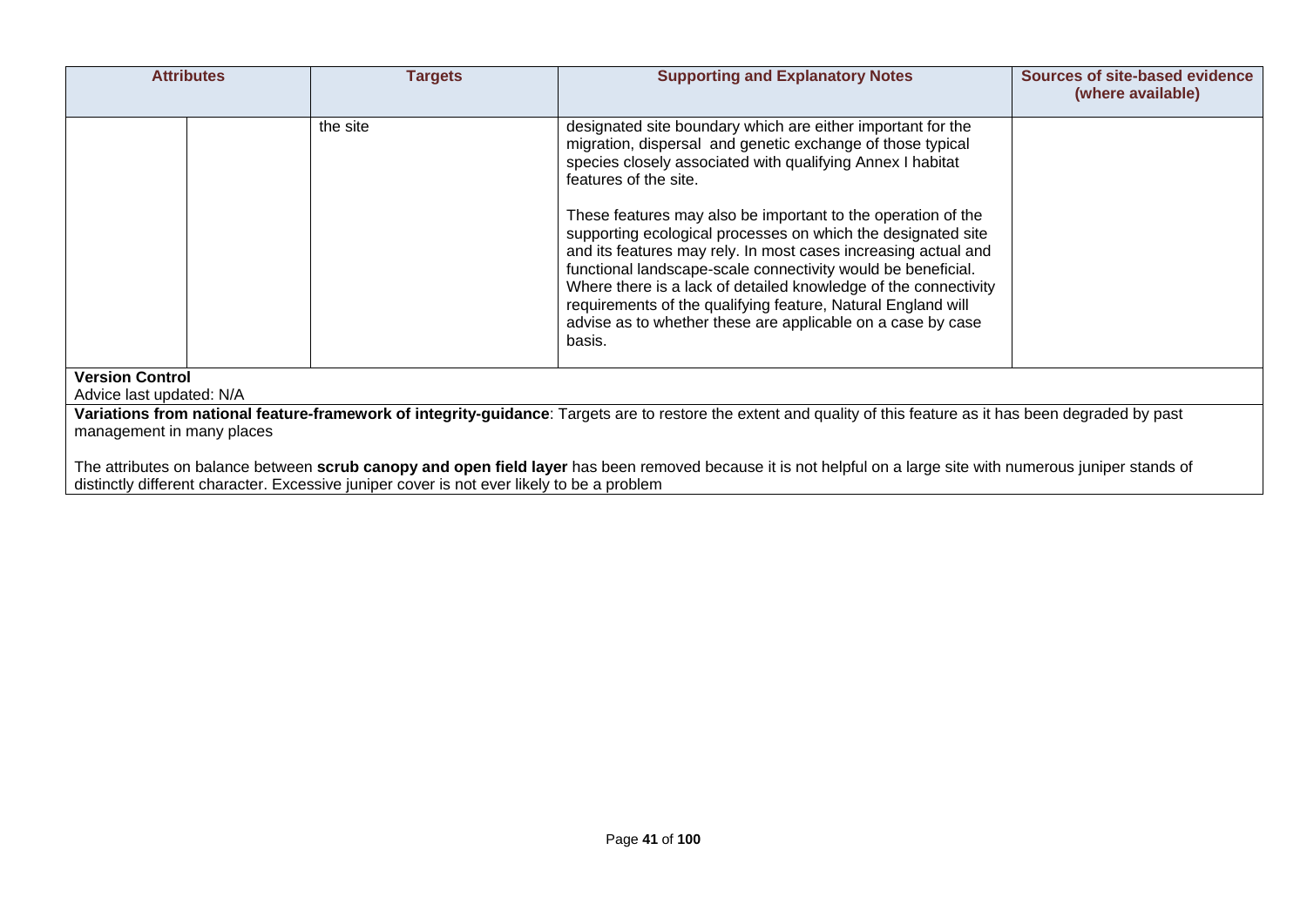## **Table 6: Supplementary Advice for Qualifying Features: H6150. Siliceous alpine and boreal grasslands; Montane acid grasslands**

| <b>Attributes</b>                                   |                                                                     | <b>Targets</b>                                                                                                                                    | <b>Supporting and Explanatory Notes</b>                                                                                                                                                                                                                                                                                                                                                                                                                                                                                                                                                                                                                                                                                                                                                                                                                                                                                                                                                                                                                                                                                                                   | Sources of site-based evidence<br>(where available)                                                                                                                                                                                                                                                                                                                                                                                                                     |
|-----------------------------------------------------|---------------------------------------------------------------------|---------------------------------------------------------------------------------------------------------------------------------------------------|-----------------------------------------------------------------------------------------------------------------------------------------------------------------------------------------------------------------------------------------------------------------------------------------------------------------------------------------------------------------------------------------------------------------------------------------------------------------------------------------------------------------------------------------------------------------------------------------------------------------------------------------------------------------------------------------------------------------------------------------------------------------------------------------------------------------------------------------------------------------------------------------------------------------------------------------------------------------------------------------------------------------------------------------------------------------------------------------------------------------------------------------------------------|-------------------------------------------------------------------------------------------------------------------------------------------------------------------------------------------------------------------------------------------------------------------------------------------------------------------------------------------------------------------------------------------------------------------------------------------------------------------------|
| <b>Extent and</b><br>distribution<br>of the feature | <b>Extent of the</b><br>feature within<br>the site                  | Restore the total extent of the<br>feature to significantly more than<br>199 hectares.                                                            | See the explanatory notes for this attribute above in Table 1.<br>There should be no measurable reduction (excluding any trivial<br>loss) in the extent and area of this feature.<br>The figure quoted in the extent target only includes habitat<br>recorded as U10. Some habitat recorded as bare ground or the<br>acid grasslands U4 and U5 will have been derived through<br>degradation of montane acid grassland and should also be<br>restored to montane acid grassland                                                                                                                                                                                                                                                                                                                                                                                                                                                                                                                                                                                                                                                                           | See Annex A below which shows<br>occurrence of this feature by site<br>and Annex B which shows the<br>NVC surveys which map this<br>feature<br>Natural England (Various) -<br>Definitions of Favourable<br>Condition for the underpinning<br>SSSIs (Available on request from<br>Natural England)<br>Jerram, R. 1992. Montane Lichen<br>and Moss Heath in the Lake<br>District. Unpublished report for<br>English Nature (Available on<br>request from Natural England) |
| <b>Extent and</b><br>distribution<br>of the feature | <b>Spatial</b><br>distribution of<br>the feature<br>within the site | Restore the distribution and<br>configuration of the feature,<br>including where applicable its<br>component vegetation types,<br>across the site | A contraction in the range, or geographic spread, of the feature<br>(and its component vegetation and typical species, plus<br>transitional communities) across the site will reduce its overall<br>area, the local diversity and variations in its structure and<br>composition, and may undermine its resilience to adapt to<br>future environmental changes. This may also reduce and break<br>up the continuity of a habitat within a site and how well its<br>typical species are able to move around the site to occupy and<br>use habitat. Such fragmentation can impact on their viability<br>and the wider ecological composition of the Annex I habitat.<br>Smaller fragments of habitat can typically support smaller and<br>more isolated populations which are more vulnerable to<br>extinction. These fragments also have a greater amount of<br>open edge habitat which will differ in the amount of light,<br>temperature, wind, and even noise that it receives compared to<br>its interior. These conditions may not be suitable for some of<br>the typical and more specialist species associated with the<br>Annex I habitat feature. | See Annex A below which shows<br>occurrence of this feature by site<br>and Annex B which shows the<br>NVC surveys which map this<br>feature<br>Jerram, R. 1992. Montane Lichen<br>and Moss Heath in the Lake<br>District. Unpublished report for<br>English Nature (Available on<br>request from Natural England)                                                                                                                                                       |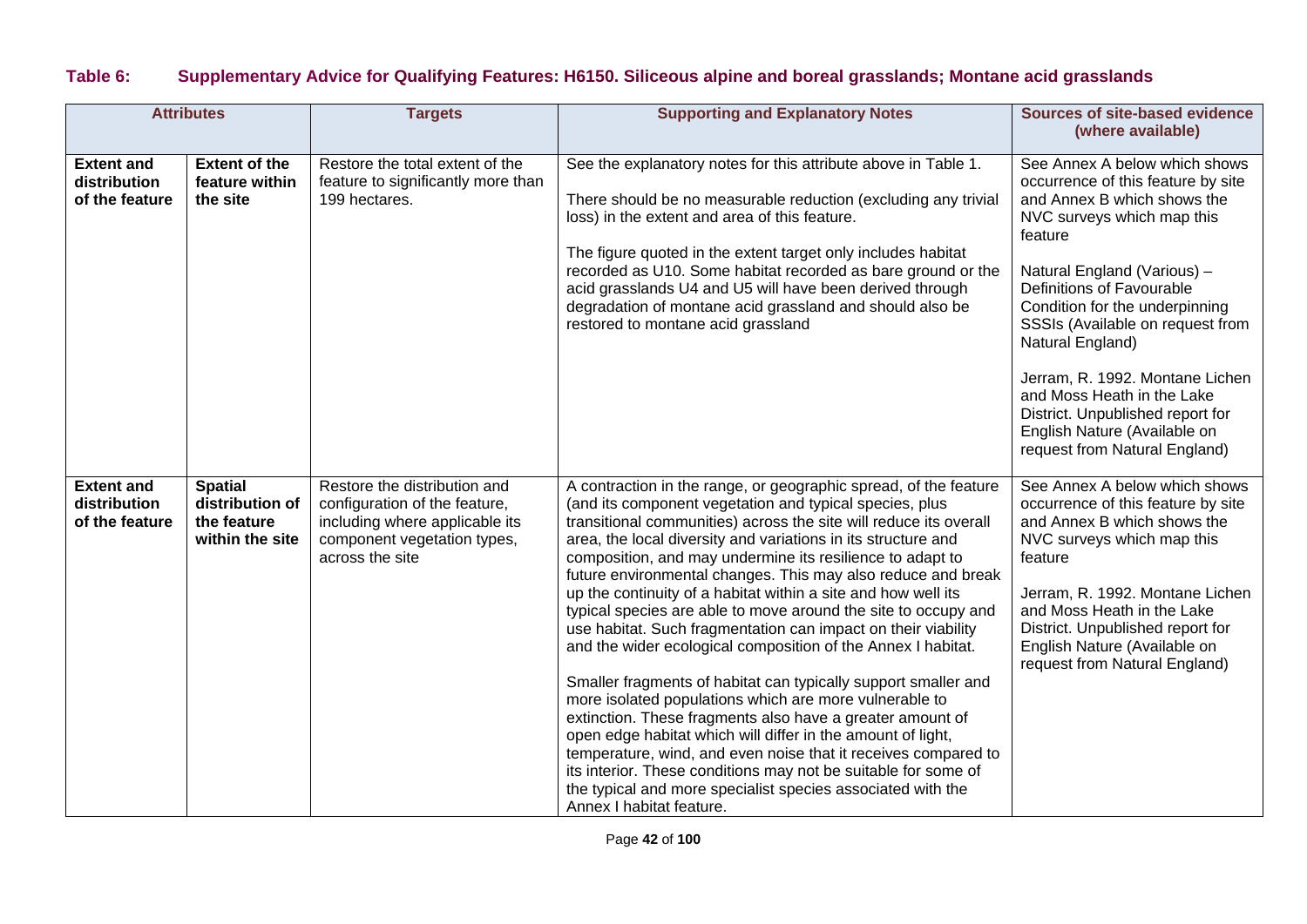| <b>Attributes</b>                                                         |                                                          | <b>Targets</b>                                                                                                                                                                                                           | <b>Supporting and Explanatory Notes</b>                                                                                                                                                                                                                                                                                                                                                                                                                                                                                                 | Sources of site-based evidence<br>(where available)                                                                          |
|---------------------------------------------------------------------------|----------------------------------------------------------|--------------------------------------------------------------------------------------------------------------------------------------------------------------------------------------------------------------------------|-----------------------------------------------------------------------------------------------------------------------------------------------------------------------------------------------------------------------------------------------------------------------------------------------------------------------------------------------------------------------------------------------------------------------------------------------------------------------------------------------------------------------------------------|------------------------------------------------------------------------------------------------------------------------------|
|                                                                           |                                                          |                                                                                                                                                                                                                          | Fragmentation of this feature is of particular concern given its<br>restricted occurrence in England. In addition to the threats<br>listed below, climate warming also has the potential to lead to<br>vegetation zones and species shifting to higher elevations<br>and/or becoming restricted to north facing slopes.                                                                                                                                                                                                                 |                                                                                                                              |
| <b>Structure and</b><br>function<br>(including its<br>typical<br>species) | <b>Adaptation</b><br>and resilience                      | Restore the feature's ability, and<br>that of its supporting processes,<br>to adapt or evolve to wider<br>environmental change, either<br>within or external to the site                                                 | See the explanatory notes for this attribute above in Table 2.                                                                                                                                                                                                                                                                                                                                                                                                                                                                          |                                                                                                                              |
| <b>Structure and</b><br>function<br>(including its<br>typical<br>species) | Invasive, non-<br>native and/or<br>introduced<br>species | Ensure invasive and introduced<br>non-native species are either<br>rare or absent, but if present are<br>causing minimal damage to the<br>feature                                                                        | Invasive or introduced non-native species can be a serious<br>potential threat to the structure and function of these habitats,<br>because they are able to exclude, damage or suppress the<br>growth of their associated typical species, reduce structural<br>diversity of the habitat and prevent the natural regeneration of<br>characteristic site-native species. Once established, the<br>measures to control such species may also impact negatively<br>on the features of interest (e.g. use of broad spectrum<br>pesticides). | This attribute will be periodically<br>monitored as part of Natural<br><b>England's SSSI Condition</b><br><b>Assessments</b> |
| <b>Structure and</b><br>function<br>(including its<br>typical<br>species) | <b>Physical</b><br>structure:<br>ground<br>disturbance   | Significant areas of disturbed or<br>eroding bare ground should not<br>be present. Where present, the<br>affected areas should not exceed<br>1% of the total feature, and be<br>considered only as a temporary<br>stage. | It is important to make the distinction between bare ground that<br>is a 'natural' part of the feature due to the harsh environment,<br>exposure and thin soils and disturbed bare ground caused by<br>trampling or vehicle use. This habitat is very sensitive to<br>grazing and trampling, and can only with stand very low levels<br>of grazing. Vehicle use will cause long term damage. Recovery<br>may take decades.                                                                                                              |                                                                                                                              |
| <b>Structure and</b><br>function<br>(including its<br>typical<br>species) | Soils,<br>substrate and<br>nutrient<br>cycling           | Restore the properties of the<br>underlying soil types, including<br>structure, bulk density, total<br>carbon, pH, soil nutrient status<br>and fungal: bacterial ratio, to<br>within typical values for the<br>habitat.  | Soils are generally shallow rankers or podsols, and because of<br>strong leaching are mostly acidic. In many places the ground is<br>patterned by solifluction and frost-heave, so that plants have to<br>contend with shifting unstable soils as well as a severe climate.                                                                                                                                                                                                                                                             |                                                                                                                              |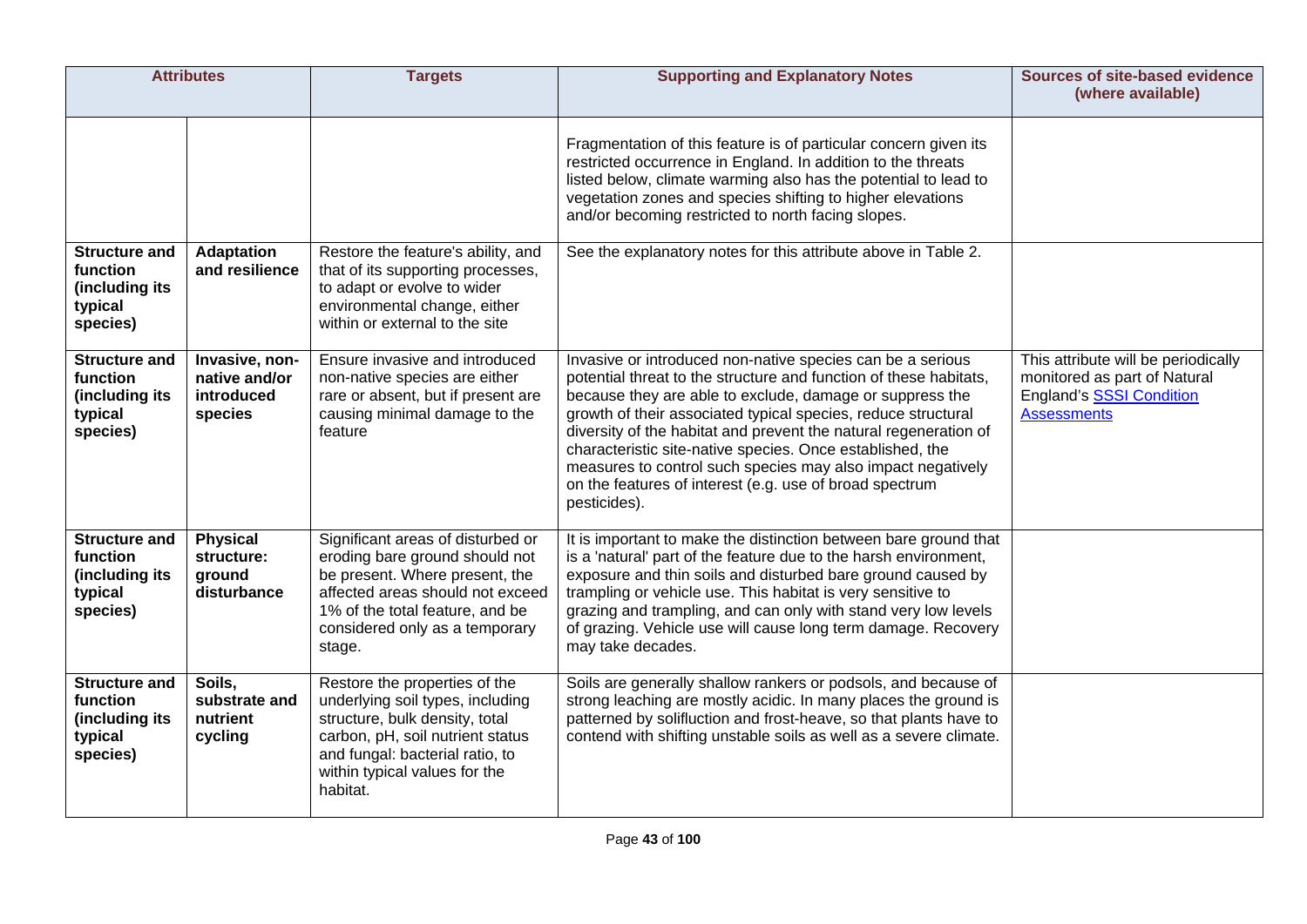|                                                                           | <b>Attributes</b>                                                     | <b>Targets</b>                                                                                                                                                                                                                                                                                                                  | <b>Supporting and Explanatory Notes</b>                                                                                                                                                                                                                                                                                                                                                                                                                                                                                                                                                                                                                                                                                                                                                                                                                                                                                                                                                                                                                                                                                                                                                                                                                                                                                                                                                                                                                                        | <b>Sources of site-based evidence</b><br>(where available)                                                                   |
|---------------------------------------------------------------------------|-----------------------------------------------------------------------|---------------------------------------------------------------------------------------------------------------------------------------------------------------------------------------------------------------------------------------------------------------------------------------------------------------------------------|--------------------------------------------------------------------------------------------------------------------------------------------------------------------------------------------------------------------------------------------------------------------------------------------------------------------------------------------------------------------------------------------------------------------------------------------------------------------------------------------------------------------------------------------------------------------------------------------------------------------------------------------------------------------------------------------------------------------------------------------------------------------------------------------------------------------------------------------------------------------------------------------------------------------------------------------------------------------------------------------------------------------------------------------------------------------------------------------------------------------------------------------------------------------------------------------------------------------------------------------------------------------------------------------------------------------------------------------------------------------------------------------------------------------------------------------------------------------------------|------------------------------------------------------------------------------------------------------------------------------|
| <b>Structure and</b><br>function<br>(including its<br>typical<br>species) | Key<br>structural,<br>influential<br>and/or<br>distinctive<br>species | Restore the abundance of the<br>typical species listed below to<br>enable each of them to be a<br>viable component of the Annex 1<br>habitat:<br>Constant and preferential<br>plant species of the U10<br>Carex bigelowii-Racomitrium<br>lanuginosum moss-heath<br>NVC communities which<br>support this feature on the<br>SAC. | See the explanatory notes for this attribute above in Table 1.                                                                                                                                                                                                                                                                                                                                                                                                                                                                                                                                                                                                                                                                                                                                                                                                                                                                                                                                                                                                                                                                                                                                                                                                                                                                                                                                                                                                                 | This attribute will be periodically<br>monitored as part of Natural<br><b>England's SSSI Condition</b><br><b>Assessments</b> |
| <b>Structure and</b><br>function<br>(including its<br>typical<br>species) | Vegetation<br>community<br>composition                                | Ensure the component<br>vegetation communities of the<br>feature are referable to and<br>characterised by the following<br>National Vegetation<br>Classification type:<br>• U10 Carex bigelowii-<br>Racomitrium lanuginosum<br>moss-heath.                                                                                      | This habitat feature will comprise a number of associated near<br>or semi-natural vegetation types and their transitional zones,<br>reflecting the geographical location of the site, altitude, aspect,<br>soil conditions (especially base-status and drainage) and<br>vegetation management. In the UK these have been<br>categorised by the National Vegetation Classification (NVC).<br>Maintaining or restoring these characteristic and distinctive<br>vegetation types, and the range of types as appropriate, will be<br>important to sustaining the overall habitat feature. This will also<br>help to conserve their typical plant species (i.e. the constant<br>and preferential species of a community), and therefore that of<br>the SAC feature, at appropriate levels (recognising natural<br>fluctuations).<br>Siliceous alpine and boreal grasslands are one of the few<br>predominantly near-natural habitats remaining in the UK. U10<br>Carex bigelowii-Racomitrium lanuginosum moss-heath is<br>dominated by a short vegetation cover dominated variously by<br>mosses, sedges, rushes or grasses depending on the degree<br>of wind-exposure and snow lie experienced. These mossy<br>heaths are often mat-like, and typically appear as mottled<br>patches of vegetation. This is the predominant kind of<br>vegetation on British mountains at high altitudes of around<br>750m, and it occurs above the zone dominated by ericaceous<br>dwarf-shrubs. | This attribute will be periodically<br>monitored as part of Natural<br><b>England's SSSI Condition</b><br><b>Assessments</b> |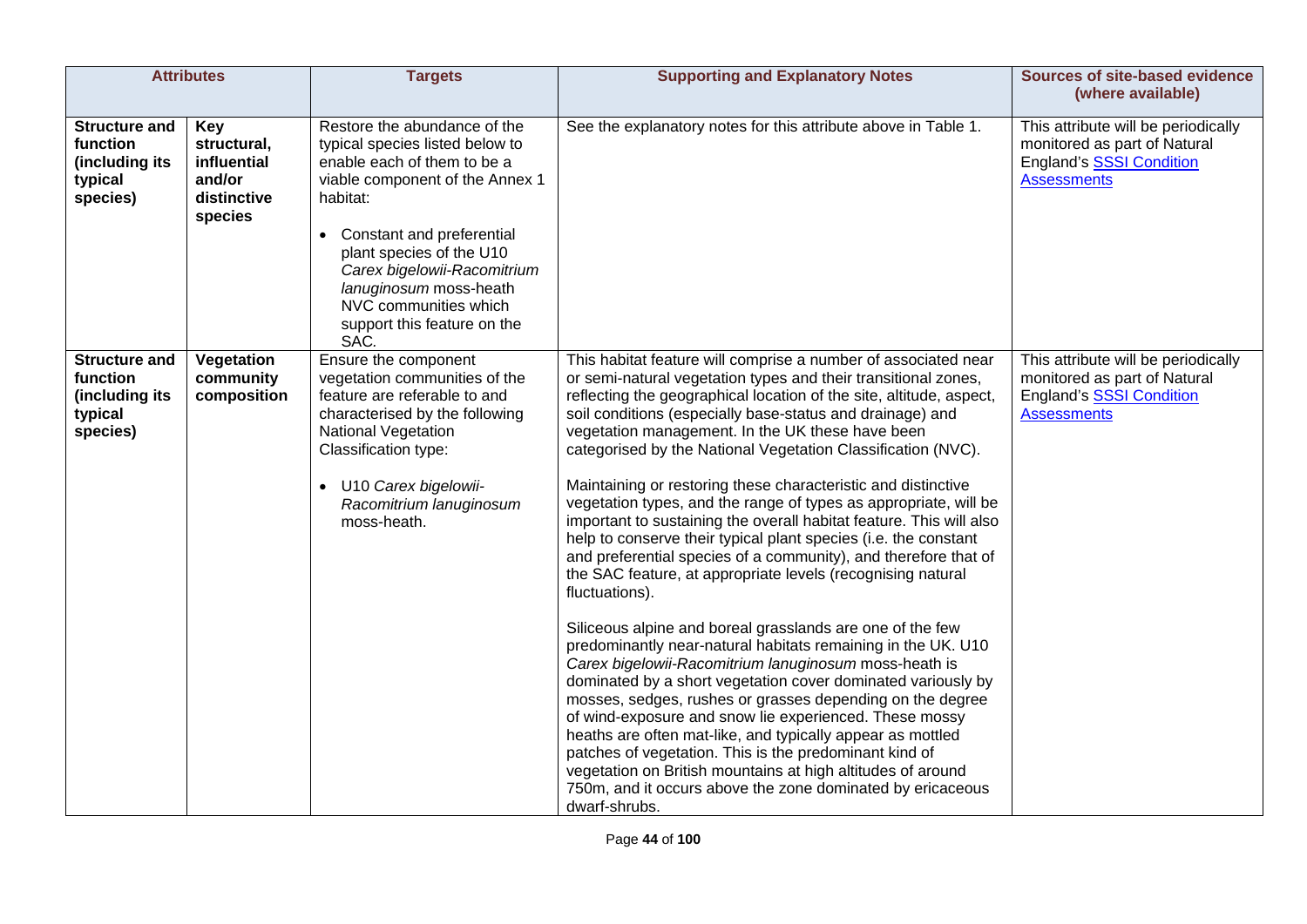|                                                                           | <b>Attributes</b>                      | <b>Targets</b>                                                                                                                                                                                                                                             | <b>Supporting and Explanatory Notes</b>                                                                                                                                                                                                                                                                                                                                                                                                                                                                                                                                                                                                                                                                                                                                                                                                        | <b>Sources of site-based evidence</b><br>(where available)                                                                                                                                                   |
|---------------------------------------------------------------------------|----------------------------------------|------------------------------------------------------------------------------------------------------------------------------------------------------------------------------------------------------------------------------------------------------------|------------------------------------------------------------------------------------------------------------------------------------------------------------------------------------------------------------------------------------------------------------------------------------------------------------------------------------------------------------------------------------------------------------------------------------------------------------------------------------------------------------------------------------------------------------------------------------------------------------------------------------------------------------------------------------------------------------------------------------------------------------------------------------------------------------------------------------------------|--------------------------------------------------------------------------------------------------------------------------------------------------------------------------------------------------------------|
| <b>Structure and</b><br>function<br>(including its<br>typical<br>species) | Vegetation<br>community<br>transitions | Restore the pattern of natural<br>vegetation zonations/transitions.                                                                                                                                                                                        | Transitions/zonations between adjacent but different vegetation<br>communities are usually related to naturally-occurring changes<br>in soil, aspect or slope. Such 'ecotones' retain characteristics of<br>each bordering community and can add value in often<br>containing species not found in the adjacent communities.<br>Retaining such transitions can provide further diversity to the<br>habitat feature, and support additional flora and fauna. U10<br>Carex - Racomitrium moss-heath occurs on windswept ground<br>blown clear of snow during winter<br>U10 moss-heath should give way to H19 Vaccinium myrtillus -<br>Cladonia arbuscula heath on the slopes just below the summit.<br>However, these transitions, as distribution of U10 itself, have<br>often been disrupted by heavy grazing and will need to be<br>restored. |                                                                                                                                                                                                              |
| <b>Structure and</b><br>function<br>(including its<br>typical<br>species) | Vegetation<br>structure -<br>grazing.  | Restore grazing pressure to no<br>more than very low levels                                                                                                                                                                                                | Siliceous and boreal grasslands do not require land<br>management to maintain their interest and the vegetation can<br>be considered a climatic climax. The vegetation is slow-growing<br>due to exposure and altitude, and grass-heaths and moss-<br>heaths of this feature are very sensitive to grazing (and<br>trampling). No grazing or very low levels of grazing are likely to<br>be consistent with maintaining the interest of this feature.                                                                                                                                                                                                                                                                                                                                                                                          |                                                                                                                                                                                                              |
| <b>Supporting</b><br>processes<br>(on which the<br>feature relies)        | Air quality                            | Restore as necessary, the<br>concentrations and deposition of<br>air pollutants to at or below the<br>site-relevant Critical Load or<br>Level values given for this<br>feature of the site on the Air<br>Pollution Information System<br>(www.apis.ac.uk). | See the explanatory notes for this attribute above in Table 1.                                                                                                                                                                                                                                                                                                                                                                                                                                                                                                                                                                                                                                                                                                                                                                                 | More information about site-<br>relevant Critical Loads and Levels<br>for this SAC is available by using<br>the 'search by site' tool on the Air<br><b>Pollution Information System</b><br>(www.apis.ac.uk). |
| <b>Supporting</b><br>processes<br>(on which the<br>feature relies)        | <b>Conservation</b><br>measures        | Restore the management<br>measures (either within and/or<br>outside the site boundary as<br>appropriate) which are necessary<br>to restore the structure, functions                                                                                        | Active and ongoing conservation management is needed to<br>protect, maintain or restore this feature at this site. Further<br>details about the necessary conservation measures for this site<br>can be provided by contacting Natural England.                                                                                                                                                                                                                                                                                                                                                                                                                                                                                                                                                                                                |                                                                                                                                                                                                              |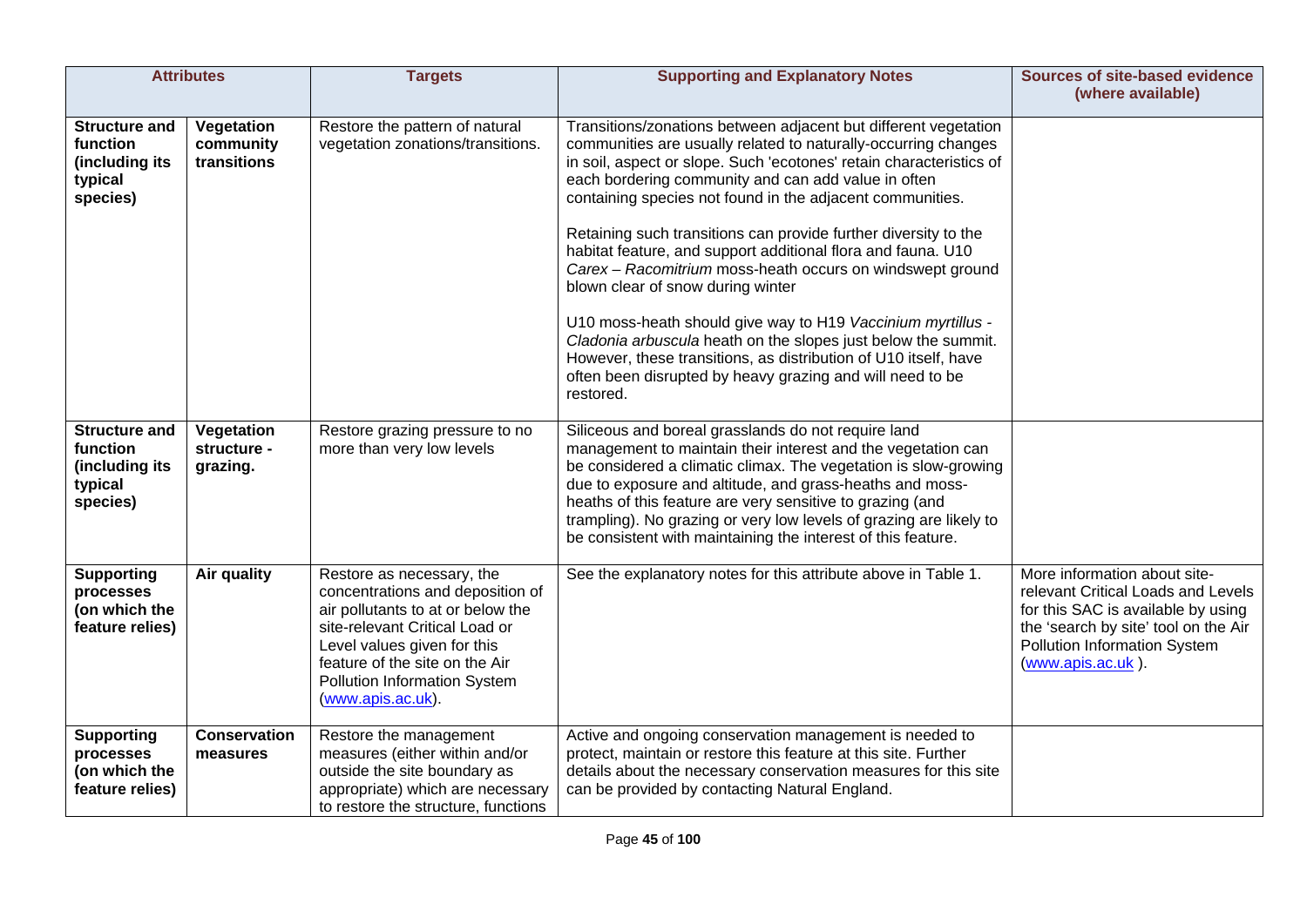|                                                    | <b>Attributes</b> | <b>Targets</b>                                          | <b>Supporting and Explanatory Notes</b>                                                                                                                                                                                                                                                                                                                                                                                                                                                                                                                                                                                                                 | Sources of site-based evidence<br>(where available) |
|----------------------------------------------------|-------------------|---------------------------------------------------------|---------------------------------------------------------------------------------------------------------------------------------------------------------------------------------------------------------------------------------------------------------------------------------------------------------------------------------------------------------------------------------------------------------------------------------------------------------------------------------------------------------------------------------------------------------------------------------------------------------------------------------------------------------|-----------------------------------------------------|
|                                                    |                   | and supporting processes<br>associated with the feature | This information will typically be found within, where applicable,<br>supporting documents such as Natura 2000 Site Improvement<br>Plan, Site Management Strategies or Plans, the Views about<br>Management Statement for the underpinning SSSI and/or<br>management agreements.                                                                                                                                                                                                                                                                                                                                                                        |                                                     |
|                                                    |                   |                                                         | Montane habitats include areas of near-natural vegetation in<br>the UK, and are fragile and highly susceptible to human<br>influences. These habitats are maintained by the severe<br>climate and thin soils at high altitude and do not require grazing<br>or other forms of land management to maintain them. Threats<br>to the habitats include grazing and trampling, nitrogen<br>deposition, recreation and access, use of vehicles, burning and<br>climate change. In particular, careful management of visitor<br>pressure (i.e. encouraging people to use specific paths and not<br>trample widely over the summits) is increasingly necessary. |                                                     |
| <b>Version Control</b><br>Advice last updated: N/A |                   |                                                         |                                                                                                                                                                                                                                                                                                                                                                                                                                                                                                                                                                                                                                                         |                                                     |
| management in many places                          |                   |                                                         | Variations from national feature-framework of integrity-guidance: Targets are to restore the extent and quality of this feature as it has been degraded by past                                                                                                                                                                                                                                                                                                                                                                                                                                                                                         |                                                     |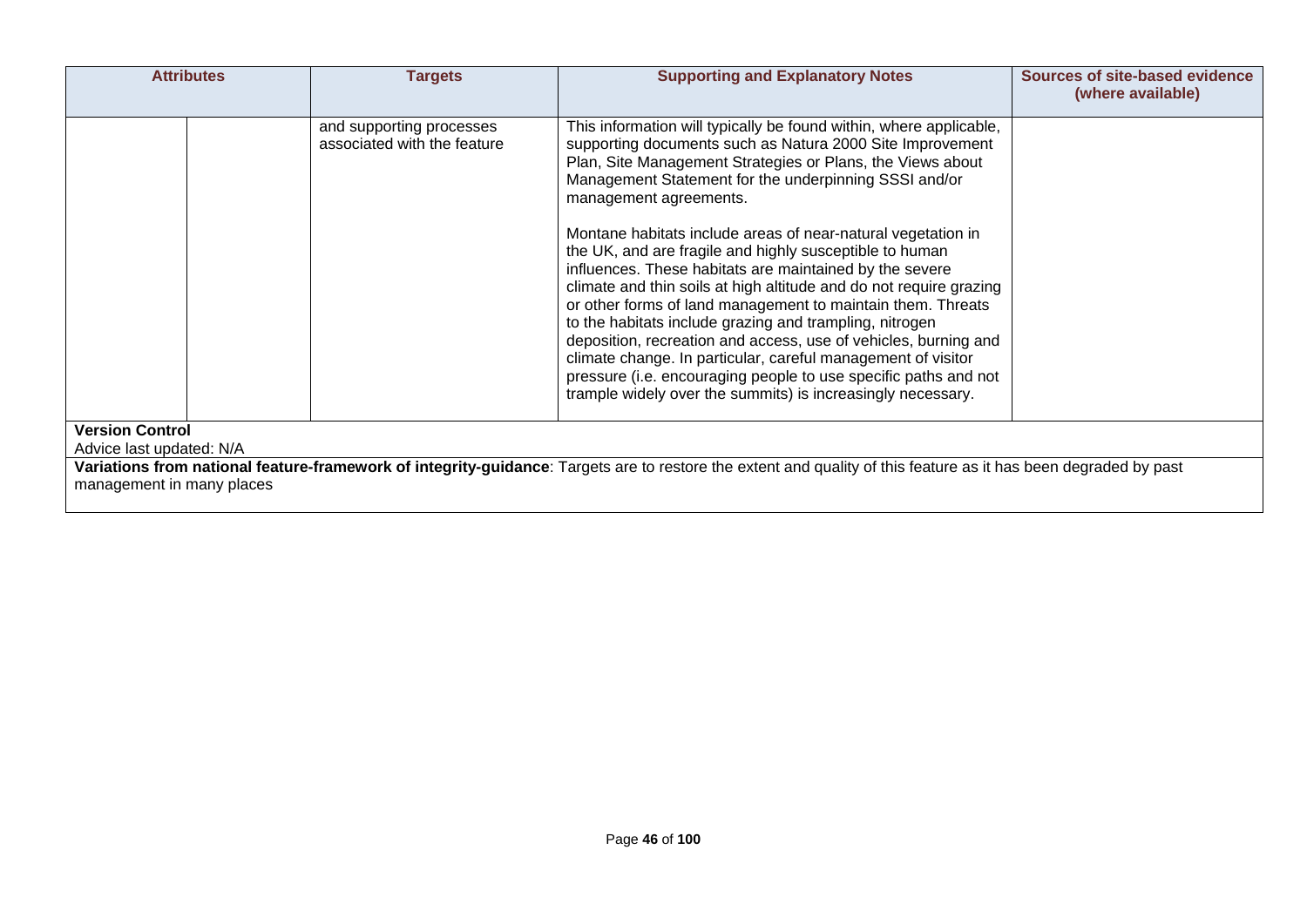### **Table 7: Supplementary Advice for Qualifying Features: H6230. Species-rich Nardus grassland, on siliceous substrates in mountain areas (and submountain areas in continental Europe); Species-rich grassland with mat-grass in upland areas \***

| <b>Attributes</b>                                   |                                                                     | <b>Targets</b>                                                                                                                                    | <b>Supporting and Explanatory Notes</b>                                                                                                                                                                                                                                                                                                                                                                                                                                                                                                                                                                                                                                                                                                                                                                                                                                                                                                                                                      | <b>Sources of site-based evidence</b><br>(where available)                                                                                                                                                                                                                                                                                                                                                                                                                                      |
|-----------------------------------------------------|---------------------------------------------------------------------|---------------------------------------------------------------------------------------------------------------------------------------------------|----------------------------------------------------------------------------------------------------------------------------------------------------------------------------------------------------------------------------------------------------------------------------------------------------------------------------------------------------------------------------------------------------------------------------------------------------------------------------------------------------------------------------------------------------------------------------------------------------------------------------------------------------------------------------------------------------------------------------------------------------------------------------------------------------------------------------------------------------------------------------------------------------------------------------------------------------------------------------------------------|-------------------------------------------------------------------------------------------------------------------------------------------------------------------------------------------------------------------------------------------------------------------------------------------------------------------------------------------------------------------------------------------------------------------------------------------------------------------------------------------------|
| <b>Extent and</b><br>distribution<br>of the feature | <b>Extent of the</b><br>feature within<br>the site                  | Restore the total extent of the<br>feature to more than 359<br>hectares.                                                                          | See the explanatory notes for this attribute above in Table 1.<br>There should be no measurable reduction (excluding any trivial<br>loss) in the extent and area of this feature.<br>The figure quoted in the extent target only includes areas<br>recorded as NVC types CG10 and CG11. Some area of U4 and<br>U5 grassland may be derived from this habitat type and should<br>be restored to this feature. In particular some areas of U4e<br>grassland on Helvellyn and Fairfield SSSI were recorded as<br>U4e grassland with CG11a features.                                                                                                                                                                                                                                                                                                                                                                                                                                             | See Annex A below which shows<br>occurrence of this feature by site<br>and Annex B which shows the<br>NVC surveys which map this<br>feature<br>Natural England (Various) -<br>Definitions of Favourable<br>Condition for the underpinning<br>SSSIs (Available on request from<br>Natural England)<br>Wells, C. and Clay, P. 2012. Lake<br><b>District High Fells Monitoring</b><br>2012, Honister Crag SSSI, Lake<br>District High Fells SAC.<br>(Available on request from<br>Natural England) |
| <b>Extent and</b><br>distribution<br>of the feature | <b>Spatial</b><br>distribution of<br>the feature<br>within the site | Restore the distribution and<br>configuration of the feature,<br>including where applicable its<br>component vegetation types,<br>across the site | A contraction in the range, or geographic spread, of the feature<br>(and its component vegetation and typical species, plus<br>transitional communities) across the site will reduce its overall<br>area, the local diversity and variations in its structure and<br>composition, and may undermine its resilience to adapt to<br>future environmental changes. This may also reduce and break<br>up the continuity of a habitat within a site and how well its<br>typical species are able to move around the site to occupy and<br>use habitat. Such fragmentation can impact on their viability<br>and the wider ecological composition of the Annex I habitat.<br>Smaller fragments of habitat can typically support smaller and<br>more isolated populations which are more vulnerable to<br>extinction. These fragments also have a greater amount of<br>open edge habitat which will differ in the amount of light,<br>temperature, wind, and even noise that it receives compared to |                                                                                                                                                                                                                                                                                                                                                                                                                                                                                                 |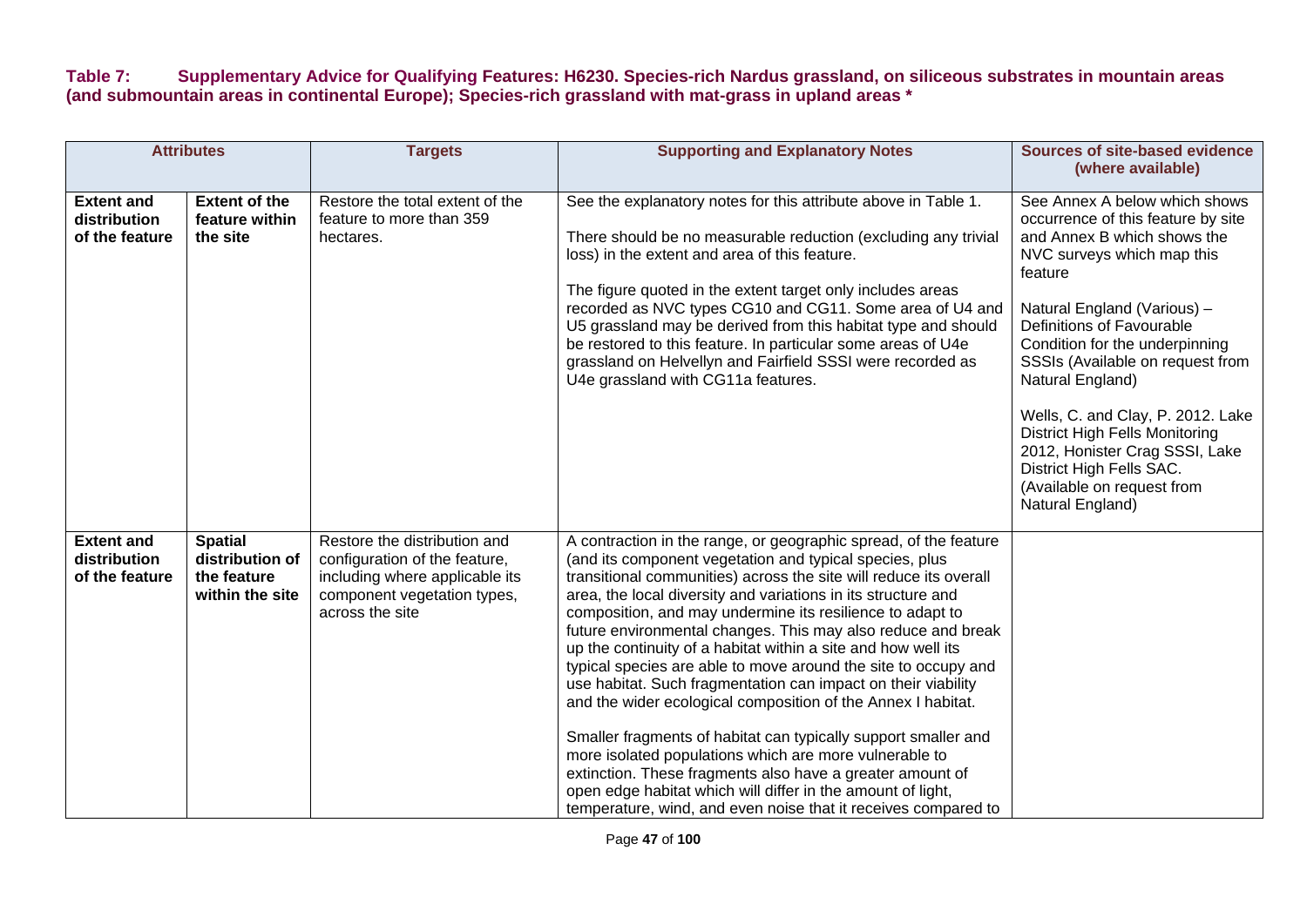| <b>Attributes</b>                                                         |                                                          | <b>Targets</b>                                                                                                                                                                                                                | <b>Supporting and Explanatory Notes</b>                                                                                                                                                                                                                                                                                                                                                                                                                                                                                                 | <b>Sources of site-based evidence</b><br>(where available)                                                                   |
|---------------------------------------------------------------------------|----------------------------------------------------------|-------------------------------------------------------------------------------------------------------------------------------------------------------------------------------------------------------------------------------|-----------------------------------------------------------------------------------------------------------------------------------------------------------------------------------------------------------------------------------------------------------------------------------------------------------------------------------------------------------------------------------------------------------------------------------------------------------------------------------------------------------------------------------------|------------------------------------------------------------------------------------------------------------------------------|
|                                                                           |                                                          |                                                                                                                                                                                                                               | its interior. These conditions may not be suitable for some of<br>the typical and more specialist species associated with the<br>Annex I habitat feature. Fragmentation of this feature is of<br>particular concern given its restricted occurrence in England.                                                                                                                                                                                                                                                                         |                                                                                                                              |
| <b>Structure and</b><br>function<br>(including its<br>typical<br>species) | <b>Adaptation</b><br>and resilience                      | Restore the feature's ability, and<br>that of its supporting processes,<br>to adapt or evolve to wider<br>environmental change, either<br>within or external to the site.                                                     | See the explanatory notes for this attribute above in Table 2.                                                                                                                                                                                                                                                                                                                                                                                                                                                                          |                                                                                                                              |
| <b>Structure and</b><br>function<br>(including its<br>typical<br>species) | Invasive, non-<br>native and/or<br>introduced<br>species | Ensure invasive and introduced<br>non-native species are either<br>rare or absent, but if present are<br>causing minimal damage to the<br>feature                                                                             | Invasive or introduced non-native species can be a serious<br>potential threat to the structure and function of these habitats,<br>because they are able to exclude, damage or suppress the<br>growth of their associated typical species, reduce structural<br>diversity of the habitat and prevent the natural regeneration of<br>characteristic site-native species. Once established, the<br>measures to control such species may also impact negatively<br>on the features of interest (e.g. use of broad spectrum<br>pesticides). | This attribute will be periodically<br>monitored as part of Natural<br><b>England's SSSI Condition</b><br><b>Assessments</b> |
| <b>Structure and</b><br>function<br>(including its<br>typical<br>species) | <b>Physical</b><br>structure:<br>ground<br>disturbance   | Ensure there are no significant<br>areas of disturbed or eroding<br>bare ground. Where present, the<br>affected areas should not exceed<br>1% of the total feature, and<br>should be considered only as a<br>temporary stage. | Exclude dead leaves which are mostly upright, and scattered<br>litter which does not form a "thatch" or "felt". Whilst this is a<br>habitat where vegetation cover can be sparse, significant<br>disturbance of the scree by herbivores or humans can cause<br>damage.                                                                                                                                                                                                                                                                  |                                                                                                                              |
| <b>Structure and</b><br>function<br>(including its<br>typical<br>species) | Soils,<br>substrate and<br>nutrient<br>cycling           | Restore the properties of the<br>underlying soil types, including<br>structure, bulk density, total<br>carbon, pH, soil nutrient status<br>and fungal: bacterial ratio, to<br>within typical values for the<br>habitat.       | Species-rich Nardus grasslands tend to develop where there is<br>flushing through base-rich strata on siliceous bedrock. These<br>may include moderately base-rich metamorphic and igneous<br>rocks. The soils have an acidic pH (<7.0 and mainly <6.0) and<br>are derived from bedrocks with at least some silica. Species-<br>rich Nardus grasslands on limestone are excluded from the<br>definition of this Annex I habitat because limestone lacks silica.                                                                         |                                                                                                                              |
| <b>Structure and</b><br>function                                          | Key<br>structural,                                       | Restore the abundance of the<br>typical species listed below to                                                                                                                                                               | See the explanatory notes for this attribute above in Table 1.                                                                                                                                                                                                                                                                                                                                                                                                                                                                          | This attribute will be periodically<br>monitored as part of Natural                                                          |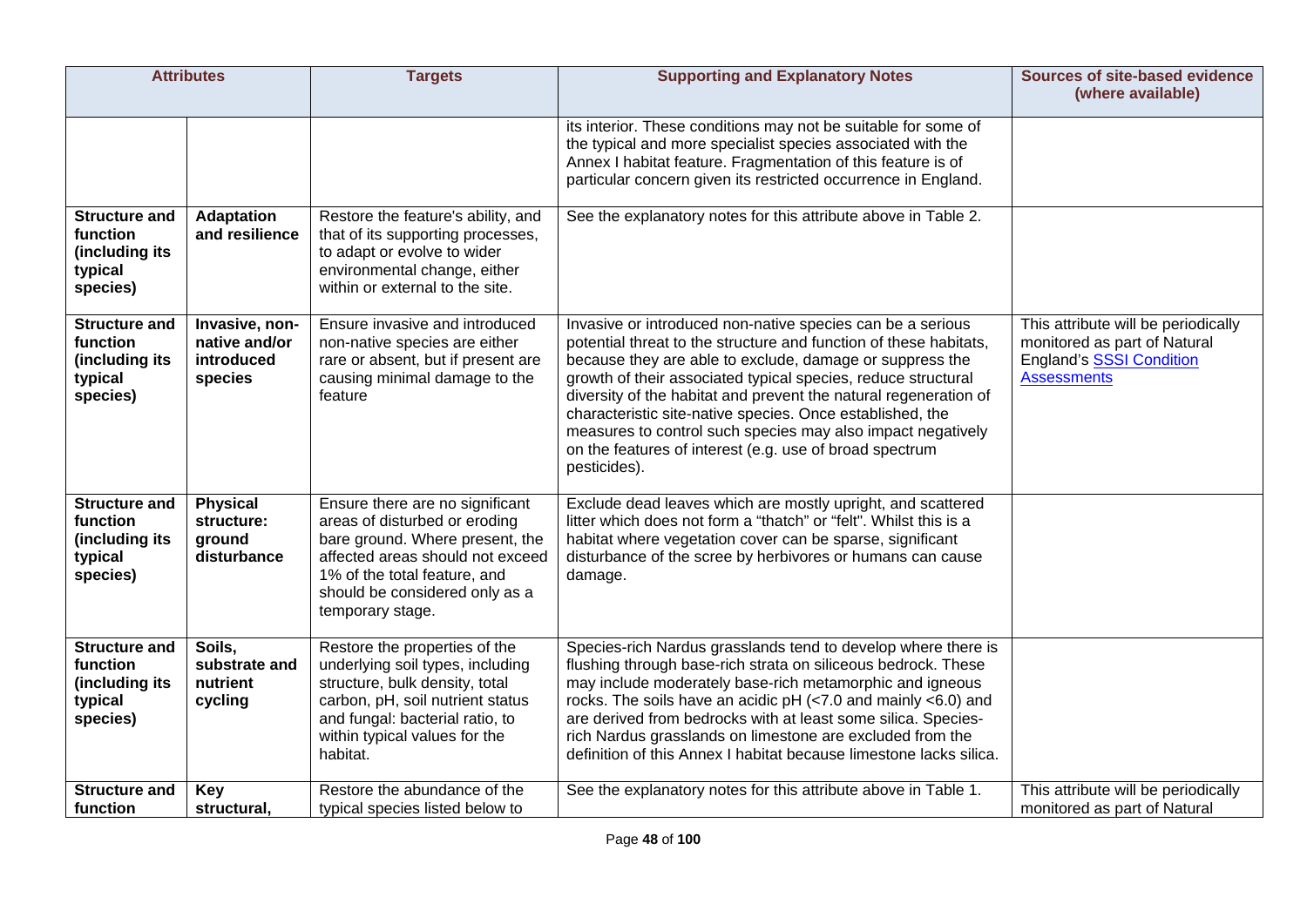|                                                                           | <b>Attributes</b>                               | <b>Targets</b>                                                                                                                                                                                                                                                                                                                                           | <b>Supporting and Explanatory Notes</b>                                                                                                                                                                                                                                                                                                                                                                                                                                                                                                                                                                                                                                                                                                                                                                                                                                                                                                                                                                                                                                                                                                                                                                                                                                                                                                                                                                                                                                                                                                                                            | <b>Sources of site-based evidence</b><br>(where available)                                                                   |
|---------------------------------------------------------------------------|-------------------------------------------------|----------------------------------------------------------------------------------------------------------------------------------------------------------------------------------------------------------------------------------------------------------------------------------------------------------------------------------------------------------|------------------------------------------------------------------------------------------------------------------------------------------------------------------------------------------------------------------------------------------------------------------------------------------------------------------------------------------------------------------------------------------------------------------------------------------------------------------------------------------------------------------------------------------------------------------------------------------------------------------------------------------------------------------------------------------------------------------------------------------------------------------------------------------------------------------------------------------------------------------------------------------------------------------------------------------------------------------------------------------------------------------------------------------------------------------------------------------------------------------------------------------------------------------------------------------------------------------------------------------------------------------------------------------------------------------------------------------------------------------------------------------------------------------------------------------------------------------------------------------------------------------------------------------------------------------------------------|------------------------------------------------------------------------------------------------------------------------------|
| (including its<br>typical<br>species)                                     | influential<br>and/or<br>distinctive<br>species | enable each of them to be a<br>viable component of the Annex 1<br>habitat:<br>Constant and preferential<br>$\bullet$<br>plant species of CG10 and<br>CG11 grassland NVC<br>communities which comprise<br>this feature on the SAC.                                                                                                                        |                                                                                                                                                                                                                                                                                                                                                                                                                                                                                                                                                                                                                                                                                                                                                                                                                                                                                                                                                                                                                                                                                                                                                                                                                                                                                                                                                                                                                                                                                                                                                                                    | England's SSSI Condition<br><b>Assessments</b>                                                                               |
| <b>Structure and</b><br>function<br>(including its<br>typical<br>species) | Vegetation<br>community<br>composition          | Ensure the component<br>vegetation communities of the<br>feature are referable to and<br>characterised by the following<br><b>National Vegetation</b><br><b>Classification types:</b><br>CG10 Festuca ovina -<br>Agrostis capillaris - Thymus<br>praecox grassland<br>CG11 Festuca ovina -<br>Agrostis capillaris -<br>Alchemilla alpina grass-<br>heath | This habitat feature will comprise a number of associated semi-<br>natural vegetation types and their transitional zones, reflecting<br>the geographical location of the site, altitude, aspect, soil<br>conditions (especially base-status and drainage) and<br>vegetation management. In the UK these have been<br>categorised by the National Vegetation Classification (NVC).<br>Maintaining or restoring these characteristic and distinctive<br>vegetation types, and the range of types as appropriate, will be<br>important to sustaining the overall habitat feature. This will also<br>help to conserve their typical plant species (i.e. the constant<br>and preferential species of a community), and therefore that of<br>the SAC feature, at appropriate levels (recognising natural<br>fluctuations).<br>Species-rich Nardus grasslands tend to develop where there is<br>flushing through base-rich strata on siliceous bedrock. Species-<br>rich Nardus grasslands on limestone are excluded from the<br>definition of this Annex I habitat.<br>As defined by the NVC, two main types of species-rich Nardus<br>grasslands occur in the UK: CG10 Festuca ovina - Agrostis<br>capillaris - Thymus praecox grassland, CG11 Festuca ovina -<br>Agrostis capillaris - Alchemilla alpina grassland. Most of this<br>interest feature in England is considered to be of the CG11<br>NVC type. There are small amounts of CG10. Species present<br>in the grassland tend to be mesophilic. Swards consist of a<br>complex mosaic of grasses, small herbs and bryophytes. | This attribute will be periodically<br>monitored as part of Natural<br><b>England's SSSI Condition</b><br><b>Assessments</b> |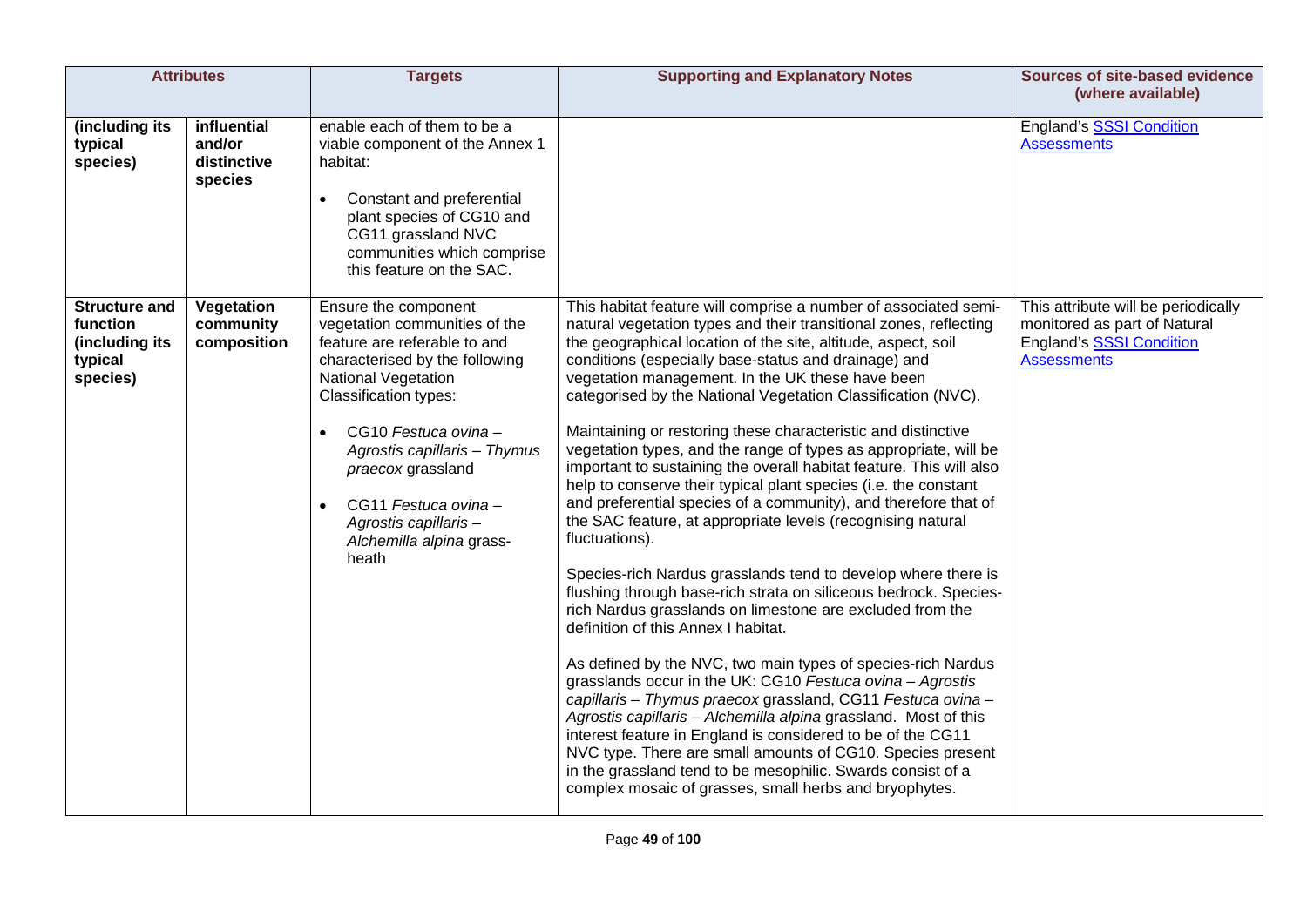| <b>Attributes</b>                                                         |                                                              | <b>Targets</b>                                                                                                                                                                                                                            | <b>Supporting and Explanatory Notes</b>                                                                                                                                                                                                                                                                                                                                                                                                                                                                                                      | <b>Sources of site-based evidence</b><br>(where available)                                                                                                                                            |
|---------------------------------------------------------------------------|--------------------------------------------------------------|-------------------------------------------------------------------------------------------------------------------------------------------------------------------------------------------------------------------------------------------|----------------------------------------------------------------------------------------------------------------------------------------------------------------------------------------------------------------------------------------------------------------------------------------------------------------------------------------------------------------------------------------------------------------------------------------------------------------------------------------------------------------------------------------------|-------------------------------------------------------------------------------------------------------------------------------------------------------------------------------------------------------|
| <b>Structure and</b><br>function<br>(including its<br>typical<br>species) | Vegetation<br>community<br>transitions                       | Restore the pattern of natural<br>vegetation zonations/transitions.                                                                                                                                                                       | These are vegetation transitions are complex. They depend<br>largely on underlying soil and geology modified by<br>management, mostly grazing. Typical adjacent communities<br>would be H12 heath, U17, U16 and U19 tall herb and some<br>woodland and scrub.                                                                                                                                                                                                                                                                                | This attribute will be periodically<br>monitored as part of Natural<br><b>England's SSSI Condition</b><br><b>Assessments</b>                                                                          |
| <b>Structure and</b><br>function<br>(including its<br>typical<br>species) | Vegetation<br>composition:<br>bracken, trees<br>and scrub    | Maintain the cover of dense<br>bracken, scrub and scattered<br>trees at or to less than 10% of<br>the feature                                                                                                                             | Although bracken and scattered native trees and scrub can<br>naturally occur as part of this community, they can smother and<br>shade out smaller and more characteristic grassland<br>vegetation. However this is a very low risk on this site as these<br>habitats usually have thin soils and are often at high altitudes<br>which makes them unsuitable for these species.                                                                                                                                                               | This attribute will be periodically<br>monitored as part of Natural<br><b>England's SSSI Condition</b><br><b>Assessments</b>                                                                          |
| <b>Supporting</b><br>processes<br>(on which the<br>feature relies)        | Air quality                                                  | Restore the concentrations and<br>deposition of air pollutants to at<br>or below the site-relevant Critical<br>Load or Level values given for<br>this feature of the site on the Air<br>Pollution Information System<br>(www.apis.ac.uk). | See the explanatory notes for this attribute above in Table 1.                                                                                                                                                                                                                                                                                                                                                                                                                                                                               | More information about site-<br>relevant Critical Loads and Levels<br>for this SAC is available by using<br>the 'search by site' tool on the Air<br>Pollution Information System<br>(www.apis.ac.uk). |
| <b>Supporting</b><br>processes<br>(on which the<br>feature relies)        | <b>Conservation</b><br>measures                              | Restore the management<br>measures (either within and/or<br>outside the site boundary as<br>appropriate) which are necessary<br>to restore the structure, functions<br>and supporting processes<br>associated with the feature            | See the explanatory notes for this attribute above in Table 1.<br>Threats to the habitats include heavy grazing and trampling,<br>nitrogen deposition, and recreation. Stock management levels<br>may need to be carefully managed to prevent both<br>undergrazing and overgrazing of this interest feature. However,<br>some examples of this habitat on thin soils do not seem to<br>require grazing by any livestock.                                                                                                                     |                                                                                                                                                                                                       |
| <b>Supporting</b><br>processes<br>(on which the<br>feature relies)        | <b>Functional</b><br>connectivity<br>with wider<br>landscape | Restore the overall extent, quality<br>and function of any supporting<br>features within the local<br>landscape which provide a<br>critical functional connection with<br>the site                                                        | This recognises the potential need at this site to maintain or<br>restore the connectivity of the site to its wider landscape in<br>order to meet the conservation objectives. These connections<br>may take the form of landscape features, such as habitat<br>patches, hedges, watercourses and verges, outside of the<br>designated site boundary which are either important for the<br>migration, dispersal and genetic exchange of those typical<br>species closely associated with qualifying Annex I habitat<br>features of the site. |                                                                                                                                                                                                       |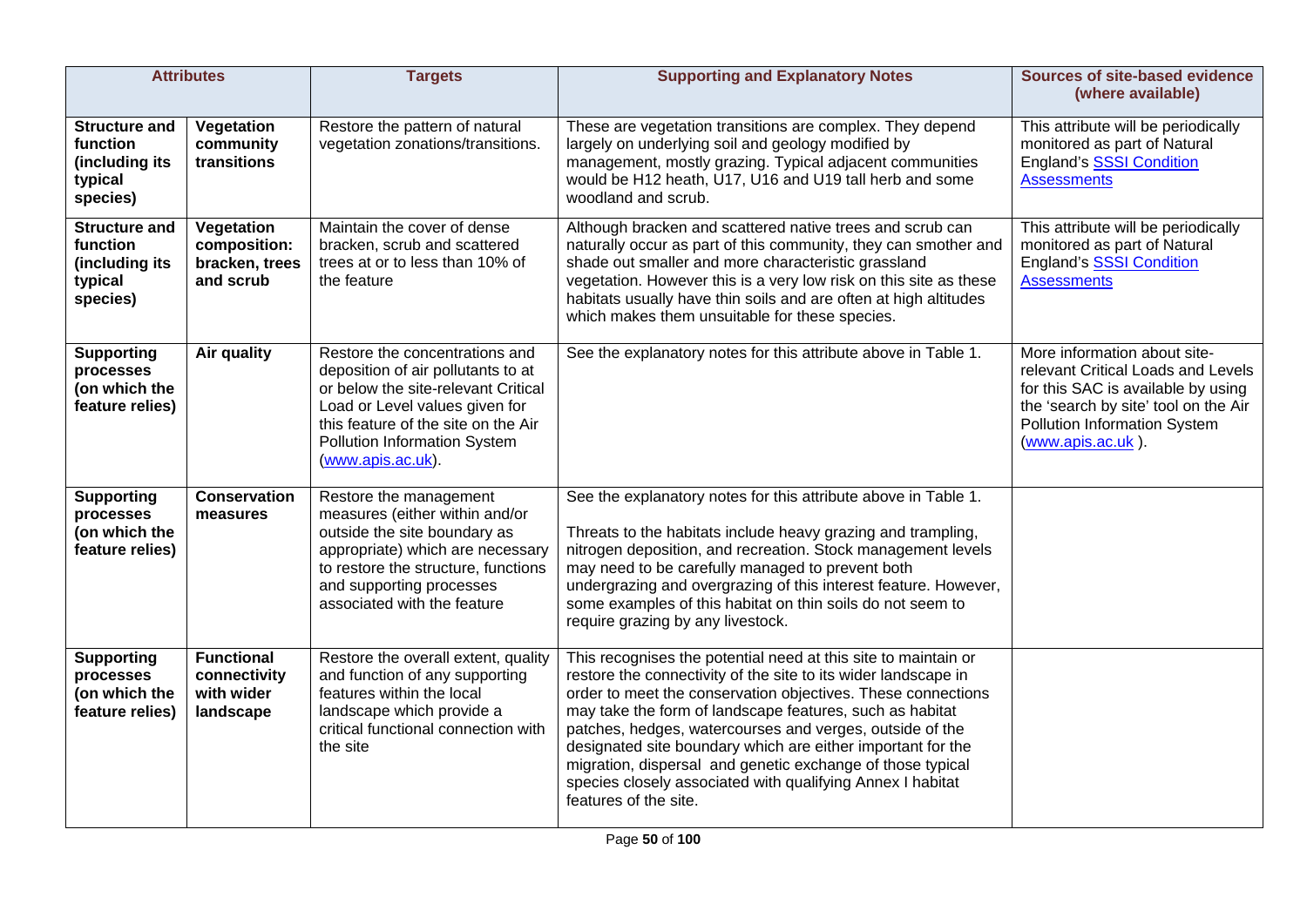| <b>Attributes</b>                                                                                                                                               | Targets | <b>Supporting and Explanatory Notes</b>                                                                                                                                                                                                                                                                                                                                                                                                                                                                                                                                                                                                   | Sources of site-based evidence<br>(where available) |  |  |
|-----------------------------------------------------------------------------------------------------------------------------------------------------------------|---------|-------------------------------------------------------------------------------------------------------------------------------------------------------------------------------------------------------------------------------------------------------------------------------------------------------------------------------------------------------------------------------------------------------------------------------------------------------------------------------------------------------------------------------------------------------------------------------------------------------------------------------------------|-----------------------------------------------------|--|--|
|                                                                                                                                                                 |         | These features may also be important to the operation of the<br>supporting ecological processes on which the designated site<br>and its features may rely. In most cases increasing actual and<br>functional landscape-scale connectivity would be beneficial.<br>Where there is a lack of detailed knowledge of the connectivity<br>requirements of the qualifying feature, Natural England will<br>advise as to whether these are applicable on a case by case<br>basis. Species-rich Nardus grassland occurs within the wider<br>landscape and as part of a mosaic with other grassland types<br>and part of an upland grazing regime. |                                                     |  |  |
| <b>Version Control</b><br>Advice last updated: N/A                                                                                                              |         |                                                                                                                                                                                                                                                                                                                                                                                                                                                                                                                                                                                                                                           |                                                     |  |  |
| Variations from national feature-framework of integrity-guidance: Targets are to restore the extent and quality of this feature as it has been degraded by past |         |                                                                                                                                                                                                                                                                                                                                                                                                                                                                                                                                                                                                                                           |                                                     |  |  |
| management in many places.                                                                                                                                      |         |                                                                                                                                                                                                                                                                                                                                                                                                                                                                                                                                                                                                                                           |                                                     |  |  |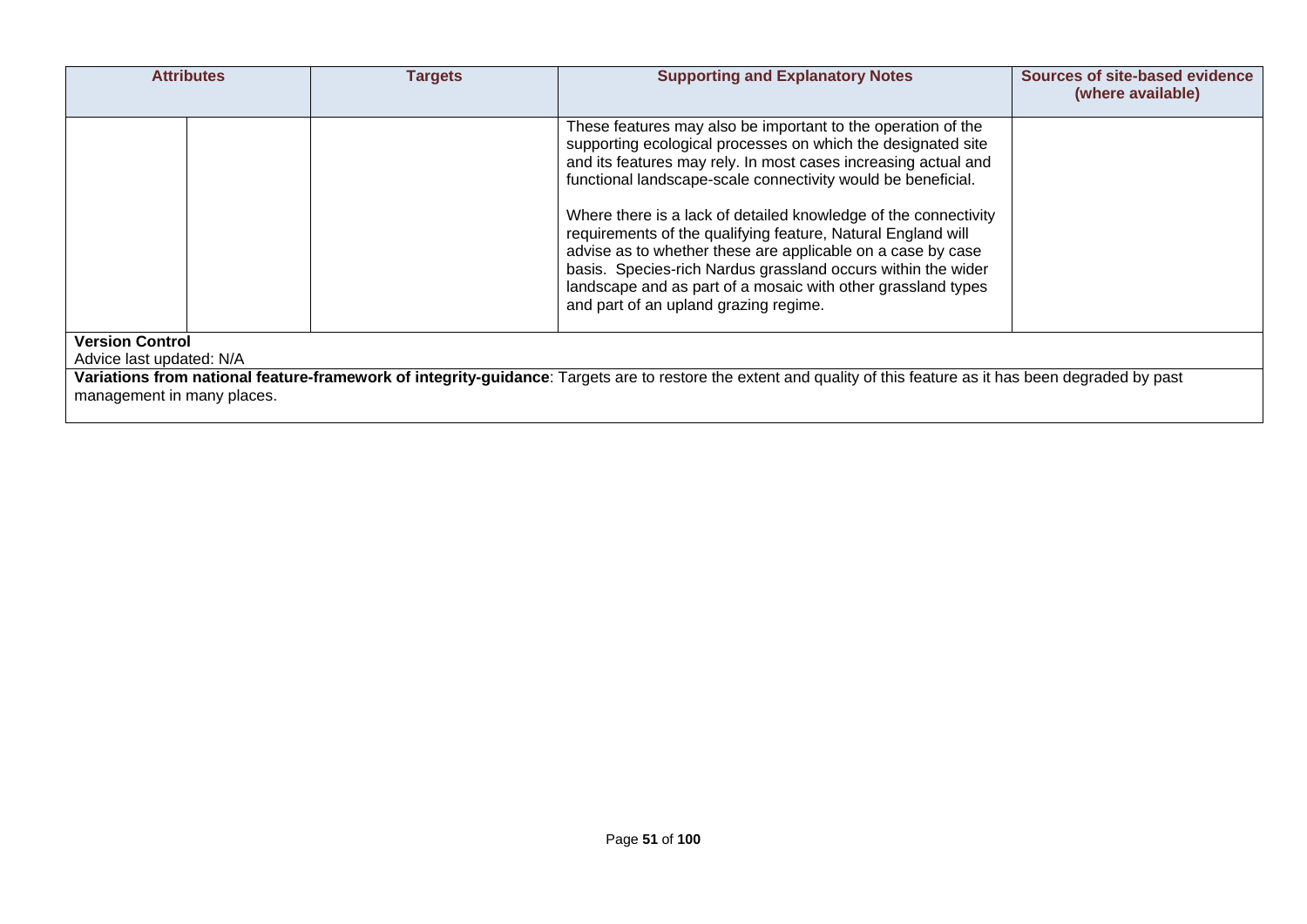### **Table 8: Supplementary Advice for Qualifying Features: H6430. Hydrophilous tall herb fringe communities of plains and of the montane to alpine levels**

| <b>Attributes</b>                                   |                                                                     | <b>Targets</b>                                                                                                                                    | <b>Supporting and Explanatory Notes</b>                                                                                                                                                                                                                                                                                                                                                                                                                                                                                                                                                                                                                                                                                                                                                                                                                                                                                                                                                                                                                                                                                                                   | <b>Sources of site-based evidence</b>                                                                                                                                                                                                                                                                                                                                            |
|-----------------------------------------------------|---------------------------------------------------------------------|---------------------------------------------------------------------------------------------------------------------------------------------------|-----------------------------------------------------------------------------------------------------------------------------------------------------------------------------------------------------------------------------------------------------------------------------------------------------------------------------------------------------------------------------------------------------------------------------------------------------------------------------------------------------------------------------------------------------------------------------------------------------------------------------------------------------------------------------------------------------------------------------------------------------------------------------------------------------------------------------------------------------------------------------------------------------------------------------------------------------------------------------------------------------------------------------------------------------------------------------------------------------------------------------------------------------------|----------------------------------------------------------------------------------------------------------------------------------------------------------------------------------------------------------------------------------------------------------------------------------------------------------------------------------------------------------------------------------|
|                                                     |                                                                     |                                                                                                                                                   |                                                                                                                                                                                                                                                                                                                                                                                                                                                                                                                                                                                                                                                                                                                                                                                                                                                                                                                                                                                                                                                                                                                                                           | (where available)                                                                                                                                                                                                                                                                                                                                                                |
| <b>Extent and</b><br>distribution<br>of the feature | <b>Extent of the</b><br>feature within<br>the site                  | Restore the total extent of the<br>feature to more than 8 hectares                                                                                | See the explanatory notes for this attribute above in Table 1.<br>There should be no measurable reduction (excluding any trivial<br>loss) in the extent and area of this feature.<br>The figure quoted in the extent target only includes areas<br>recorded as NVC type U17. Other areas recorded as grassland<br>types U4 and possibly CG10 or CG11 may be derived from this<br>feature and should be restored.                                                                                                                                                                                                                                                                                                                                                                                                                                                                                                                                                                                                                                                                                                                                          | See Annex A below which shows<br>occurrence of this feature by site<br>and Annex B which shows the<br>NVC surveys which map this<br>feature<br>Natural England (Various) -<br>Definitions of Favourable<br>Condition for the underpinning<br>SSSIs (Available on request from<br>Natural England)<br>See also Annex D below which<br>shows detailed surveys on<br>selected sites |
| <b>Extent and</b><br>distribution<br>of the feature | <b>Spatial</b><br>distribution of<br>the feature<br>within the site | Restore the distribution and<br>configuration of the feature,<br>including where applicable its<br>component vegetation types,<br>across the site | A contraction in the range, or geographic spread, of the feature<br>(and its component vegetation and typical species, plus<br>transitional communities) across the site will reduce its overall<br>area, the local diversity and variations in its structure and<br>composition, and may undermine its resilience to adapt to<br>future environmental changes. This may also reduce and break<br>up the continuity of a habitat within a site and how well its<br>typical species are able to move around the site to occupy and<br>use habitat. Such fragmentation can impact on their viability<br>and the wider ecological composition of the Annex I habitat.<br>Smaller fragments of habitat can typically support smaller and<br>more isolated populations which are more vulnerable to<br>extinction. These fragments also have a greater amount of<br>open edge habitat which will differ in the amount of light,<br>temperature, wind, and even noise that it receives compared to<br>its interior. These conditions may not be suitable for some of<br>the typical and more specialist species associated with the<br>Annex I habitat feature. | See Annex A below which shows<br>occurrence of this feature by site<br>and Annex B which shows the<br>NVC surveys which map this<br>feature                                                                                                                                                                                                                                      |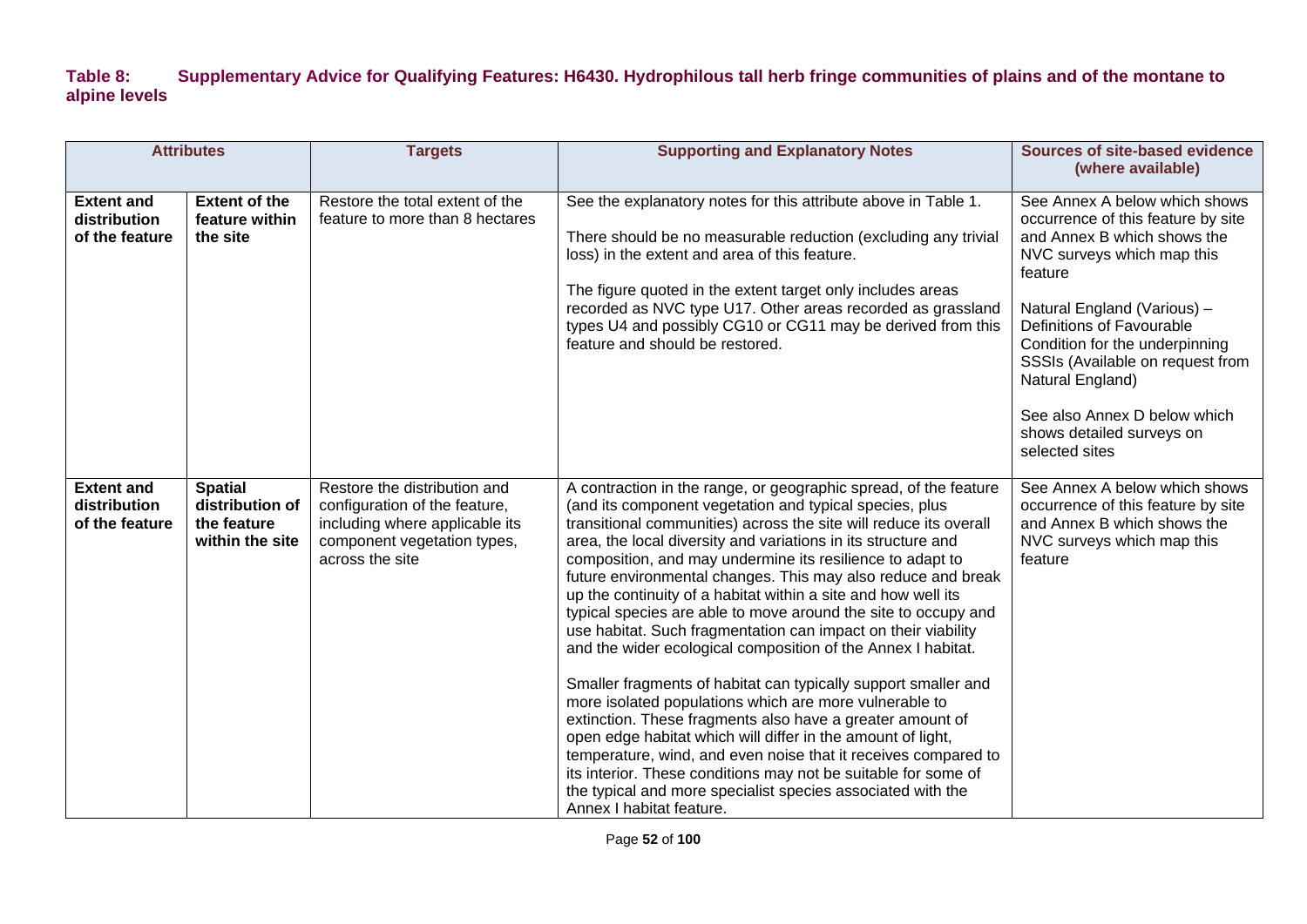|                                                                           | <b>Attributes</b>                                        | <b>Targets</b>                                                                                                                                                                                                                           | <b>Supporting and Explanatory Notes</b>                                                                                                                                                                                                                                                                                                                                                                                                                                                                                                                                                                                                                                                                                                                                                         | Sources of site-based evidence<br>(where available)                                                                   |
|---------------------------------------------------------------------------|----------------------------------------------------------|------------------------------------------------------------------------------------------------------------------------------------------------------------------------------------------------------------------------------------------|-------------------------------------------------------------------------------------------------------------------------------------------------------------------------------------------------------------------------------------------------------------------------------------------------------------------------------------------------------------------------------------------------------------------------------------------------------------------------------------------------------------------------------------------------------------------------------------------------------------------------------------------------------------------------------------------------------------------------------------------------------------------------------------------------|-----------------------------------------------------------------------------------------------------------------------|
| <b>Structure and</b><br>function<br>(including its<br>typical<br>species) | <b>Adaptation</b><br>and resilience                      | Restore the feature's ability, and<br>that of its supporting processes,<br>to adapt or evolve to wider<br>environmental change, either<br>within or external to the site.                                                                | See the explanatory notes for this attribute above in Table 2.                                                                                                                                                                                                                                                                                                                                                                                                                                                                                                                                                                                                                                                                                                                                  |                                                                                                                       |
| <b>Structure and</b><br>function<br>(including its<br>typical<br>species) | Invasive, non-<br>native and/or<br>introduced<br>species | Ensure invasive and introduced<br>non-native species are either<br>rare or absent, but if present are<br>causing minimal damage to the<br>feature                                                                                        | Invasive or introduced non-native species can be a serious<br>potential threat to the structure and function of these habitats,<br>because they are able to exclude, damage or suppress the<br>growth of their associated typical species, reduce structural<br>diversity of the habitat and prevent the natural regeneration of<br>characteristic site-native species.<br>Once established, the measures to control such species may<br>also impact negatively on the features of interest (e.g. use of<br>broad spectrum pesticides). The main invasive species<br>currently present is New Zealand willowherb (Epilobium<br>brunnescens). This is a small plant which does not tend to<br>dominate large areas but in any case there are unlikely to be<br>any effective control mechanisms. | This attribute will be periodically<br>monitored as part of Natural<br>England's SSSI Condition<br><b>Assessments</b> |
| <b>Structure and</b><br>function<br>(including its<br>typical<br>species) | <b>Physical</b><br>structure:<br>ground<br>disturbance   | Ensure there are no significant<br>areas of disturbed or eroding<br>bare ground present. Where<br>present, the affected areas<br>should not exceed 1% of the total<br>feature, and should be<br>considered only as a temporary<br>stage. | Sensitive to grazing pressure and given its typical location on<br>steep slopes and ledges, disturbance by herbivores or access<br>by humans is always a possibility.                                                                                                                                                                                                                                                                                                                                                                                                                                                                                                                                                                                                                           | This attribute will be periodically<br>monitored as part of Natural<br>England's SSSI Condition<br><b>Assessments</b> |
| <b>Structure and</b><br>function<br>(including its<br>typical<br>species) | Soils,<br>substrate and<br>nutrient<br>cycling           | Restore the properties of the<br>underlying soil types, including<br>structure, bulk density, total<br>carbon, pH, soil nutrient status<br>and fungal: bacterial ratio, to<br>within typical values for the<br>habitat.                  | The soils typically are fertile browns loams and are usually<br>flushed and moist, and there is always some base-enrichment,<br>either directly from the rock or from irrigating water.                                                                                                                                                                                                                                                                                                                                                                                                                                                                                                                                                                                                         |                                                                                                                       |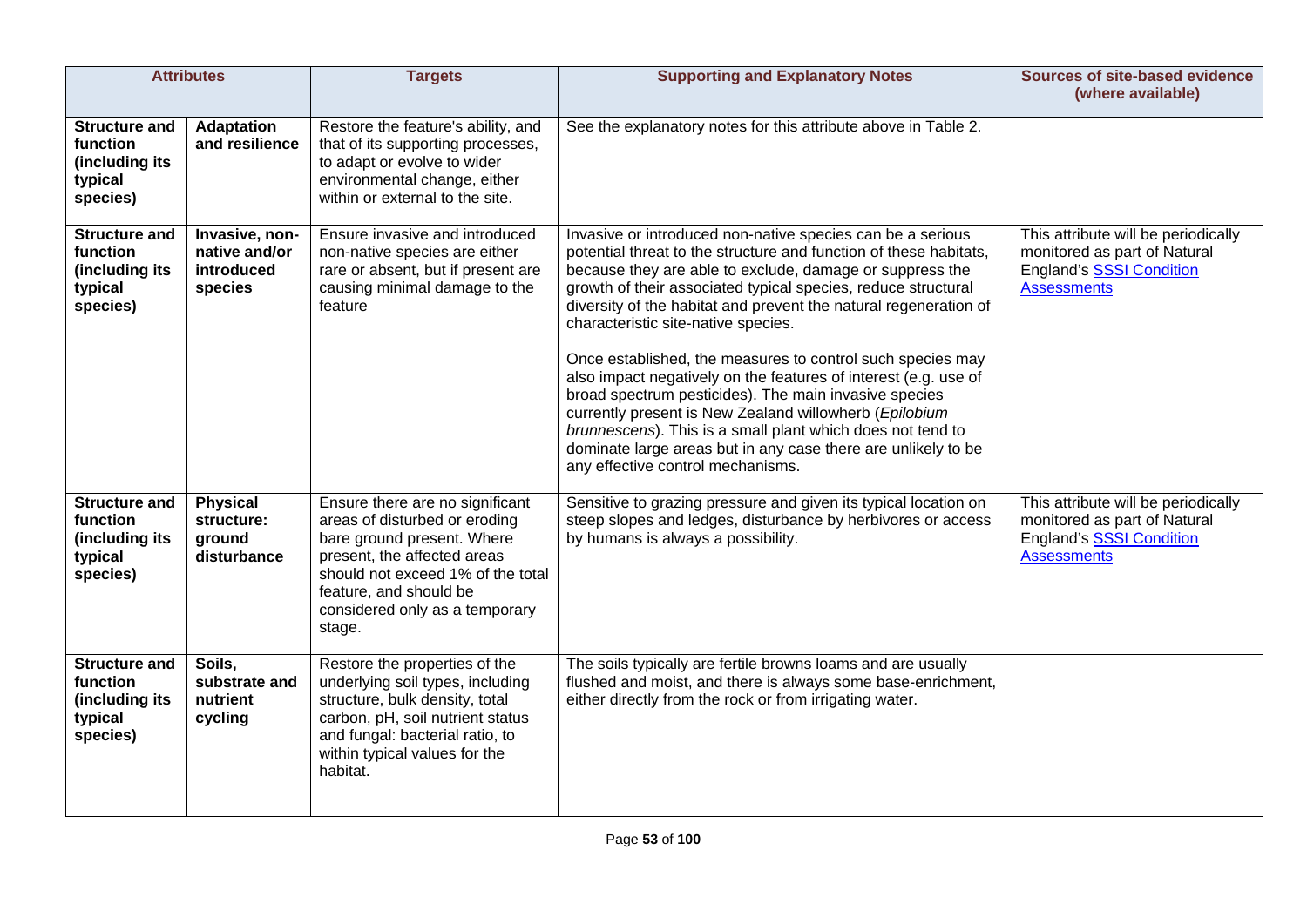| <b>Attributes</b>                                                         |                                                                              | <b>Targets</b>                                                                                                                                                                                                                                                                                                                 | <b>Supporting and Explanatory Notes</b>                                                                                                                                                                                                                                                                                                                                                                                                                                                                                                                                                                                                                                                                                                                                                                                                                                                                                                                                                                                                                                                                                                                                                                                                                                                                                                                                                                                                              | <b>Sources of site-based evidence</b><br>(where available)                                                            |
|---------------------------------------------------------------------------|------------------------------------------------------------------------------|--------------------------------------------------------------------------------------------------------------------------------------------------------------------------------------------------------------------------------------------------------------------------------------------------------------------------------|------------------------------------------------------------------------------------------------------------------------------------------------------------------------------------------------------------------------------------------------------------------------------------------------------------------------------------------------------------------------------------------------------------------------------------------------------------------------------------------------------------------------------------------------------------------------------------------------------------------------------------------------------------------------------------------------------------------------------------------------------------------------------------------------------------------------------------------------------------------------------------------------------------------------------------------------------------------------------------------------------------------------------------------------------------------------------------------------------------------------------------------------------------------------------------------------------------------------------------------------------------------------------------------------------------------------------------------------------------------------------------------------------------------------------------------------------|-----------------------------------------------------------------------------------------------------------------------|
| <b>Structure and</b><br>function<br>(including its<br>typical<br>species) | <b>Key</b><br>structural,<br>influential<br>and/or<br>distinctive<br>species | Restore the abundance of the<br>typical species listed below to<br>enable each of them to be a<br>viable component of the Annex 1<br>habitat:<br>Constant and preferential<br>$\bullet$<br>plant species of U17 Luzula<br>sylvatica - Geum rivale tall-<br>herb community NVC which<br>comprise this feature within<br>the SAC | See the explanatory notes for this attribute above in Table 1.                                                                                                                                                                                                                                                                                                                                                                                                                                                                                                                                                                                                                                                                                                                                                                                                                                                                                                                                                                                                                                                                                                                                                                                                                                                                                                                                                                                       | This attribute will be periodically<br>monitored as part of Natural<br>England's SSSI Condition<br><b>Assessments</b> |
| <b>Structure and</b><br>function<br>(including its<br>typical<br>species) | Vegetation<br>community<br>composition                                       | Ensure the component<br>vegetation communities of the<br>feature are referable to and<br>characterised by the following<br>National Vegetation<br>Classification type:<br>U17 Luzula sylvatica - Geum<br>rivale tall-herb community NVC                                                                                        | This habitat feature will comprise a number of associated semi-<br>natural vegetation types and their transitional zones, reflecting<br>the geographical location of the site, altitude, aspect, soil<br>conditions (especially base-status and drainage) and<br>vegetation management. In the UK these have been<br>categorised by the National Vegetation Classification (NVC).<br>Maintaining or restoring these characteristic and distinctive<br>vegetation types, and the range of types as appropriate, will be<br>important to sustaining the overall habitat feature. This will also<br>help to conserve their typical plant species (i.e. the constant<br>and preferential species of a community), and therefore that of<br>the SAC feature, at appropriate levels (recognising natural<br>fluctuations).<br>The hydrophilous tall herb fringe community is a species-rich<br>habitat corresponding to NVC type U17 Luzula sylvatica -<br>Geum rivale tall-herb community. This habitat type is typically<br>found on ungrazed upland cliff ledges, occasionally extending<br>on to open steep slopes, and is restricted to base-rich<br>substrates and somewhat sheltered situations. It is<br>characterised by the abundance of a species-rich mix of tall,<br>broad-leaved herbs, most of which are otherwise rare in the<br>uplands owing to their sensitivity to grazing.<br>Variation within the habitat type is related chiefly to | This attribute will be periodically<br>monitored as part of Natural<br>England's SSSI Condition<br><b>Assessments</b> |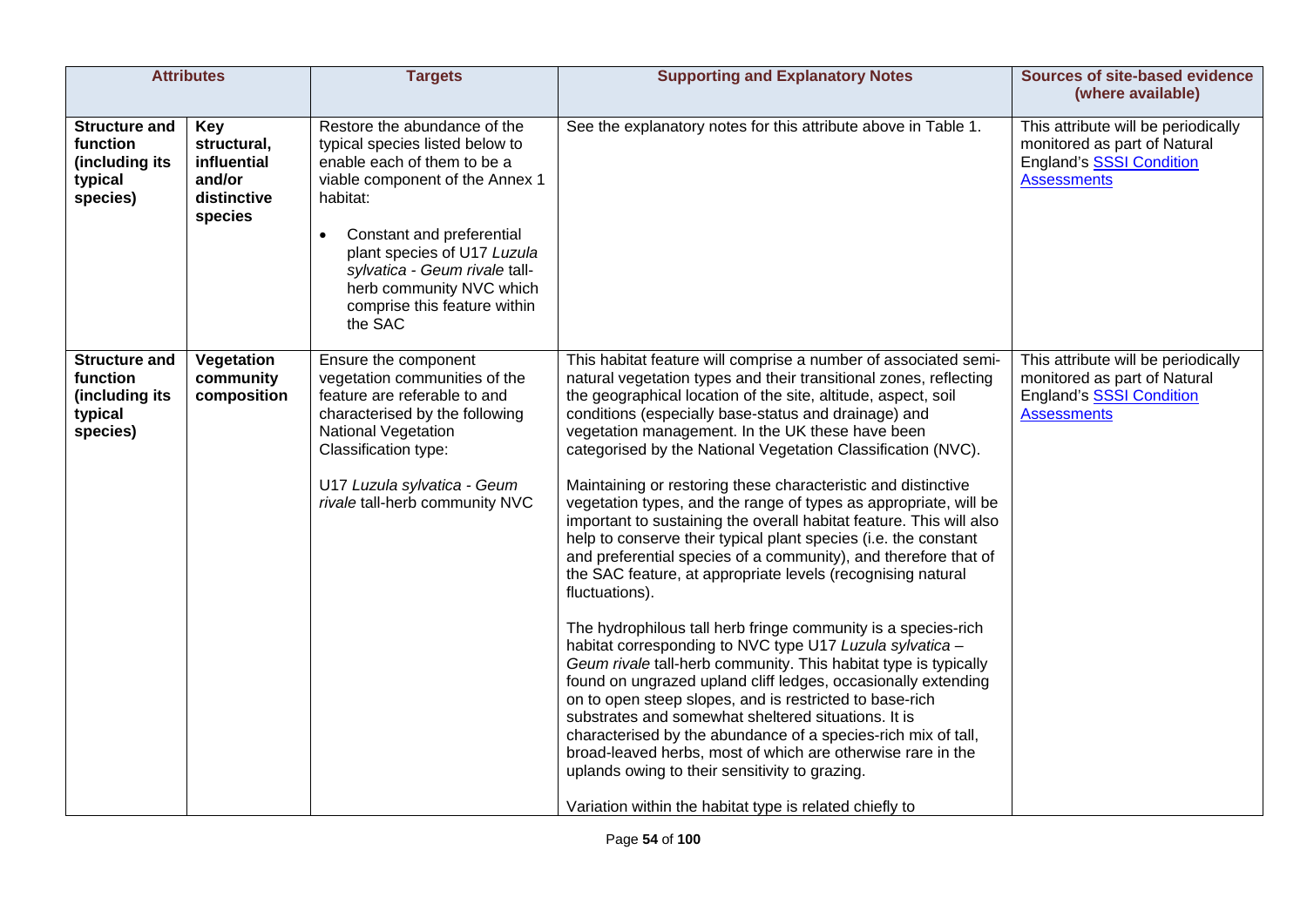| <b>Attributes</b>                                                         |                                        | <b>Targets</b>                                                      | <b>Supporting and Explanatory Notes</b>                                                                                                                                                                                                                                                                                                                                                                                                                                                                                                                                                                                                                                                                                                                                                                                                                                                                                                                                                                                                                                                                                                                                        | <b>Sources of site-based evidence</b><br>(where available)                                                                   |
|---------------------------------------------------------------------------|----------------------------------------|---------------------------------------------------------------------|--------------------------------------------------------------------------------------------------------------------------------------------------------------------------------------------------------------------------------------------------------------------------------------------------------------------------------------------------------------------------------------------------------------------------------------------------------------------------------------------------------------------------------------------------------------------------------------------------------------------------------------------------------------------------------------------------------------------------------------------------------------------------------------------------------------------------------------------------------------------------------------------------------------------------------------------------------------------------------------------------------------------------------------------------------------------------------------------------------------------------------------------------------------------------------|------------------------------------------------------------------------------------------------------------------------------|
|                                                                           |                                        |                                                                     | geographical position, altitude, and soil conditions and rock<br>type. This is a very rare habitat with less than 8ha of this<br>community occurring in England, all within the Lake District.                                                                                                                                                                                                                                                                                                                                                                                                                                                                                                                                                                                                                                                                                                                                                                                                                                                                                                                                                                                 |                                                                                                                              |
| <b>Structure and</b><br>function<br>(including its<br>typical<br>species) | Vegetation<br>community<br>transitions | Restore the pattern of natural<br>vegetation zonations/transitions. | This is one of the few near-natural habitats remaining in Britain<br>and frequently occurs in intimate mosaics with other Annex I<br>habitat types in these ungrazed, or very lightly grazed,<br>situations. It provides a refuge for rare, grazing-sensitive,<br>montane plants. Closely related vegetation types, such as the<br>hay meadows of the Pennines, conform to Annex I type 6520<br>Mountain hay meadows.<br>Some of these species, can be found as very impoverished,<br>non-flowering specimens in grazed pastures adjacent to cliff<br>refuges and steeper slopes. This demonstrates the restrictive<br>effects of grazing and the potential for expansion of the habitat.<br>It is likely that this tall-herb vegetation would have once formed<br>an understorey to sub-montane woodlands and montane willow<br>scrub on base-rich soils, as well as forming herb-rich meadows<br>on high slopes.<br>U17 vegetation can occur adjacent or in mosaics with the other<br>tall herb types (U16 and U19) any of the heath types present<br>on the SAC, flushes (M10, M11) grass-heath (CG11) and also<br>woodland and scrub. Grazing can result in transitions to |                                                                                                                              |
|                                                                           |                                        |                                                                     | grassland types, especially U4 and CG10.                                                                                                                                                                                                                                                                                                                                                                                                                                                                                                                                                                                                                                                                                                                                                                                                                                                                                                                                                                                                                                                                                                                                       |                                                                                                                              |
| <b>Structure and</b><br>function<br>(including its<br>typical<br>species) | Vegetation<br>structure -<br>grazing.  | Restore grazing pressure to no<br>more than very low levels         | The hydrophilous tall herb fringe community persists only<br>where grazing is absent or light. If stands are grazed too<br>heavily, the characteristic tall herbs are soon lost, usually<br>leading to the development of some form of calcareous<br>grassland.                                                                                                                                                                                                                                                                                                                                                                                                                                                                                                                                                                                                                                                                                                                                                                                                                                                                                                                | This attribute will be periodically<br>monitored as part of Natural<br><b>England's SSSI Condition</b><br><b>Assessments</b> |
|                                                                           |                                        |                                                                     | At least 50% of tall herb stems should be more than 20 cm tall,<br>or there should be few observable signs of grazing on tall herbs<br>or ferns, and most tall herb species should be flowering or<br>showing signs of being able to flower (exclude Luzula sylvatica)<br>Less than 50% of live flowering shoots of indicator tall herbs<br>should show evidence of grazing.                                                                                                                                                                                                                                                                                                                                                                                                                                                                                                                                                                                                                                                                                                                                                                                                   |                                                                                                                              |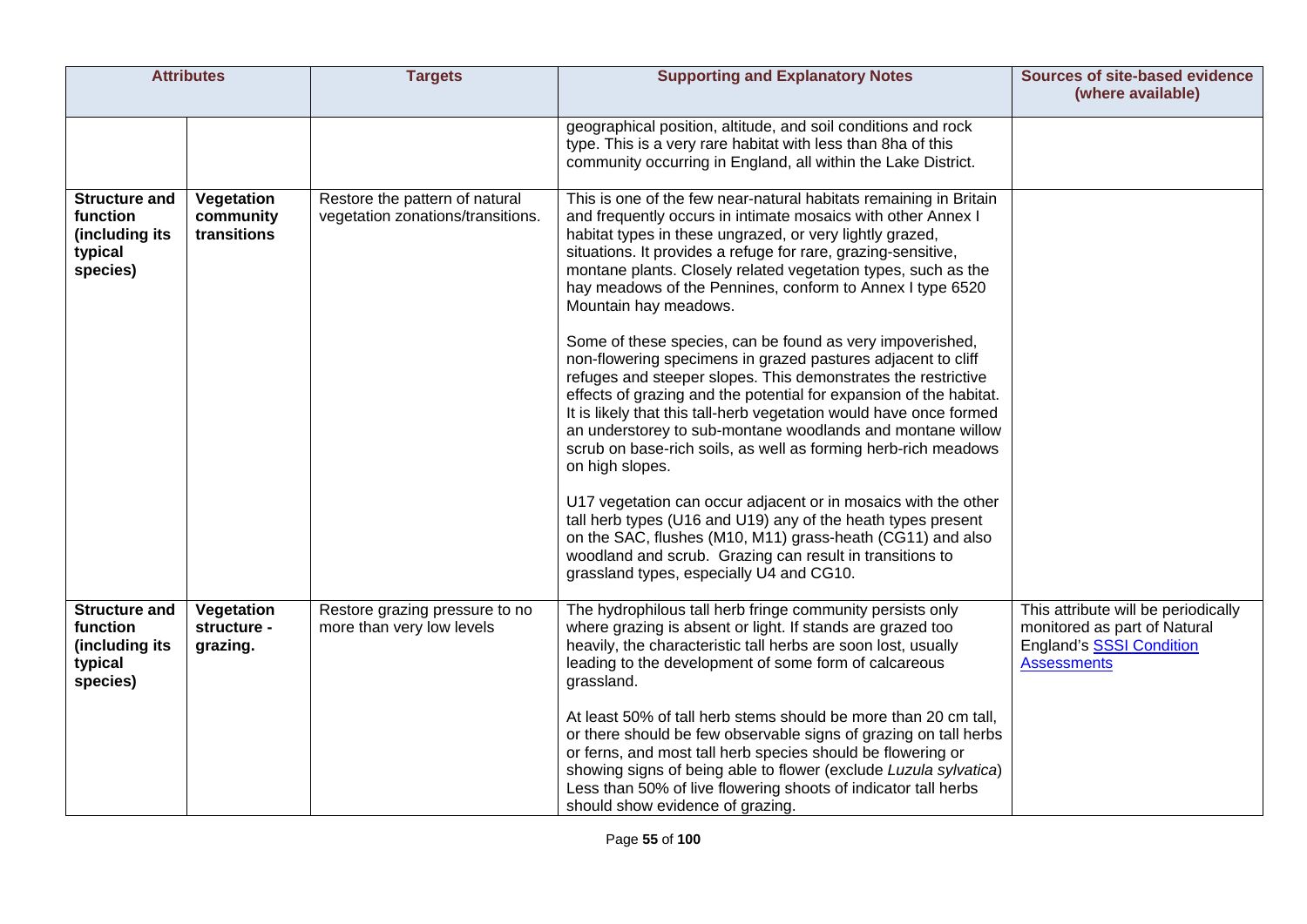| <b>Attributes</b>                                                  |                                                              | <b>Targets</b>                                                                                                                                                                                                                                             | <b>Supporting and Explanatory Notes</b>                                                                                                                                                                                                                                                                                                                                                                                                                                                                                                                                                                                                                                                                                                                                                                                                                                                                                                                                                                                    | <b>Sources of site-based evidence</b><br>(where available)                                                                                                                                            |
|--------------------------------------------------------------------|--------------------------------------------------------------|------------------------------------------------------------------------------------------------------------------------------------------------------------------------------------------------------------------------------------------------------------|----------------------------------------------------------------------------------------------------------------------------------------------------------------------------------------------------------------------------------------------------------------------------------------------------------------------------------------------------------------------------------------------------------------------------------------------------------------------------------------------------------------------------------------------------------------------------------------------------------------------------------------------------------------------------------------------------------------------------------------------------------------------------------------------------------------------------------------------------------------------------------------------------------------------------------------------------------------------------------------------------------------------------|-------------------------------------------------------------------------------------------------------------------------------------------------------------------------------------------------------|
| <b>Supporting</b><br>processes<br>(on which the<br>feature relies) | Air quality                                                  | Restore as necessary, the<br>concentrations and deposition of<br>air pollutants to at or below the<br>site-relevant Critical Load or<br>Level values given for this<br>feature of the site on the Air<br>Pollution Information System<br>(www.apis.ac.uk). | See the explanatory notes for this attribute above in Table 1.                                                                                                                                                                                                                                                                                                                                                                                                                                                                                                                                                                                                                                                                                                                                                                                                                                                                                                                                                             | More information about site-<br>relevant Critical Loads and Levels<br>for this SAC is available by using<br>the 'search by site' tool on the Air<br>Pollution Information System<br>(www.apis.ac.uk). |
| <b>Supporting</b><br>processes<br>(on which the<br>feature relies) | <b>Conservation</b><br>measures                              | Restore the management<br>measures (either within and/or<br>outside the site boundary as<br>appropriate) which are necessary<br>to restore the structure, functions<br>and supporting processes<br>associated with the feature                             | See the explanatory notes for this attribute above in Table 1.<br>Threats to the habitats include grazing and trampling, nitrogen<br>deposition, and outdoor sports (hill walking and climbing).<br>Stock management levels need to be carefully managed to<br>prevent anything other than light grazing of this interest feature.<br>For any expansion of this community grazing levels would need<br>to be significantly reduced, or stock removed from adjacent<br>areas.                                                                                                                                                                                                                                                                                                                                                                                                                                                                                                                                               |                                                                                                                                                                                                       |
| <b>Supporting</b><br>processes<br>(on which the<br>feature relies) | <b>Functional</b><br>connectivity<br>with wider<br>landscape | Restore the overall extent, quality<br>and function of any supporting<br>features within the local<br>landscape which provide a<br>critical functional connection with<br>the site                                                                         | This recognises the potential need at this site to maintain or<br>restore the connectivity of the site to its wider landscape in<br>order to meet the conservation objectives. These connections<br>may take the form of landscape features, such as habitat<br>patches, hedges, watercourses and verges, outside of the<br>designated site boundary which are either important for the<br>migration, dispersal and genetic exchange of those typical<br>species closely associated with qualifying Annex I habitat<br>features of the site.<br>These features may also be important to the operation of the<br>supporting ecological processes on which the designated site<br>and its features may rely. In most cases increasing actual and<br>functional landscape-scale connectivity would be beneficial.<br>Where there is a lack of detailed knowledge of the connectivity<br>requirements of the qualifying feature, Natural England will<br>advise as to whether these are applicable on a case by case<br>basis. |                                                                                                                                                                                                       |
|                                                                    | Version Control Advice last updated: N/A                     |                                                                                                                                                                                                                                                            | Variations from national feature-framework of integrity-guidance: Targets are to restore the extent and quality of this feature as it has been degraded by past                                                                                                                                                                                                                                                                                                                                                                                                                                                                                                                                                                                                                                                                                                                                                                                                                                                            |                                                                                                                                                                                                       |
| management in many places                                          |                                                              |                                                                                                                                                                                                                                                            |                                                                                                                                                                                                                                                                                                                                                                                                                                                                                                                                                                                                                                                                                                                                                                                                                                                                                                                                                                                                                            |                                                                                                                                                                                                       |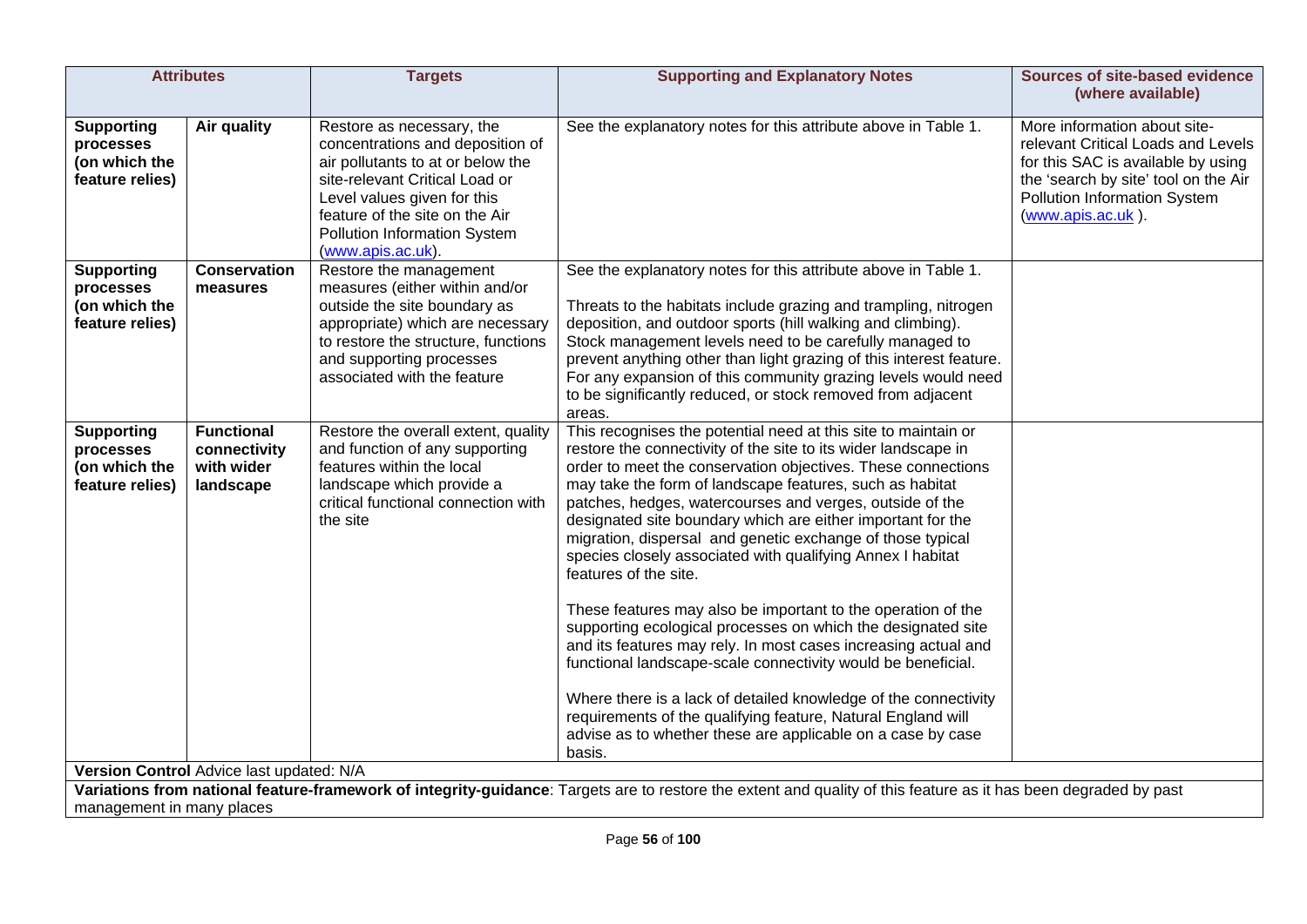| Table 9: | <b>Supplementary Advice for Qualifying Features: H7130. Blanket bogs *</b> |  |  |  |  |
|----------|----------------------------------------------------------------------------|--|--|--|--|
|----------|----------------------------------------------------------------------------|--|--|--|--|

|                                                     | <b>Attributes</b>                                                   | <b>Targets</b>                                                                                                                                    | <b>Supporting and Explanatory Notes</b>                                                                                                                                                                                                                                                                                                                                                                                                                                                                                                                                                                                                                                                                                                                                                                                                                                                                                                                                                                                                                                                                                                                                                                                                                                                                                                                                                                                                                                        | Sources of site-based evidence<br>(where available)                                                                                                                                                                                                                                               |
|-----------------------------------------------------|---------------------------------------------------------------------|---------------------------------------------------------------------------------------------------------------------------------------------------|--------------------------------------------------------------------------------------------------------------------------------------------------------------------------------------------------------------------------------------------------------------------------------------------------------------------------------------------------------------------------------------------------------------------------------------------------------------------------------------------------------------------------------------------------------------------------------------------------------------------------------------------------------------------------------------------------------------------------------------------------------------------------------------------------------------------------------------------------------------------------------------------------------------------------------------------------------------------------------------------------------------------------------------------------------------------------------------------------------------------------------------------------------------------------------------------------------------------------------------------------------------------------------------------------------------------------------------------------------------------------------------------------------------------------------------------------------------------------------|---------------------------------------------------------------------------------------------------------------------------------------------------------------------------------------------------------------------------------------------------------------------------------------------------|
| <b>Extent and</b><br>distribution<br>of the feature | <b>Extent of the</b><br>feature within<br>the site                  | Restore the total extent of the<br>habitat feature to more than 2809<br>hectares.                                                                 | See the explanatory notes for this attribute above in Table 1.<br>There should be no measurable reduction (excluding any trivial<br>loss) in the extent and area of this feature.<br>The extent target only includes areas that were recorded as<br>supporting the NVC types M1, M2, M3, M17 and M19 There will<br>also be other areas with deep peat (>40cm) that support other<br>vegetation communities but which should be restored to<br>blanket bog.                                                                                                                                                                                                                                                                                                                                                                                                                                                                                                                                                                                                                                                                                                                                                                                                                                                                                                                                                                                                                     | See Annex A below which shows<br>occurrence of this feature by site<br>and Annex B which shows the<br>NVC surveys which map this<br>feature<br>Natural England (Various) -<br>Definitions of Favourable<br>Condition for the underpinning<br>SSSIs (Available on request from<br>Natural England) |
| <b>Extent and</b><br>distribution<br>of the feature | <b>Spatial</b><br>distribution of<br>the feature<br>within the site | Restore the distribution and<br>configuration of the feature,<br>including where applicable its<br>component vegetation types,<br>across the site | A contraction in the range, or geographic spread, of the feature<br>(its component vegetation and typical species, plus transitional<br>communities) across the site will reduce its overall area, the<br>local diversity and variations in its structure and composition,<br>and may undermine its resilience to adapt to future<br>environmental changes. This may also reduce and break up<br>the continuity of a habitat within a site and how well its typical<br>species are able to move around the site to occupy and use<br>habitat. Such fragmentation can impact on their viability and the<br>wider ecological composition of the Annex I habitat.<br>Smaller fragments of habitat can typically support smaller and<br>more isolated populations which are more vulnerable to<br>extinction. These fragments also have a greater amount of<br>open edge habitat which will differ in the amount of light,<br>temperature, wind, and even noise that it receives compared to<br>its interior. These conditions may not be suitable for some of<br>the typical and more specialist species associated with the<br>Annex I habitat feature.<br>Fragmentation of blanket bog is common with areas drying out<br>through drainage, and burning encouraging a species-poor<br>community dominated typically by Calluna vulgaris or Molinia<br>caerulea. True bog species become fragmented or are lost.<br>Hydrological fragmentation of the bog system can also occur. | See Annex A below which shows<br>occurrence of this feature by site<br>and Annex B which shows the<br>NVC surveys which map this<br>feature                                                                                                                                                       |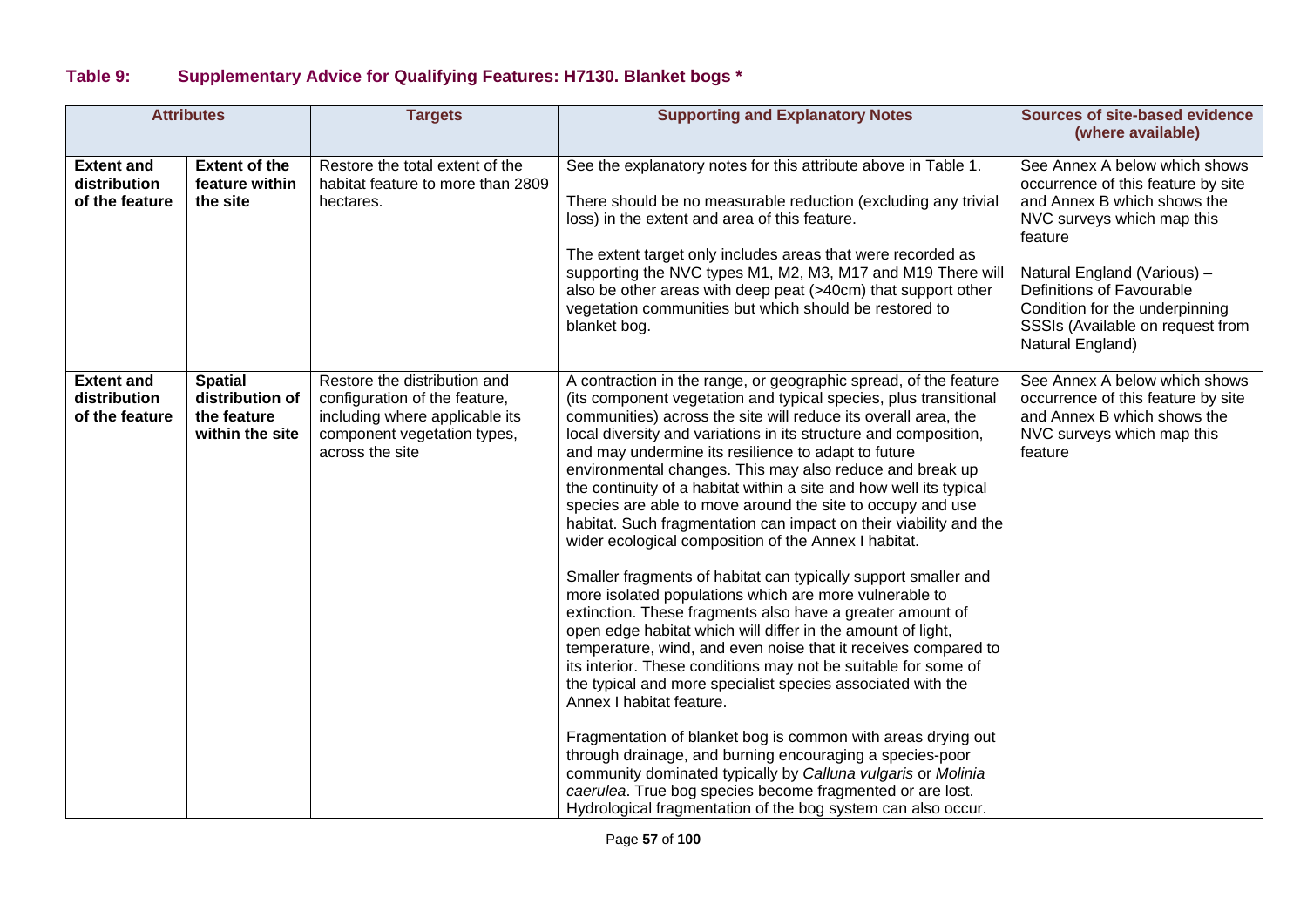| <b>Attributes</b>                                                         |                                                                                 | <b>Targets</b>                                                                                                                                                                                                                      | <b>Supporting and Explanatory Notes</b>                                                                                                                                                                                                                                                                                                                                                                                                                                                                                                                                                                                                                                                                                                                                                             | <b>Sources of site-based evidence</b><br>(where available)                                                                   |
|---------------------------------------------------------------------------|---------------------------------------------------------------------------------|-------------------------------------------------------------------------------------------------------------------------------------------------------------------------------------------------------------------------------------|-----------------------------------------------------------------------------------------------------------------------------------------------------------------------------------------------------------------------------------------------------------------------------------------------------------------------------------------------------------------------------------------------------------------------------------------------------------------------------------------------------------------------------------------------------------------------------------------------------------------------------------------------------------------------------------------------------------------------------------------------------------------------------------------------------|------------------------------------------------------------------------------------------------------------------------------|
| <b>Structure and</b><br>function<br>(including its<br>typical<br>species) | <b>Adaptation</b><br>and resilience                                             | Restore the feature's ability, and<br>that of its supporting processes,<br>to adapt or evolve to wider<br>environmental change, either<br>within or external to the site.                                                           | See the explanatory notes for this attribute above in Table 2.<br>Rotational burning, drainage and atmospheric deposition can<br>all compromise this feature's ability to adapt, especially in<br>response to the effects of climate change.                                                                                                                                                                                                                                                                                                                                                                                                                                                                                                                                                        |                                                                                                                              |
| <b>Structure and</b><br>function<br>(including its<br>typical<br>species) | Invasive, non-<br>native and/or<br>introduced<br>species                        | Ensure invasive and introduced<br>non-native species are either<br>rare or absent, but if present are<br>causing minimal damage to the<br>feature.                                                                                  | Invasive or introduced non-native species can be a serious<br>potential threat to the structure and function of these habitats,<br>because they are able to exclude, damage or suppress the<br>growth of their associated typical species, reduce structural<br>diversity of the habitat and prevent the natural regeneration of<br>characteristic site-native species. Once established, the<br>measures to control such species may also impact negatively<br>on the features of interest (e.g. use of broad spectrum<br>herbicides).                                                                                                                                                                                                                                                             | This attribute will be periodically<br>monitored as part of Natural<br>England's SSSI Condition<br><b>Assessments</b>        |
| <b>Structure and</b><br>function<br>(including its<br>typical<br>species) | <b>Physical</b><br>structure:<br>ground<br>disturbance<br>(and peat<br>erosion) | Significant areas of disturbed and<br>eroding bare ground should not<br>be present. Where present, any<br>affected areas should typically<br>not exceed 1% of the total<br>feature, and be considered only<br>as a temporary stage. | Bare ground and eroding peat not only affects the hydrology of<br>bog systems and its associated biodiversity but can also have<br>wider environmental impacts on e.g. water quality. There will<br>also be a carbon loss from the system.                                                                                                                                                                                                                                                                                                                                                                                                                                                                                                                                                          | This attribute will be periodically<br>monitored as part of Natural<br>England's SSSI Condition<br><b>Assessments</b>        |
| <b>Structure and</b><br>function<br>(including its<br>typical<br>species) | Presence/<br>cover of<br>woody<br>species                                       | Maintain a low cover (<10% of<br>the area) of scrub or trees within<br>stands of H7130.                                                                                                                                             | Native trees and shrubs which can tolerate permanently<br>waterlogged conditions can occur naturally on bog and fen<br>surfaces. An abundance of scrub and trees on bogs and fens<br>is sometimes regarded as detrimental because water is lost by<br>evapotranspiration from the trees and, as the tree canopies<br>develop and close, water is further prevented from reaching the<br>bog surface by interception.<br>This can reduce the amount of water reaching the bog surface.<br>Birch, pine, willow and rhododendron (an invasive non-native<br>species) are the main species of concern. The seeds of most<br>invasive woody species are wind dispersed, so trees are able<br>to establish on raised bog and fen surfaces.<br>This excludes dwarf birch Betula nana and bog myrtle Myrica | This attribute will be periodically<br>monitored as part of Natural<br><b>England's SSSI Condition</b><br><b>Assessments</b> |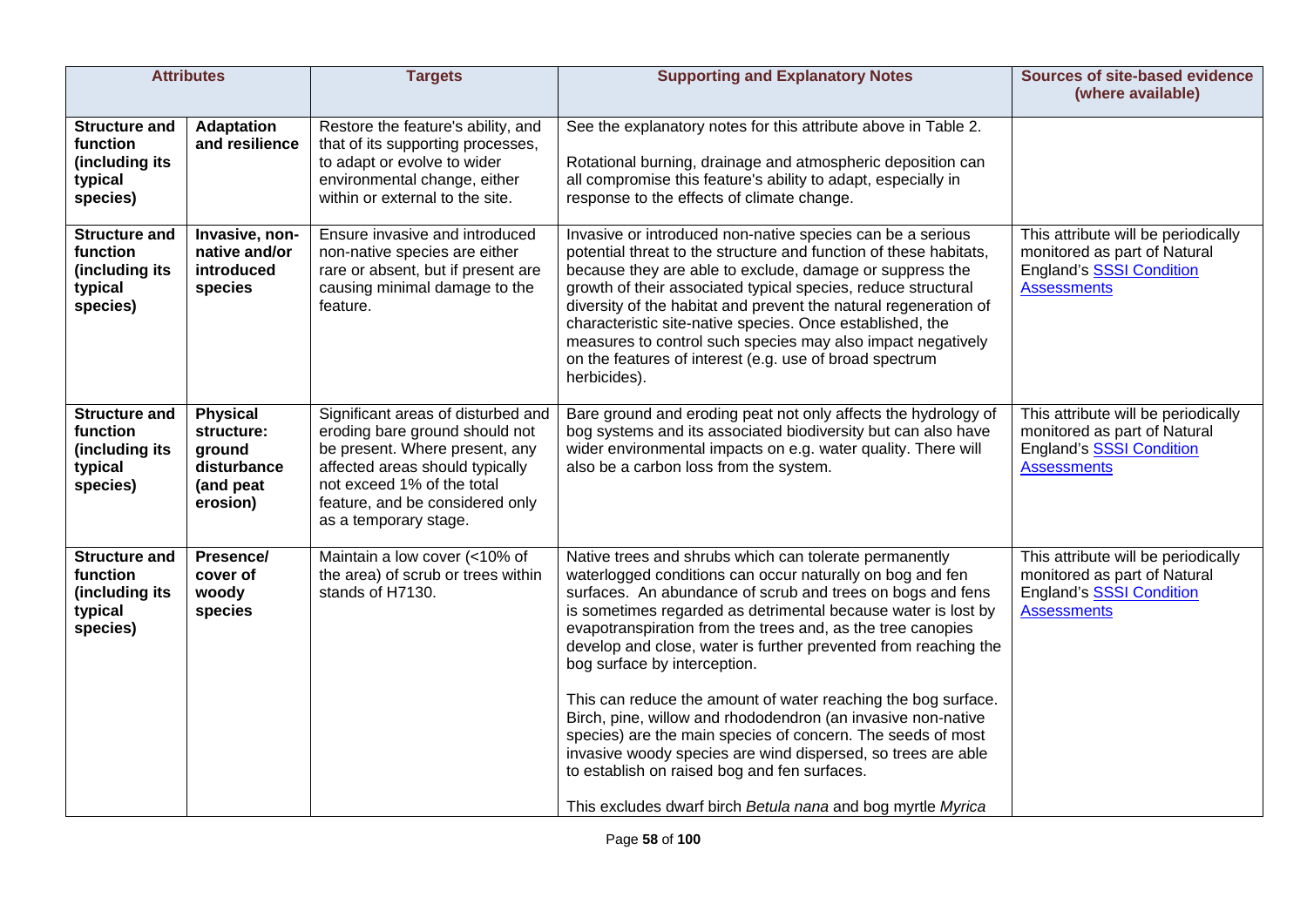| <b>Attributes</b>                                                         |                                                | <b>Targets</b>                                                                                                                                                                                                                                                                                                       | <b>Supporting and Explanatory Notes</b>                                                                                                                                                                                                                                                                                                                                                                                                                                                                                                                                                                                                                                                                                                                                                                                                                                                                                                                                                                                                                                                                                                                                                                                                                                                                                                                                                                                                                                                                                                                                                                                                                                                                                            | <b>Sources of site-based evidence</b><br>(where available)                                                                   |
|---------------------------------------------------------------------------|------------------------------------------------|----------------------------------------------------------------------------------------------------------------------------------------------------------------------------------------------------------------------------------------------------------------------------------------------------------------------|------------------------------------------------------------------------------------------------------------------------------------------------------------------------------------------------------------------------------------------------------------------------------------------------------------------------------------------------------------------------------------------------------------------------------------------------------------------------------------------------------------------------------------------------------------------------------------------------------------------------------------------------------------------------------------------------------------------------------------------------------------------------------------------------------------------------------------------------------------------------------------------------------------------------------------------------------------------------------------------------------------------------------------------------------------------------------------------------------------------------------------------------------------------------------------------------------------------------------------------------------------------------------------------------------------------------------------------------------------------------------------------------------------------------------------------------------------------------------------------------------------------------------------------------------------------------------------------------------------------------------------------------------------------------------------------------------------------------------------|------------------------------------------------------------------------------------------------------------------------------|
|                                                                           |                                                |                                                                                                                                                                                                                                                                                                                      | gale which should be retained if present.                                                                                                                                                                                                                                                                                                                                                                                                                                                                                                                                                                                                                                                                                                                                                                                                                                                                                                                                                                                                                                                                                                                                                                                                                                                                                                                                                                                                                                                                                                                                                                                                                                                                                          |                                                                                                                              |
| <b>Structure and</b><br>function<br>(including its<br>typical<br>species) | Soils,<br>substrate and<br>nutrient<br>cycling | Restore the properties of the<br>underlying soil types, including<br>structure, bulk density, total<br>carbon, pH, soil nutrient status<br>and fungi: bacteria ratio, to within<br>typical values for the habitat. For<br>this feature the peat substrate<br>should consist of both acrotelm<br>and catotelm layers. | Soil is the foundation of basic ecosystem function and a vital<br>part of the natural environment. Its properties strongly influence<br>the colonisation, growth and distribution of those plant species<br>which together form vegetation types, and therefore provides a<br>habitat used by a wide range of organisms. Soil biodiversity<br>has a vital role to recycle organic matter. Changes to natural<br>soil properties may therefore affect the ecological structure,<br>function and processes associated with this Annex I feature.<br>Peat is a soil distinguished from other soil types by its high<br>content of organic matter (30%-100%). The organic matter<br>content results form a combination of plant growth and<br>waterlogging, the latter reducing oxygen diffusion to levels<br>which are so slow that decomposition of the dead plant matter<br>uses up this oxygen faster than it can be supplied.<br>Consequently conditions rapidly become anaerobic, which<br>reduces decomposition rates and the semi-decomposed plant<br>material builds up over time to form peat.<br>An active blanket bog should be made up of two layers, an<br>acrotelm and a catotelm. The thin (5-75cm) upper layer or<br>acrotelm consists of living plant material and is a zone of<br>fluctuating water table, where relatively rapid plant<br>decomposition occurs. Below this is the catotelm, a much<br>thicker layer of peat (up to 10m), consisting of broken down<br>plant material, and which is always below the water table.<br>Degraded (through e.g. drainage and rotational burning)<br>blanket bogs may have lost the acrotelm layer, and now has<br>layer of damaged catotelm (haplotelm) at the surface. |                                                                                                                              |
| <b>Structure and</b><br>function<br>(including its<br>typical<br>species) | <b>Structural</b><br>diversity                 | Restore the full range of typical<br>structural features associated<br>with the feature at this site, e.g.<br>vegetation cover, surface<br>patterning and hydrological<br>zonations                                                                                                                                  | Bogs in particular show varying degrees of structural variation<br>and surface patterning reflecting hydrological gradations (which<br>may be natural or the result of previous damage). These can<br>occur at different macro and micro scales across the habitat<br>and include alternative aquatic and terrestrial surface features,<br>such as pools and hummocks, and terrestrial features such as<br>ridges and hollows.                                                                                                                                                                                                                                                                                                                                                                                                                                                                                                                                                                                                                                                                                                                                                                                                                                                                                                                                                                                                                                                                                                                                                                                                                                                                                                     | This attribute will be periodically<br>monitored as part of Natural<br><b>England's SSSI Condition</b><br><b>Assessments</b> |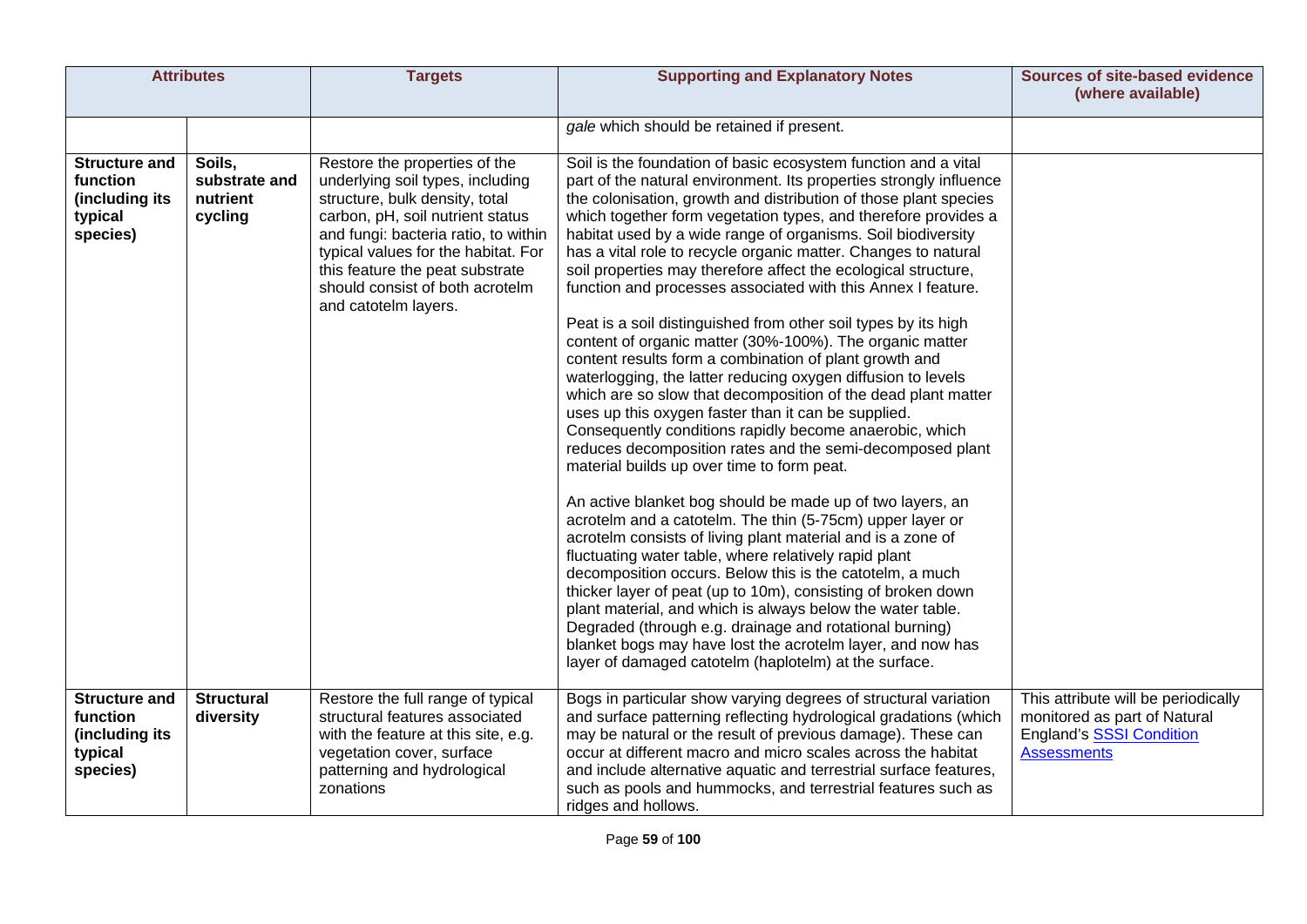| <b>Attributes</b>                                                         |                                                                       | <b>Targets</b>                                                                                                                                                                                                                                                                                                               | <b>Supporting and Explanatory Notes</b>                                                                                                                                                                                                                                                                                                                                                                                                                                                                                                                                                                                                                                                                                             | <b>Sources of site-based evidence</b><br>(where available)                                                                                  |
|---------------------------------------------------------------------------|-----------------------------------------------------------------------|------------------------------------------------------------------------------------------------------------------------------------------------------------------------------------------------------------------------------------------------------------------------------------------------------------------------------|-------------------------------------------------------------------------------------------------------------------------------------------------------------------------------------------------------------------------------------------------------------------------------------------------------------------------------------------------------------------------------------------------------------------------------------------------------------------------------------------------------------------------------------------------------------------------------------------------------------------------------------------------------------------------------------------------------------------------------------|---------------------------------------------------------------------------------------------------------------------------------------------|
|                                                                           |                                                                       |                                                                                                                                                                                                                                                                                                                              | These features will support distinctive patterns of bog<br>vegetation, and so will be sensitive to changes in topography<br>and hydrology. These can be modified or disrupted by<br>activities such as drainage, burning, grazing, vehicular access<br>and peat digging. These are likely to be missing or poorly<br>represented in degraded blanket bog systems. These<br>components may include areas with noticeably uneven<br>structure, at a spatial scale of around 1 m2 or less. The<br>unevenness should be the result of Sphagnum hummocks,<br>lawns and hollows, or mixtures of well-developed cotton-grass<br>tussocks and spreading bushes of dwarf-shrubs.                                                             |                                                                                                                                             |
| <b>Structure and</b><br>function<br>(including its<br>typical<br>species) | Key<br>structural,<br>influential<br>and/or<br>distinctive<br>species | Restore the abundance of the<br>typical species listed below to<br>enable each of them to be a<br>viable component of the Annex 1<br>habitat:<br>Constant and preferential<br>plant species of M1; M2; M3;<br>M17; M18 and M19 NVC<br>communities which comprise<br>this feature within the SAC<br>Range of Sphagnum species | See the explanatory notes for this attribute above in Table 1.                                                                                                                                                                                                                                                                                                                                                                                                                                                                                                                                                                                                                                                                      | This attribute will be periodically<br>monitored as part of Natural<br><b>England's SSSI Condition</b><br><b>Assessments</b>                |
| <b>Structure and</b><br>function<br>(including its<br>typical<br>species) | Vegetation<br>community<br>composition                                | Ensure the component<br>vegetation communities of the<br>feature are referable to and<br>characterised by the following<br>National Vegetation<br><b>Classification types</b><br>M1 Sphagnum auriculatum<br>bog pool community<br>M2 Sphagnum cuspidatum /<br>recurvum bog pool                                              | This habitat feature will comprise a number of associated semi-<br>natural vegetation types and their transitional zones, reflecting<br>the geographical location of the site, altitude, aspect, soil<br>conditions (especially base-status and drainage) and<br>vegetation management. In the UK these have been<br>categorised by the National Vegetation Classification (NVC).<br>Maintaining or restoring these characteristic and distinctive<br>vegetation types, and the range of types as appropriate, will be<br>important to sustaining the overall habitat feature. This will also<br>help to conserve their typical plant species (i.e. the constant<br>and preferential species of a community), and therefore that of | See Annex A below which shows<br>occurrence of this feature by site<br>and Annex B which shows the<br>NVC surveys which map this<br>feature |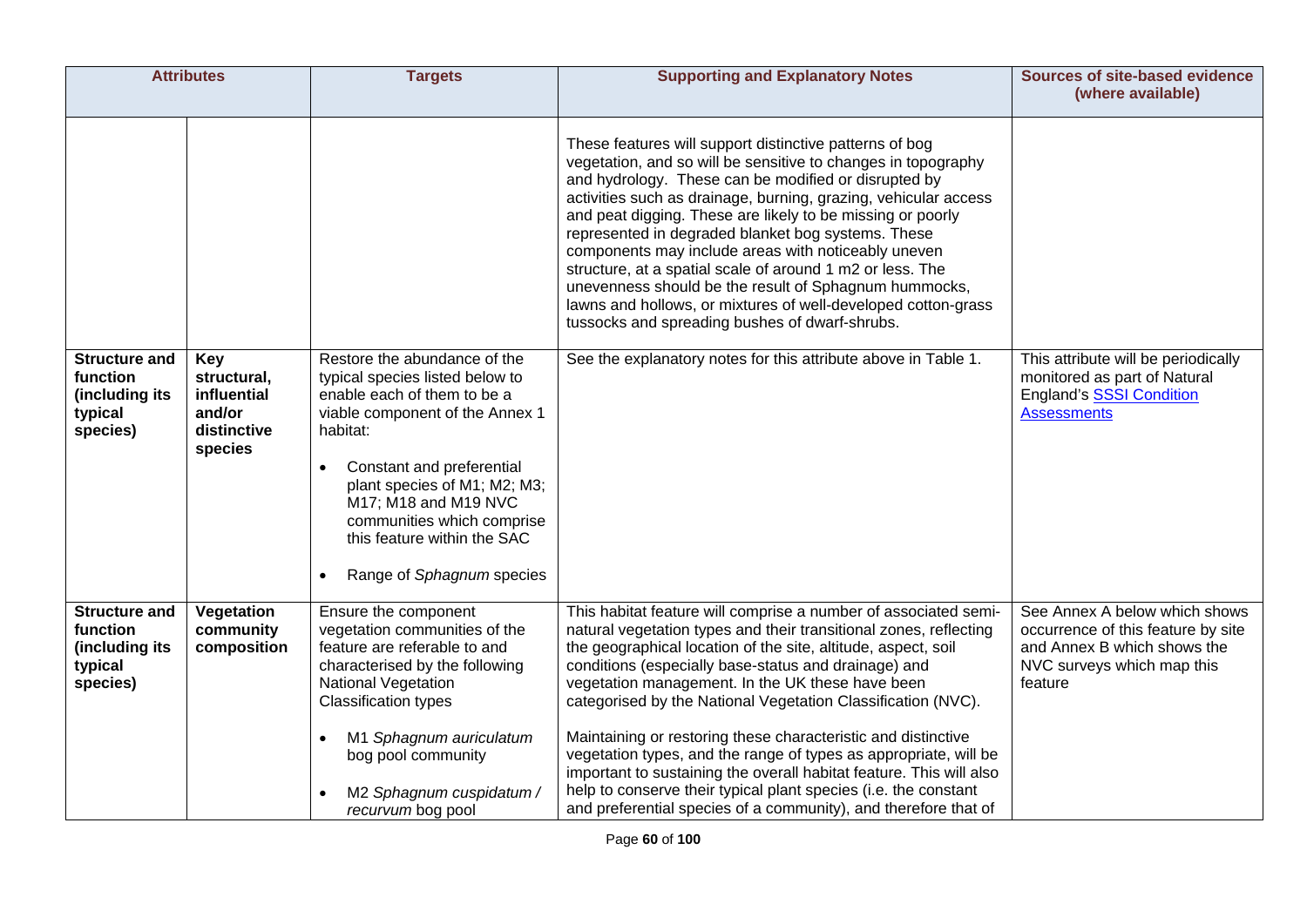| <b>Attributes</b>                                                         |                                                      | <b>Targets</b>                                                                                                                                                                                                                                             | <b>Supporting and Explanatory Notes</b>                                                                                                                                                                                                                                                                                                                                                                                                                                                                                                                                                                                                                                                                                                                                                                                                                                                                                                                                                                                                                                                                                                                                                                                                                                   | <b>Sources of site-based evidence</b><br>(where available)                                                                                                                              |
|---------------------------------------------------------------------------|------------------------------------------------------|------------------------------------------------------------------------------------------------------------------------------------------------------------------------------------------------------------------------------------------------------------|---------------------------------------------------------------------------------------------------------------------------------------------------------------------------------------------------------------------------------------------------------------------------------------------------------------------------------------------------------------------------------------------------------------------------------------------------------------------------------------------------------------------------------------------------------------------------------------------------------------------------------------------------------------------------------------------------------------------------------------------------------------------------------------------------------------------------------------------------------------------------------------------------------------------------------------------------------------------------------------------------------------------------------------------------------------------------------------------------------------------------------------------------------------------------------------------------------------------------------------------------------------------------|-----------------------------------------------------------------------------------------------------------------------------------------------------------------------------------------|
|                                                                           |                                                      | community,<br>M17 Scirpus cespitosus -<br>$\bullet$<br>Eriophorum vaginatum<br>blanket mire<br>M19 Calluna vulgaris-<br>$\bullet$<br>Eriophorum vaginatum<br>blanket mire.<br>Normally occurs on peats 0.4m<br>or deeper (but see supporting<br>comments). | the SAC feature, at appropriate levels (recognising natural<br>fluctuations).<br>As blanket bog 'blankets' extensive areas it is not surprising<br>that the habitat supports a range of different vegetation<br>communities .Transitions can occur between bog pools, wetter<br>Sphagnum lawns, through to more mixed terrestrial bog<br>communities associated with both hummocks and hollows. At<br>its margins (normally on the steeper slopes), blanket bog<br>communities will gradually be lost and replaced by wet heath<br>and dry heath communities. Blanket bog communities can be<br>heavily influenced by land management, notably drainage,<br>managed rotational burning and grazing. In these situations<br>typical blanket bog communities are replaced by a variety of<br>degraded mire (M15, M16 and M25), dry heath (H8, H12) or<br>acid grassland (U6) vegetation types.<br>Where these vegetation types occur on deeper peats, they<br>should be assessed as blanket bog and restoration back to<br>blanket bog in favourable condition should be the objective.<br>Note: Blanket bog vegetation can sometimes become<br>established on peats shallower than 0.4m, especially where<br>there is an impermeable rock layer beneath (such as granite). |                                                                                                                                                                                         |
| <b>Structure and</b><br>function<br>(including its<br>typical<br>species) | Vegetation<br>composition:<br>undesirable<br>species | The following undesirable<br>competitive species should be<br>absent or rare; individually and<br>collectively less than 1% of<br>vegetation cover);                                                                                                       | These are species not considered to be a desirable part of the<br>blanket bog vegetation community as they may spread and out-<br>compete more sensitive typical species<br>Undesirable species include: common bent-grass Agrostis<br>capillaris, Yorkshire fog Holcus lanatus, common reed<br>Phragmites australis, bracken Pteridium aquilinum, creeping<br>buttercup Ranunculus repens.                                                                                                                                                                                                                                                                                                                                                                                                                                                                                                                                                                                                                                                                                                                                                                                                                                                                               | This attribute will be periodically<br>monitored as part of Natural<br>England's SSSI Condition<br><b>Assessments</b>                                                                   |
| <b>Supporting</b><br>processes<br>(on which the<br>feature relies)        | Air quality                                          | Restore as necessary, the<br>concentrations and deposition of<br>air pollutants to at or below the<br>site-relevant Critical Load or<br>Level values given for this                                                                                        | See the explanatory notes for this attribute above in Table 1.                                                                                                                                                                                                                                                                                                                                                                                                                                                                                                                                                                                                                                                                                                                                                                                                                                                                                                                                                                                                                                                                                                                                                                                                            | More information about site-<br>relevant Critical Loads and Levels<br>for this SAC is available by using<br>the 'search by site' tool on the Air<br><b>Pollution Information System</b> |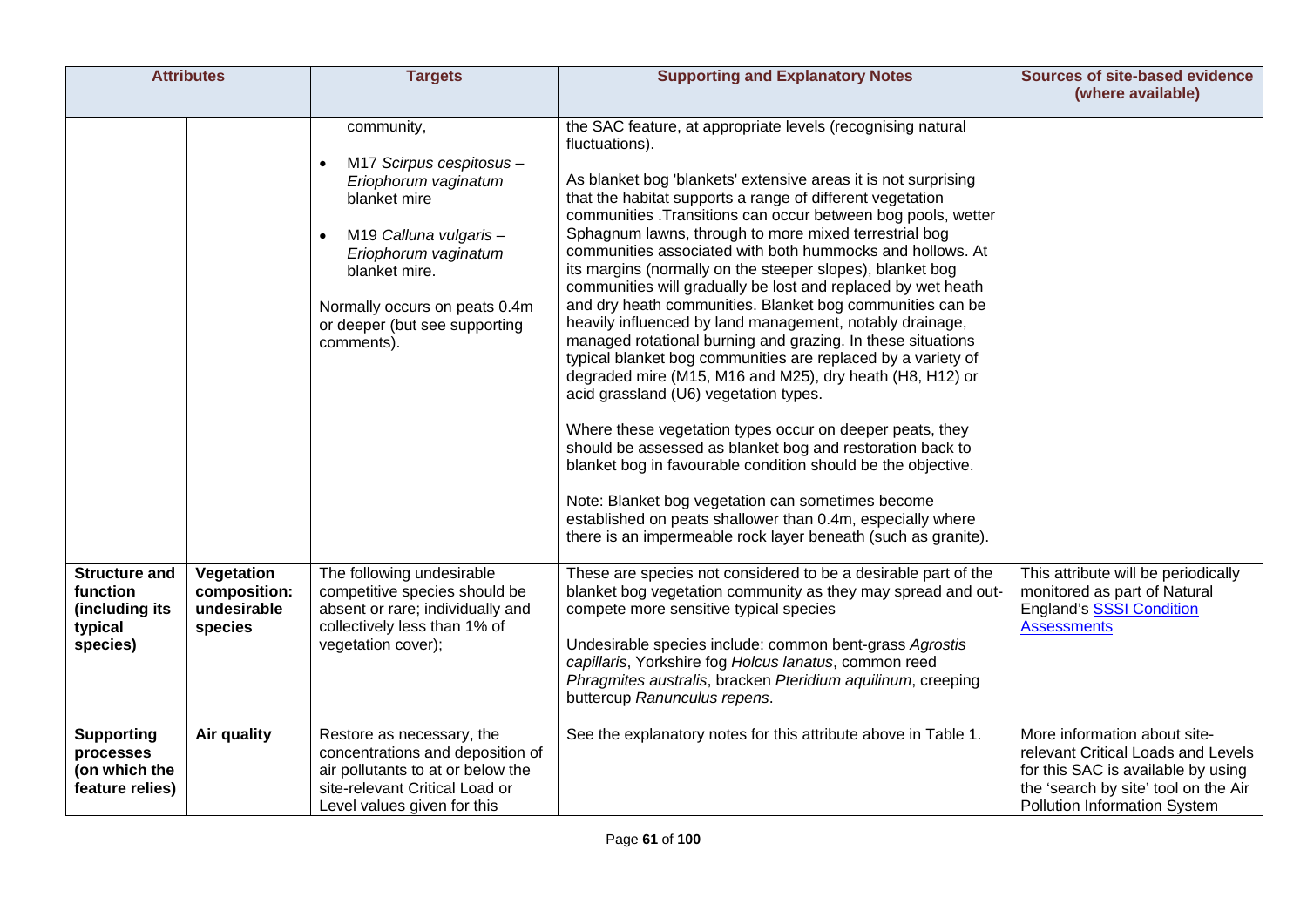| <b>Attributes</b>                                                  |                                 | <b>Targets</b>                                                                                                                                                                                                                      | <b>Supporting and Explanatory Notes</b>                                                                                                                                                                                                                                                                                                                                                                                                                                                                                                                                                                                                                                                                                                                                                                                                                                           | Sources of site-based evidence<br>(where available) |
|--------------------------------------------------------------------|---------------------------------|-------------------------------------------------------------------------------------------------------------------------------------------------------------------------------------------------------------------------------------|-----------------------------------------------------------------------------------------------------------------------------------------------------------------------------------------------------------------------------------------------------------------------------------------------------------------------------------------------------------------------------------------------------------------------------------------------------------------------------------------------------------------------------------------------------------------------------------------------------------------------------------------------------------------------------------------------------------------------------------------------------------------------------------------------------------------------------------------------------------------------------------|-----------------------------------------------------|
|                                                                    |                                 | feature of the site on the Air<br>Pollution Information System<br>(www.apis.ac.uk).                                                                                                                                                 |                                                                                                                                                                                                                                                                                                                                                                                                                                                                                                                                                                                                                                                                                                                                                                                                                                                                                   | (www.apis.ac.uk).                                   |
| <b>Supporting</b><br>processes<br>(on which the<br>feature relies) | <b>Conservation</b><br>measures | Restore the management<br>measures (either within and/or<br>outside the site boundary as<br>appropriate) which are necessary<br>to restore the structure, functions<br>and supporting processes<br>associated with the feature      | See the explanatory notes for this attribute above in Table 1.<br>The active management required will usually be related to<br>restoring the natural hydrology of the blanket bog, managing<br>any public access (erosion) and in rare cases to restoring<br>vegetation cover on bare peat. Apart from this, Lake District<br>blanket bogs (which receive high levels of rainfall) normally<br>benefit from reduced management (low levels of grazing and<br>absence of burning).                                                                                                                                                                                                                                                                                                                                                                                                 |                                                     |
| <b>Supporting</b><br>processes<br>(on which the<br>feature relies) | <b>Hydrology</b>                | At a site, unit and/or catchment<br>level (as necessary), maintain or<br>restore] the natural hydrological<br>processes to provide consistently<br>near-surface water levels<br>necessary to sustain the feature<br>within the site | Defining and maintaining the appropriate hydrological regime is<br>a key step in moving towards achieving the conservation<br>objectives for this site and sustaining this feature. Changes in<br>source, depth, duration, frequency, magnitude and timing of<br>water supply can have significant implications for the<br>assemblage of characteristic plants and animals present. This<br>target is generic and further site-specific investigations may be<br>required to fully inform conservation measures and/or the<br>likelihood of impacts.<br>For this feature, various land management activities may<br>impact on and interrupt natural hydrological processes and<br>water levels, including artificial drainage, managed burning,<br>wildfires; track construction; afforestation; and compaction by<br>trampling and vehicular use. The loss of the acrotelm layer |                                                     |
|                                                                    |                                 |                                                                                                                                                                                                                                     | normally reflects significant changes to the hydrology of the<br>bog.<br>An increase in the cover of heather on the bog surface will also<br>indicate a drying out of the bog, and can lead to further drying<br>out through an increase in sub-surface peat pipes.<br>Fire influences the near-surface hydrological functioning of<br>peatland. This leads to enhanced overland flow and higher<br>streamflow peaks and, in combination with a removed<br>vegetation cover, can exacerbate surface erosion.                                                                                                                                                                                                                                                                                                                                                                      |                                                     |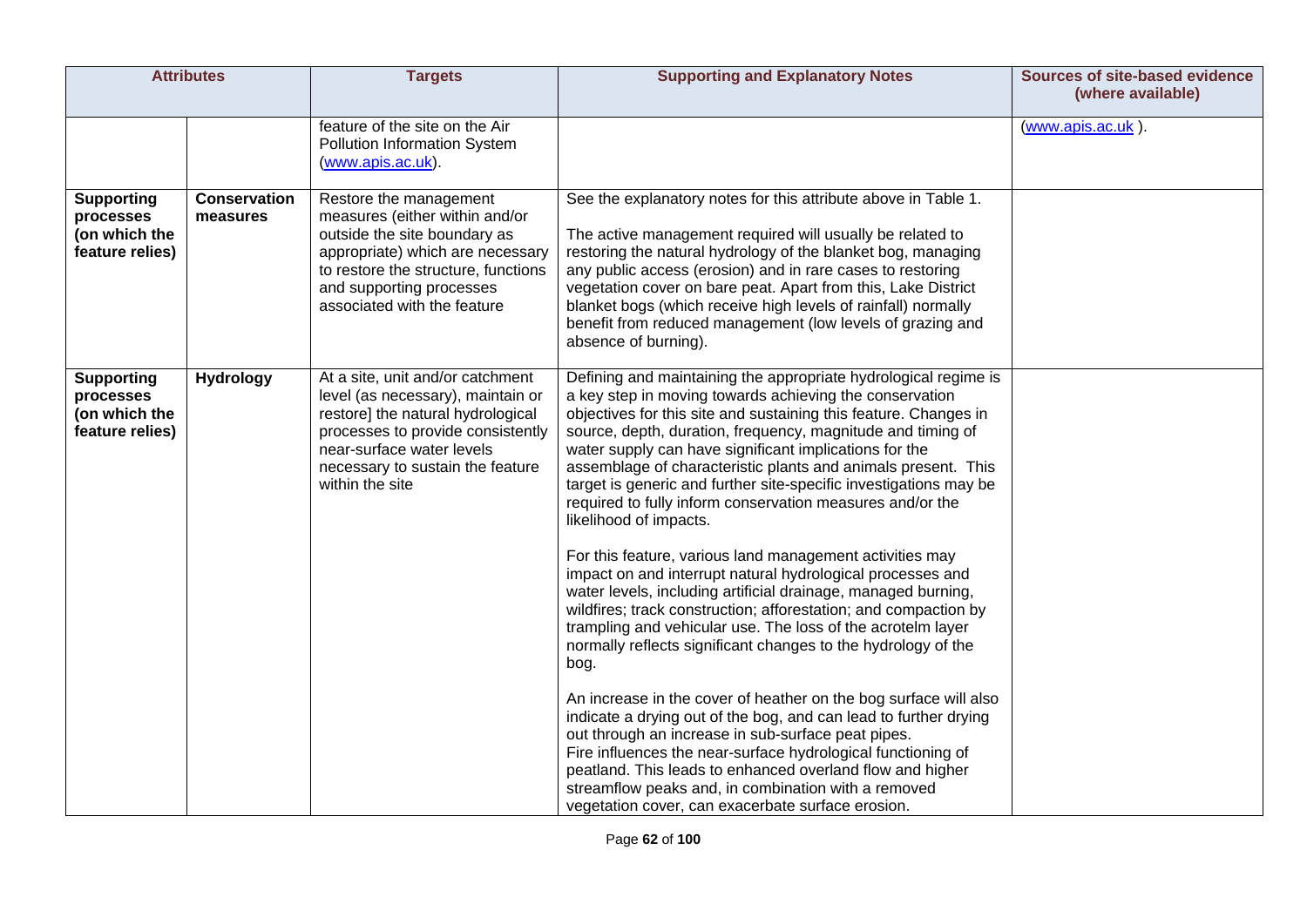| <b>Attributes</b>                                                                                                                                                                            | Tarqets | <b>Supporting and Explanatory Notes</b> | Sources of site-based evidence<br>(where available) |  |  |  |
|----------------------------------------------------------------------------------------------------------------------------------------------------------------------------------------------|---------|-----------------------------------------|-----------------------------------------------------|--|--|--|
| <b>Version Control</b><br>Advice last updated: N/A                                                                                                                                           |         |                                         |                                                     |  |  |  |
| Variations from national feature-framework of integrity-guidance: Targets are to restore the extent and quality of this feature as it has been degraded by past<br>management in many places |         |                                         |                                                     |  |  |  |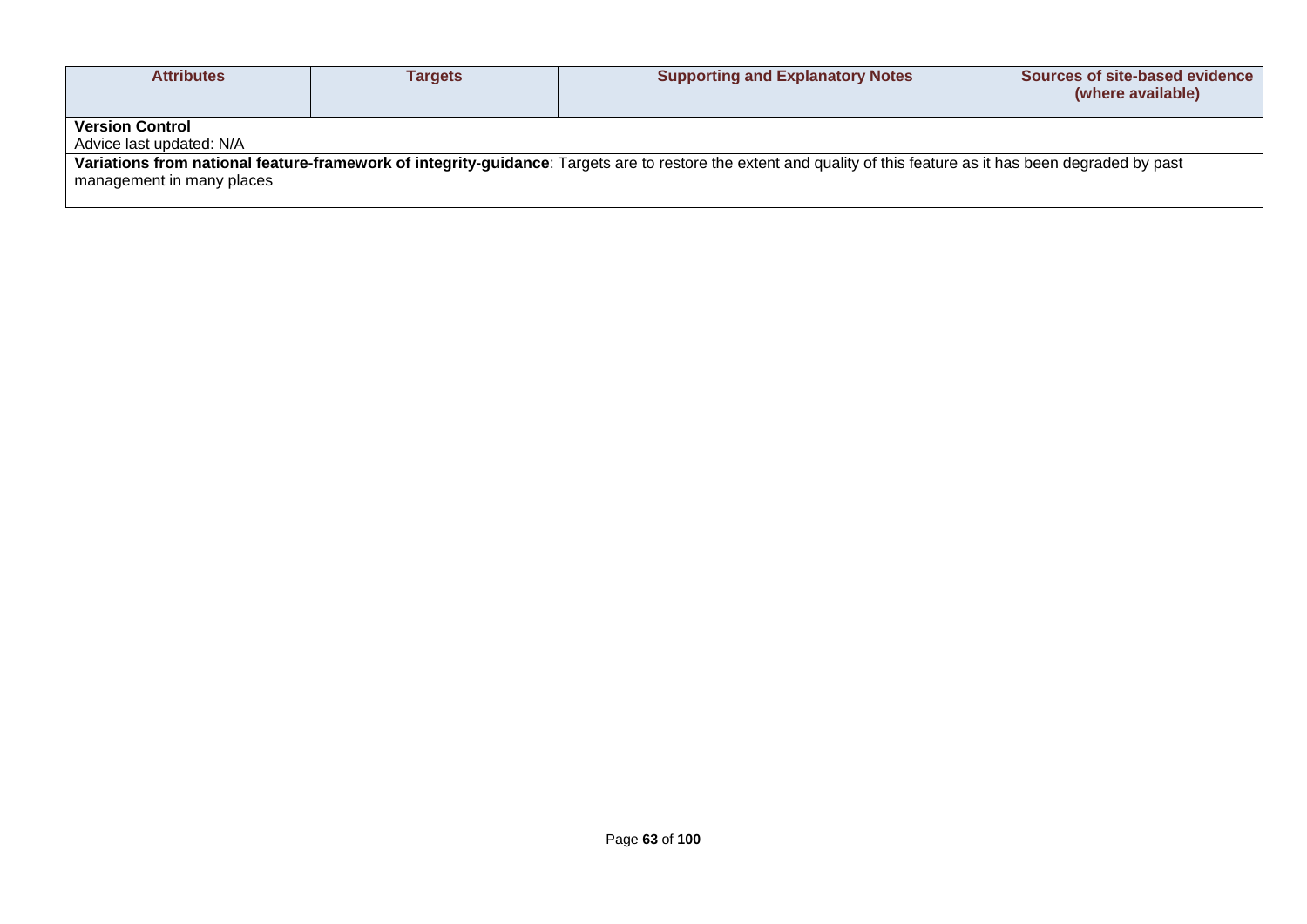## **Table 10: Supplementary Advice for Qualifying Features: H7230. Alkaline fens; Calcium-rich springwater-fed fens**

|                                                                           | <b>Attributes</b>                                                   | <b>Targets</b>                                                                                                                                                                                             | <b>Supporting and Explanatory Notes</b>                                                                                                                                                                                                                                                                                                                                                                                                                                                                                                                                                                                                                                                                                                                                                                                                                                            | Sources of site-based evidence<br>(where available)                                                                                                                                                                                                                                                                                                                                                                                                                                                                                                                                                                                                   |
|---------------------------------------------------------------------------|---------------------------------------------------------------------|------------------------------------------------------------------------------------------------------------------------------------------------------------------------------------------------------------|------------------------------------------------------------------------------------------------------------------------------------------------------------------------------------------------------------------------------------------------------------------------------------------------------------------------------------------------------------------------------------------------------------------------------------------------------------------------------------------------------------------------------------------------------------------------------------------------------------------------------------------------------------------------------------------------------------------------------------------------------------------------------------------------------------------------------------------------------------------------------------|-------------------------------------------------------------------------------------------------------------------------------------------------------------------------------------------------------------------------------------------------------------------------------------------------------------------------------------------------------------------------------------------------------------------------------------------------------------------------------------------------------------------------------------------------------------------------------------------------------------------------------------------------------|
| <b>Extent and</b><br>distribution<br>of the feature                       | <b>Extent of the</b><br>feature within<br>the site                  | Maintain the total extent of the<br>feature                                                                                                                                                                | See the explanatory notes for this attribute above in Table 1.<br>There should be no measurable reduction (excluding any trivial<br>loss) in the extent and area of this feature.<br>This feature characteristically occurs as small flushes<br>distributed widely within large areas of other habitat types. In<br>NVC surveys, they are often indicated as being present within a<br>mapped polygon rather than being individually mapped. Some<br>sites were included in the detailed surveys referenced in the<br>evidence column to the right but these surveys do not cover the<br>entirety of the SAC. It is therefore not possible to give a<br>meaningful area estimate.<br>If there are any proposals for activities considered likely to<br>affect this feature on areas out with the areas contained in the<br>above surveys, then further survey work may be required | Natural England (Various) -<br>Definitions of Favourable<br>Condition for the underpinning<br>SSSIs (Available on request from<br>Natural England)<br>Jerram R, 2015. Survey of<br>alkaline fen in the western Lake<br>District (Pillar and Ennerdale,<br>Armboth Fell, Buttermere Fells,<br>Skiddaw and Birk Fell.<br>Unpublished report to Natural<br>England. (Available from Natural<br>England on request)<br>Tratt, R., Eades, P. O'Reilly, J.,<br>Shaw, S. 2015. Survey of Base-<br>rich Wetlands in Cumbria (Group<br>3) - Helvellyn & Shap Fells.<br>Unpublished report to Natural<br>England (Available from Natural<br>England on request) |
| <b>Extent and</b><br>distribution<br>of the feature                       | <b>Spatial</b><br>distribution of<br>the feature<br>within the site | Maintain the distribution and<br>configuration of the feature,<br>including where applicable its<br>component vegetation types,<br>across the site                                                         | Distribution includes the spatial pattern or arrangement of this<br>habitat feature, and its component vegetation types, across the<br>site. Changes in distribution may affect the nature and range of<br>the vegetation communities present, the operation of the<br>physical, chemical, and biological processes in the system and<br>the resiliency of the site and its features to changes or impacts.                                                                                                                                                                                                                                                                                                                                                                                                                                                                        | As above                                                                                                                                                                                                                                                                                                                                                                                                                                                                                                                                                                                                                                              |
| <b>Structure and</b><br>function<br>(including its<br>typical<br>species) | Adaptation<br>and resilience                                        | Maintain or restore as<br>appropriate the feature's ability,<br>and that of its supporting<br>processes, to adapt or evolve to<br>wider environmental change,<br>either within or external to the<br>site. | See the explanatory notes for this attribute above in Table 2.                                                                                                                                                                                                                                                                                                                                                                                                                                                                                                                                                                                                                                                                                                                                                                                                                     |                                                                                                                                                                                                                                                                                                                                                                                                                                                                                                                                                                                                                                                       |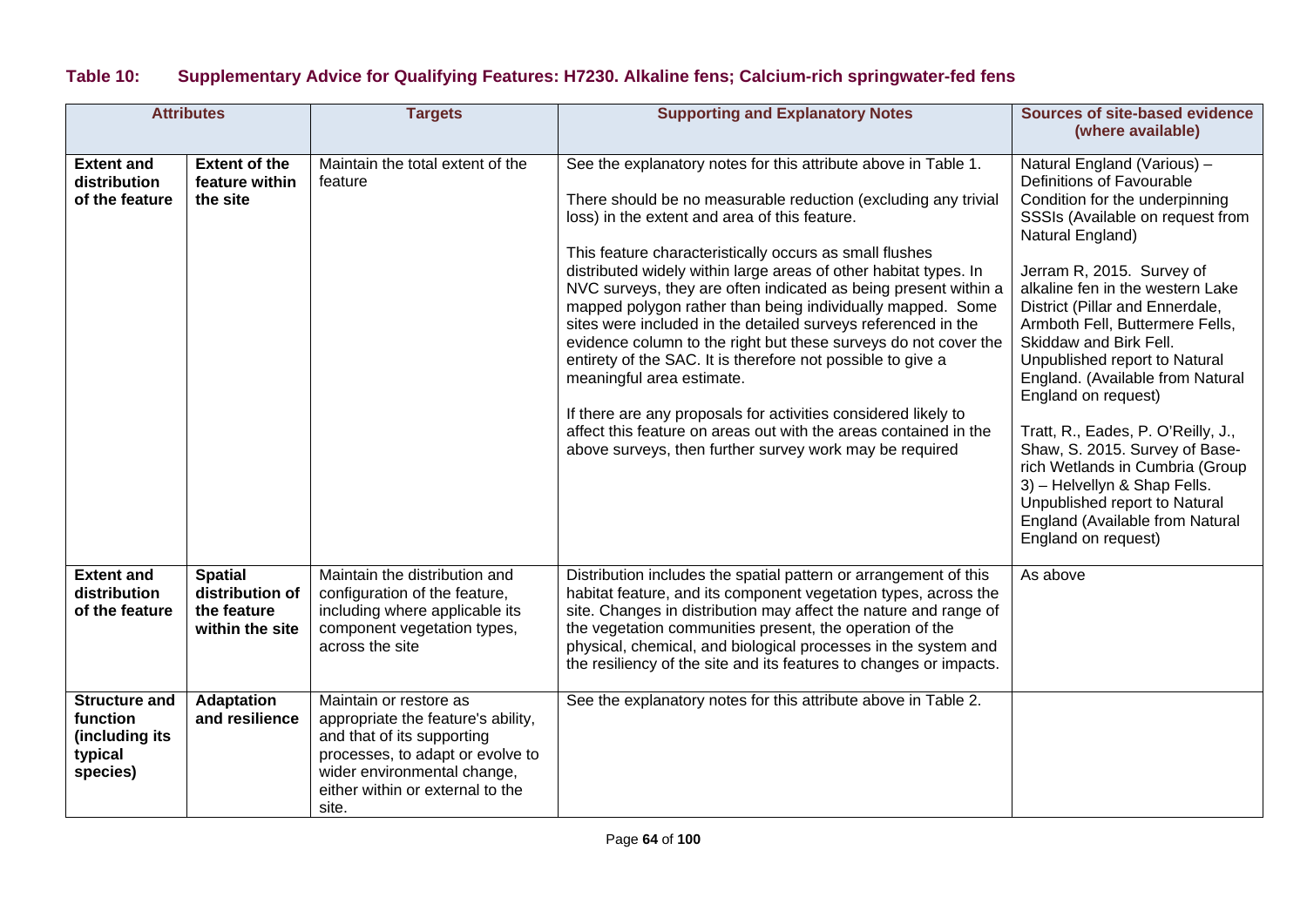| <b>Attributes</b>                                                         |                                                              | <b>Targets</b>                                                                                                                                                                                                                                                                                                                   | <b>Supporting and Explanatory Notes</b>                                                                                                                                                                                                                                                                                                                                                                                                                                                                                                                                                                                                                                                                                                                                                                                                                                                                                                                                                                                    | <b>Sources of site-based evidence</b><br>(where available)                                                                                |
|---------------------------------------------------------------------------|--------------------------------------------------------------|----------------------------------------------------------------------------------------------------------------------------------------------------------------------------------------------------------------------------------------------------------------------------------------------------------------------------------|----------------------------------------------------------------------------------------------------------------------------------------------------------------------------------------------------------------------------------------------------------------------------------------------------------------------------------------------------------------------------------------------------------------------------------------------------------------------------------------------------------------------------------------------------------------------------------------------------------------------------------------------------------------------------------------------------------------------------------------------------------------------------------------------------------------------------------------------------------------------------------------------------------------------------------------------------------------------------------------------------------------------------|-------------------------------------------------------------------------------------------------------------------------------------------|
| <b>Structure and</b><br>function<br>(including its<br>typical<br>species) | <b>Browsing and</b><br>grazing by<br>herbivores              | Restore appropriate levels of<br>grazing,                                                                                                                                                                                                                                                                                        | These habitat features are often preferentially grazed and may<br>be vulnerable to significant overgrazing pressure associated<br>with the management of the wider local landscape.                                                                                                                                                                                                                                                                                                                                                                                                                                                                                                                                                                                                                                                                                                                                                                                                                                        | This attribute will be periodically<br>monitored as part of Natural<br><b>England's SSSI Condition</b><br><b>Assessments</b>              |
| <b>Structure and</b><br>function<br>(including its<br>typical<br>species) | <b>Functional</b><br>connectivity<br>with wider<br>landscape | Restore the overall extent, quality<br>and function of any supporting<br>features within the local<br>landscape which provide a<br>critical functional connection with<br>the site                                                                                                                                               | This recognises the potential need at this site to maintain or<br>restore the connectivity of the site to its wider landscape in<br>order to meet the conservation objectives. These connections<br>may take the form of landscape features, such as habitat<br>patches, hedges, watercourses and verges, outside of the<br>designated site boundary which are either important for the<br>migration, dispersal and genetic exchange of those typical<br>species closely associated with qualifying Annex I habitat<br>features of the site.<br>These features may also be important to the operation of the<br>supporting ecological processes on which the designated site<br>and its features may rely. In most cases increasing actual and<br>functional landscape-scale connectivity would be beneficial.<br>Where there is a lack of detailed knowledge of the connectivity<br>requirements of the qualifying feature, Natural England will<br>advise as to whether these are applicable on a case by case<br>basis. |                                                                                                                                           |
| <b>Structure and</b><br>function<br>(including its<br>typical<br>species) | <b>Hydrology</b>                                             | At a site, unit and/or catchment<br>level (as necessary, maintain or<br>restore natural hydrological<br>processes to provide the<br>conditions necessary to sustain<br>the feature within the site,<br>including a high piezometric head<br>and permanently high water table<br>(allowing for natural seasonal<br>fluctuations). | Defining and maintaining the appropriate hydrological regime is<br>a key step in moving towards achieving the conservation<br>objectives for this site and sustaining this feature. Changes in<br>source, depth, duration, frequency, magnitude and timing of<br>water supply can have significant implications for the<br>assemblage of characteristic plants and animals present. This<br>target is generic and further site-specific investigations may be<br>required to fully inform conservation measures and/or the<br>likelihood of impacts.<br>Wheeler et al. (2009) provide range and mean for summer &<br>winter water levels for those wetland NVC types constituting<br>Annex 1 habitats. This provides a rough guide to appropriate<br>levels, but it is critical that individual sites and their needs are                                                                                                                                                                                                  | Wheeler, B.D, Shaw, SC, and<br>Tanner, K.A. 2009. Wetland<br>Framework for Impact<br>Assessment at Statutory Sites.<br>EA Science report. |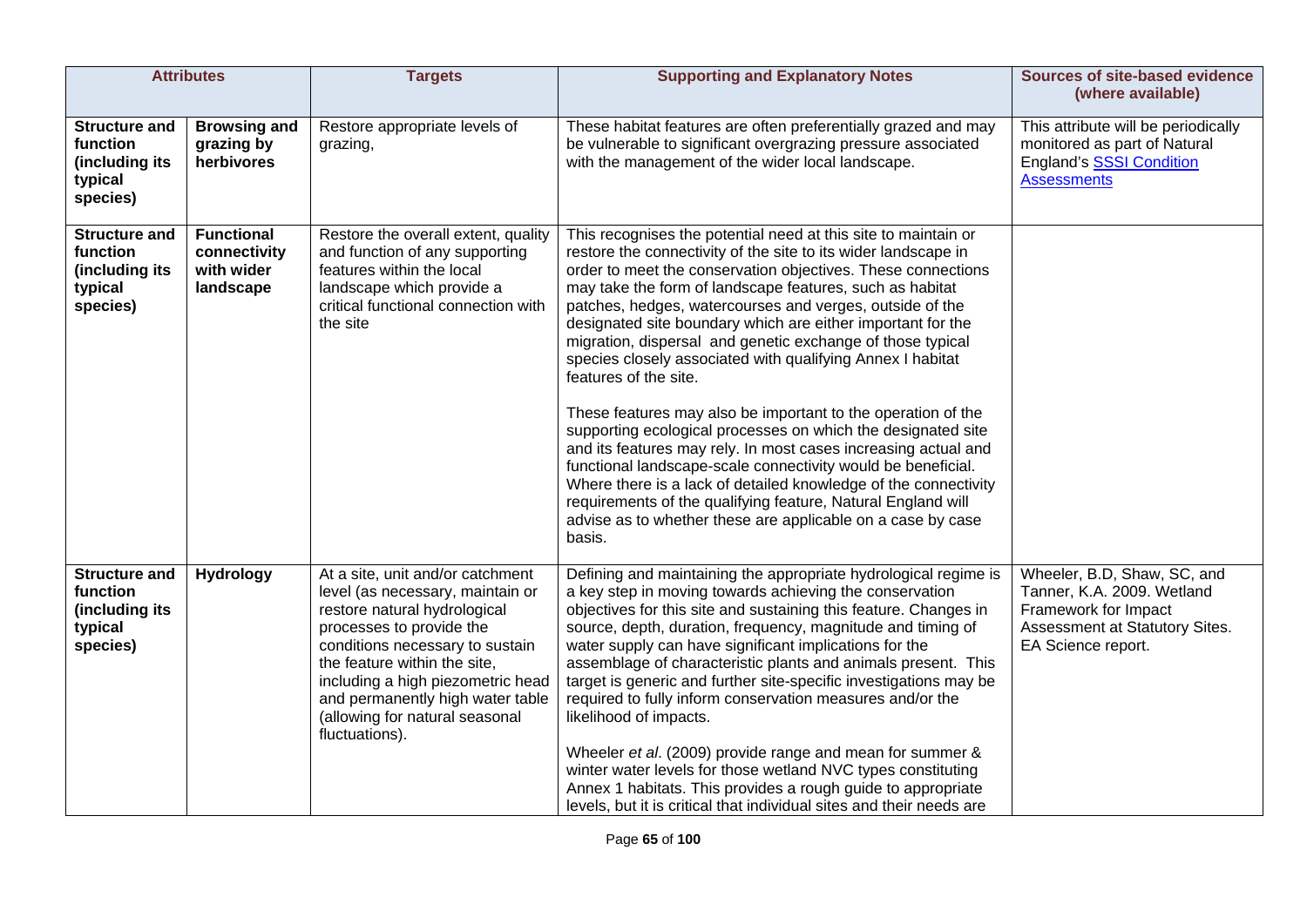| <b>Attributes</b>                                                         |                                                                       | <b>Targets</b>                                                                                                                                                                                                                                                                 | <b>Supporting and Explanatory Notes</b>                                                                                                                                                                                                                                                                                                                                                                                                                                                                                                               | <b>Sources of site-based evidence</b><br>(where available)                                                                   |
|---------------------------------------------------------------------------|-----------------------------------------------------------------------|--------------------------------------------------------------------------------------------------------------------------------------------------------------------------------------------------------------------------------------------------------------------------------|-------------------------------------------------------------------------------------------------------------------------------------------------------------------------------------------------------------------------------------------------------------------------------------------------------------------------------------------------------------------------------------------------------------------------------------------------------------------------------------------------------------------------------------------------------|------------------------------------------------------------------------------------------------------------------------------|
|                                                                           |                                                                       |                                                                                                                                                                                                                                                                                | considered as there is considerable variation within the NVC<br>communities listed and recorded water levels.                                                                                                                                                                                                                                                                                                                                                                                                                                         |                                                                                                                              |
| <b>Structure and</b><br>function<br>(including its<br>typical<br>species) | Integrity of<br>tufa features                                         | Ensure that no more than 1% of<br>the vegetation in which tufa is<br>visible is showing signs of<br>damage or disturbance                                                                                                                                                      | Tufa is a fragile soft porous rock composed of calcium<br>carbonate which is deposited as lime-rich subterranean water<br>issues out from springs and chemically interacts with the air. It<br>is easily damaged or disturbed.                                                                                                                                                                                                                                                                                                                        |                                                                                                                              |
| <b>Structure and</b><br>function<br>(including its<br>typical<br>species) | Invasive, non-<br>native and/or<br>introduced<br>species              | Ensure invasive and introduced<br>non-native species are either<br>rare or absent, but if present are<br>causing minimal damage to the<br>feature                                                                                                                              | Invasive or introduced non-native species can be a serious<br>potential threat to the structure and function of these habitats,<br>because they are able to exclude, damage or suppress the<br>growth of their associated typical species, reduce structural<br>diversity of the habitat and prevent the natural regeneration of<br>characteristic site-native species. Once established, the<br>measures to control such species may also impact negatively<br>on the features of interest (e.g. use of broad spectrum<br>pesticides).               | This attribute will be periodically<br>monitored as part of Natural<br><b>England's SSSI Condition</b><br><b>Assessments</b> |
| <b>Structure and</b><br>function<br>(including its<br>typical<br>species) | Presence/<br>cover of<br>woody<br>species                             | Maintain a low cover of woody<br>species of not more than 10%<br>scrub/tree cover. No woody<br>species in flushes or springs; low<br>Salix sp acceptable more than<br>5m from edge of spring/flush<br>feature.                                                                 | Native trees and shrubs occur naturally on bog and fen<br>surfaces but an abundance of scrub and trees on bogs and<br>fens is sometimes regarded as detrimental because they are<br>indicators and perpetrators of drying out and may cause<br>damage to vegetation structure through shading effects.<br>Birch, pine, willow and rhododendron (an invasive non-native<br>species) are the main species of concern. The seeds of most<br>invasive woody species are wind dispersed, so trees are able<br>to establish on raised bog and fen surfaces. | This attribute will be periodically<br>monitored as part of Natural<br><b>England's SSSI Condition</b><br><b>Assessments</b> |
| <b>Structure and</b><br>function<br>(including its<br>typical<br>species) | Key<br>structural,<br>influential<br>and/or<br>distinctive<br>species | Restore the abundance of the<br>typical species listed below to<br>enable each of them to be a<br>viable component of the Annex 1<br>habitat:<br>Constant and preferential<br>$\bullet$<br>plant species of M10 and<br>M11 mire NVC communities<br>which comprise this feature | See the explanatory notes for this attribute above in Table 1.                                                                                                                                                                                                                                                                                                                                                                                                                                                                                        | This attribute will be periodically<br>monitored as part of Natural<br><b>England's SSSI Condition</b><br><b>Assessments</b> |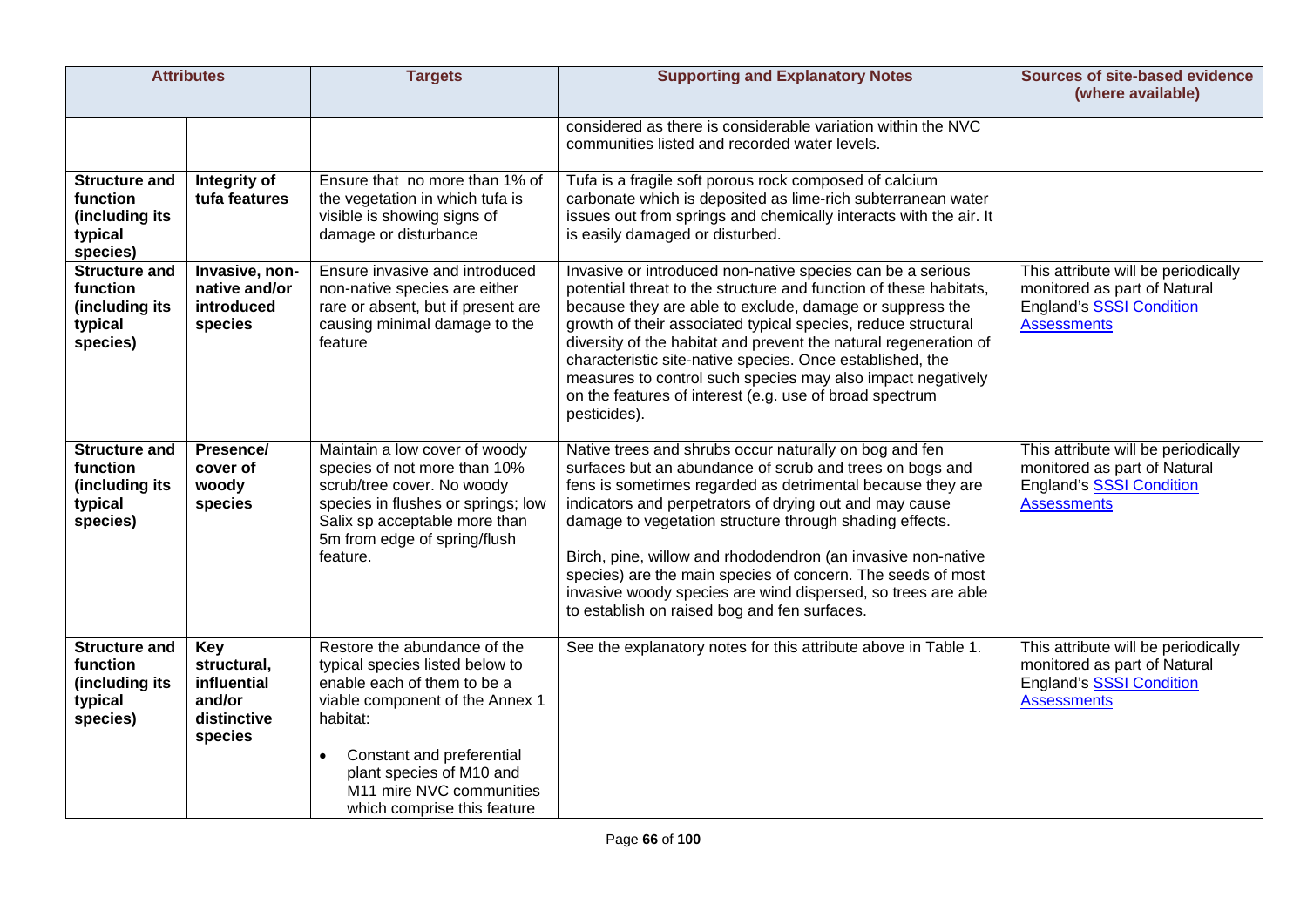|                                                                           | <b>Attributes</b>                      | <b>Targets</b>                                                                                                                                                                                                                                             | <b>Supporting and Explanatory Notes</b>                                                                                                                                                                                                                                                                                                                                                                                                                                                                                                                                      | <b>Sources of site-based evidence</b><br>(where available)                                                                                                                                            |
|---------------------------------------------------------------------------|----------------------------------------|------------------------------------------------------------------------------------------------------------------------------------------------------------------------------------------------------------------------------------------------------------|------------------------------------------------------------------------------------------------------------------------------------------------------------------------------------------------------------------------------------------------------------------------------------------------------------------------------------------------------------------------------------------------------------------------------------------------------------------------------------------------------------------------------------------------------------------------------|-------------------------------------------------------------------------------------------------------------------------------------------------------------------------------------------------------|
|                                                                           |                                        | within the SAC.                                                                                                                                                                                                                                            |                                                                                                                                                                                                                                                                                                                                                                                                                                                                                                                                                                              |                                                                                                                                                                                                       |
| <b>Structure and</b><br>function<br>(including its<br>typical<br>species) | Vegetation<br>community<br>composition | Ensure the component<br>vegetation communities of the<br>feature are referable to and<br>characterised by the following<br><b>National Vegetation</b><br><b>Classification types:</b>                                                                      | This habitat feature will comprise a number of associated semi-<br>natural vegetation types and their transitional zones, reflecting<br>the geographical location of the site, altitude, aspect, soil<br>conditions (especially base-status and drainage) and<br>vegetation management. In the UK these have been<br>categorised by the National Vegetation Classification (NVC).                                                                                                                                                                                            | This attribute will be periodically<br>monitored as part of Natural<br><b>England's SSSI Condition</b><br><b>Assessments</b>                                                                          |
|                                                                           |                                        | M10 Carex dioica - Pinguicula<br>vulgaris mire<br>M11 Carex demissa - Saxifraga<br>aizoides mire                                                                                                                                                           | Maintaining or restoring these characteristic and distinctive<br>vegetation types, and the range of types as appropriate, will be<br>important to sustaining the overall habitat feature. For this<br>feature this is typically the M10 and M11 types.                                                                                                                                                                                                                                                                                                                       |                                                                                                                                                                                                       |
| <b>Structure and</b><br>function<br>(including its<br>typical<br>species) | Water<br>chemistry                     | Maintain the low nutrient status<br>of irrigating water, ensuring it is<br>rich in base ions, particularly<br>calcium.                                                                                                                                     | UKTAG (2012) provides threshold values for nitrate<br>concentration in groundwaters for different wetland types. The<br>threshold values will mainly be used in the characterisation of<br>GWDTE status for the WFD, primarily as a risk screening tool,<br>to assess if sites are 'at risk' or 'not at risk' from groundwater<br>mediated nutrient pressure. Due to the complex cycling of<br>nutrients within many GWDTE, these threshold values are less<br>well suited for application within sites but rather just to<br>groundwater that is directly feeding the site. | UKTAG. 2012. Technical report<br>on groundwater dependent<br>terrestrial ecosystem (GWDTE)<br>threshold values.                                                                                       |
| supporting<br>processes<br>(on which the<br>feature relies)               | Air quality                            | Restore as necessary, the<br>concentrations and deposition of<br>air pollutants to at or below the<br>site-relevant Critical Load or<br>Level values given for this<br>feature of the site on the Air<br>Pollution Information System<br>(www.apis.ac.uk). | See the explanatory notes for this attribute above in Table 1.                                                                                                                                                                                                                                                                                                                                                                                                                                                                                                               | More information about site-<br>relevant Critical Loads and Levels<br>for this SAC is available by using<br>the 'search by site' tool on the Air<br>Pollution Information System<br>(www.apis.ac.uk). |
| <b>Supporting</b><br>processes<br>(on which the<br>feature relies)        | <b>Conservation</b><br>measures        | Restore the management<br>measures (either within and/or<br>outside the site boundary as<br>appropriate) which are necessary<br>to maintain or restore] the<br>structure, functions and                                                                    | See the explanatory notes for this attribute above in Table 1.                                                                                                                                                                                                                                                                                                                                                                                                                                                                                                               |                                                                                                                                                                                                       |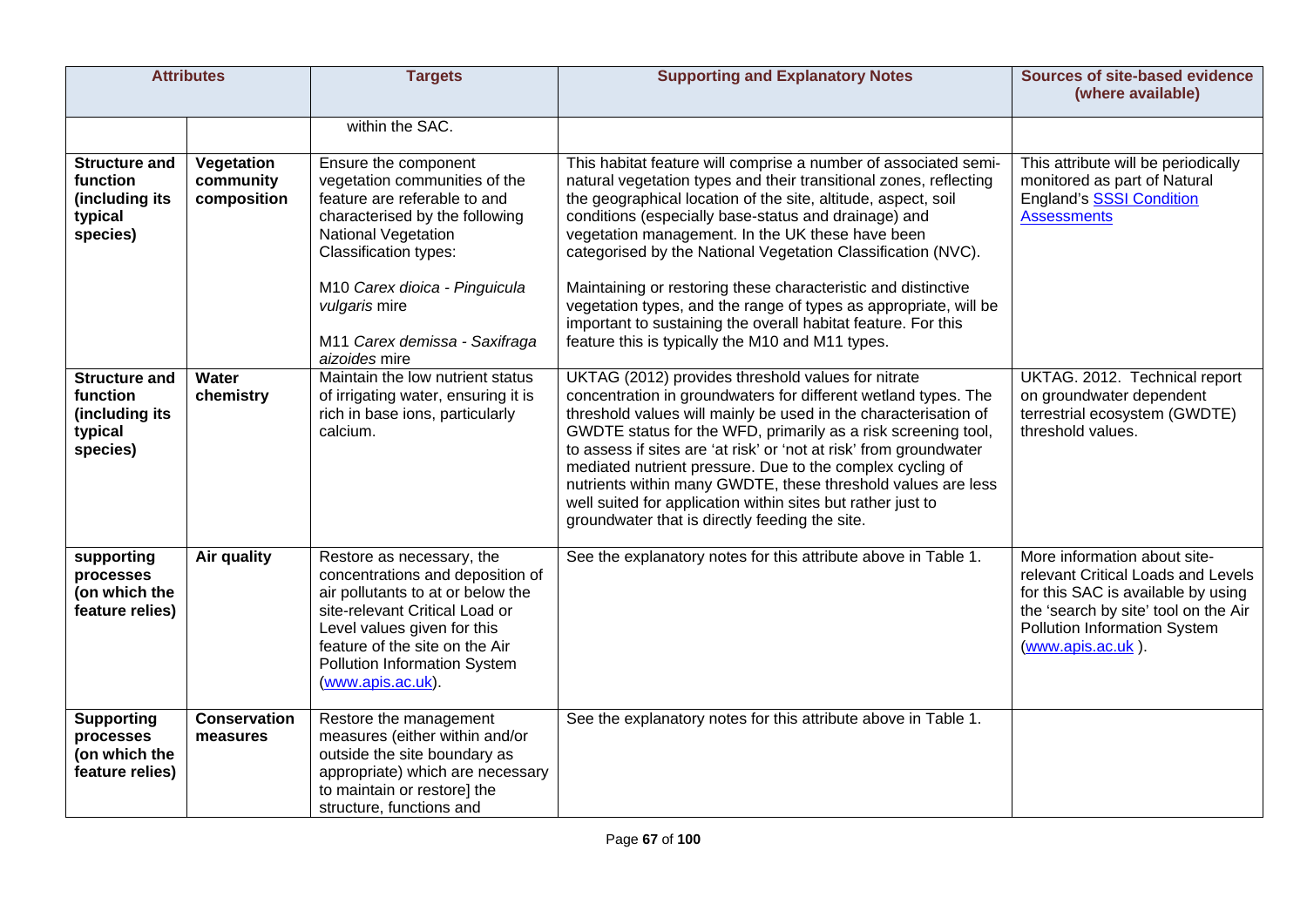|                                                                                                                                                                                                                                                                               | <b>Attributes</b> | <b>Targets</b>                                                    | <b>Supporting and Explanatory Notes</b> | Sources of site-based evidence<br>(where available) |
|-------------------------------------------------------------------------------------------------------------------------------------------------------------------------------------------------------------------------------------------------------------------------------|-------------------|-------------------------------------------------------------------|-----------------------------------------|-----------------------------------------------------|
|                                                                                                                                                                                                                                                                               |                   | supporting processes associated<br>with the feature.              |                                         |                                                     |
| <b>Version Control</b><br>Advice last updated: N/A                                                                                                                                                                                                                            |                   |                                                                   |                                         |                                                     |
|                                                                                                                                                                                                                                                                               |                   | Variations from national feature-framework of integrity-guidance: |                                         |                                                     |
| Targets are to restore the extent and quality of this feature as it has been degraded by past management in many places.                                                                                                                                                      |                   |                                                                   |                                         |                                                     |
| Attribute relating to exposed substrate has been removed because these flushes are very variable in their nature. Although on thin soils and stony ground, many are more<br>vegetated than this (for example lush cover of Saxifraga aizoides) without suffering ill effects. |                   |                                                                   |                                         |                                                     |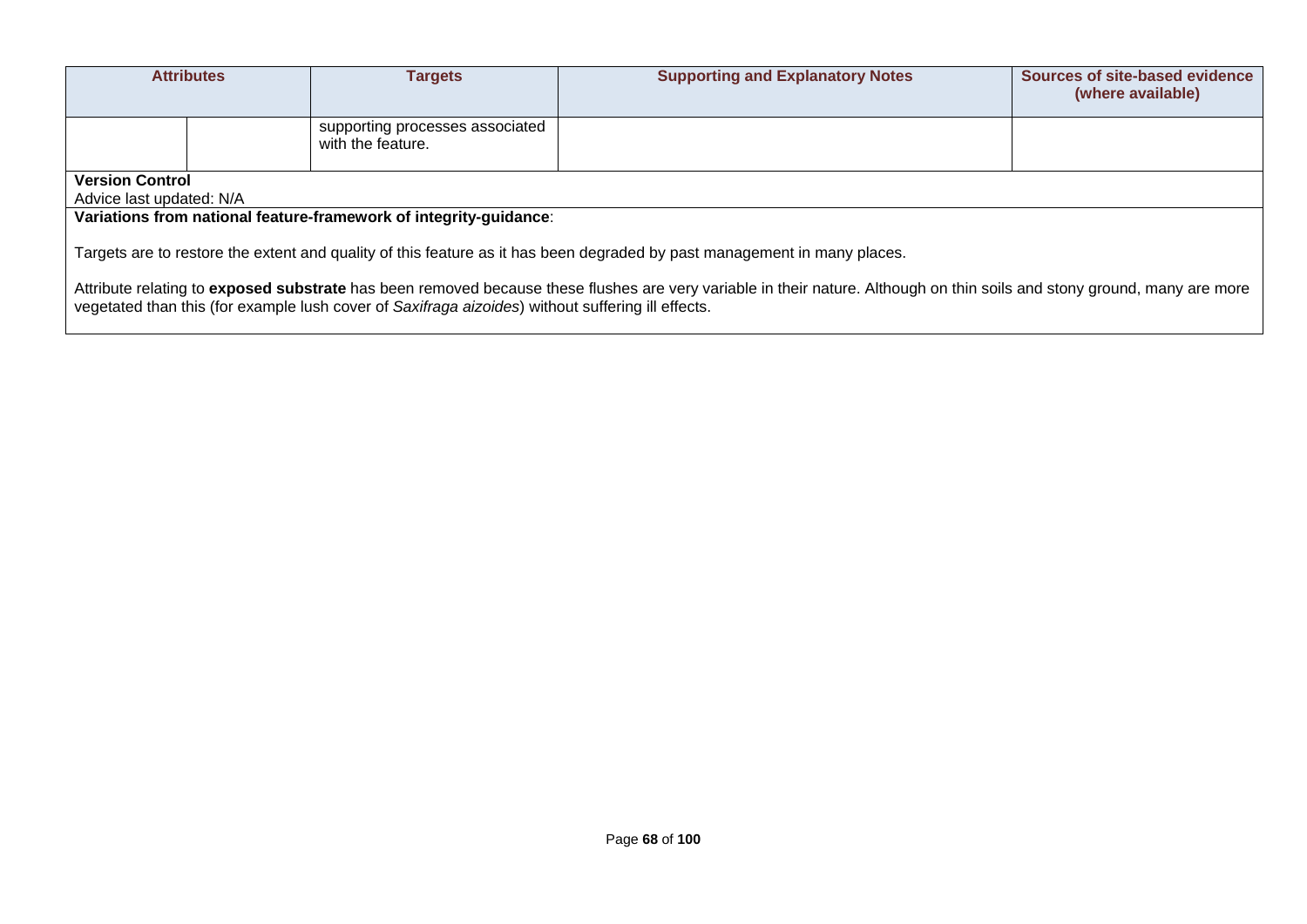### **Table 11: Supplementary Advice for Qualifying Features: H8110. Siliceous scree of the montane to snow levels (***Androsacetalia alpinae* **and**  *Galeopsietalia ladani***); Acidic scree**

|                                                     | <b>Attributes</b>                                                   | <b>Targets</b>                                                                                                                                    | <b>Supporting and Explanatory Notes</b>                                                                                                                                                                                                                                                                                                                                                                                                                                                                                                                                                                                                                                                                                                                                                                                                                                                                                                                                                                                                                                                                                                                                                                                                                             | <b>Sources of site-based evidence</b><br>(where available)                                                                                                                                                                                                                                                                                                                                                                                                                        |
|-----------------------------------------------------|---------------------------------------------------------------------|---------------------------------------------------------------------------------------------------------------------------------------------------|---------------------------------------------------------------------------------------------------------------------------------------------------------------------------------------------------------------------------------------------------------------------------------------------------------------------------------------------------------------------------------------------------------------------------------------------------------------------------------------------------------------------------------------------------------------------------------------------------------------------------------------------------------------------------------------------------------------------------------------------------------------------------------------------------------------------------------------------------------------------------------------------------------------------------------------------------------------------------------------------------------------------------------------------------------------------------------------------------------------------------------------------------------------------------------------------------------------------------------------------------------------------|-----------------------------------------------------------------------------------------------------------------------------------------------------------------------------------------------------------------------------------------------------------------------------------------------------------------------------------------------------------------------------------------------------------------------------------------------------------------------------------|
| <b>Extent and</b><br>distribution<br>of the feature | <b>Extent of the</b><br>feature within<br>the site                  | Maintain the total extent of the<br>feature of at least 200 hectares.                                                                             | See the explanatory notes for this attribute above in Table 1.<br>There should be no measurable reduction (excluding any trivial<br>loss) in the extent and area of this feature.<br>Where a reduction in the extent of a feature is considered<br>necessary to meet the Conservation Objective for another<br>Annex I feature, Natural England will advise on this on a case-<br>by-case basis. Careful consideration needs to be given to<br>whether apparent 'scree' is the appropriate habitat type or<br>whether it is actually a degraded form of another habitat<br>created by heavy grazing.<br>This figure is certainly an underestimate; the target only<br>includes areas recorded as NVC type U21. Areas recorded in<br>NVC surveys as 'scree' as opposed to U21 have not been<br>included; these may or may not be unvegetated. U21 is likely to<br>be under-recorded in NVC surveys due to the unstable and<br>inaccessible nature of screes. Other vegetation, not well<br>described in the NVC also falls into this feature definition.<br>Some habitat recorded U21 or as 'scree' will have been derived<br>through degradation of other habitats such as dry heath,<br>juniper, oak woods and montane habitats and should be<br>restored to such. | See Annex A below which shows<br>occurrence of this feature by site<br>and Annex B which shows the<br>NVC surveys which map this<br>feature<br>Natural England (Various) -<br>Definitions of Favourable<br>Condition for the underpinning<br>SSSIs (Available on request from<br>Natural England)<br>See also Statement on Habitat<br>Dynamism that accompanies<br>Table 2 in the Definitions of<br>Favourable Condition for each<br>component SSSI (Copy attached<br>at Annex E) |
| <b>Extent and</b><br>distribution<br>of the feature | <b>Spatial</b><br>distribution of<br>the feature<br>within the site | Restore the distribution and<br>configuration of the feature,<br>including where applicable its<br>component vegetation types,<br>across the site | A contraction in the range, or geographic spread, of the feature<br>(and its component vegetation and typical species, plus<br>transitional communities) across the site will reduce its overall<br>area, the local diversity and variations in its structure and<br>composition, and may undermine its resilience to adapt to<br>future environmental changes.<br>This may also reduce and break up the continuity of a habitat<br>within a site and how well its typical species are able to move                                                                                                                                                                                                                                                                                                                                                                                                                                                                                                                                                                                                                                                                                                                                                                 |                                                                                                                                                                                                                                                                                                                                                                                                                                                                                   |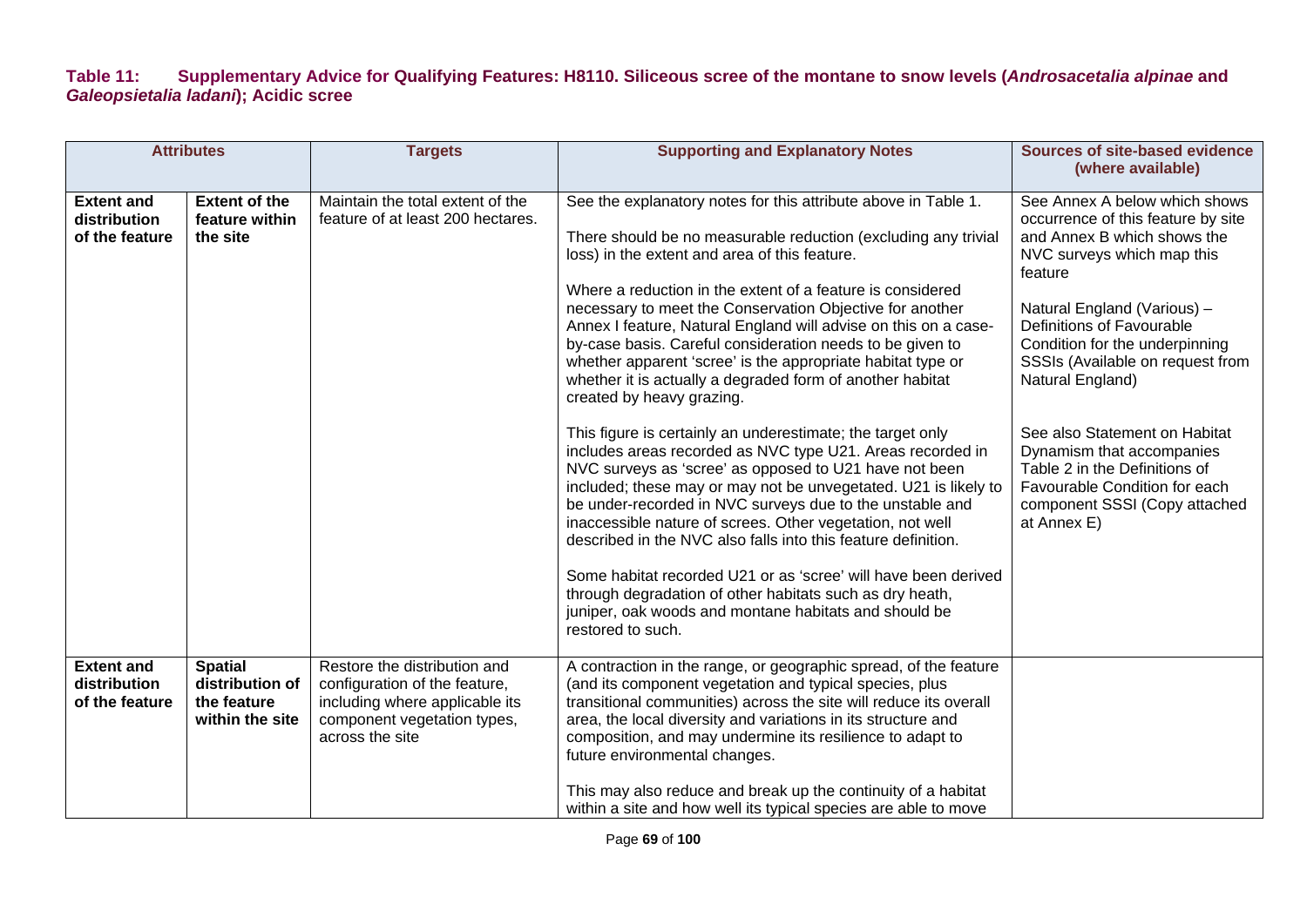| <b>Attributes</b>                                                         |                                                              | <b>Targets</b>                                                                                                                                                                     | <b>Supporting and Explanatory Notes</b>                                                                                                                                                                                                                                                                                                                                                                                                                                                                                                                                                                                                               | <b>Sources of site-based evidence</b><br>(where available)                                                            |
|---------------------------------------------------------------------------|--------------------------------------------------------------|------------------------------------------------------------------------------------------------------------------------------------------------------------------------------------|-------------------------------------------------------------------------------------------------------------------------------------------------------------------------------------------------------------------------------------------------------------------------------------------------------------------------------------------------------------------------------------------------------------------------------------------------------------------------------------------------------------------------------------------------------------------------------------------------------------------------------------------------------|-----------------------------------------------------------------------------------------------------------------------|
|                                                                           |                                                              |                                                                                                                                                                                    | around the site to occupy and use habitat. Such fragmentation<br>can impact on their viability and the wider ecological<br>composition of the Annex I habitat.<br>Smaller fragments of habitat can typically support smaller and<br>more isolated populations which are more vulnerable to<br>extinction. These fragments also have a greater amount of<br>open edge habitat which will differ in the amount of light,<br>temperature, wind, and even noise that it receives compared to<br>its interior. These conditions may not be suitable for some of<br>the typical and more specialist species associated with the<br>Annex I habitat feature. |                                                                                                                       |
| <b>Structure and</b><br>function<br>(including its<br>typical<br>species) | <b>Adaptation</b><br>and resilience                          | Restore the feature's ability, and<br>that of its supporting processes,<br>to adapt or evolve to wider<br>environmental change, either<br>within or external to the site           | See the explanatory notes for this attribute above in Table 2.                                                                                                                                                                                                                                                                                                                                                                                                                                                                                                                                                                                        |                                                                                                                       |
| <b>Structure and</b><br>function<br>(including its<br>typical<br>species) | <b>Functional</b><br>connectivity<br>with wider<br>landscape | Restore the overall extent, quality<br>and function of any supporting<br>features within the local<br>landscape which provide a<br>critical functional connection with<br>the site | Siliceous scree normally occurs as a distinct and important part<br>of part of the wider uplands landscape alongside woodlands, a<br>variety of acid grasslands and heath communities                                                                                                                                                                                                                                                                                                                                                                                                                                                                 |                                                                                                                       |
| <b>Structure and</b><br>function<br>(including its<br>typical<br>species) | Invasive, non-<br>native and/or<br>introduced<br>species     | Ensure invasive and introduced<br>non-native species are either<br>rare or absent, but if present are<br>causing minimal damage to the<br>feature                                  | Invasive or introduced non-native species can be a serious<br>potential threat to the structure and function of these habitats,<br>because they are able to exclude, damage or suppress the<br>growth of their associated typical species, reduce structural<br>diversity of the habitat and prevent the natural regeneration of<br>characteristic site-native species. Once established, the<br>measures to control such species may also impact negatively<br>on the features of interest (e.g. use of broad spectrum<br>pesticides).                                                                                                               | This attribute will be periodically<br>monitored as part of Natural<br>England's SSSI Condition<br><b>Assessments</b> |
| <b>Structure and</b><br>function<br>(including its                        | <b>Physical</b><br>structure:<br>ground                      | Significant areas of disturbed<br>scree should not be present.<br>Where present, the affected                                                                                      | Whilst this is a habitat where vegetation cover can be sparse,<br>significant disturbance of the scree by herbivores or humans<br>can cause damage.                                                                                                                                                                                                                                                                                                                                                                                                                                                                                                   | This attribute will be periodically<br>monitored as part of Natural<br><b>England's SSSI Condition</b>                |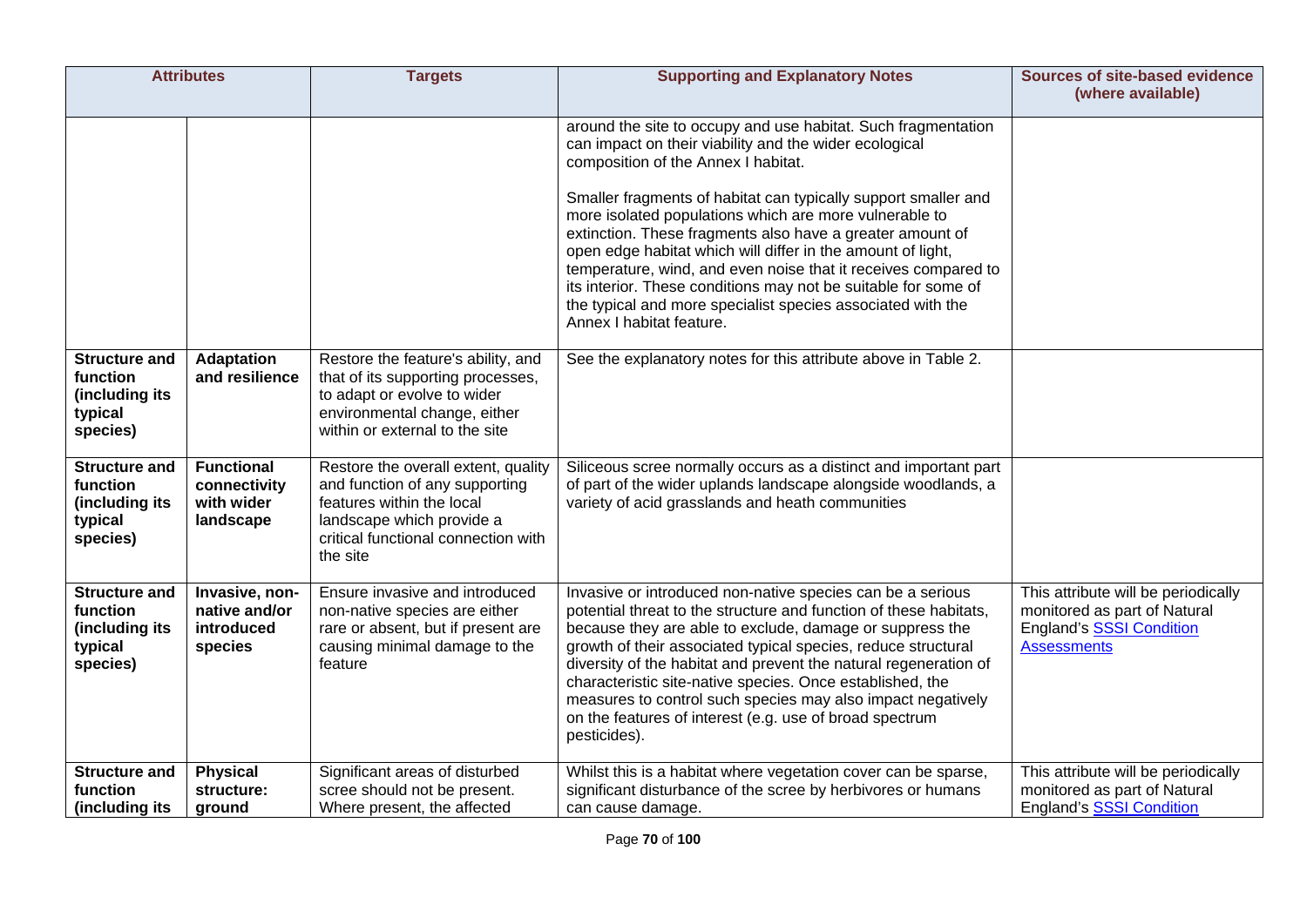| <b>Attributes</b>                                                         |                                                                              | <b>Targets</b>                                                                                                                                                                                                                                                                                                        | <b>Supporting and Explanatory Notes</b>                                                                                                                                                                                                                                                                                                                                                                                                                                                                                                                                                                                                        | <b>Sources of site-based evidence</b><br>(where available)                                                                   |
|---------------------------------------------------------------------------|------------------------------------------------------------------------------|-----------------------------------------------------------------------------------------------------------------------------------------------------------------------------------------------------------------------------------------------------------------------------------------------------------------------|------------------------------------------------------------------------------------------------------------------------------------------------------------------------------------------------------------------------------------------------------------------------------------------------------------------------------------------------------------------------------------------------------------------------------------------------------------------------------------------------------------------------------------------------------------------------------------------------------------------------------------------------|------------------------------------------------------------------------------------------------------------------------------|
| typical<br>species)                                                       | disturbance                                                                  | areas should not exceed 1% of<br>the total feature, and be<br>considered a temporary stage.                                                                                                                                                                                                                           |                                                                                                                                                                                                                                                                                                                                                                                                                                                                                                                                                                                                                                                | <b>Assessments</b>                                                                                                           |
| <b>Structure and</b><br>function<br>(including its<br>typical<br>species) | Soils,<br>substrate and<br>nutrient<br>cycling                               | Restore the properties of the<br>underlying soil types, including<br>structure, bulk density, total<br>carbon, pH, soil nutrient status<br>and fungal: bacterial ratio, to<br>within typical values for the<br>habitat.                                                                                               | Siliceous screes are made up of siliceous rocks such as<br>quartzite, granite and sandstone. Soil is the foundation of basic<br>ecosystem function and a vital part of the natural environment.<br>Its properties strongly influence the colonisation, growth and<br>distribution of those plant species which together form<br>vegetation types, and therefore provides a habitat used by a<br>wide range of organisms. Soil biodiversity has a vital role to<br>recycle organic matter. Changes to natural soil properties may<br>therefore affect the ecological structure, function and processes<br>associated with this Annex I feature. |                                                                                                                              |
| <b>Structure and</b><br>function<br>(including its<br>typical<br>species) | <b>Key</b><br>structural,<br>influential<br>and/or<br>distinctive<br>species | Restore the abundance of the<br>typical species listed below to<br>enable each of them to be a<br>viable component of the Annex 1<br>habitat:<br>Constant and preferential<br>plant species of U21<br>Cryptogramma crispa -<br>Deschampsia flexuosa<br>community and other NVC<br>communities on siliceous<br>screes. | See the explanatory notes for this attribute above in Table 1.                                                                                                                                                                                                                                                                                                                                                                                                                                                                                                                                                                                 | This attribute will be periodically<br>monitored as part of Natural<br><b>England's SSSI Condition</b><br><b>Assessments</b> |
| <b>Structure and</b><br>function<br>(including its<br>typical<br>species) | Vegetation<br>community<br>composition                                       | Ensure the component<br>vegetation communities of the<br>feature are referable to and<br>characterised by the following<br><b>National Vegetation</b><br>Classification types:<br>U21 Cryptogramma crispa -<br>Deschampsia flexuosa<br>community                                                                      | This habitat feature will comprise a number of associated semi-<br>natural vegetation types and their transitional zones, reflecting<br>the geographical location of the site, altitude, aspect, soil<br>conditions (especially base-status and drainage) and<br>vegetation management. In the UK these have been<br>categorised by the National Vegetation Classification (NVC).<br>Maintaining or restoring these characteristic and distinctive<br>vegetation types, and the range of types as appropriate, will be<br>important to sustaining the overall habitat feature. This will also                                                  | This attribute will be periodically<br>monitored as part of Natural<br>England's SSSI Condition<br><b>Assessments</b>        |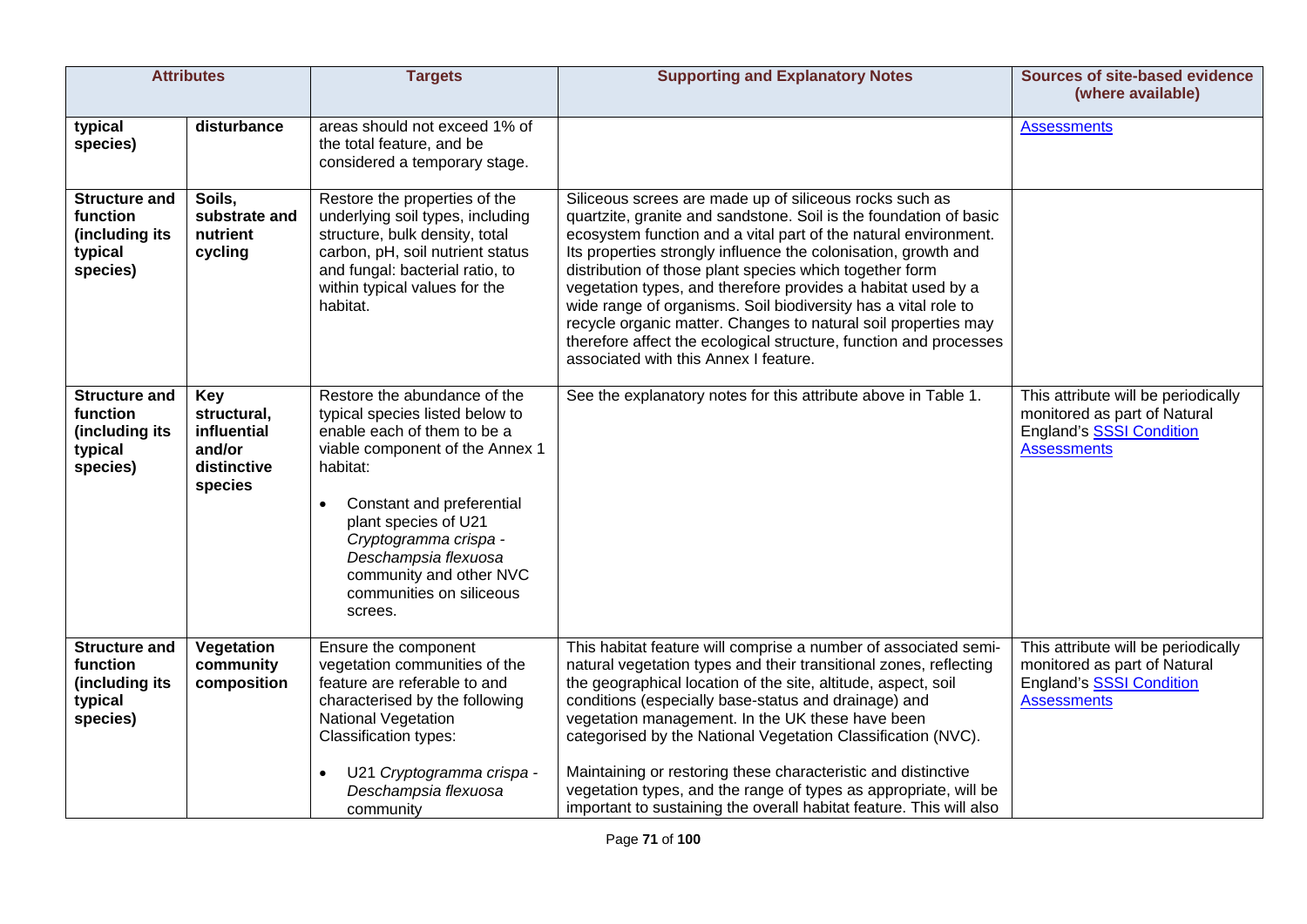| <b>Attributes</b>                                                                |                                                  | <b>Targets</b>                                                                                                                                                                                                                                                                                                    | <b>Supporting and Explanatory Notes</b>                                                                                                                                                                                                                                                                                                                                                                                                                                                                                                                                                                                                                                                                                                                                                          | <b>Sources of site-based evidence</b><br>(where available)                                                                                                                                                                                                                                                                  |
|----------------------------------------------------------------------------------|--------------------------------------------------|-------------------------------------------------------------------------------------------------------------------------------------------------------------------------------------------------------------------------------------------------------------------------------------------------------------------|--------------------------------------------------------------------------------------------------------------------------------------------------------------------------------------------------------------------------------------------------------------------------------------------------------------------------------------------------------------------------------------------------------------------------------------------------------------------------------------------------------------------------------------------------------------------------------------------------------------------------------------------------------------------------------------------------------------------------------------------------------------------------------------------------|-----------------------------------------------------------------------------------------------------------------------------------------------------------------------------------------------------------------------------------------------------------------------------------------------------------------------------|
|                                                                                  |                                                  | However a variety of other NVC<br>communities (and other<br>communities not described by<br>the NVC may occur in<br>fragmentary form where scree is<br>more stable. Most likely other<br>NVC type is H12 heathland,<br>although woodland and scrub<br>(including juniper) can also grow<br>on similar substrates. | help to conserve their typical plant species (i.e. the constant<br>and preferential species of a community), and therefore that of<br>the SAC feature, at appropriate levels (recognising natural<br>fluctuations).<br>This feature consists of a pioneer vegetation of open, rocky<br>ground, usually on steep slopes at moderate altitudes. The<br>vegetation is normally sparse and fragmented, but may thicken<br>up in places, and is dominated by ferns and mosses, with fine-<br>leaved grasses moderately frequent. Scattered herbs, dwarf-<br>shrubs and patches of lichens may also occur. Siliceous screes<br>and boulder fields can occur over a wide range of altitudes. The<br>characteristic parsley fern (Cryptogramma crispa) may become<br>sparse or absent at high altitudes. |                                                                                                                                                                                                                                                                                                                             |
| <b>Structure and</b><br>function<br>(including its<br>typical<br>species)        | Vegetation<br>community<br>transitions           | Restore the pattern of natural<br>vegetation zonations/transitions<br>to other vegetation types<br>including heathland, scrub and<br>woodland and vegetation of<br>siliceous rocky slopes.                                                                                                                        | This is a colonising vegetation type occurring on previously<br>bare screes. Where screes are able to stabilise, it may succeed<br>to a variety of heath, scrub or woodland vegetation. Climatic<br>conditions, grazing or other disturbance (sometimes from<br>footpaths) may arrest this succession or even create bare scree<br>from other habitat types. In some cases it will be more<br>desirable to allow this vegetation succession to proceed.<br>Siliceous scree of the montane to snow levels can occur in<br>close association with Annex I type 8220 Siliceous rocky slopes<br>with chasmophytic vegetation, while stabilised block screes<br>may support a range of vegetation types including other Annex<br>I types.                                                             | See Annex A below which shows<br>occurrence of this feature by site<br>and Annex B which shows the<br>NVC surveys which map this<br>feature<br>See also Statement on Habitat<br>Dynamism that accompanies<br>Table 2 in the Definitions of<br>Favourable Condition for each<br>component SSSI (Copy attached<br>at Annex E) |
| <b>Structure and</b><br><b>function</b><br>(including its<br>typical<br>species) | Vegetation<br>composition:<br>trees and<br>scrub | Allow development of scrub /<br>wood habitats on scree where<br>appropriate                                                                                                                                                                                                                                       | Some important woodland and scrub sites are intimately mixed<br>with screes e.g. Keskadale and Birkrigg oaks. Succession to<br>these biodiverse habitats would be welcomed whereas scree<br>vegetation is an early successional type that can colonise new<br>areas.<br>Natural England will provide more detailed advice on a case by<br>case basis.                                                                                                                                                                                                                                                                                                                                                                                                                                            | This attribute will be periodically<br>monitored as part of Natural<br>England's SSSI Condition<br><b>Assessments</b>                                                                                                                                                                                                       |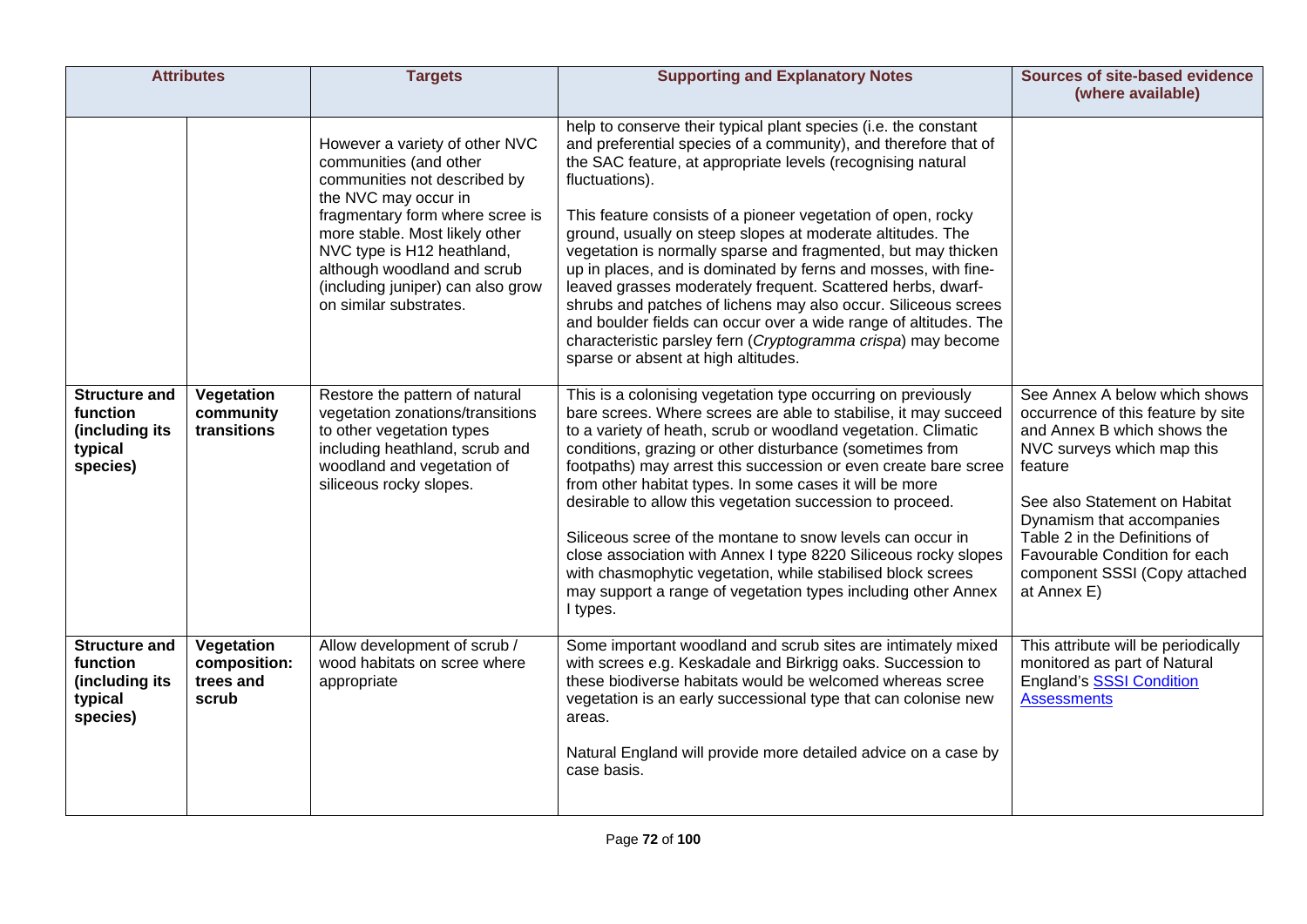|                                                                                                                                                                                                                                         | <b>Attributes</b>                     | <b>Targets</b>                                                                                                                                                                                                                                             | <b>Supporting and Explanatory Notes</b>                                                                                                                                                                                                                                                                                                                                                                                                                                                                                         | <b>Sources of site-based evidence</b><br>(where available)                                                                                                                                                   |
|-----------------------------------------------------------------------------------------------------------------------------------------------------------------------------------------------------------------------------------------|---------------------------------------|------------------------------------------------------------------------------------------------------------------------------------------------------------------------------------------------------------------------------------------------------------|---------------------------------------------------------------------------------------------------------------------------------------------------------------------------------------------------------------------------------------------------------------------------------------------------------------------------------------------------------------------------------------------------------------------------------------------------------------------------------------------------------------------------------|--------------------------------------------------------------------------------------------------------------------------------------------------------------------------------------------------------------|
| <b>Structure and</b><br>function<br>(including its<br>typical<br>species)                                                                                                                                                               | Vegetation<br>structure -<br>grazing. | Restore grazing pressure to no<br>more than very low levels                                                                                                                                                                                                | This interest feature can sustain low levels of grazing which<br>can assist in keeping habitat in an open condition and<br>preventing a build-up of stable vegetation communities.<br>However too high levels can damage the feature.                                                                                                                                                                                                                                                                                           |                                                                                                                                                                                                              |
| <b>Supporting</b><br>processes<br>(on which the<br>feature relies)                                                                                                                                                                      | Air quality                           | Restore as necessary, the<br>concentrations and deposition of<br>air pollutants to at or below the<br>site-relevant Critical Load or<br>Level values given for this<br>feature of the site on the Air<br>Pollution Information System<br>(www.apis.ac.uk). | See the explanatory notes for this attribute above in Table 1.                                                                                                                                                                                                                                                                                                                                                                                                                                                                  | More information about site-<br>relevant Critical Loads and Levels<br>for this SAC is available by using<br>the 'search by site' tool on the Air<br><b>Pollution Information System</b><br>(www.apis.ac.uk). |
| <b>Supporting</b><br>processes<br>(on which the<br>feature relies)                                                                                                                                                                      | <b>Conservation</b><br>measures       | Restore the management<br>measures (either within and/or<br>outside the site boundary as<br>appropriate) which are necessary<br>to restore the structure, functions<br>and supporting processes<br>associated with the feature                             | See the explanatory notes for this attribute above in Table 1.<br>Risk of loss of this habitat on this site is extremely low as new<br>substrate is continually formed by harsh environmental<br>conditions on the steep slopes of the fells.<br>Although rock based this is a fragile habitat and susceptible to<br>human activity and land management change. Threats to the<br>habitats include excessive grazing, heavy trampling, nitrogen<br>deposition, recreation (scree running and path erosion), and<br>vehicle use. |                                                                                                                                                                                                              |
| <b>Version Control</b><br>Advice last updated: N/A<br>Variations from national feature-framework of integrity-guidance: Targets are to restore the quality of this feature as it has been degraded by past management in<br>many places |                                       |                                                                                                                                                                                                                                                            |                                                                                                                                                                                                                                                                                                                                                                                                                                                                                                                                 |                                                                                                                                                                                                              |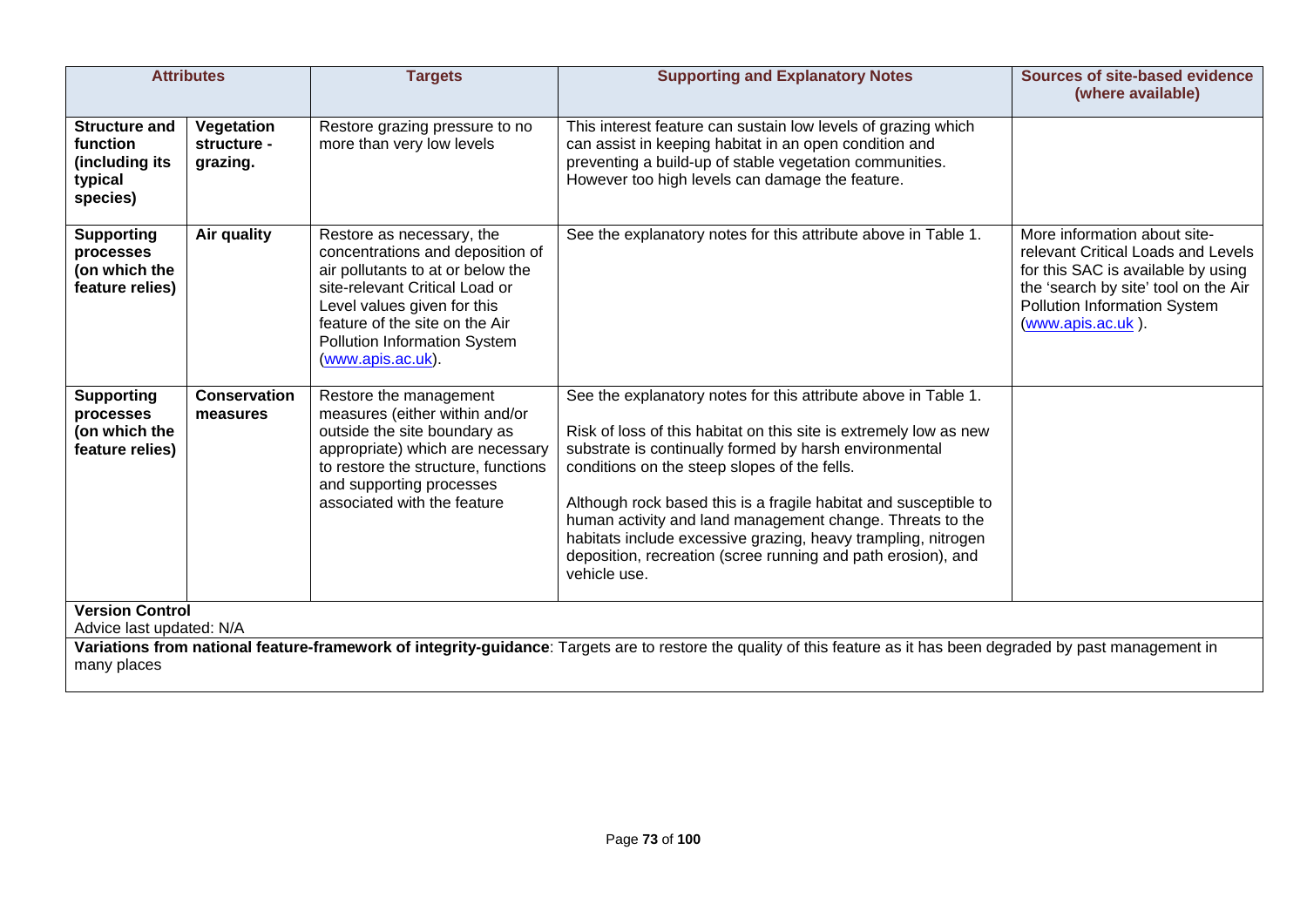**Table 12: Supplementary Advice for Qualifying Features: H8210. Calcareous rocky slopes with chasmophytic vegetation; Plants in crevices in base-rich rocks; H8220. Siliceous rocky slopes with chasmophytic vegetation; Plants in crevices on acid rocks** 

| <b>Attributes</b>                                   |                                                                     | <b>Targets</b>                                                                                                                                     | <b>Supporting and Explanatory Notes</b>                                                                                                                                                                                                                                                                                                                                                                                                                                                                                                                                                                                                                                                                                                                                                                                                                                                                                                                                                                                                                                                                                                                   | <b>Sources of site-based evidence</b><br>(where available)                                                                                                                                                         |
|-----------------------------------------------------|---------------------------------------------------------------------|----------------------------------------------------------------------------------------------------------------------------------------------------|-----------------------------------------------------------------------------------------------------------------------------------------------------------------------------------------------------------------------------------------------------------------------------------------------------------------------------------------------------------------------------------------------------------------------------------------------------------------------------------------------------------------------------------------------------------------------------------------------------------------------------------------------------------------------------------------------------------------------------------------------------------------------------------------------------------------------------------------------------------------------------------------------------------------------------------------------------------------------------------------------------------------------------------------------------------------------------------------------------------------------------------------------------------|--------------------------------------------------------------------------------------------------------------------------------------------------------------------------------------------------------------------|
| <b>Extent and</b><br>distribution<br>of the feature | <b>Extent of the</b><br>feature within<br>the site                  | Maintain the total extent of the<br>feature                                                                                                        | See the explanatory notes for this attribute above in Table 1.<br>There should be no measurable reduction (excluding any trivial<br>loss) in the extent and area of this feature.<br>This habitat occurs in characteristically small patches in cracks<br>and fissures of rock faces, is poorly described in the NVC and<br>is often in locations where rope access is necessary. For these<br>reasons, no figure for habitat extent is available.<br>The habitat is potentially present wherever there is a<br>calcareous influence within a rock face. Before any proposals<br>are carried out which may affect rock faces, baseline surveys<br>should be carried out.                                                                                                                                                                                                                                                                                                                                                                                                                                                                                  | Natural England (Various) -<br>Definitions of Favourable<br>Condition for the underpinning<br>SSSIs (Available on request from<br>Natural England)<br>Surveys listed in Annex D below<br>may refer to this habitat |
| <b>Extent and</b><br>distribution<br>of the feature | <b>Spatial</b><br>distribution of<br>the feature<br>within the site | Maintain the distribution and<br>configuration of the feature,<br>including where applicable its<br>component vegetation types,<br>across the site | A contraction in the range, or geographic spread, of the feature<br>(and its component vegetation and typical species, plus<br>transitional communities) across the site will reduce its overall<br>area, the local diversity and variations in its structure and<br>composition, and may undermine its resilience to adapt to<br>future environmental changes. This may also reduce and break<br>up the continuity of a habitat within a site and how well its<br>typical species are able to move around the site to occupy and<br>use habitat. Such fragmentation can impact on their viability<br>and the wider ecological composition of the Annex I habitat.<br>Smaller fragments of habitat can typically support smaller and<br>more isolated populations which are more vulnerable to<br>extinction. These fragments also have a greater amount of<br>open edge habitat which will differ in the amount of light,<br>temperature, wind, and even noise that it receives compared to<br>its interior. These conditions may not be suitable for some of<br>the typical and more specialist species associated with the<br>Annex I habitat feature. | As above                                                                                                                                                                                                           |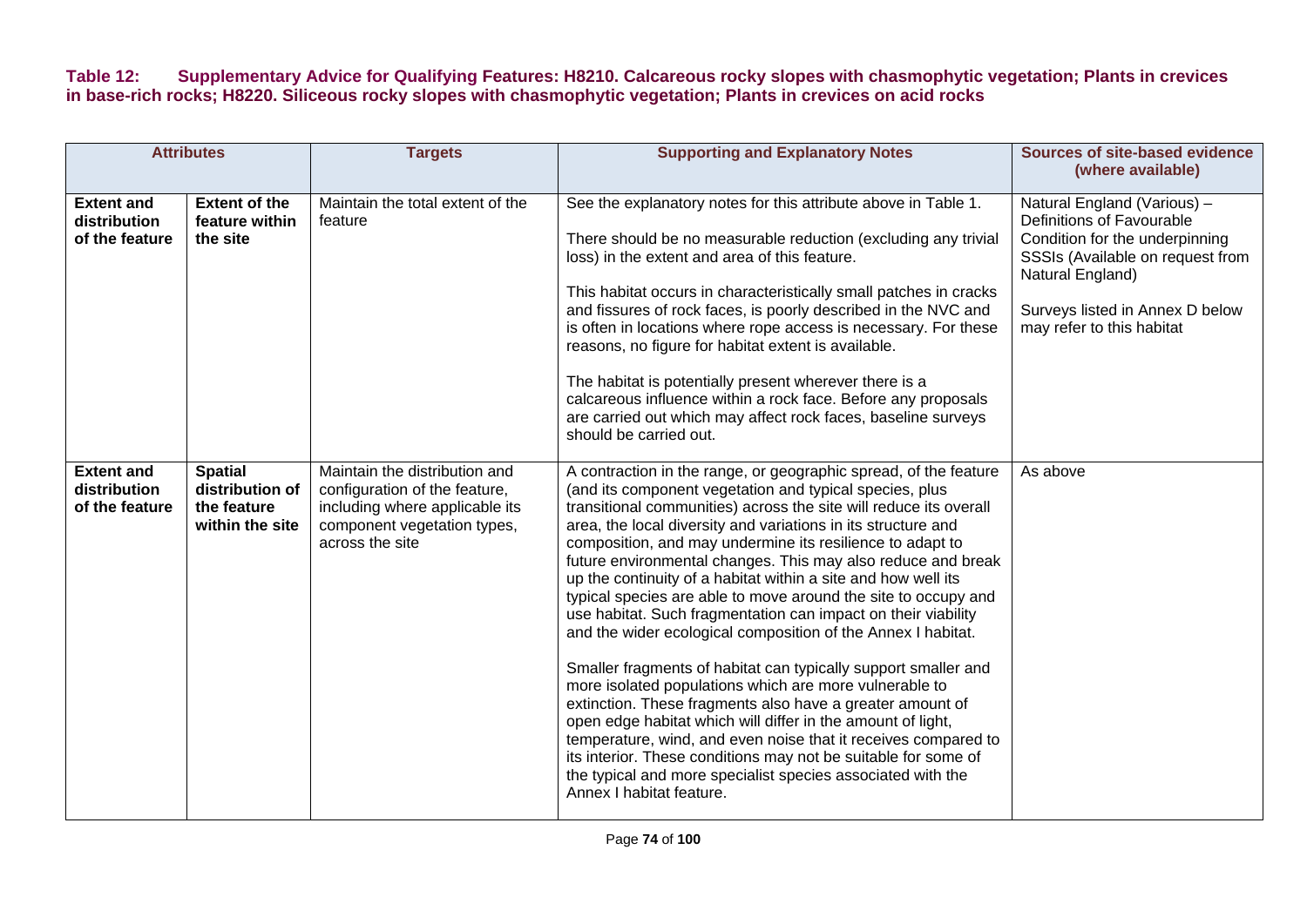|                                                                           | <b>Attributes</b>                                                            | <b>Targets</b>                                                                                                                                                                                                                                                                                      | <b>Supporting and Explanatory Notes</b>                                                                                                                                                                                                                                                                                                                                                                                                                                                                                                 | Sources of site-based evidence<br>(where available)                                                                          |
|---------------------------------------------------------------------------|------------------------------------------------------------------------------|-----------------------------------------------------------------------------------------------------------------------------------------------------------------------------------------------------------------------------------------------------------------------------------------------------|-----------------------------------------------------------------------------------------------------------------------------------------------------------------------------------------------------------------------------------------------------------------------------------------------------------------------------------------------------------------------------------------------------------------------------------------------------------------------------------------------------------------------------------------|------------------------------------------------------------------------------------------------------------------------------|
| <b>Structure and</b><br>function<br>(including its<br>typical<br>species) | <b>Adaptation</b><br>and resilience                                          | Restore the feature's ability, and<br>that of its supporting processes,<br>to adapt or evolve to wider<br>environmental change, either<br>within or external to the site.                                                                                                                           | See the explanatory notes for this attribute above in Table 2.                                                                                                                                                                                                                                                                                                                                                                                                                                                                          |                                                                                                                              |
| <b>Structure and</b><br>function<br>(including its<br>typical<br>species) | Invasive, non-<br>native and/or<br>introduced<br>species                     | Ensure invasive and introduced<br>non-native species are either<br>rare or absent, but if present are<br>causing minimal damage to the<br>feature.                                                                                                                                                  | Invasive or introduced non-native species can be a serious<br>potential threat to the structure and function of these habitats,<br>because they are able to exclude, damage or suppress the<br>growth of their associated typical species, reduce structural<br>diversity of the habitat and prevent the natural regeneration of<br>characteristic site-native species. Once established, the<br>measures to control such species may also impact negatively<br>on the features of interest (e.g. use of broad spectrum<br>pesticides). | This attribute will be periodically<br>monitored as part of Natural<br><b>England's SSSI Condition</b><br><b>Assessments</b> |
| <b>Structure and</b><br>function<br>(including its<br>typical<br>species) | <b>Key</b><br>structural,<br>influential<br>and/or<br>distinctive<br>species | Restore the abundance of the<br>typical species listed below to<br>enable each of them to be a<br>viable component of the Annex 1<br>habitat<br>Constant and preferential<br>$\bullet$<br>plant species of OV39, OV40<br>and U21 NVC communities<br>that comprise these features<br>within the SAC. | See the explanatory notes for this attribute above in Table 1.                                                                                                                                                                                                                                                                                                                                                                                                                                                                          | This attribute will be periodically<br>monitored as part of Natural<br><b>England's SSSI Condition</b><br><b>Assessments</b> |
| <b>Structure and</b><br>function<br>(including its<br>typical<br>species) | <b>Physical</b><br>structure:<br>ground<br>disturbance                       | Ensure there are no significant<br>areas of disturbed rocky slope.<br>Where present, the affected<br>areas should not exceed 1% of<br>the total feature, and should be<br>considered as a temporary stage.                                                                                          | Whilst this is a habitat where vegetation cover can be sparse,<br>significant disturbance of the rocky slopes by herbivores or<br>humans (rock climbing) can cause damage.                                                                                                                                                                                                                                                                                                                                                              | This attribute will be periodically<br>monitored as part of Natural<br><b>England's SSSI Condition</b><br><b>Assessments</b> |
| <b>Structure and</b><br>function<br>(including its<br>typical             | Soils,<br>substrate and<br>nutrient<br>cycling                               | Restore the properties of the<br>underlying soil types, including<br>structure, bulk density, total<br>carbon, pH, soil nutrient status                                                                                                                                                             | Soil is the foundation of basic ecosystem function and a vital<br>part of the natural environment. Its properties strongly influence<br>the colonisation, growth and distribution of those plant species<br>which together form vegetation types, and therefore provides a                                                                                                                                                                                                                                                              |                                                                                                                              |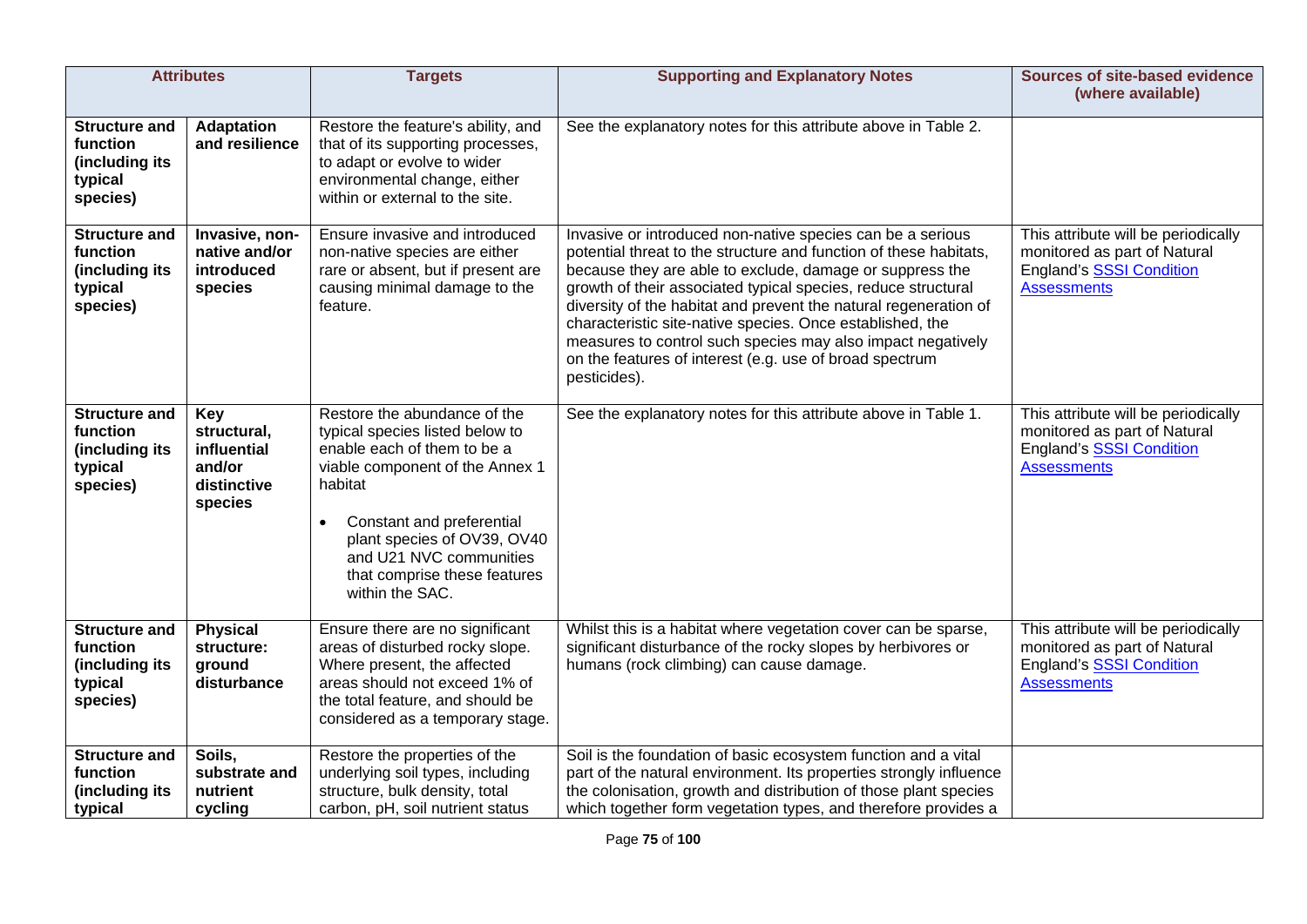| <b>Attributes</b>                                                         |                                        | <b>Targets</b>                                                                                                                                                                                                                                                                                                                                                                                                                    | <b>Supporting and Explanatory Notes</b>                                                                                                                                                                                                                                                                                                                                                                                                                                                                                                                                                                                                                                                                                                                                                                                                                                                                                                                                                                                                                                                                                                                                | <b>Sources of site-based evidence</b><br>(where available)                                                                   |
|---------------------------------------------------------------------------|----------------------------------------|-----------------------------------------------------------------------------------------------------------------------------------------------------------------------------------------------------------------------------------------------------------------------------------------------------------------------------------------------------------------------------------------------------------------------------------|------------------------------------------------------------------------------------------------------------------------------------------------------------------------------------------------------------------------------------------------------------------------------------------------------------------------------------------------------------------------------------------------------------------------------------------------------------------------------------------------------------------------------------------------------------------------------------------------------------------------------------------------------------------------------------------------------------------------------------------------------------------------------------------------------------------------------------------------------------------------------------------------------------------------------------------------------------------------------------------------------------------------------------------------------------------------------------------------------------------------------------------------------------------------|------------------------------------------------------------------------------------------------------------------------------|
| species)                                                                  |                                        | and fungal: bacterial ratio, to<br>within typical values for the<br>habitat.                                                                                                                                                                                                                                                                                                                                                      | habitat used by a wide range of organisms. Soil biodiversity<br>has a vital role to recycle organic matter.<br>Chasmophytic vegetation consists of plant communities that<br>colonise the cracks and fissures of rock faces. The type of plant<br>community that develops is largely determined by the base-<br>status of the rock face.<br>Calcareous sub-types develop on lime-rich rocks such as<br>limestone and calcareous schists.<br>For siliceous types, soil is rarely more than a discontinuous raw<br>humus derived from the decaying fern (Cryptogramma crispa)<br>fronds. Cryptogramma crispa seems unable to colonise very<br>fine or loose scree, but can be very common on more stable<br>slopes. This habitat is especially associated with hard volcanic<br>rocks.                                                                                                                                                                                                                                                                                                                                                                                   |                                                                                                                              |
| <b>Structure and</b><br>function<br>(including its<br>typical<br>species) | Vegetation<br>community<br>composition | Ensure the component<br>vegetation communities of the<br>feature are referable to and<br>characterised by the following<br><b>National Vegetation</b><br>Classification types, or other<br>species typical to this type of<br>location in the Lake District<br>On calcareous rocky slopes<br>usually:<br>OV39 Asplenium<br>trichomanes- Asplenium<br>ruta-muraria<br>OV40 Asplenium viride-<br>Cystopteris fragilis NVC<br>types. | This habitat feature will comprise a number of associated semi-<br>natural vegetation types and their transitional zones, reflecting<br>the geographical location of the site, altitude, aspect, soil<br>conditions (especially base-status and drainage) and<br>vegetation management. The type of plant community that<br>develops is largely determined by the base-status of the rock<br>face.<br>Maintaining or restoring these characteristic and distinctive<br>vegetation types, and the range of types as appropriate, will be<br>important to sustaining the overall habitat feature. This will also<br>help to conserve their typical plant species (i.e. the constant<br>and preferential species of a community), and therefore that of<br>the SAC feature, at appropriate levels (recognising natural<br>fluctuations).<br>On calcareous rocky slopes ferns and mosses are the most<br>prominent plant constituents. Depending on the situation, the<br>vegetation may range from being quite sparse to quite dense,<br>but it is usually fragmented and limited in extent. It can occur<br>over a wide range of altitudes. Some forms of the calcareous | This attribute will be periodically<br>monitored as part of Natural<br><b>England's SSSI Condition</b><br><b>Assessments</b> |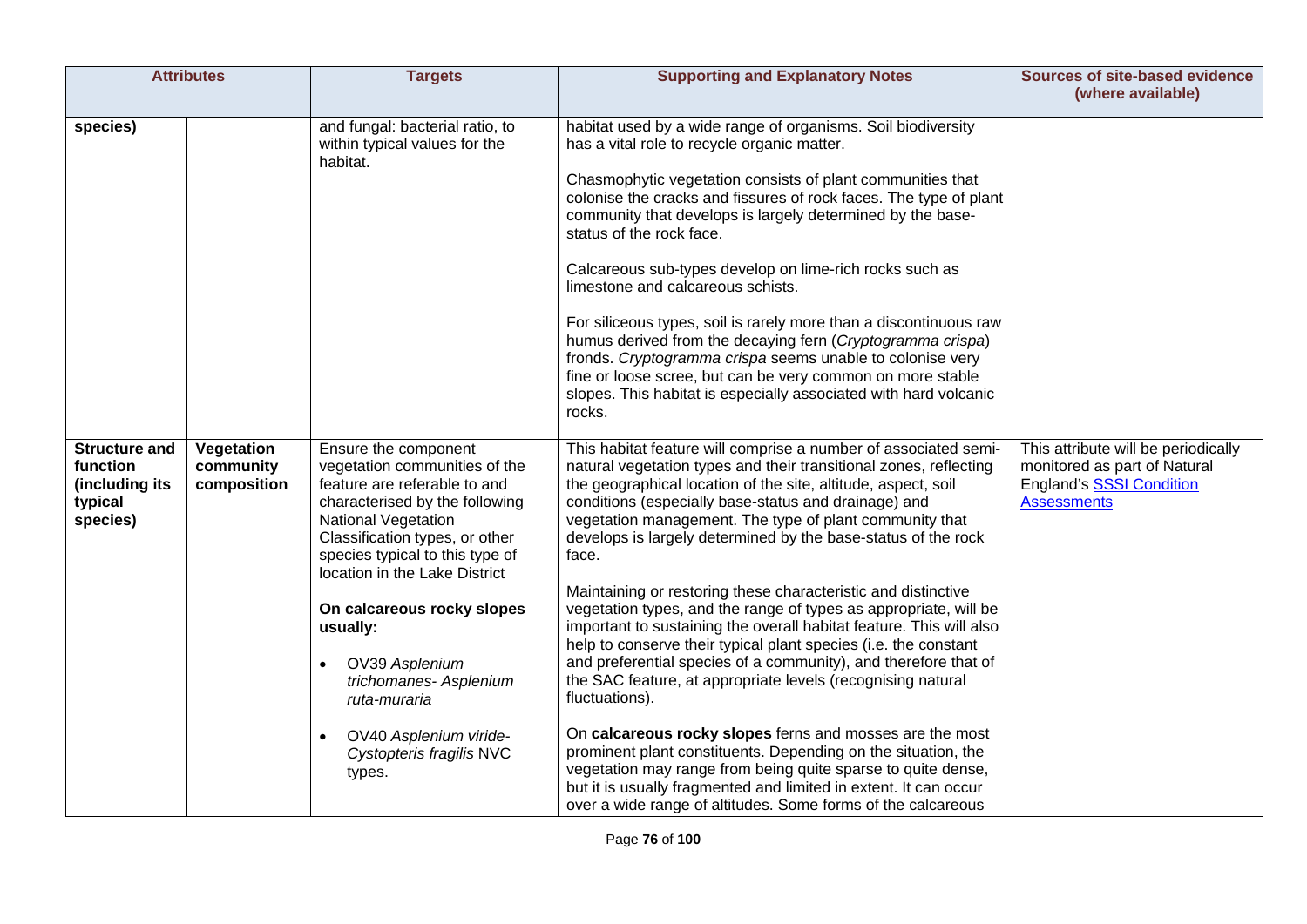|                                                                           | <b>Attributes</b>                      | <b>Targets</b>                                                                                                                                                      | <b>Supporting and Explanatory Notes</b>                                                                                                                                                                                                                                                                                                                                                                                                                                                                                                                                                                                                                                                                                                                                                                                                                                                                                                                                                                                                                                                                                                                                                                                                                                                                                                                              | <b>Sources of site-based evidence</b><br>(where available)                                                                                                                              |
|---------------------------------------------------------------------------|----------------------------------------|---------------------------------------------------------------------------------------------------------------------------------------------------------------------|----------------------------------------------------------------------------------------------------------------------------------------------------------------------------------------------------------------------------------------------------------------------------------------------------------------------------------------------------------------------------------------------------------------------------------------------------------------------------------------------------------------------------------------------------------------------------------------------------------------------------------------------------------------------------------------------------------------------------------------------------------------------------------------------------------------------------------------------------------------------------------------------------------------------------------------------------------------------------------------------------------------------------------------------------------------------------------------------------------------------------------------------------------------------------------------------------------------------------------------------------------------------------------------------------------------------------------------------------------------------|-----------------------------------------------------------------------------------------------------------------------------------------------------------------------------------------|
|                                                                           |                                        | On siliceous rocky slopes<br>usually:<br>U21 Crytogramma crispa -<br>Deschampsia flexuosa                                                                           | type correspond to NVC types OV39 Asplenium trichomanes -<br>Asplenium ruta-muraria community and OV40 Asplenium viride<br>- Cystopteris fragilis community, but other forms are not<br>described by the NVC. The vegetation is characterised by<br>bryophytes such as Tortella tortuosa, Anoectangium aestivum<br>and Ctenidium molluscum. Associated vascular plants include<br>brittle bladder-fern Cystopteris fragilis, green spleenwort<br>Asplenium viride and glaucous meadow-grass Poa glauca. A<br>rare habitat in England with an estimated 300ha.<br>On siliceous rocky slopes vegetation types are poorly<br>covered by the NVC, although some forms can be referred to<br>U21 Cryptogramma crispa - Deschampsia flexuosa<br>community, which can occur on scree or boulders. This is<br>pioneer vegetation of open, rock ground, usually on steep<br>slopes which comprises mixtures of bryophytes, such as<br>Amphidium mougeotii and Racomitrium spp., and vascular<br>plants, such as wavy hair-grass Deschampsia flexuosa and fir<br>clubmoss Huperzia. Until such time as better information is<br>available on community types, vegetation composition and<br>indicator species, the attributes and targets are of necessity<br>brief and aim to ensure that the habitat remains open and is<br>impacted relatively lightly by human activities. |                                                                                                                                                                                         |
| <b>Structure and</b><br>function<br>(including its<br>typical<br>species) | Vegetation<br>community<br>transitions | Restore the pattern of natural<br>vegetation zonations/transitions                                                                                                  | The presence of calcareous bands within otherwise mainly<br>siliceous rocks often brings the two types together on the same<br>rock outcrop. As a result, H8210 Calcareous rocky slopes with<br>chasmophytic vegetation may occur in close association with<br>Annex I type 8220 Siliceous rocky slopes with chasmophytic<br>vegetation, and some sites are listed for both types.<br>Calcareous rocky slopes may also be closely associated with<br>8110 Siliceous scree of the montane to snow levels<br>(Androsacetalia alpinae.                                                                                                                                                                                                                                                                                                                                                                                                                                                                                                                                                                                                                                                                                                                                                                                                                                  | This attribute will be periodically<br>monitored as part of Natural<br><b>England's SSSI Condition</b><br><b>Assessments</b>                                                            |
| <b>Supporting</b><br>processes<br>(on which the<br>feature relies)        | Air quality                            | Restore as necessary, the<br>concentrations and deposition of<br>air pollutants to at or below the<br>site-relevant Critical Load or<br>Level values given for this | See the explanatory notes for this attribute above in Table 1                                                                                                                                                                                                                                                                                                                                                                                                                                                                                                                                                                                                                                                                                                                                                                                                                                                                                                                                                                                                                                                                                                                                                                                                                                                                                                        | More information about site-<br>relevant Critical Loads and Levels<br>for this SAC is available by using<br>the 'search by site' tool on the Air<br><b>Pollution Information System</b> |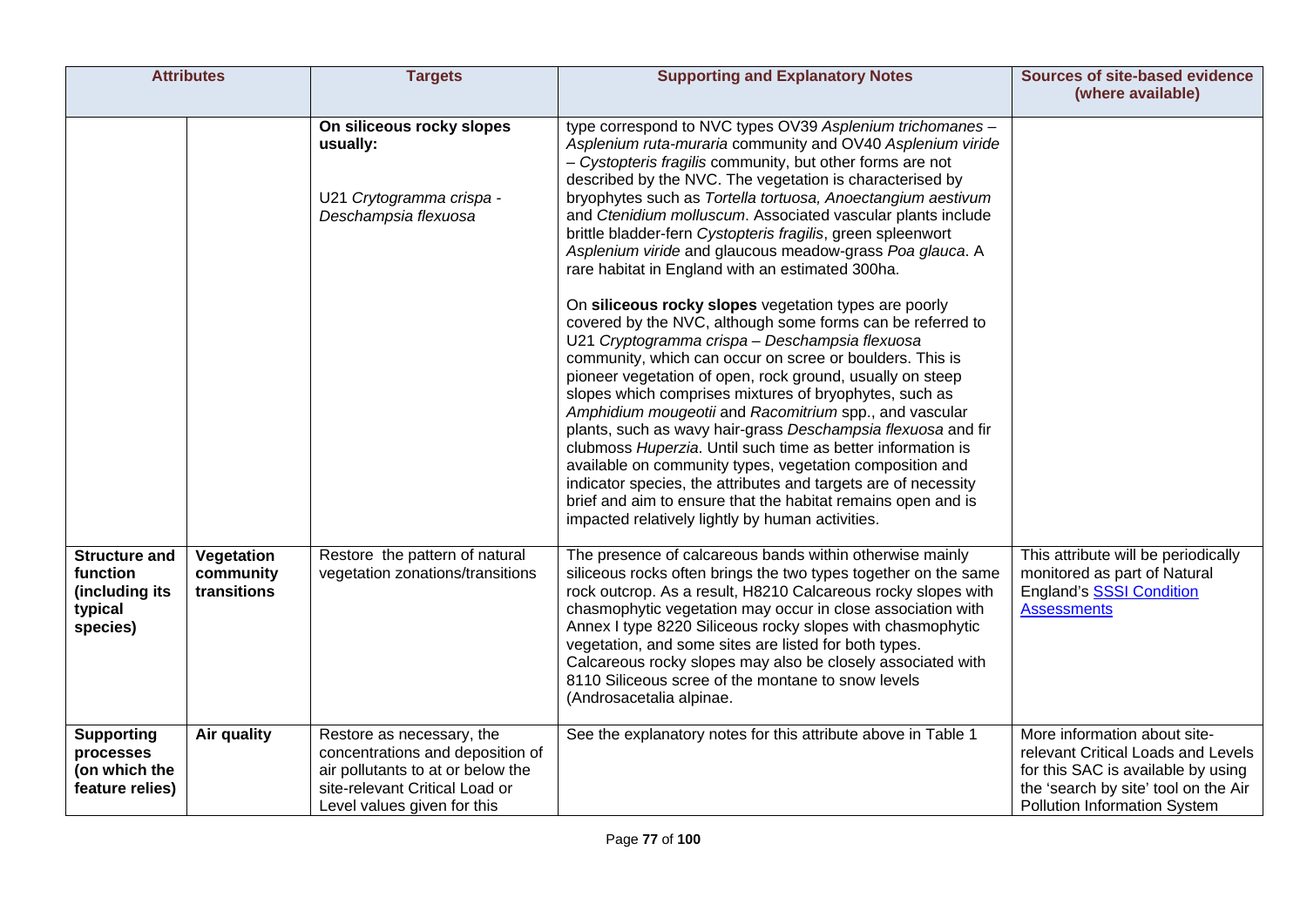| <b>Attributes</b>                                                  |                                                              | <b>Targets</b>                                                                                                                                                                                                                     | <b>Supporting and Explanatory Notes</b>                                                                                                                                                                                                                                                                                                                                                                                                                                                                                                                                                                                                                                                                                                                                                                                                                                                                                                                                                                                                                                                                                                                                                                                                                                                                                                                                                                         | <b>Sources of site-based evidence</b><br>(where available) |
|--------------------------------------------------------------------|--------------------------------------------------------------|------------------------------------------------------------------------------------------------------------------------------------------------------------------------------------------------------------------------------------|-----------------------------------------------------------------------------------------------------------------------------------------------------------------------------------------------------------------------------------------------------------------------------------------------------------------------------------------------------------------------------------------------------------------------------------------------------------------------------------------------------------------------------------------------------------------------------------------------------------------------------------------------------------------------------------------------------------------------------------------------------------------------------------------------------------------------------------------------------------------------------------------------------------------------------------------------------------------------------------------------------------------------------------------------------------------------------------------------------------------------------------------------------------------------------------------------------------------------------------------------------------------------------------------------------------------------------------------------------------------------------------------------------------------|------------------------------------------------------------|
|                                                                    |                                                              | feature of the site on the Air<br>Pollution Information System<br>(www.apis.ac.uk).                                                                                                                                                |                                                                                                                                                                                                                                                                                                                                                                                                                                                                                                                                                                                                                                                                                                                                                                                                                                                                                                                                                                                                                                                                                                                                                                                                                                                                                                                                                                                                                 | (www.apis.ac.uk).                                          |
| <b>Supporting</b><br>processes<br>(on which the<br>feature relies) | <b>Conservation</b><br>measures                              | Restore the management<br>measures (either within and/or<br>outside the site boundary as<br>appropriate) which are necessary<br>to Restore the structure.<br>functions and supporting<br>processes associated with the<br>feature. | See the explanatory notes for this attribute above in Table 1.<br>Although rock based this a fragile habitat and susceptible to<br>human activity. Threats to the habitats include heavy grazing<br>and trampling, nitrogen deposition, recreation (rock climbing).<br>Rock ledges can act as an important refuge for many plants<br>that are intolerant to heavy grazing. Fencing and/or stock<br>management to lower grazing levels may allow these plants to<br>expand their distribution on the site.                                                                                                                                                                                                                                                                                                                                                                                                                                                                                                                                                                                                                                                                                                                                                                                                                                                                                                       |                                                            |
| <b>Supporting</b><br>processes<br>(on which the<br>feature relies) | <b>Functional</b><br>connectivity<br>with wider<br>landscape | Restore the overall extent, quality<br>and function of any supporting<br>features within the local<br>landscape which provide a<br>critical functional connection with<br>the site                                                 | This recognises the potential need at this site to maintain or<br>restore the connectivity of the site to its wider landscape in<br>order to meet the conservation objectives. These connections<br>may take the form of landscape features, such as habitat<br>patches, hedges, watercourses and verges, outside of the<br>designated site boundary which are either important for the<br>migration, dispersal and genetic exchange of those typical<br>species closely associated with qualifying Annex I habitat<br>features of the site.<br>These features may also be important to the operation of the<br>supporting ecological processes on which the designated site<br>and its features may rely. In most cases increasing actual and<br>functional landscape-scale connectivity would be beneficial.<br>Where there is a lack of detailed knowledge of the connectivity<br>requirements of the qualifying feature, Natural England will<br>advise as to whether these are applicable on a case by case<br>basis.<br>Calcareous and siliceous rocky slopes normally occur as a<br>distinct and important part of part of the wider uplands<br>landscape alongside calcareous and siliceous scree,<br>woodlands, and variety of grassland communities. This mosaic<br>can be very important and the rocky slopes can act as a refuge<br>for those plants that require increased humidity and shade, and |                                                            |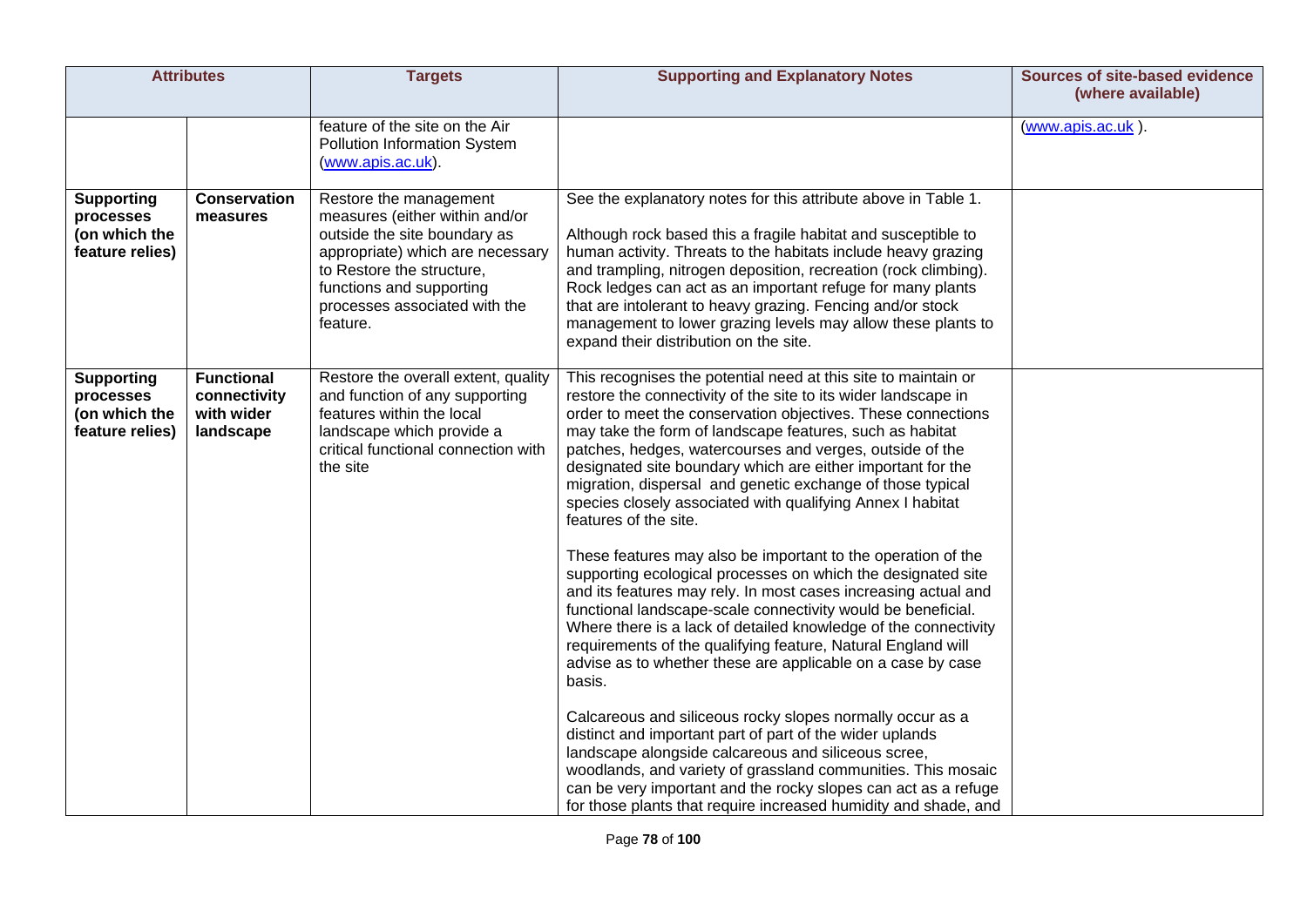|                                                                                                                                                                   | <b>Attributes</b>                                                                                            | Tarqets                                                           | <b>Supporting and Explanatory Notes</b>              | <b>Sources of site-based evidence</b><br>(where available) |  |
|-------------------------------------------------------------------------------------------------------------------------------------------------------------------|--------------------------------------------------------------------------------------------------------------|-------------------------------------------------------------------|------------------------------------------------------|------------------------------------------------------------|--|
|                                                                                                                                                                   |                                                                                                              |                                                                   | those that are intolerant of heavy grazing pressure. |                                                            |  |
|                                                                                                                                                                   | Version Control Advice last updated: N/A                                                                     |                                                                   |                                                      |                                                            |  |
|                                                                                                                                                                   |                                                                                                              | Variations from national feature-framework of integrity-guidance: |                                                      |                                                            |  |
|                                                                                                                                                                   | Targets are to restore the quality of this feature as it has been degraded by past management in many places |                                                                   |                                                      |                                                            |  |
| The attribute for Scrub and bracken has been removed as it is not relevant to these high altitude rocky habitats in the Lake District with extremely thin (almost |                                                                                                              |                                                                   |                                                      |                                                            |  |
| absent) soils                                                                                                                                                     |                                                                                                              |                                                                   |                                                      |                                                            |  |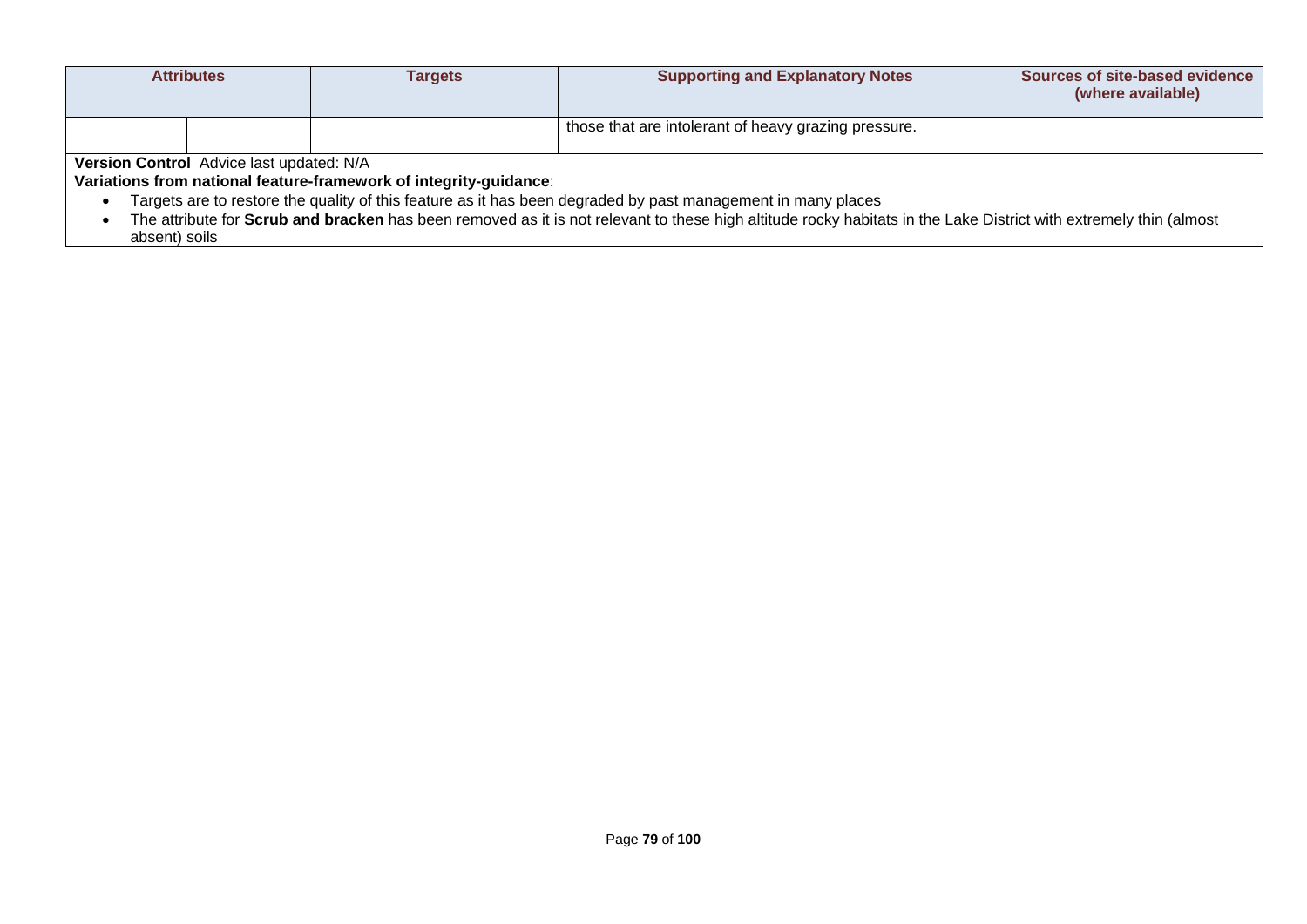#### **Table 13: Supplementary Advice for Qualifying Features: H91A0. Old sessile oak woods with** *Ilex* **and** *Blechnum* **in the British Isles; Western acidic oak woodland**

| <b>Attributes</b>                                   |                                                    | <b>Targets</b>                                                                        | <b>Supporting and Explanatory Notes</b>                                                                                                                                                                                                                                                                                                                                                                                                                                                                                | <b>Sources of site-based evidence</b><br>(where available)                                                                                                       |
|-----------------------------------------------------|----------------------------------------------------|---------------------------------------------------------------------------------------|------------------------------------------------------------------------------------------------------------------------------------------------------------------------------------------------------------------------------------------------------------------------------------------------------------------------------------------------------------------------------------------------------------------------------------------------------------------------------------------------------------------------|------------------------------------------------------------------------------------------------------------------------------------------------------------------|
| <b>Extent and</b><br>distribution<br>of the feature | <b>Extent of the</b><br>feature within<br>the site | Restore the total extent of the<br>feature to significantly more than<br>75 hectares. | See the explanatory notes for this attribute above in Table 1.<br>There should be no measurable reduction (excluding any trivial<br>loss) in the extent and area of this feature.<br>For this feature tree roots (particularly of veteran trees) can                                                                                                                                                                                                                                                                   | See Annex A below which shows<br>occurrence of this feature by site<br>and Annex B which shows the<br>NVC surveys which map this<br>feature                      |
|                                                     |                                                    |                                                                                       | extend a considerable distance beyond the boundary of the site<br>- they can be impacted by soil compaction (such as caused by<br>vehicles or construction works); agricultural operations or other<br>soil disturbance (like trenches); and agro chemicals or other<br>chemicals which get into the soil.                                                                                                                                                                                                             | Natural England (Various) -<br>Definitions of Favourable<br>Condition for the underpinning<br>SSSIs (Available on request from<br>Natural England)               |
|                                                     |                                                    |                                                                                       | Any loss of woodland area - whether at the edge or in the<br>middle of a site will reduce the core woodland area where<br>woodland conditions are found - these support significant<br>assemblages of species dependent on woodland conditions<br>(e.g. lichens and bryophytes - being one example).                                                                                                                                                                                                                   | Statement on Habitat Dynamism<br>that accompanies Table 2 in the<br>Definitions of Favourable<br>Condition for each component<br>SSSI (Copy attached at Annex E) |
|                                                     |                                                    |                                                                                       | Loss of any woodland area which fragments a site into different<br>parts will clearly disturb the movement of species between the<br>remaining parts of the woodland.                                                                                                                                                                                                                                                                                                                                                  |                                                                                                                                                                  |
|                                                     |                                                    |                                                                                       | The extent target only includes areas recorded as NVC type<br>W17. Area with sparse or remnant trees (which are often<br>present in gills) which could be regarded as degraded<br>examples of this habitat type are consistently under-recorded in<br>the NVC surveys                                                                                                                                                                                                                                                  |                                                                                                                                                                  |
|                                                     |                                                    |                                                                                       | The NVC type W11 is quite closely related and many stands<br>may be transitional between or a mixture of the two types. In<br>addition, some relatively species-poor stands recorded as W11<br>might be better regarded as degraded forms of W17 (Rodwell,<br>in "British Plant Communities Vol 1, notes that grazing tends to<br>make the two types converge). Therefore consideration should<br>also be given as to whether woodlands recorded as W11<br>should be entirely or partly regarded as being part of this |                                                                                                                                                                  |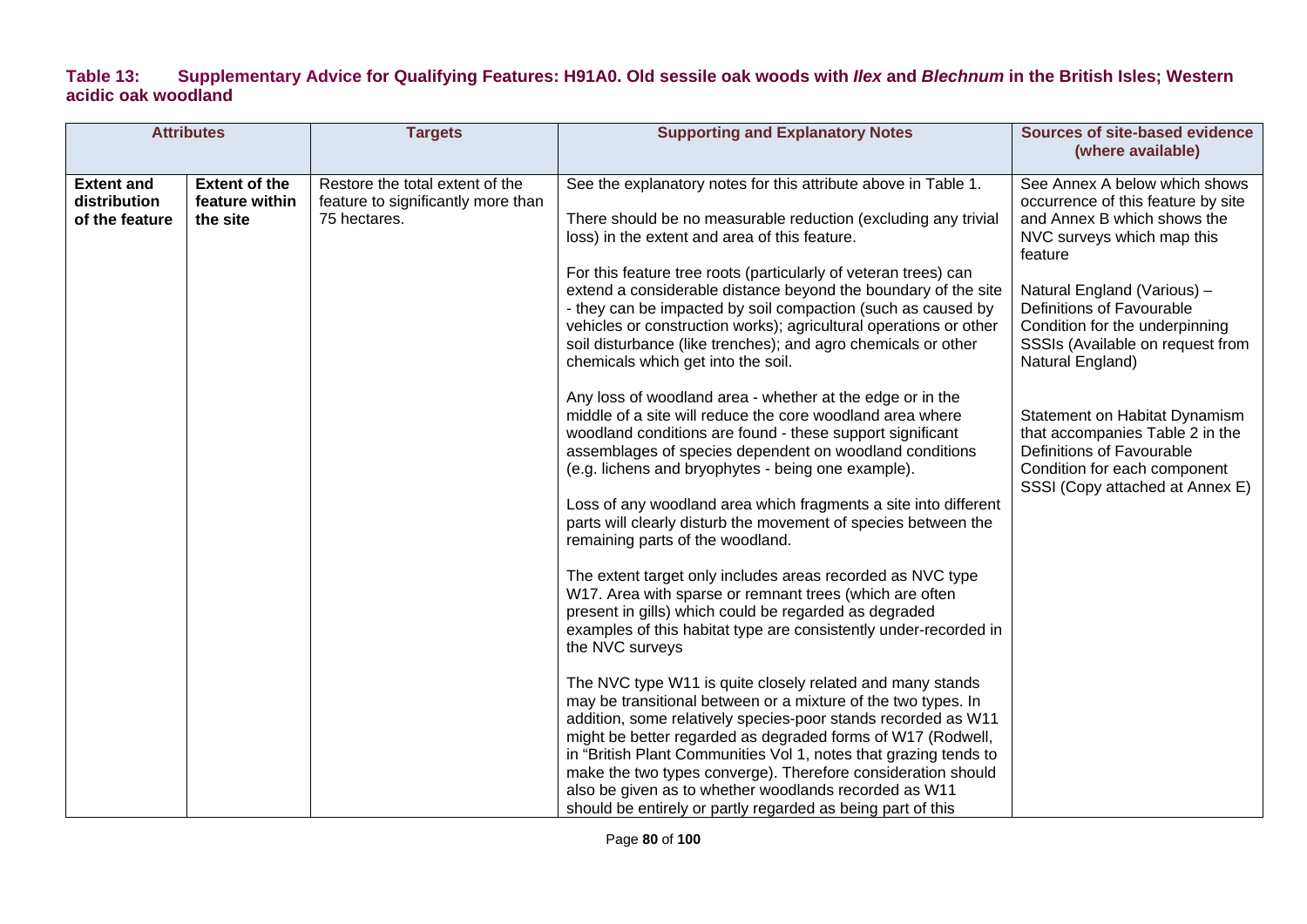|                                                                           | <b>Attributes</b>                                                   | <b>Targets</b>                                                                                                                                                                                                                                               | <b>Supporting and Explanatory Notes</b>                                                                                                                                                                                                                                                                                                                                                                                                                                                                                                                                                                                                                                                                                                                                                                                                                                                                                                                                                                                                                                                                                                                                                                                                                           | <b>Sources of site-based evidence</b><br>(where available)                                                                                                                                                                                                                                                      |
|---------------------------------------------------------------------------|---------------------------------------------------------------------|--------------------------------------------------------------------------------------------------------------------------------------------------------------------------------------------------------------------------------------------------------------|-------------------------------------------------------------------------------------------------------------------------------------------------------------------------------------------------------------------------------------------------------------------------------------------------------------------------------------------------------------------------------------------------------------------------------------------------------------------------------------------------------------------------------------------------------------------------------------------------------------------------------------------------------------------------------------------------------------------------------------------------------------------------------------------------------------------------------------------------------------------------------------------------------------------------------------------------------------------------------------------------------------------------------------------------------------------------------------------------------------------------------------------------------------------------------------------------------------------------------------------------------------------|-----------------------------------------------------------------------------------------------------------------------------------------------------------------------------------------------------------------------------------------------------------------------------------------------------------------|
|                                                                           |                                                                     |                                                                                                                                                                                                                                                              | feature.                                                                                                                                                                                                                                                                                                                                                                                                                                                                                                                                                                                                                                                                                                                                                                                                                                                                                                                                                                                                                                                                                                                                                                                                                                                          |                                                                                                                                                                                                                                                                                                                 |
| <b>Extent and</b><br>distribution<br>of the feature                       | <b>Spatial</b><br>distribution of<br>the feature<br>within the site | Restore the distribution and<br>configuration of the feature,<br>including where applicable its<br>component vegetation types,<br>across the site                                                                                                            | A contraction in the range, or geographic spread, of the feature<br>(and its component vegetation and typical species, plus<br>transitional communities) across the site will reduce its overall<br>area, the local diversity and variations in its structure and<br>composition, and may undermine its resilience to adapt to<br>future environmental changes. This may also reduce and break<br>up the continuity of a habitat within a site and how well its<br>typical species are able to move around the site to occupy and<br>use habitat. Such fragmentation can impact on their viability<br>and the wider ecological composition of the Annex I habitat.<br>Smaller fragments of habitat can typically support smaller and<br>more isolated populations which are more vulnerable to<br>extinction. These fragments also have a greater amount of<br>open edge habitat which will differ in the amount of light,<br>temperature, wind, and even noise that it receives compared to<br>its interior. These conditions may not be suitable for some of<br>the typical and more specialist species associated with the<br>Annex I habitat feature.<br>This feature is already highly fragmented and considerable<br>restoration and expansion is required. | See Annex A below which shows<br>occurrence of this feature by site<br>and Annex B which shows the<br>NVC surveys which map this<br>feature<br>Statement on Habitat Dynamism<br>that accompanies Table 2 in the<br>Definitions of Favourable<br>Condition for each component<br>SSSI (Copy attached at Annex E) |
| <b>Structure and</b><br>function<br>(including its<br>typical<br>species) | <b>Adaptation</b><br>and resilience                                 | Restore the resilience of the<br>feature by ensuring a diversity (at<br>least 2 species) of site-native<br>trees (e.g. sessile oak, birch,<br>holly) across the site.                                                                                        | See the explanatory notes for this attribute above in Table 2.                                                                                                                                                                                                                                                                                                                                                                                                                                                                                                                                                                                                                                                                                                                                                                                                                                                                                                                                                                                                                                                                                                                                                                                                    |                                                                                                                                                                                                                                                                                                                 |
| <b>Structure and</b><br>function<br>(including its<br>typical<br>species) | <b>Browsing and</b><br>grazing by<br>herbivores                     | Restore browsing at a (low) level<br>that allows well developed<br>understorey with no obvious<br>browse line, & lush ground<br>vegetation with some grazing<br>sensitive species evident<br>(bramble, ivy etc), and tree<br>seedlings and sapling common in | Herbivores, especially deer, are an integral part of woodland<br>ecosystems. They are important in influencing woodland<br>regeneration, composition and structure and therefore in<br>shaping woodland wildlife communities.<br>In general, both light grazing and browsing is desirable to<br>promote both a diverse woodland structure and continuous<br>seedling establishment. Short periods with no grazing at all can                                                                                                                                                                                                                                                                                                                                                                                                                                                                                                                                                                                                                                                                                                                                                                                                                                      | This attribute will be periodically<br>monitored as part of Natural<br><b>England's SSSI Condition</b><br><b>Assessments</b>                                                                                                                                                                                    |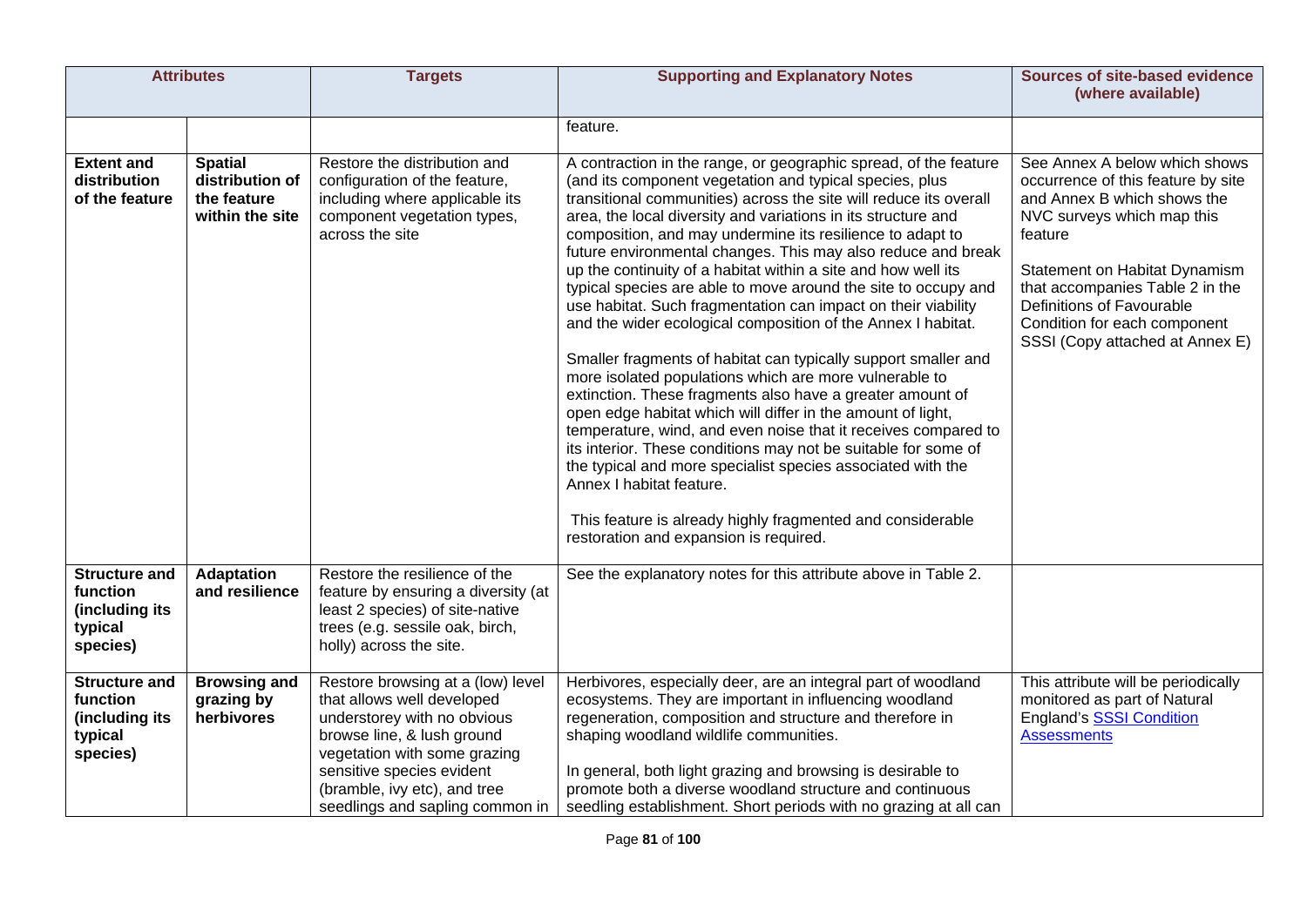| <b>Attributes</b>                                                         |                                                              | <b>Targets</b>                                                                                                                                                                     | <b>Supporting and Explanatory Notes</b>                                                                                                                                                                                                                                                                                                                                                                                                                                                                                                                                                                                                                                                                                                                                                                                                                                                                                                                                                                                                                                                                                           | <b>Sources of site-based evidence</b><br>(where available)                                                                   |
|---------------------------------------------------------------------------|--------------------------------------------------------------|------------------------------------------------------------------------------------------------------------------------------------------------------------------------------------|-----------------------------------------------------------------------------------------------------------------------------------------------------------------------------------------------------------------------------------------------------------------------------------------------------------------------------------------------------------------------------------------------------------------------------------------------------------------------------------------------------------------------------------------------------------------------------------------------------------------------------------------------------------------------------------------------------------------------------------------------------------------------------------------------------------------------------------------------------------------------------------------------------------------------------------------------------------------------------------------------------------------------------------------------------------------------------------------------------------------------------------|------------------------------------------------------------------------------------------------------------------------------|
|                                                                           |                                                              | gaps.                                                                                                                                                                              | allow fresh natural regeneration of trees, but a long-term<br>absence of herbivores can result in excessively dense thickets<br>of young trees which shade out ground flora and lower plant<br>species. However, heavy grazing by deer or sheep prevents<br>woodland regeneration, and can cause excessive trampling<br>and/or poaching damage, canopy fragmentation, heavy<br>browsing, barkstripping and a heavily grazed sward.                                                                                                                                                                                                                                                                                                                                                                                                                                                                                                                                                                                                                                                                                                |                                                                                                                              |
| <b>Structure and</b><br>function<br>(including its<br>typical<br>species) | <b>Functional</b><br>connectivity<br>with wider<br>landscape | Restore the overall extent, quality<br>and function of any supporting<br>features within the local<br>landscape which provide a<br>critical functional connection with<br>the site | This recognises the potential need at this site to maintain or<br>restore the connectivity of the site to its wider landscape in<br>order to meet the conservation objectives. These connections<br>may take the form of landscape features, such as habitat<br>patches, hedges, watercourses and verges, outside of the<br>designated site boundary which are either important for the<br>migration, dispersal and genetic exchange of those typical<br>species closely associated with qualifying Annex I habitat<br>features of the site.<br>These features may also be important to the operation of the<br>supporting ecological processes on which the designated site<br>and its features may rely. In most cases increasing actual and<br>functional landscape-scale connectivity would be beneficial.<br>Where there is a lack of detailed knowledge of the connectivity<br>requirements of the qualifying feature, Natural England will<br>advise as to whether these are applicable on a case by case<br>basis. This habitat is already highly fragmented and isolated<br>and expansion and reconnection is necessary. |                                                                                                                              |
| <b>Structure and</b><br>function<br>(including its<br>typical<br>species) | Invasive, non-<br>native and/or<br>introduced<br>species     | Ensure invasive and introduced<br>non-native species are either<br>rare or absent, but if present are<br>causing minimal damage to the<br>feature                                  | Invasive or introduced non-native species are a serious<br>potential threat to the biodiversity of native and ancient woods,<br>because they are able to exclude, damage or suppress the<br>growth of native tree, shrub and ground species (and their<br>associated typical species), reduce structural diversity and<br>prevent the natural regeneration of characteristic site-native<br>species.<br>Once established, the measures to control such species may<br>also impact negatively on the features of interest (e.g. use of<br>broad spectrum pesticides). Such species can include                                                                                                                                                                                                                                                                                                                                                                                                                                                                                                                                     | This attribute will be periodically<br>monitored as part of Natural<br><b>England's SSSI Condition</b><br><b>Assessments</b> |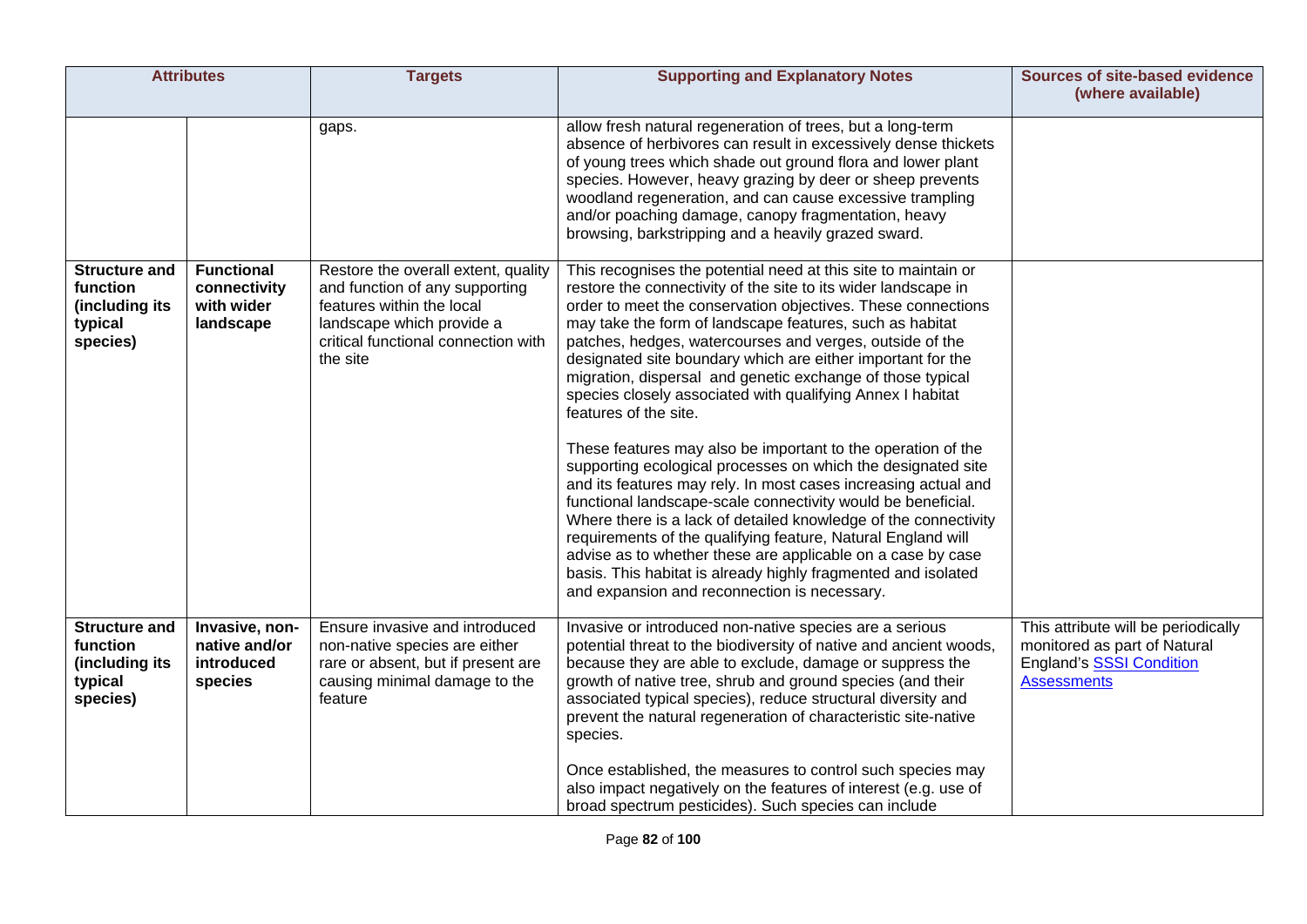| <b>Attributes</b>                                                         |                                                | <b>Targets</b>                                                                                                                                                                                                                                                                                                                                           | <b>Supporting and Explanatory Notes</b>                                                                                                                                                                                                                                                                                                                                                                                                                                                                                                                                                                                                                                                                                                                                                                           | <b>Sources of site-based evidence</b><br>(where available)                                                                   |
|---------------------------------------------------------------------------|------------------------------------------------|----------------------------------------------------------------------------------------------------------------------------------------------------------------------------------------------------------------------------------------------------------------------------------------------------------------------------------------------------------|-------------------------------------------------------------------------------------------------------------------------------------------------------------------------------------------------------------------------------------------------------------------------------------------------------------------------------------------------------------------------------------------------------------------------------------------------------------------------------------------------------------------------------------------------------------------------------------------------------------------------------------------------------------------------------------------------------------------------------------------------------------------------------------------------------------------|------------------------------------------------------------------------------------------------------------------------------|
|                                                                           |                                                |                                                                                                                                                                                                                                                                                                                                                          | Rhododendrons, snowberry, Japanese knotweed, giant<br>hogweed and Himalayan balsam, for example. Similarly, this<br>would include pheasants, rabbits and non-native invertebrate<br>'pest' species.                                                                                                                                                                                                                                                                                                                                                                                                                                                                                                                                                                                                               |                                                                                                                              |
| <b>Structure and</b><br>function<br>(including its<br>typical<br>species) | Regeneration<br>potential                      | Restore the potential for<br>sufficient natural regeneration of<br>desirable trees and shrubs;<br>typically tree seedlings of<br>desirable species (measured by<br>seedlings and <1.3m saplings -<br>above grazing and browsing<br>height) should be visible in<br>sufficient numbers in gaps, at the<br>wood edge and/or as regrowth as<br>appropriate; | The regeneration potential of the woodland feature must be<br>maintained if the wood is to be sustained and survive, both in<br>terms of quantity of regeneration and in terms of appropriate<br>species. This will Include regeneration of the trees and shrubs<br>from saplings or suckers, regrowth from coppice stools or<br>pollards, and where appropriate planting.<br>Browsing and grazing levels must permit regeneration at least<br>in intervals of 5 years every 20. The density of regeneration<br>considered sufficient is less in parkland sites than in high<br>forest. Regeneration from pollarding of veteran trees should be<br>included where this is happening.                                                                                                                              | This attribute will be periodically<br>monitored as part of Natural<br><b>England's SSSI Condition</b><br><b>Assessments</b> |
| <b>Structure and</b><br>function<br>(including its<br>typical<br>species) | Root zones of<br>ancient trees                 | Maintain or restore the soil<br>structure within and around the<br>root zones of the mature and<br>ancient tree cohort in or to an un-<br>compacted condition                                                                                                                                                                                            | The management of land within and around forest habitats<br>which are characterised by ancient trees can be crucial to their<br>individual welfare and long-term continuity, and the landscape<br>they are part of can be just as or even more important. The<br>condition of the soil surrounding such trees will affect their<br>roots, associated mycorrhizal fungi and growth.<br>Plants have difficulty in compacted soil because the mineral<br>grains are pressed together, leaving little space for air and<br>water which are essential for root growth. Unless carefully<br>managed, activities such as construction, forestry management<br>and trampling by grazing livestock and human feet during<br>recreational activity may all contribute to excessive soil<br>compaction around ancient trees. |                                                                                                                              |
| <b>Structure and</b><br>function<br>(including its<br>typical<br>species) | Soils,<br>substrate and<br>nutrient<br>cycling | Restore the properties of the<br>underlying soil types, including<br>structure, bulk density, total<br>carbon, pH, soil nutrient status<br>and fungal: bacterial ratio, to<br>within typical values for the                                                                                                                                              | Soil is the foundation of basic ecosystem function and a vital<br>part of the natural environment. Its properties strongly influence<br>the colonisation, growth and distribution of those plant species<br>which together form vegetation types, and therefore provides a<br>habitat used by a wide range of organisms. Soil biodiversity<br>has a vital role to recycle organic matter. Changes to natural                                                                                                                                                                                                                                                                                                                                                                                                      |                                                                                                                              |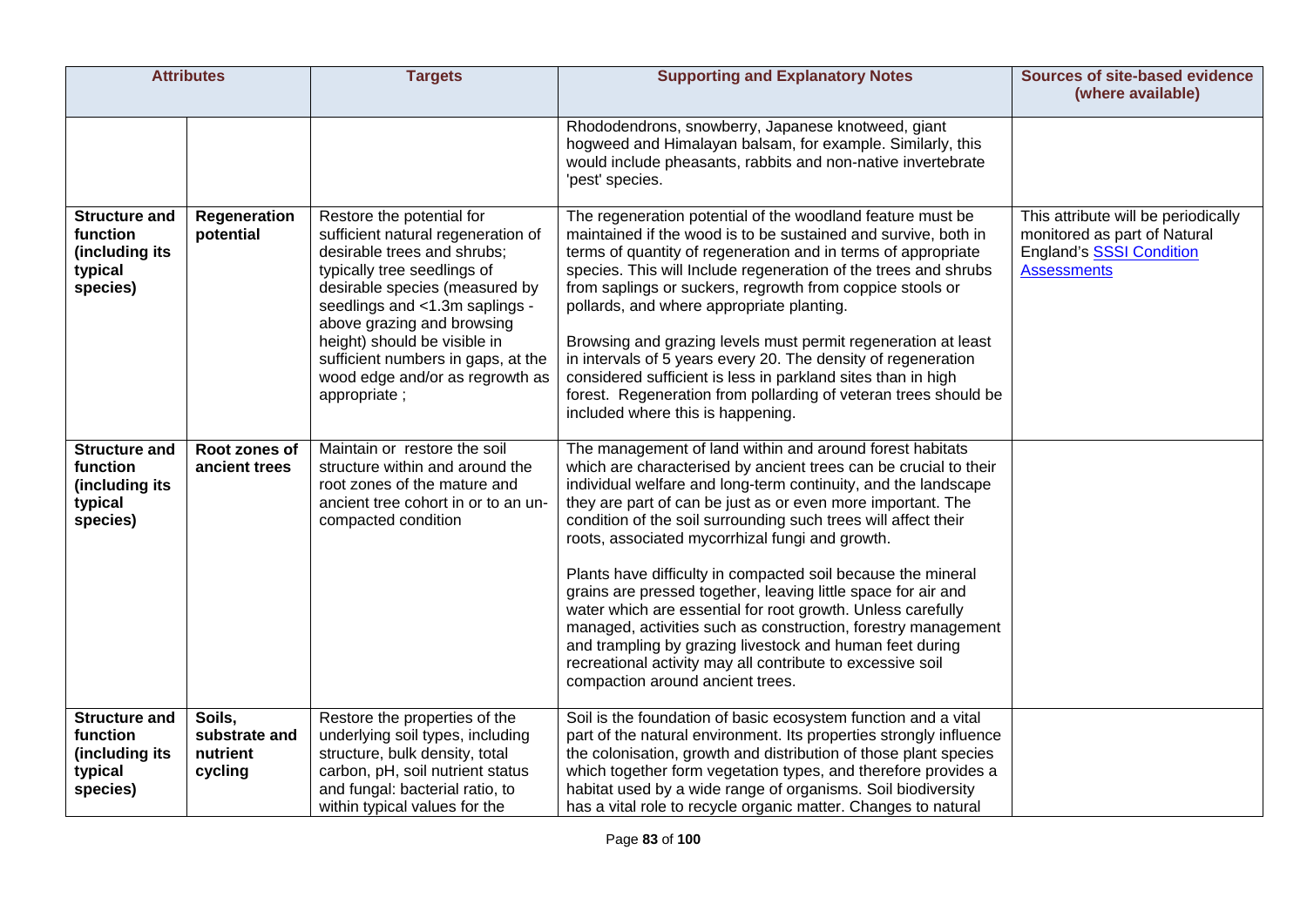| <b>Attributes</b>                                                         |                                                                              | <b>Targets</b>                                                                                                                                                                                                                                                                                                                              | <b>Supporting and Explanatory Notes</b>                                                                                                                                                                                                                                                                                                                                                                                                                                                                                                                                                                                                                                                                                                                                                                              | <b>Sources of site-based evidence</b><br>(where available)                                                                   |
|---------------------------------------------------------------------------|------------------------------------------------------------------------------|---------------------------------------------------------------------------------------------------------------------------------------------------------------------------------------------------------------------------------------------------------------------------------------------------------------------------------------------|----------------------------------------------------------------------------------------------------------------------------------------------------------------------------------------------------------------------------------------------------------------------------------------------------------------------------------------------------------------------------------------------------------------------------------------------------------------------------------------------------------------------------------------------------------------------------------------------------------------------------------------------------------------------------------------------------------------------------------------------------------------------------------------------------------------------|------------------------------------------------------------------------------------------------------------------------------|
|                                                                           |                                                                              | habitat.                                                                                                                                                                                                                                                                                                                                    | soil properties may therefore affect the ecological structure,<br>function and processes associated with this Annex I feature.                                                                                                                                                                                                                                                                                                                                                                                                                                                                                                                                                                                                                                                                                       |                                                                                                                              |
| <b>Structure and</b><br>function<br>(including its<br>typical<br>species) | <b>Tree and</b><br>shrub species<br>composition                              | Maintain a canopy and under-<br>storey of which 95% is composed<br>of site native trees and shrubs                                                                                                                                                                                                                                          | Native trees and shrubs in general support a greater diversity<br>of associated species than non-native species, especially<br>amongst groups of invertebrates which depend directly on trees<br>for food and shelter. There are many plants and animals which<br>use or co-exist with non-native trees, but many rare and<br>threatened woodland species are specialists adapted to one or<br>a few native trees or shrub species (birches, willows and oaks,<br>are examples of trees that host many specialist insect species).                                                                                                                                                                                                                                                                                   |                                                                                                                              |
| <b>Structure and</b><br>function<br>(including its<br>typical<br>species) | <b>Key</b><br>structural,<br>influential<br>and/or<br>distinctive<br>species | Restore the abundance of the<br>typical species listed below to<br>enable each of them to be a<br>viable component of the Annex 1<br>habitat;<br>Constant and preferential<br>$\bullet$<br>plant species of W17<br>Quercus petraea - Betula<br>pubescens - Dicranum majus<br>woodland which comprises<br>this feature within the SAC        | See the explanatory notes for this attribute above in Table 1.                                                                                                                                                                                                                                                                                                                                                                                                                                                                                                                                                                                                                                                                                                                                                       | This attribute will be periodically<br>monitored as part of Natural<br><b>England's SSSI Condition</b><br><b>Assessments</b> |
| <b>Structure and</b><br>function<br>(including its<br>typical<br>species) | Vegetation<br>community<br>composition                                       | Ensure the component<br>vegetation communities of the<br>feature are referable to and<br>characterised by the following<br><b>National Vegetation</b><br>Classification type:<br>W17 Quercus petraea - Betula<br>pubescens - Dicranum majus<br>woodland<br>Transitions to other native<br>woodland, scrub, tall herb and<br>heathland types | This habitat feature will comprise a number of associated semi-<br>natural vegetation types and their transitional zones, reflecting<br>the geographical location of the site, altitude, aspect, soil<br>conditions (especially base-status and drainage) and<br>vegetation management. In the UK these have been<br>categorised by the National Vegetation Classification (NVC).<br>Maintaining or restoring these characteristic and distinctive<br>vegetation types, and the range of types as appropriate, will be<br>important to sustaining the overall habitat feature. This will also<br>help to conserve their typical plant species (i.e. the constant<br>and preferential species of a community), and therefore that of<br>the SAC feature, at appropriate levels (recognising natural<br>fluctuations). | This attribute will be periodically<br>monitored as part of Natural<br><b>England's SSSI Condition</b><br><b>Assessments</b> |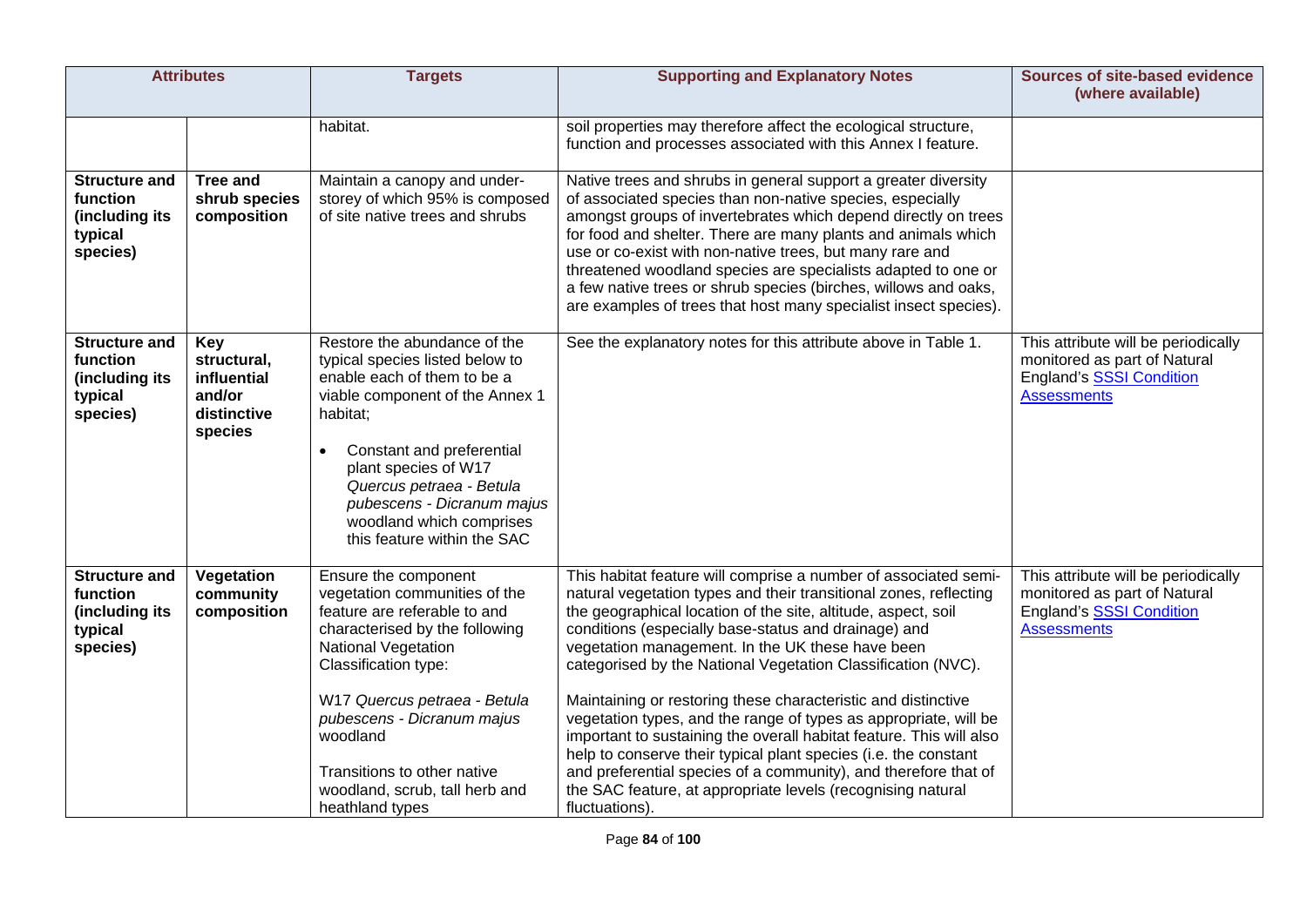|                                                                           | <b>Attributes</b>                                      | <b>Targets</b>                                                                                                                                                                                                                                               | <b>Supporting and Explanatory Notes</b>                                                                                                                                                                                                                                                                                                                                                                                                                                                                                                                                                                                                                                                                                                                                                                                                                                                                                                                                                                                                                                                                                     | <b>Sources of site-based evidence</b><br>(where available)                                                                   |
|---------------------------------------------------------------------------|--------------------------------------------------------|--------------------------------------------------------------------------------------------------------------------------------------------------------------------------------------------------------------------------------------------------------------|-----------------------------------------------------------------------------------------------------------------------------------------------------------------------------------------------------------------------------------------------------------------------------------------------------------------------------------------------------------------------------------------------------------------------------------------------------------------------------------------------------------------------------------------------------------------------------------------------------------------------------------------------------------------------------------------------------------------------------------------------------------------------------------------------------------------------------------------------------------------------------------------------------------------------------------------------------------------------------------------------------------------------------------------------------------------------------------------------------------------------------|------------------------------------------------------------------------------------------------------------------------------|
| <b>Structure and</b><br>function<br>(including its<br>typical<br>species) | Vegetation<br>structure -<br>age class<br>distribution | Restore at least 3 age classes<br>(pole stage/ medium/ mature)<br>spread across the average life<br>expectancy of the commonest<br>trees.                                                                                                                    | A distribution of size and age classes of the major site-native<br>tree and shrub species that indicate the woodland will continue<br>in perpetuity, and will provide a variety of the woodland habitats<br>and niches expected for this type of woodland at the site in<br>question.                                                                                                                                                                                                                                                                                                                                                                                                                                                                                                                                                                                                                                                                                                                                                                                                                                       | This attribute will be periodically<br>monitored as part of Natural<br>England's SSSI Condition<br><b>Assessments</b>        |
| <b>Structure and</b><br>function<br>(including its<br>typical<br>species) | Vegetation<br>structure -<br>canopy cover              | Restore an appropriate tree<br>canopy cover across the feature,<br>which will typically be between<br>40-90% of the site                                                                                                                                     | Canopy cover is the overall proportion of vegetative cover<br>consisting of any woody layer ranging from established<br>regeneration to mature and veteran stages. Woodland canopy<br>density and structure is important because it affects ecosystem<br>function and in particular microclimate, litterfall, soil moisture,<br>nutrient turnover and shading; this in turn influences the<br>composition of plants and animals in lower vegetation layers<br>and soil.<br>Open canopies with just scattered trees will have less of a<br>woodland character and reduced diversity of woodland-<br>dependent species (although they may be still be important as<br>a form of woodland-pasture).<br>Completely closed canopies across the whole woodland are<br>not ideal either however, as they cast heavier shade and<br>support fewer species associated with edges, glades and open<br>grown trees, and have little space where tree regeneration<br>could occur. In general, the woodland canopy of this feature<br>should provide a core of woodland interior conditions with some<br>open and edge habitat as well. | This attribute will be periodically<br>monitored as part of Natural<br><b>England's SSSI Condition</b><br><b>Assessments</b> |
| <b>Structure and</b><br>function<br>(including its<br>typical<br>species) | Vegetation<br>structure -<br>dead wood                 | Restore the continuity and<br>abundance of standing or fallen<br>dead and decaying wood,<br>typically between 30 - 50 m3 per<br>hectare of standing or fallen<br>timber or 3-5 fallen trees >30cm<br>per hectare, and >10 standing<br>dead trees per hectare | Woodland structure includes variations in age, tree form,<br>layering, the distribution and abundance of open space and<br>dead wood. It plays a critical role in woodland ecosystem<br>functioning. The targets set within this attribute should reflect<br>the most appropriate structure for the woodland feature on a<br>particular site, taking account of its known interest, history, past<br>management and the landscape context.<br>Dead and actively decaying wood, either as part of a standing<br>tree or as a fallen tree on the woodland floor, is an important<br>component of woodland ecosystems, and supports a range of<br>specialist invertebrates, fungi, lichens and bryophytes, and                                                                                                                                                                                                                                                                                                                                                                                                                 | This attribute will be periodically<br>monitored as part of Natural<br><b>England's SSSI Condition</b><br><b>Assessments</b> |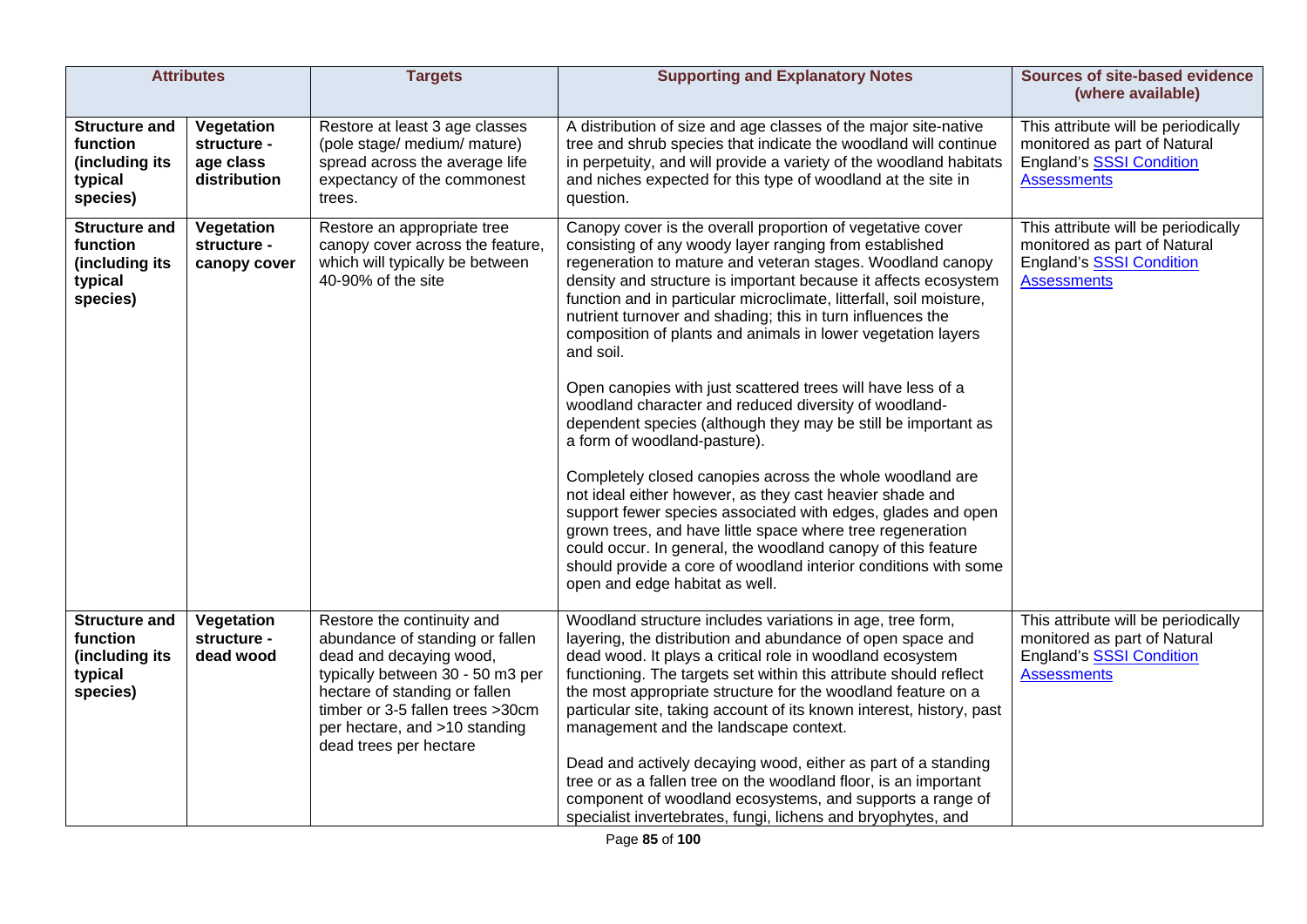| <b>Attributes</b>                                                         |                                               | <b>Targets</b>                                                                                                                                                                                                                                                                                                                                                                                                                                                                                                                                                                                  | <b>Supporting and Explanatory Notes</b>                                                                                                                                                                                                                                                                                                                                                                                                                                                                                                                                                                                        | <b>Sources of site-based evidence</b><br>(where available)                                                                   |
|---------------------------------------------------------------------------|-----------------------------------------------|-------------------------------------------------------------------------------------------------------------------------------------------------------------------------------------------------------------------------------------------------------------------------------------------------------------------------------------------------------------------------------------------------------------------------------------------------------------------------------------------------------------------------------------------------------------------------------------------------|--------------------------------------------------------------------------------------------------------------------------------------------------------------------------------------------------------------------------------------------------------------------------------------------------------------------------------------------------------------------------------------------------------------------------------------------------------------------------------------------------------------------------------------------------------------------------------------------------------------------------------|------------------------------------------------------------------------------------------------------------------------------|
|                                                                           |                                               |                                                                                                                                                                                                                                                                                                                                                                                                                                                                                                                                                                                                 |                                                                                                                                                                                                                                                                                                                                                                                                                                                                                                                                                                                                                                |                                                                                                                              |
|                                                                           |                                               |                                                                                                                                                                                                                                                                                                                                                                                                                                                                                                                                                                                                 | associated hole-nesting birds and roosting bats, all of which<br>may be very typical of the feature.                                                                                                                                                                                                                                                                                                                                                                                                                                                                                                                           |                                                                                                                              |
| <b>Structure and</b><br>function<br>(including its<br>typical<br>species) | Vegetation<br>structure - old<br>growth       | Restore the extent and continuity<br>of undisturbed, mature/old<br>growth stands (typically<br>comprising at least 20% of the<br>feature at any one time) and the<br>assemblages of veteran and<br>ancient trees (typically >10 trees<br>per hectare).                                                                                                                                                                                                                                                                                                                                          | Good woodland structure includes variations in age, tree form,<br>layering, the distribution and abundance of open space and<br>dead wood. It plays a critical role in woodland ecosystem<br>functioning. The targets set within this attribute should reflect<br>the most appropriate structure for the woodland feature on a<br>particular site, taking account of its known interest, history, past<br>management and the landscape context.<br>For this habitat type, old or over-mature elements of the<br>woodland are particularly characteristic and important features,<br>and their continuity should be a priority. | This attribute will be periodically<br>monitored as part of Natural<br>England's SSSI Condition<br><b>Assessments</b>        |
| <b>Structure and</b><br>function<br>(including its<br>typical<br>species) | Vegetation<br>structure -<br>open space       | Maintain or restore areas of<br>Woodland structure includes variations in age, tree form,<br>permanent/temporary open<br>layering, the distribution and abundance of open space and<br>dead wood. It plays a critical role in woodland ecosystem<br>space within the woodland<br>feature, typically to cover<br>functioning. The targets set within this attribute should reflect<br>approximately 10% of area<br>the most appropriate structure for the woodland feature on a<br>particular site, taking account of its known interest, history, past<br>management and the landscape context. |                                                                                                                                                                                                                                                                                                                                                                                                                                                                                                                                                                                                                                | This attribute will be periodically<br>monitored as part of Natural<br><b>England's SSSI Condition</b><br><b>Assessments</b> |
|                                                                           |                                               |                                                                                                                                                                                                                                                                                                                                                                                                                                                                                                                                                                                                 | Having some open, sunlit and largely tree-less areas as part of<br>the woodland community is often important to facilitate natural<br>tree and shrub regeneration and also to provide supporting<br>habitat for specialist woodland invertebrates, birds, vascular<br>and lower plants. Such open space can be permanent or<br>temporary and may consist of managed grazed areas, linear<br>rides and glades, or naturally-produced gaps caused by<br>disturbance events such as windthrow/fire/tree falling<br>over/snow damage.                                                                                              |                                                                                                                              |
| <b>Structure and</b><br>function<br>(including its<br>typical<br>species) | Vegetation<br>structure -<br>woodland<br>edge | Maintain a graduated woodland<br>edge into adjacent semi-natural<br>open habitats, other<br>woodland/wood-pasture types or<br>scrub.                                                                                                                                                                                                                                                                                                                                                                                                                                                            | Woodland edge is defined as being the transitional zone<br>between the forest feature and adjacent but different habitat<br>types - the best woodland edges will have a varied structure in<br>terms of height and cover. Many typical forest species make<br>regular use of the edge habitats for feeding due to higher herb<br>layer productivity and larger invertebrate populations.                                                                                                                                                                                                                                       |                                                                                                                              |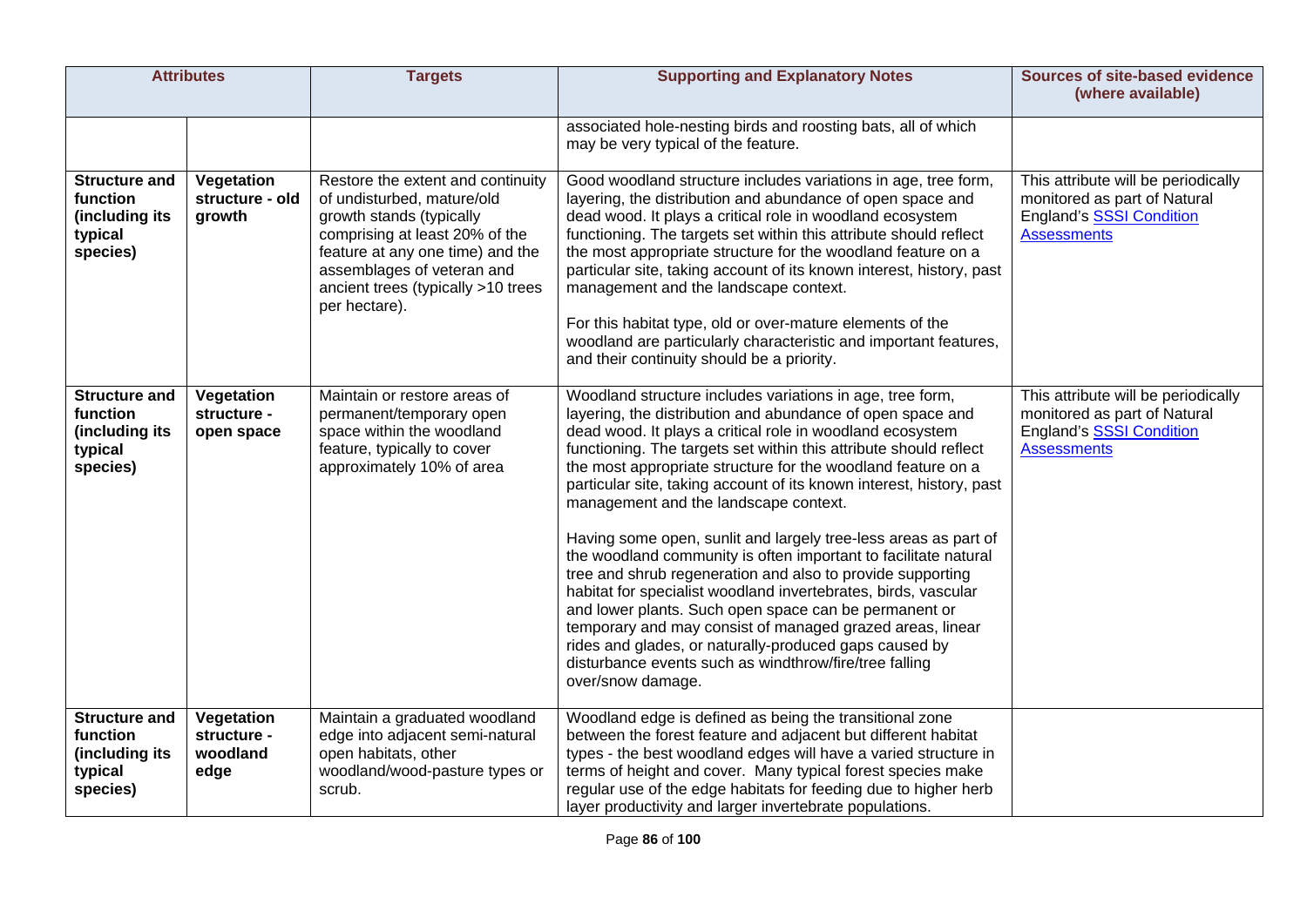| <b>Attributes</b>                                                  |                     | <b>Targets</b>                                                                                                                                                                                                                                             | <b>Supporting and Explanatory Notes</b>                                                                                                                                                                                                                                                                                                                                                                                                                                                                                                                                                                                                                                                                                                                                                                                                                                                                                 | <b>Sources of site-based evidence</b><br>(where available)                                                                                                                                                   |
|--------------------------------------------------------------------|---------------------|------------------------------------------------------------------------------------------------------------------------------------------------------------------------------------------------------------------------------------------------------------|-------------------------------------------------------------------------------------------------------------------------------------------------------------------------------------------------------------------------------------------------------------------------------------------------------------------------------------------------------------------------------------------------------------------------------------------------------------------------------------------------------------------------------------------------------------------------------------------------------------------------------------------------------------------------------------------------------------------------------------------------------------------------------------------------------------------------------------------------------------------------------------------------------------------------|--------------------------------------------------------------------------------------------------------------------------------------------------------------------------------------------------------------|
|                                                                    |                     |                                                                                                                                                                                                                                                            | Grasslands / arable fields managed with high doses of agro-<br>chemicals could potentially not allow this gradation of woodland<br>edge and could have other impacts on the integrity of the site<br>(pollution/ nutrient enrichment etc).                                                                                                                                                                                                                                                                                                                                                                                                                                                                                                                                                                                                                                                                              |                                                                                                                                                                                                              |
| <b>Supporting</b><br>processes<br>(on which the<br>feature relies) | Air quality         | Restore as necessary, the<br>concentrations and deposition of<br>air pollutants to at or below the<br>site-relevant Critical Load or<br>Level values given for this<br>feature of the site on the Air<br>Pollution Information System<br>(www.apis.ac.uk). | See the explanatory notes for this attribute above in Table 1.                                                                                                                                                                                                                                                                                                                                                                                                                                                                                                                                                                                                                                                                                                                                                                                                                                                          | More information about site-<br>relevant Critical Loads and Levels<br>for this SAC is available by using<br>the 'search by site' tool on the Air<br><b>Pollution Information System</b><br>(www.apis.ac.uk). |
| <b>Supporting</b><br>processes<br>(on which the<br>feature relies) | <b>Hydrology</b>    | At a site, unit and/or catchment<br>level (as necessary, restore<br>natural hydrological processes to<br>provide the conditions necessary<br>to sustain the feature within the<br>site                                                                     | Defining and maintaining the appropriate hydrological regime is<br>a key step in moving towards achieving the conservation<br>objectives for this site and sustaining this feature. Changes in<br>source, depth, duration, frequency, magnitude and timing of<br>water supply can have significant implications for the<br>assemblage of characteristic plants and animals present. This<br>target is generic and further site-specific investigations may be<br>required to fully inform conservation measures and/or the<br>likelihood of impacts.<br>This is included as disruption/ damage to hydrological<br>processes could be caused by activities at some distance from<br>the site boundary. E.g. through extraction of ground or surface<br>waters; diverting or damming river channels; pollution of water<br>source; channel alignment that disrupts natural<br>geomorphological processes; tunnelling etc. |                                                                                                                                                                                                              |
| <b>Supporting</b><br>processes<br>(on which the<br>feature relies) | <b>Illumination</b> | Ensure artificial light is<br>maintained at a level which is<br>unlikely to affect natural<br>phenological cycles and<br>processes to the detriment of the<br>feature and its typical species at<br>this site.                                             | Woodland biodiversity has naturally evolved with natural<br>patterns of light and darkness, so disturbance or modification of<br>those patterns can influence numerous aspects of plant and<br>animal behaviour. For example, light pollution (from direct<br>glare, chronically increased illumination and/or temporary,<br>unexpected fluctuations in lighting) can affect animal<br>navigation, competitive interactions, predator-prey relations,                                                                                                                                                                                                                                                                                                                                                                                                                                                                   |                                                                                                                                                                                                              |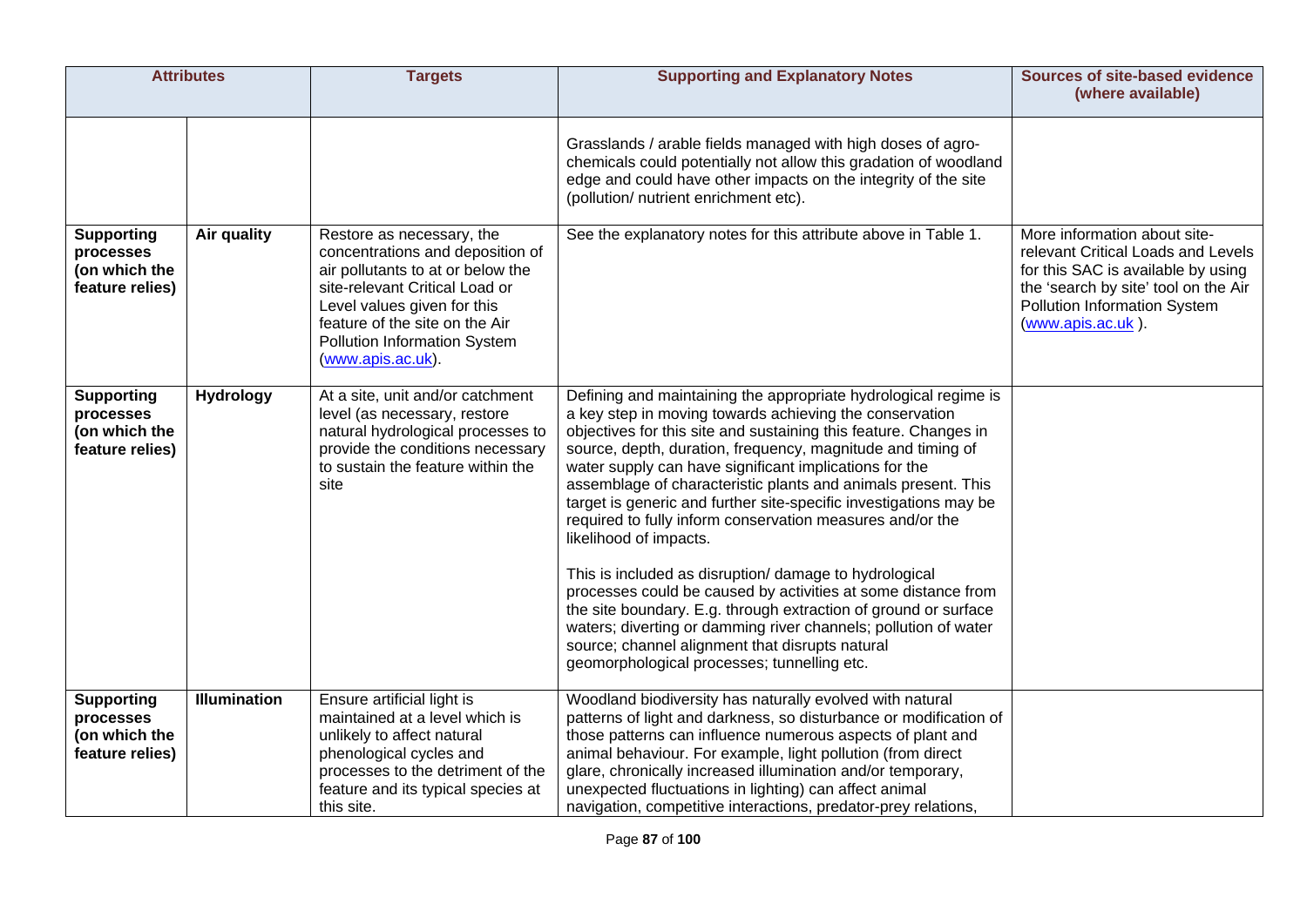| <b>Attributes</b>                                                                                                                                                                                                                                                                            |  | <b>Targets</b> | <b>Supporting and Explanatory Notes</b>                                                                                                                                  | Sources of site-based evidence<br>(where available) |  |  |
|----------------------------------------------------------------------------------------------------------------------------------------------------------------------------------------------------------------------------------------------------------------------------------------------|--|----------------|--------------------------------------------------------------------------------------------------------------------------------------------------------------------------|-----------------------------------------------------|--|--|
|                                                                                                                                                                                                                                                                                              |  |                | and animal physiology. Flowering and development of trees<br>and plants can also be modified by un-natural illumination<br>which can disrupt natural seasonal responses. |                                                     |  |  |
| <b>Version Control</b>                                                                                                                                                                                                                                                                       |  |                |                                                                                                                                                                          |                                                     |  |  |
| Advice last updated: N/A                                                                                                                                                                                                                                                                     |  |                |                                                                                                                                                                          |                                                     |  |  |
|                                                                                                                                                                                                                                                                                              |  |                | Variations from national feature-framework of integrity-guidance: Targets are to restore the extent and quality of this feature as it has been degraded by past          |                                                     |  |  |
| management in many places                                                                                                                                                                                                                                                                    |  |                |                                                                                                                                                                          |                                                     |  |  |
| The attribute for vegetation structure-shrub layer has been removed because the high altitude woodlands on this site naturally tend to have a simplified, scrubby<br>structure. Often there is little or no difference between the height of the canopy trees and any potential scrub layer. |  |                |                                                                                                                                                                          |                                                     |  |  |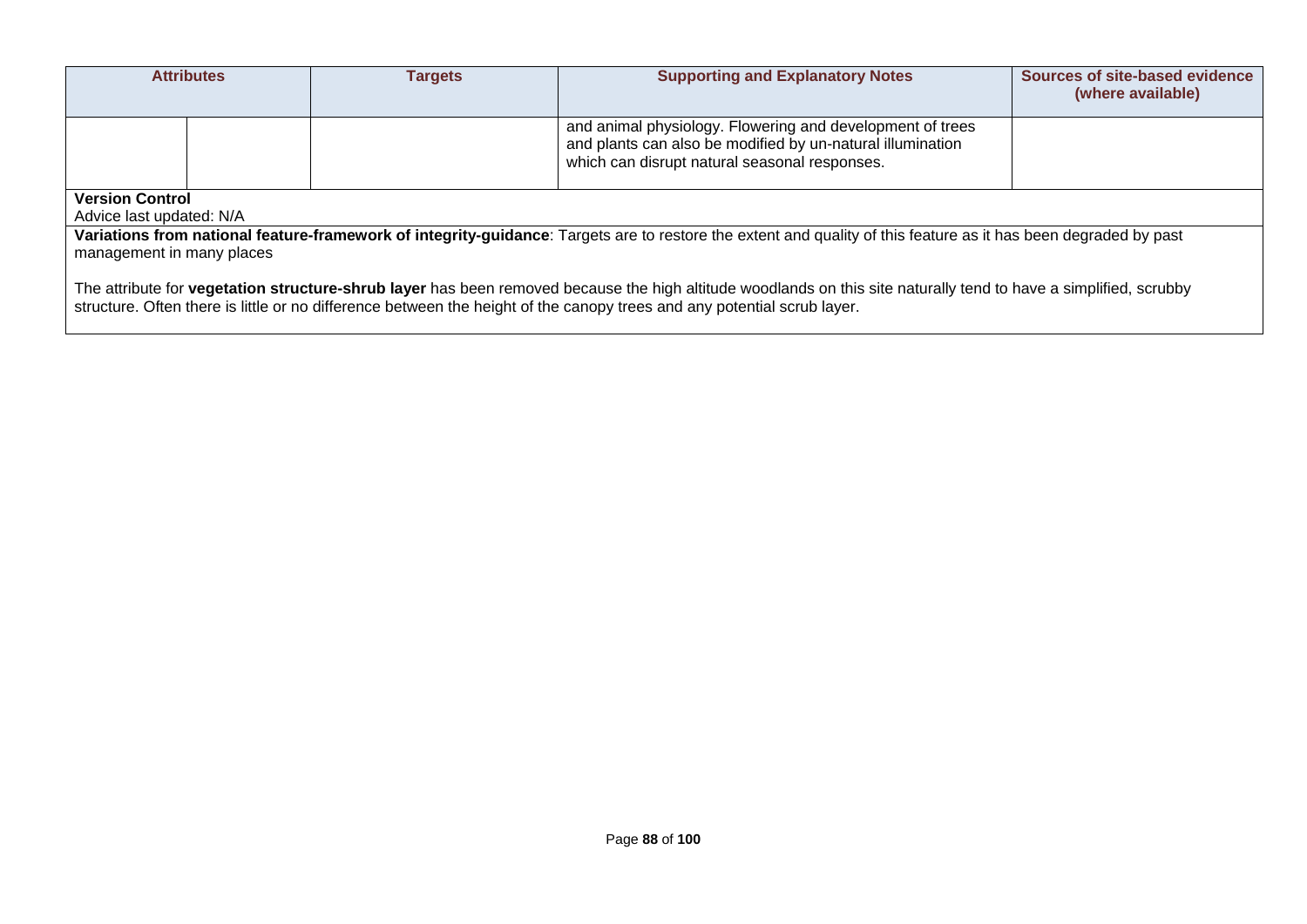### **Table 14: Supplementary Advice for Qualifying Features: S1393.** *Drepanocladus (Hamatocaulis) vernicosus***; Slender green feather-moss**

| <b>Attributes</b>                        |                                | <b>Targets</b>                                                                                                                                                                                                                                                                                              | <b>Supporting and Explanatory Notes</b>                                                                                                                                                                                                                                                                                                                                                                                                                                                                                                                                                                                                                                                                                                                                                                                                                                                                                                                                                                                                                                                                                                                                                                                                                                                                                                                                                                                                                                                                                                                                                                                                                                                                   | Sources of site-based evidence (where<br>available)                                                                                             |
|------------------------------------------|--------------------------------|-------------------------------------------------------------------------------------------------------------------------------------------------------------------------------------------------------------------------------------------------------------------------------------------------------------|-----------------------------------------------------------------------------------------------------------------------------------------------------------------------------------------------------------------------------------------------------------------------------------------------------------------------------------------------------------------------------------------------------------------------------------------------------------------------------------------------------------------------------------------------------------------------------------------------------------------------------------------------------------------------------------------------------------------------------------------------------------------------------------------------------------------------------------------------------------------------------------------------------------------------------------------------------------------------------------------------------------------------------------------------------------------------------------------------------------------------------------------------------------------------------------------------------------------------------------------------------------------------------------------------------------------------------------------------------------------------------------------------------------------------------------------------------------------------------------------------------------------------------------------------------------------------------------------------------------------------------------------------------------------------------------------------------------|-------------------------------------------------------------------------------------------------------------------------------------------------|
| <b>Population</b><br>(of the<br>feature) | <b>Population</b><br>abundance | Maintain or restore as<br>appropriate the abundance of the<br>population at a level which is<br>above the baseline population-<br>size estimated at the time of SAC<br>designation; whilst avoiding<br>deterioration from its current level<br>as indicated by the latest mean<br>peak count or equivalent. | This will ensure there is a viable population of the<br>feature which is being maintained at or increased<br>to a level that contributes as appropriate to its<br>Favourable Conservation Status across its natural<br>range in the UK.<br>Due to the dynamic nature of population change,<br>the target-value given for the population size or<br>presence of this feature is considered to be the<br>minimum standard for conservation/restoration<br>measures to achieve. This minimum-value may<br>be revised where there is evidence to show that a<br>population's size or presence has significantly<br>changed as a result of natural factors or<br>management measures and has been stable at or<br>above a new level over a considerable period<br>(generally at least 10 years). The values given<br>here may also be updated in future to reflect any<br>strategic objectives which may be set at a national<br>level for this feature.<br>Given the likely fluctuations in numbers over time,<br>any impact-assessments should focus on the<br>current size of the site's population, as derived<br>from the latest known or estimated level<br>established using the best available data. This<br>advice accords with the obligation to avoid<br>deterioration of the site or significant disturbance<br>of the species for which the site is designated, and<br>seeks to avoid plans or projects that may affect<br>the site giving rise to the risk of deterioration.<br>Similarly, where there is evidence to show that a<br>feature has historically been more abundant than<br>the stated minimum target and its current level, the<br>ongoing capacity of the site to accommodate the | Natural England (Various) - Definitions of<br>Favourable Condition for the underpinning<br>SSSIs (Available on request from Natural<br>England) |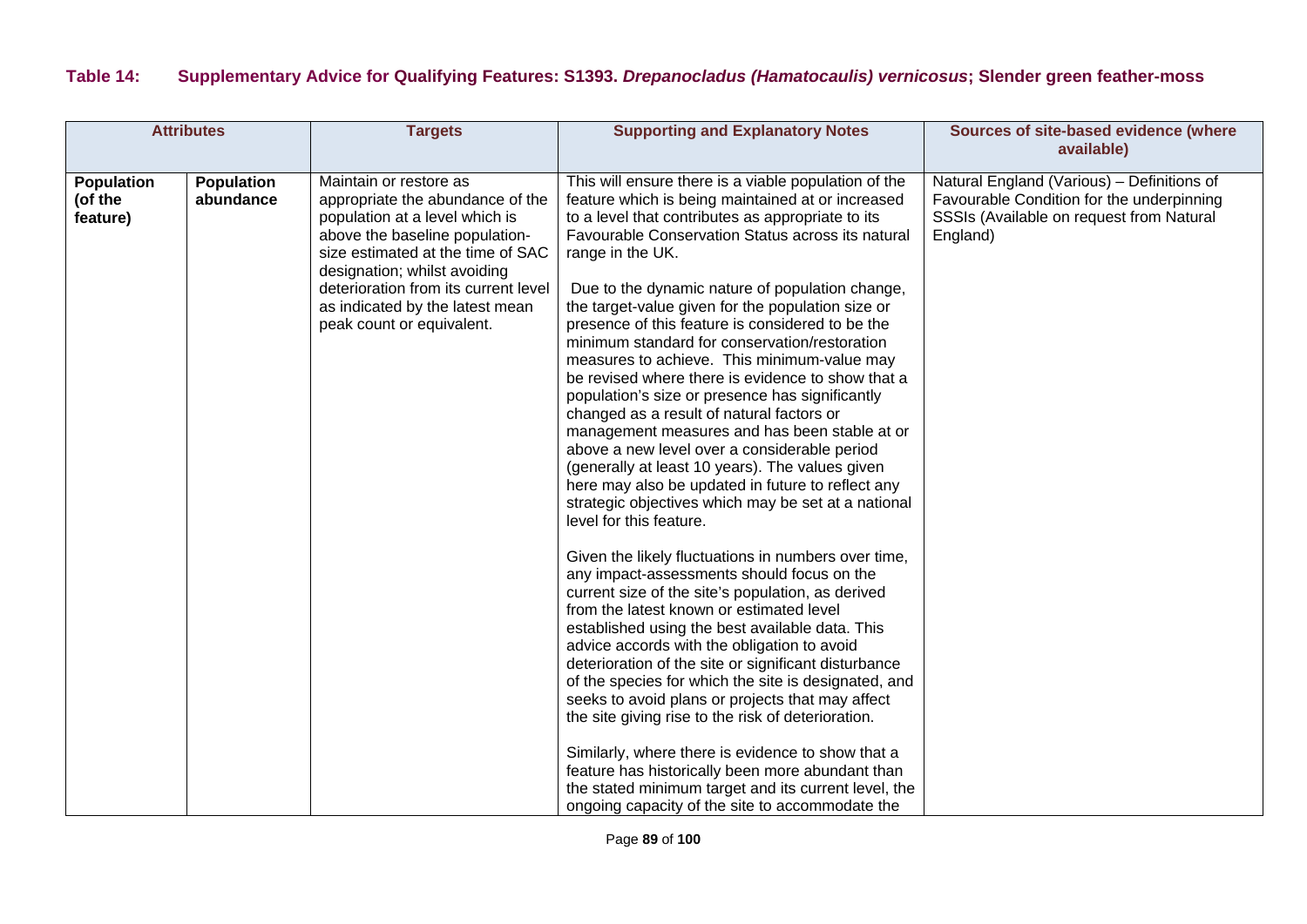| <b>Attributes</b>                                                                |                                                                     | <b>Targets</b>                                                                                                                                                                                                                                                               | <b>Supporting and Explanatory Notes</b>                                                                                                                                                                                                                                                                                                                                                                                                                                                                                                                                                                                                                                                                                                                                                                                                                                                                                                                                                                                                                                                                                                                                                                                                                                                                                                                                                                                                                                                                      | Sources of site-based evidence (where<br>available) |
|----------------------------------------------------------------------------------|---------------------------------------------------------------------|------------------------------------------------------------------------------------------------------------------------------------------------------------------------------------------------------------------------------------------------------------------------------|--------------------------------------------------------------------------------------------------------------------------------------------------------------------------------------------------------------------------------------------------------------------------------------------------------------------------------------------------------------------------------------------------------------------------------------------------------------------------------------------------------------------------------------------------------------------------------------------------------------------------------------------------------------------------------------------------------------------------------------------------------------------------------------------------------------------------------------------------------------------------------------------------------------------------------------------------------------------------------------------------------------------------------------------------------------------------------------------------------------------------------------------------------------------------------------------------------------------------------------------------------------------------------------------------------------------------------------------------------------------------------------------------------------------------------------------------------------------------------------------------------------|-----------------------------------------------------|
| <b>Supporting</b><br>habitat:<br>extent and<br>distribution<br><b>Supporting</b> | <b>Distribution of</b><br>supporting<br>habitat<br><b>Extent of</b> | Maintain or restore the<br>distribution and continuity of the<br>feature and its supporting habitat,<br>including where applicable its<br>component vegetation types and<br>associated transitional vegetation<br>types, across the site<br>Maintain the total extent of the | feature at such higher levels in future should also<br>be taken into account in any assessment.<br>Unless otherwise stated, the population size or<br>presence will be that measured using standard<br>methods, such as peak mean counts.<br>Population size has not yet been estimated as the<br>species is difficult to identify and no systematic<br>search has been made by an appropriate<br>specialist.<br>Any proposals are made which are likely to result<br>in impacts on habitat that may be suitable for this<br>species will necessitate survey by an appropriate<br>bryophyte specialist to ascertain whether the<br>species is present<br>A contraction in the range, or geographic spread,<br>of the feature (and its component vegetation)<br>across the site will reduce its overall area, the<br>local diversity and variations in its structure and<br>composition, and may undermine its resilience to<br>adapt to future environmental changes.<br>Contraction may also reduce and break up the<br>continuity of a habitat within a site and how well<br>the species feature is able to occupy and use<br>habitat within the site. Such fragmentation may<br>have a greater amount of open edge habitat which<br>will differ in the amount of light, temperature, wind,<br>and even noise that it receives compared to its<br>interior. These conditions may not be suitable for<br>this feature and this may affect its viability.<br>In order to contribute towards the objective of |                                                     |
| habitat:<br>extent and<br>distribution                                           | supporting<br>habitat                                               | habitat(s) which are likely to<br>support the feature.                                                                                                                                                                                                                       | achieving an overall favourable conservation<br>status of the feature at a UK level, it is important to<br>maintain or if appropriate restore the extent of                                                                                                                                                                                                                                                                                                                                                                                                                                                                                                                                                                                                                                                                                                                                                                                                                                                                                                                                                                                                                                                                                                                                                                                                                                                                                                                                                  |                                                     |
|                                                                                  |                                                                     | A list of locations where the                                                                                                                                                                                                                                                | supporting habitats and their range within this                                                                                                                                                                                                                                                                                                                                                                                                                                                                                                                                                                                                                                                                                                                                                                                                                                                                                                                                                                                                                                                                                                                                                                                                                                                                                                                                                                                                                                                              |                                                     |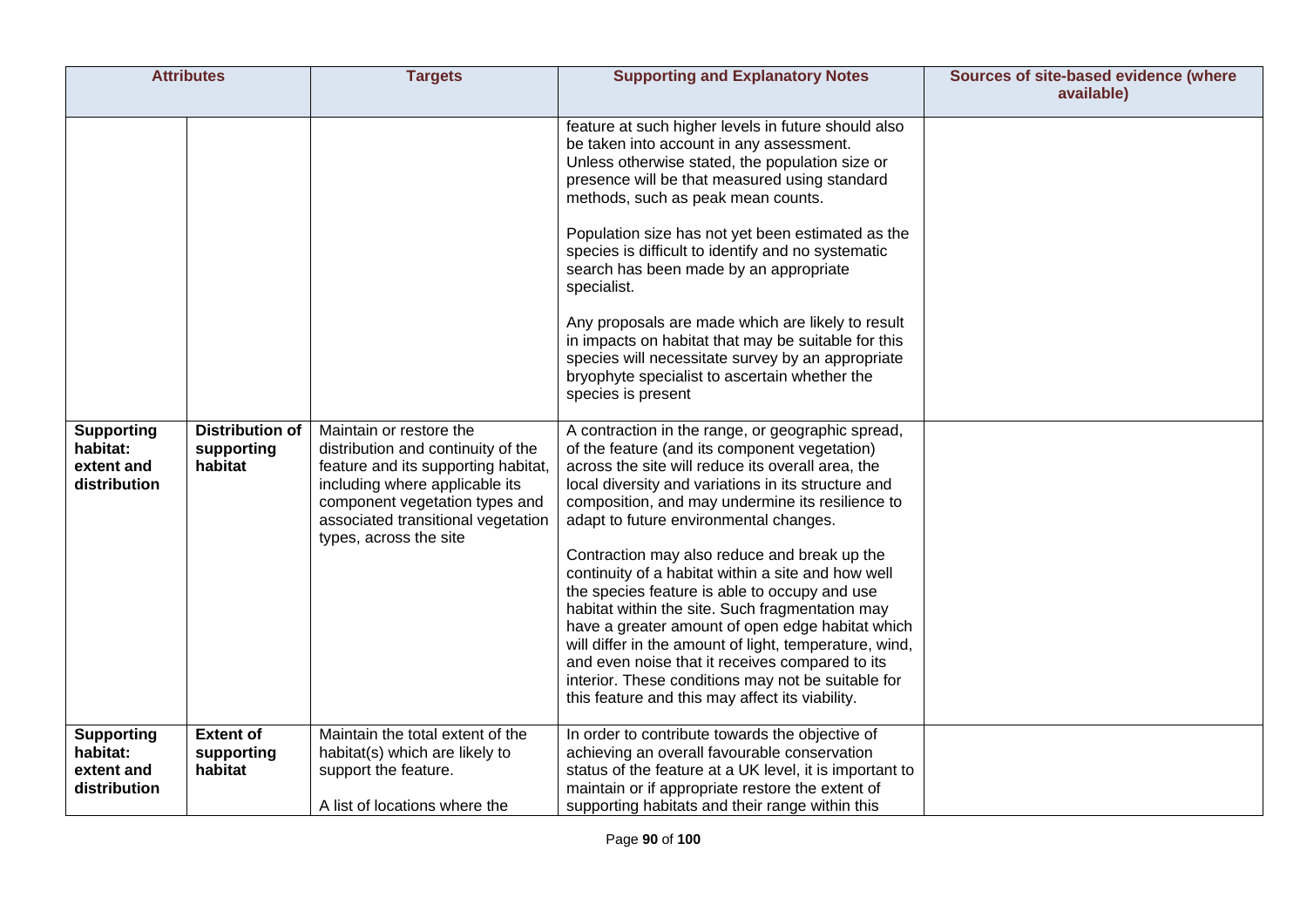|                                                         | <b>Attributes</b>     | <b>Targets</b>                                                                                                                                                                                                                                           | <b>Supporting and Explanatory Notes</b>                                                                                                                                                                                                                                                                                                                                                                                                                                                                                                                                                                                                                                                                                                                                                                                                                                                                                                                                                            | Sources of site-based evidence (where<br>available) |
|---------------------------------------------------------|-----------------------|----------------------------------------------------------------------------------------------------------------------------------------------------------------------------------------------------------------------------------------------------------|----------------------------------------------------------------------------------------------------------------------------------------------------------------------------------------------------------------------------------------------------------------------------------------------------------------------------------------------------------------------------------------------------------------------------------------------------------------------------------------------------------------------------------------------------------------------------------------------------------------------------------------------------------------------------------------------------------------------------------------------------------------------------------------------------------------------------------------------------------------------------------------------------------------------------------------------------------------------------------------------------|-----------------------------------------------------|
|                                                         |                       | species is known to occur is<br>given in the 'evidence' column to<br>the right. However, note that this<br>is not comprehensive as the<br>species is difficult to identify and<br>no systematic search has been<br>made by an appropriate<br>specialist. | SAC.<br>The information available on the extent and<br>distribution of supporting habitat used by the<br>feature may be approximate depending on the<br>nature, age and accuracy of data collection, and<br>may be subject to periodic review in light of<br>improvements in data.<br>This species has been recorded from: Uldale<br>Common; Caldbeck Common and<br>Mungrisdale Common.<br>However, note that these locations are not<br>comprehensive as the species is difficult to identify<br>and no systematic search has been made by an<br>appropriate specialist<br>Any proposals which are likely to result in impacts<br>on habitat that may be suitable for this species will<br>necessitate survey by an appropriate bryophyte<br>specialist to ascertain whether the species is<br>present<br>For information on supporting habitat see NVC<br>survey (table B above) and also: Jerram R, 2015.<br>Survey of alkaline fen in the western Lake District.<br>Report to Natural England. |                                                     |
| <b>Supporting</b><br>habitat:<br>structure/<br>function | Ground<br>disturbance | Maintain the total extent of bare<br>ground $< 10\%$ within the primary<br>habitat areas of H. vernicosus.                                                                                                                                               | Areas supporting H. vernicosus are fragile and<br>easily damaged by over-grazing, trampling and<br>other disturbance, which may create exposed<br>substrate that is vulnerable to the effects of water-<br>scour. Grazing by livestock needs to be set at a<br>level that is not damaging to the species, and on<br>sites where H. vernicosus is restricted there may<br>be a need to restrict the frequency of botanists<br>wishing to see the moss.                                                                                                                                                                                                                                                                                                                                                                                                                                                                                                                                              |                                                     |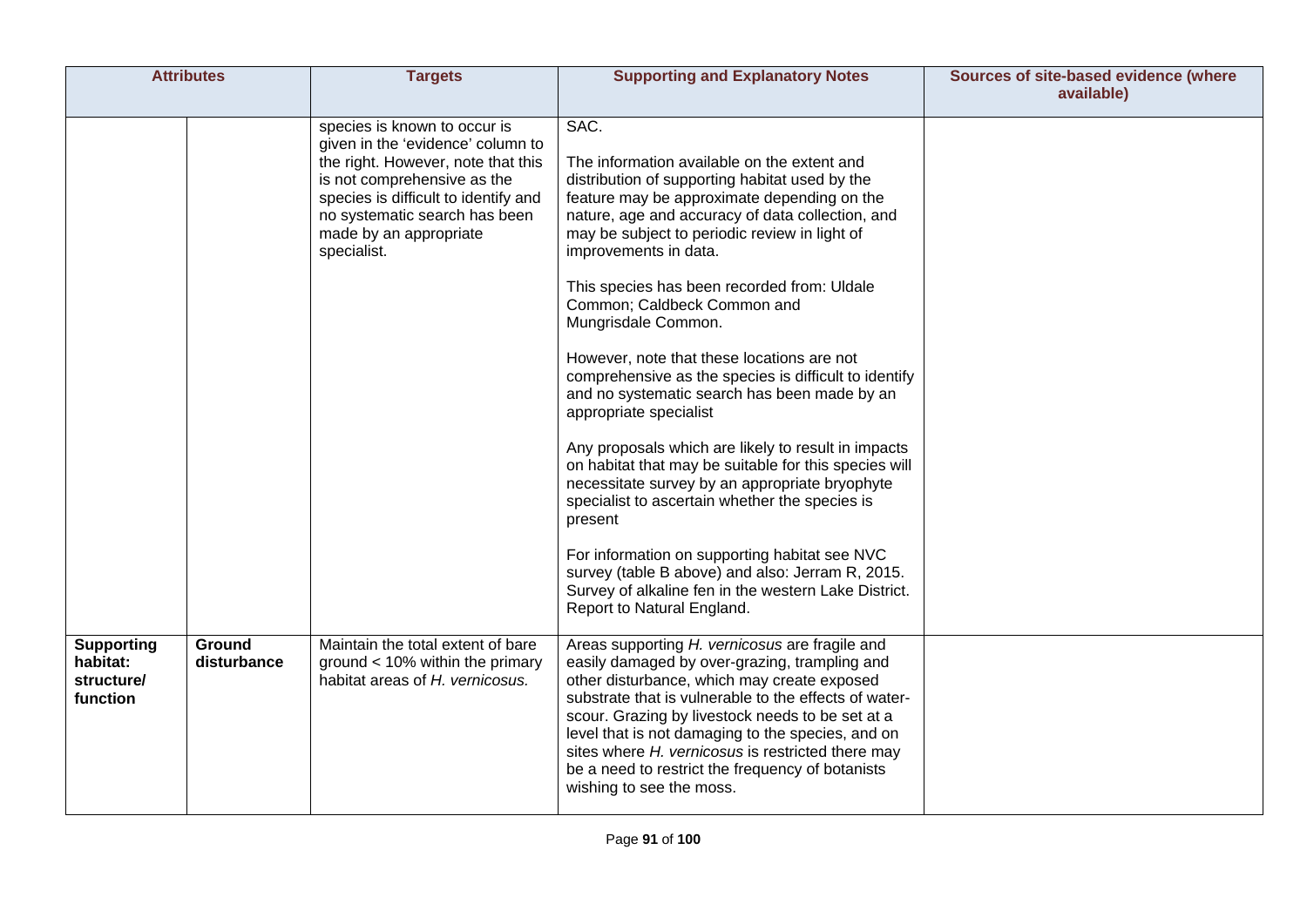|                                                         | <b>Attributes</b>                                             | <b>Targets</b>                                                                                                                                                                                                                                                                    | <b>Supporting and Explanatory Notes</b>                                                                                                                                                                                                                                                                                                                                                                                                                                                                                                                          | Sources of site-based evidence (where<br>available) |
|---------------------------------------------------------|---------------------------------------------------------------|-----------------------------------------------------------------------------------------------------------------------------------------------------------------------------------------------------------------------------------------------------------------------------------|------------------------------------------------------------------------------------------------------------------------------------------------------------------------------------------------------------------------------------------------------------------------------------------------------------------------------------------------------------------------------------------------------------------------------------------------------------------------------------------------------------------------------------------------------------------|-----------------------------------------------------|
| <b>Supporting</b><br>habitat:<br>structure/<br>function | Hydrological<br>features                                      | Maintain or restore (as necessary<br>at specific location) all distinctive<br>hydrological features of sites that<br>are likely to support H.<br>vernicosus including flushes,<br>springs seepages and fens.                                                                      | H. vernicosus occurs in flush and fen habitats, and<br>thus any damage to or loss of these habitats is<br>likely to be damaging to the species.                                                                                                                                                                                                                                                                                                                                                                                                                  |                                                     |
| <b>Supporting</b><br>habitat:<br>structure/<br>function | <b>Hydrology</b>                                              | Maintain or restore (as necessary<br>at specific location) water levels<br>at sites that are likely to support<br>H. vernicosus at a level sufficient<br>to support the species, in<br>particular water tables should not<br>be lowered.                                          | H. vernicosus occurs in flush and fen habitats, and<br>thus any changes in hydrology which result in the<br>damage or loss of these habitats, in particular the<br>lowering of water tables, are likely to be damaging<br>to the species. Increased levels of water<br>abstraction caused by development may lower<br>water tables and thus damage sites supporting H.<br>vernicosus by desiccation.                                                                                                                                                             |                                                     |
| <b>Supporting</b><br>habitat:<br>structure/<br>function | Soils,<br>substrate and<br>nutrient<br>cycling                | Maintain or restore (as necessary<br>at specific location) the<br>properties of the underlying soil<br>types, including structure, bulk<br>density, total carbon, pH, soil<br>nutrient status and fungal:<br>bacterial ratio, within typical<br>values for the supporting habitat | Soil supports basic ecosystem function and is a<br>vital part of the natural environment. Its properties<br>strongly influence the colonisation, growth and<br>distribution of those plant species which together<br>form vegetation types, and therefore provides a<br>habitat used by a wide range of organisms. Soil<br>biodiversity has a vital role to recycle organic<br>matter. Changes to natural soil properties may<br>therefore affect the ecological structure, function<br>and processes associated with the supporting<br>habitat of this feature. |                                                     |
| <b>Supporting</b><br>habitat:<br>structure/<br>function | Vegetation<br>composition:<br>invasive non-<br>native species | Ensure invasive non-native<br>species are either absent within<br>the primary habitat areas of H.<br>vernicosus or being contained at<br>a level which does not<br>significantly affect the feature.                                                                              | H. vernicosus is vulnerable to competition from<br>invasive non-native species which can spread<br>rapidly once established. Such species within fens<br>and flushes may include New Zealand<br>pygmyweed Crassula helmsii, parrot's-feather<br>Myriophyllum aquaticum, sweet flag Acorus<br>calamus, Mimulus Mimulus spp., Himalayan<br>balsam Impatiens glandulifera and Giant hogweed<br>Heracleum mantegazzianum.                                                                                                                                            |                                                     |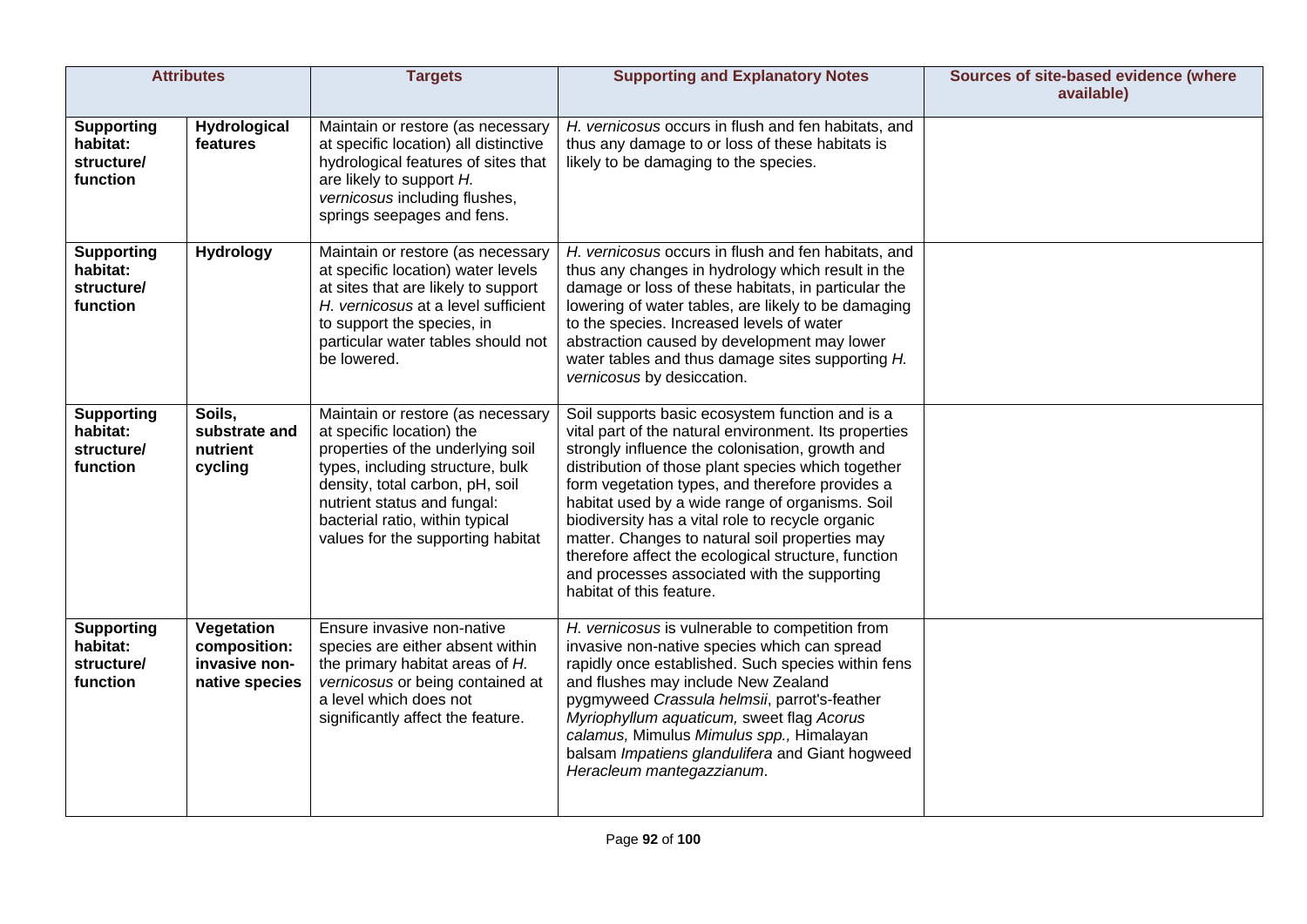|                                                                                                        | <b>Attributes</b>                                            | <b>Targets</b>                                                                                                                                                                                                                                                                                   | <b>Supporting and Explanatory Notes</b>                                                                                                                                                                                                             | Sources of site-based evidence (where<br>available)                                                                                                                                               |
|--------------------------------------------------------------------------------------------------------|--------------------------------------------------------------|--------------------------------------------------------------------------------------------------------------------------------------------------------------------------------------------------------------------------------------------------------------------------------------------------|-----------------------------------------------------------------------------------------------------------------------------------------------------------------------------------------------------------------------------------------------------|---------------------------------------------------------------------------------------------------------------------------------------------------------------------------------------------------|
| <b>Supporting</b><br>habitat:<br>structure/<br>function                                                | Vegetation<br>composition:<br><b>Scrub and</b><br>tree cover | Maintain the primary habitat<br>areas of H. vernicosus as tree<br>and scrub free.                                                                                                                                                                                                                | H. vernicosus favours areas that are not heavily<br>shaded. Invasion by woody species is likely to be<br>damaging, and their development to maturity may<br>indicate drying out, dereliction, disturbance and/or<br>enrichment of wetland habitats. |                                                                                                                                                                                                   |
| <b>Supporting</b><br>habitat:<br>structure/<br>function                                                | Vegetation<br>composition:<br>undesirable<br>species         | Ensure common reed<br>Phragmites australis is either<br>absent or rare within the primary<br>habitat areas of H. vernicosus                                                                                                                                                                      | Increasing cover of Common Reed outside target<br>is likely to indicate habitat management is<br>inappropriate and likely to lead to the vegetation<br>community becoming tall fen, to the detriment of<br>H. vernicosus.                           |                                                                                                                                                                                                   |
| <b>Supporting</b><br>habitat:<br>structure/<br>function                                                | <b>Water quality</b>                                         | Maintain or restore (as necessary<br>at specific location) a natural<br>nutrient regime to the any<br>supporting river habitat, with any<br>anthropogenic enrichment above<br>natural/background<br>concentrations limited to levels at<br>which adverse effects on the<br>feature are unlikely. | H. vernicosus is considered to require low to<br>neutral nutrient conditions, thus pollution and<br>activities that increase nutrient levels are likely to<br>have a negative effect on the species.                                                |                                                                                                                                                                                                   |
| <b>Supporting</b><br>processes<br>(on which the<br>feature and/or<br>its supporting<br>habitat relies) | <b>Adaptation</b><br>and resilience                          | Maintain or restore (as necessary<br>at specific location) the feature's<br>ability, and that of its supporting<br>habitat, to adapt or evolve to<br>wider environmental change,<br>either within or external to the<br>site.                                                                    | See the explanatory notes for this attribute above<br>in Table 2.                                                                                                                                                                                   |                                                                                                                                                                                                   |
| <b>Supporting</b><br>processes<br>(on which the<br>feature and/or<br>its supporting<br>habitat relies) | <b>Air quality</b>                                           | Restore concentrations and<br>deposition of air pollutants to at<br>or below the site-relevant Critical<br>Load or Level values given for<br>this feature of the site on the Air<br>Pollution Information System<br>(www.apis.ac.uk).                                                            | See the explanatory notes for this attribute above<br>in Table 1.                                                                                                                                                                                   | More information about site-relevant Critical<br>Loads and Levels for this SAC is available by<br>using the 'search by site' tool on the Air<br>Pollution Information System<br>(www.apis.ac.uk). |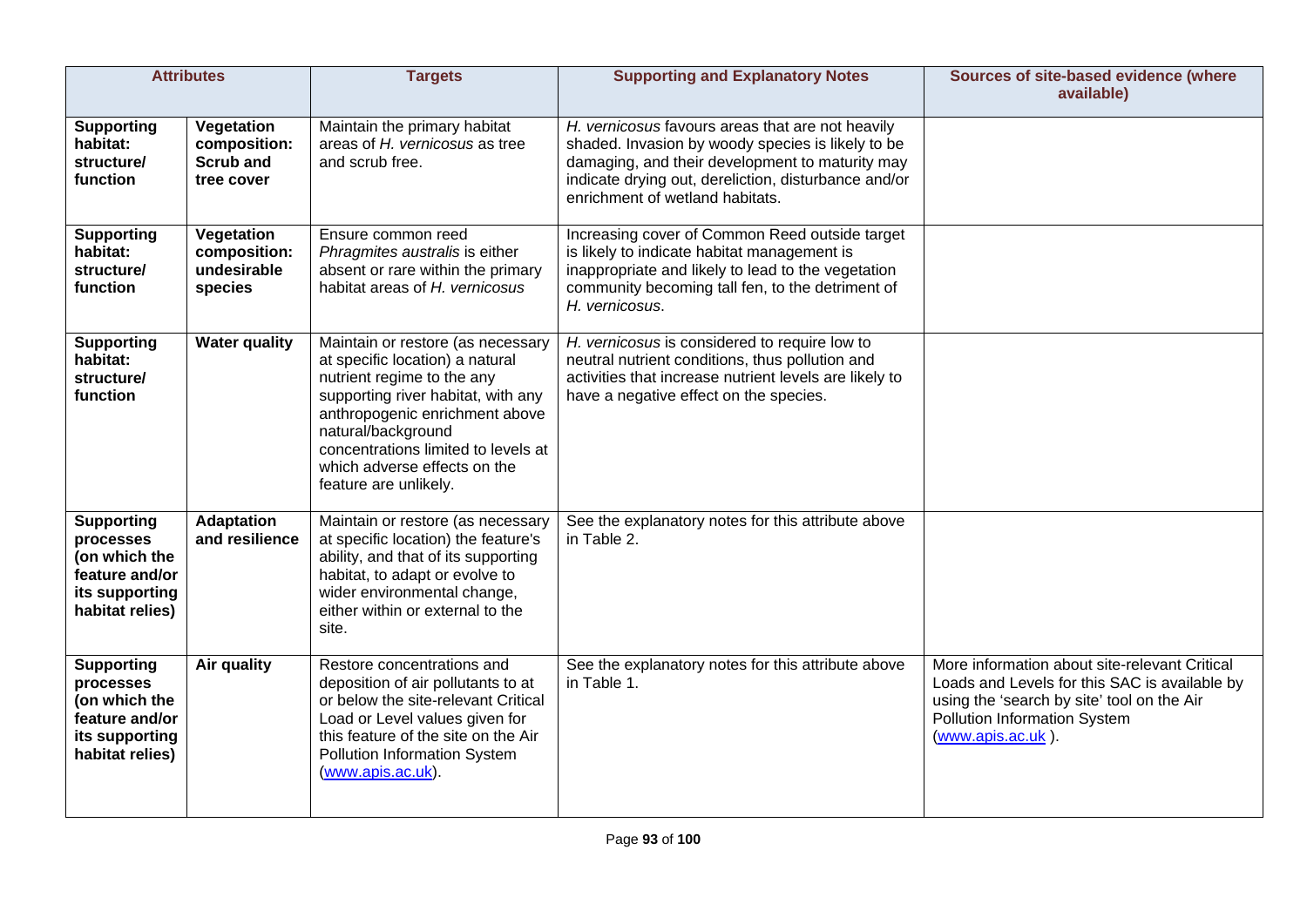|                                                                                                                                                                                                                                    | <b>Attributes</b>               | <b>Targets</b>                                                                                                                                                                                                                                                                        | <b>Supporting and Explanatory Notes</b>                                                                                                                                                                                                                                                                                                                                                                                                                                                                                                                                                                                                                                                                                                                                                                                                                      | Sources of site-based evidence (where<br>available) |  |  |
|------------------------------------------------------------------------------------------------------------------------------------------------------------------------------------------------------------------------------------|---------------------------------|---------------------------------------------------------------------------------------------------------------------------------------------------------------------------------------------------------------------------------------------------------------------------------------|--------------------------------------------------------------------------------------------------------------------------------------------------------------------------------------------------------------------------------------------------------------------------------------------------------------------------------------------------------------------------------------------------------------------------------------------------------------------------------------------------------------------------------------------------------------------------------------------------------------------------------------------------------------------------------------------------------------------------------------------------------------------------------------------------------------------------------------------------------------|-----------------------------------------------------|--|--|
| <b>Supporting</b><br>processes<br>(on which the<br>feature and/or<br>its supporting<br>habitat relies)                                                                                                                             | <b>Conservation</b><br>measures | Restore the management<br>measures (either within and/or<br>outside the site boundary as<br>appropriate) which are necessary<br>to restore the structure, functions<br>and supporting processes<br>associated with the feature<br>and/or its supporting habitats.                     | See the explanatory notes for this attribute above<br>in Table 1.                                                                                                                                                                                                                                                                                                                                                                                                                                                                                                                                                                                                                                                                                                                                                                                            |                                                     |  |  |
| <b>Supporting</b><br>processes<br>(on which the<br>feature and/or<br>its supporting<br>habitat relies)                                                                                                                             | Water<br>quantity/<br>quality   | Where the feature or its<br>supporting habitat is dependent<br>on surface water and/or<br>groundwater, maintain or restore<br>(as necessary at specific<br>location) water quality and<br>quantity to a standard which<br>provides the necessary<br>conditions to support the feature | For many SAC features which are dependent on<br>wetland habitats supported by surface and/or<br>ground water, maintaining the quality and quantity<br>of water supply will be critical, especially at certain<br>times of year. Poor water quality and inadequate<br>quantities of water can adversely affect the<br>structure and function of this habitat type.<br>Typically, meeting the surface water and<br>groundwater environmental standards set out by<br>the Water Framework Directive (WFD<br>2000/60/EC) will also be sufficient to support the<br>achievement of SAC Conservation Objectives but<br>in some cases more stringent standards may be<br>needed to reflect the ecological needs of the<br>species feature. Further site-specific investigations<br>may be required to establish appropriate water<br>quality standards for the SAC. |                                                     |  |  |
| <b>Version Control</b><br>Advice last updated: N/A                                                                                                                                                                                 |                                 |                                                                                                                                                                                                                                                                                       |                                                                                                                                                                                                                                                                                                                                                                                                                                                                                                                                                                                                                                                                                                                                                                                                                                                              |                                                     |  |  |
| Variations from national feature-framework of integrity-guidance: Targets are to 'maintain or restore' the quality of this feature as it may have been degraded by past<br>management in many places, but baseline data is lacking |                                 |                                                                                                                                                                                                                                                                                       |                                                                                                                                                                                                                                                                                                                                                                                                                                                                                                                                                                                                                                                                                                                                                                                                                                                              |                                                     |  |  |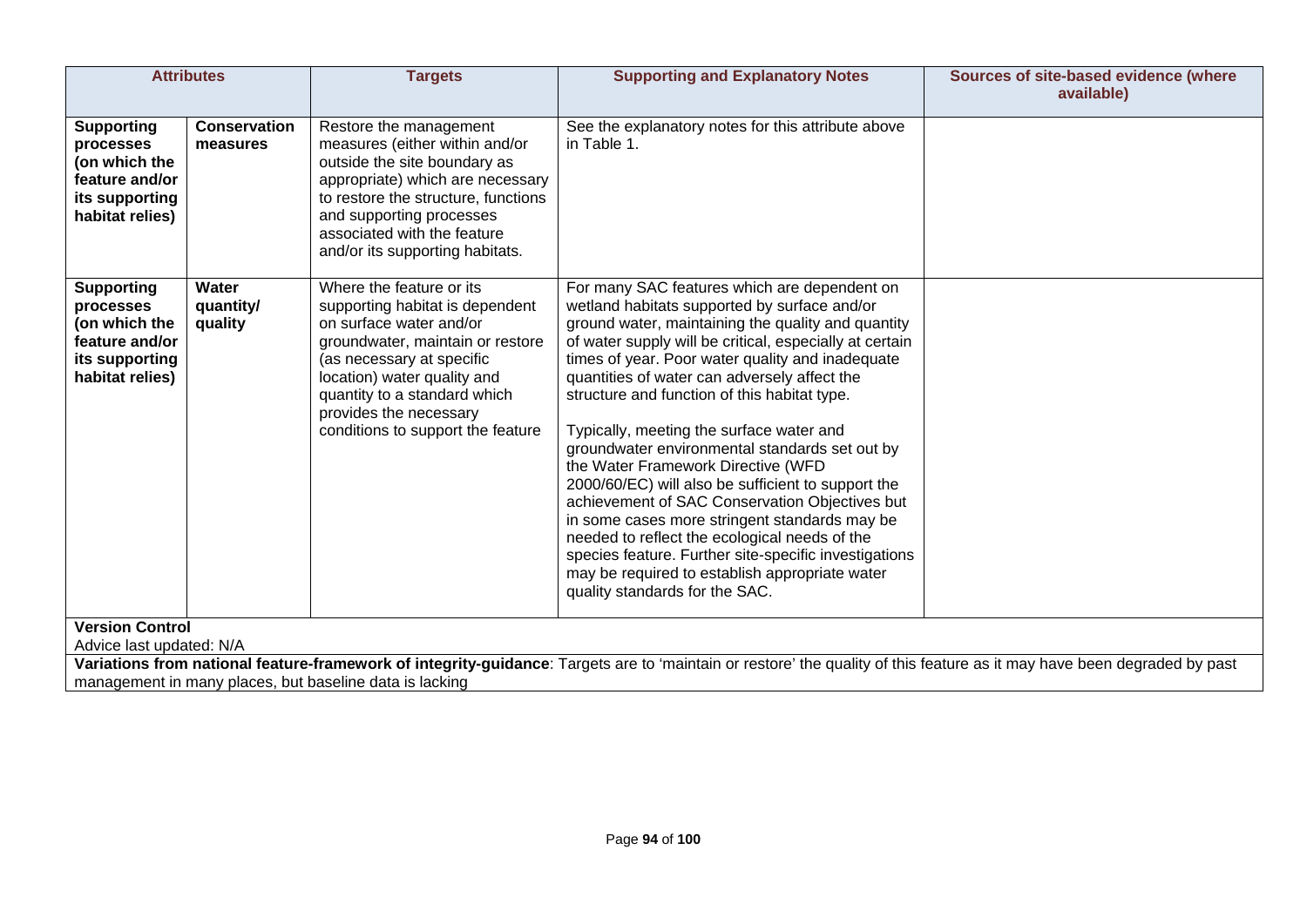## **Annex A: Known Occurrence of Interest Features**

|                                                               | <b>Armboth</b><br><b>Fells</b> | <b>Birk Fell</b> | <b>Butter-</b><br>mere<br><b>Fells</b> | <b>Helvellyn</b><br>and<br><b>Fairfield</b> | Honister<br>Crag | <b>Pillar and</b><br><b>Ennerdale</b><br><b>Fells</b> | <b>Scafell</b><br><b>Pikes</b> | <b>Shap</b><br><b>Fells</b> | <b>Skiddaw</b><br>Group | Wasdale<br><b>Screes</b> |
|---------------------------------------------------------------|--------------------------------|------------------|----------------------------------------|---------------------------------------------|------------------|-------------------------------------------------------|--------------------------------|-----------------------------|-------------------------|--------------------------|
| H7230 Alkaline Fens                                           | $\sf X$                        | $\mathsf{X}$     | X                                      | $\sf X$                                     | $\sf X$          | X                                                     |                                | X                           | $\mathsf{X}$            | $\mathsf{X}$             |
| H4060 Montane Heaths                                          |                                |                  | X                                      | $\sf X$                                     |                  | X                                                     | X                              |                             | X                       |                          |
| H7130 Blanket Bog                                             | $\sf X$                        | $\sf X$          | X                                      | $\sf X$                                     | $\sf X$          | X                                                     |                                | $\sf X$                     | X                       |                          |
| H8210 Calcareous Rocky Slopes<br>with chasmophytic vegetation |                                |                  |                                        | $\sf X$                                     | $\sf X$          |                                                       | $\sf X$                        |                             |                         | $\mathsf{X}$             |
| H4030 European dry Heath                                      | $\sf X$                        | $\mathsf{X}$     | $\sf X$                                | $\sf X$                                     | $\sf X$          | $\mathsf{X}$                                          | $\sf X$                        | $\sf X$                     | $\sf X$                 | $\mathsf{X}$             |
| H6430 Hydrophilous tall herb<br>fringe communities            | $\sf X$                        |                  | X                                      | $\sf X$                                     | $\sf X$          | X                                                     | $\sf X$                        |                             | X                       | $\mathsf{X}$             |
| H5130 Juniperus communis<br>formations                        |                                | $\sf X$          | X                                      | $\sf X$                                     | $\sf X$          | $\sf X$                                               |                                |                             | X                       |                          |
| H4010 North Atlantic wet heath                                | $\sf X$                        | $\mathsf{X}$     |                                        |                                             | $\sf X$          | $\sf X$                                               |                                | $\sf X$                     | $\mathsf{X}$            |                          |
| H91A0 Old sessile oak woods with<br>Ilex and Blechum          | $\sf X$                        | $\mathsf{X}$     | X                                      |                                             |                  | X                                                     |                                | X                           | X                       |                          |
| H3130 Oligotrophic - mesotrophic<br>standing waters           | $\mathsf{X}$                   |                  | X                                      | $\sf X$                                     |                  |                                                       | $\sf X$                        |                             | X                       |                          |
| H6150 Siliceous alpine and boreal<br>grasslands               |                                |                  | X                                      | $\sf X$                                     |                  | $\sf X$                                               | $\sf X$                        |                             | X                       |                          |
| H8220 Siliceous rocky slopes with<br>chasmophytic vegetation  |                                |                  | X                                      | $\sf X$                                     | $\sf X$          | X                                                     | X                              |                             | X                       | X                        |
| H8110 Siliceous scree of montane<br>- snow levels             | $\sf X$                        | $\mathsf{X}$     | X                                      | $\sf X$                                     | $\sf X$          | $\sf X$                                               | $\sf X$                        |                             | $\sf X$                 | $\sf X$                  |
| H6230 Species-rich Nardus<br>Grassland                        |                                |                  | X                                      | $\sf X$                                     | $\sf X$          |                                                       |                                |                             |                         |                          |
| S1393 Slender Green Feather-<br>moss                          |                                |                  |                                        |                                             |                  |                                                       |                                |                             | X                       |                          |

Note that there may be small areas of these interest features which are not picked up at the resolution of whole site surveys and are therefore not included in this table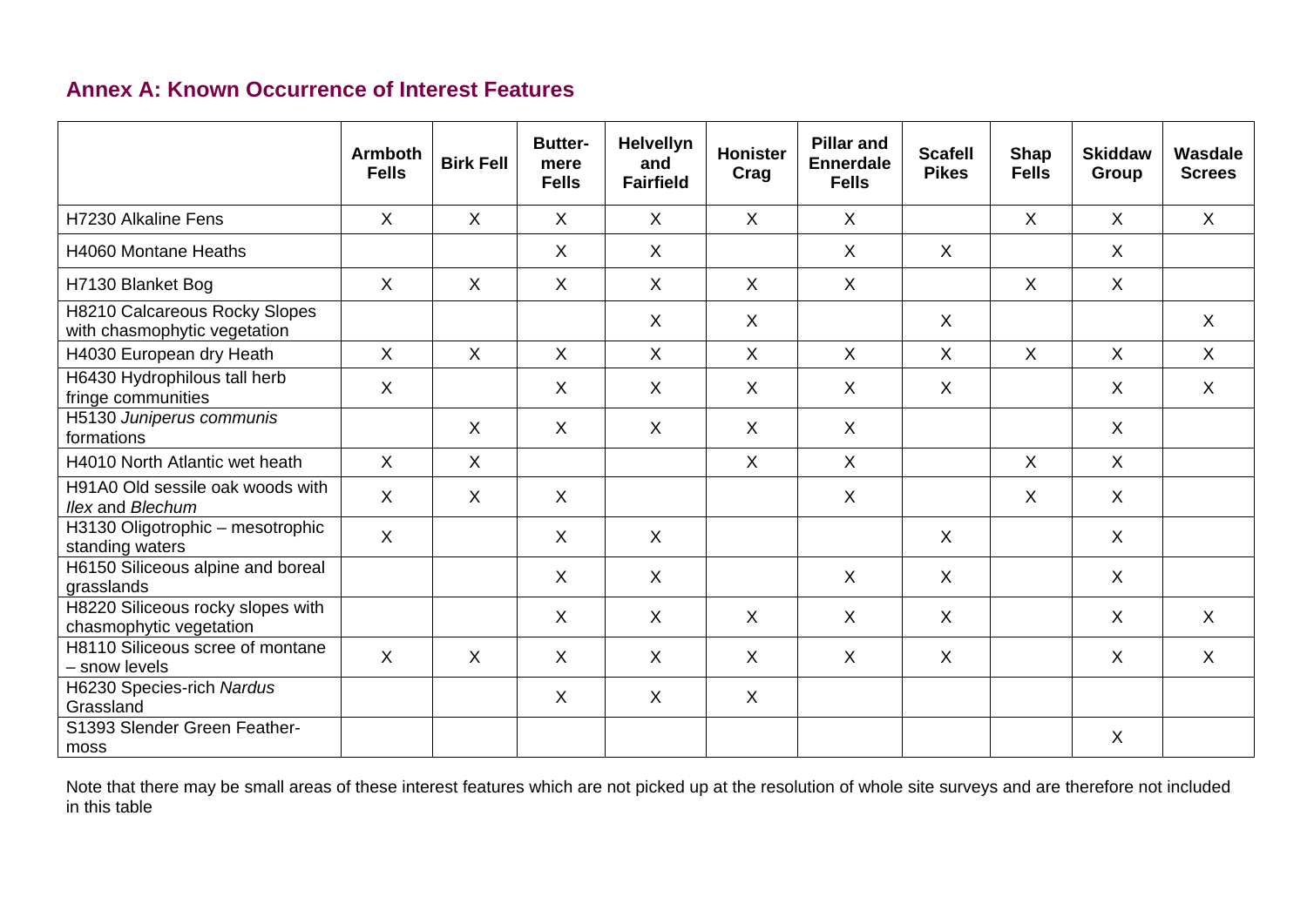# **Annex B: NVC Survey Information:**

### **(Documents held by Natural England)**

| <b>SSSI</b>                         | <b>Title</b>                                                                                      | <b>Author</b>                            | <b>Date</b>      | <b>Notes</b>                                              |
|-------------------------------------|---------------------------------------------------------------------------------------------------|------------------------------------------|------------------|-----------------------------------------------------------|
| Armboth                             | Armboth Fell Vegetation Condition Monitoring 2000                                                 | R. Jerram for North West                 | <b>June 2000</b> | NVC survey includes land owned by NWW, now United         |
| <b>Fells SSSI</b>                   |                                                                                                   | Water                                    |                  | Utilities, on the east of the watershed                   |
|                                     | Armboth Fells (west) SSSI, Survey of National                                                     | R. Jerram                                | January          | NVC survey includes land owned by the National Trust      |
|                                     | <b>Vegetation Classification Communities</b>                                                      |                                          | 2003             | on the west of the watershed                              |
| <b>Birk Fell</b><br>SSSI            | NVC Survey of Birk Fell SSSI with assessment of<br>areas for potential heath/woodland restoration | N.Dayton                                 | February<br>2003 |                                                           |
|                                     |                                                                                                   |                                          |                  |                                                           |
| <b>Buttermere</b>                   | NVC Survey of Buttermere Fells SSSI with                                                          | K. Proctor, T. Rafferty and              | February         | Survey did not include rope access so misses some         |
| <b>Fells SSSI</b>                   | assessment of areas for potential restoration                                                     | N. Dayton                                | 2003             | features on steep ground; see later specialist surveys    |
|                                     |                                                                                                   |                                          |                  | referenced in following tables.                           |
| Helvellyn                           | A survey of National Vegetation Classification                                                    | R. Jerram                                | January          | See Buttermere Fells SSSI                                 |
| and Fairfield<br><b>SSSI</b>        | Communities                                                                                       |                                          | 2003             |                                                           |
| Honister                            | NVC survey of Honister Crags SSSI with                                                            | N. Dayton                                | February         | Although the NVC classification in this report is broadly |
| Crag SSSI                           | assessment of areas for potential heath/woodland                                                  |                                          | 2003             | correct, the species list at Appendix 1 contains cut and  |
|                                     | restoration.                                                                                      |                                          |                  | paste errors and is not reliable. Survey did not include  |
|                                     |                                                                                                   |                                          |                  | rope access so misses some features on steep ground;      |
|                                     |                                                                                                   |                                          |                  | see later specialist surveys referenced in following      |
|                                     |                                                                                                   |                                          |                  | tables.                                                   |
| Pillar and                          | A survey of National Vegetation Classification                                                    | R. Jerram                                | January          | See Buttermere Fells SSSI                                 |
| Ennerdale                           | Communities                                                                                       |                                          | 2003             |                                                           |
| <b>SSSI</b>                         |                                                                                                   |                                          |                  |                                                           |
| <b>Scafell Pikes</b><br><b>SSSI</b> | NVC survey of Scafell SSSI with assessment of<br>areas for potential restoration                  | K. Proctor, T. Rafferty and<br>N. Dayton | February<br>2003 | See Buttermere Fells SSSI                                 |
| Shap Fells                          | NVC Survey of Shap Fells SSSI with assessment of                                                  | L. Brandon-Jones and N.                  | February         |                                                           |
| <b>SSSI</b>                         | areas for potential restoration                                                                   | Dayton                                   | 2003             |                                                           |
|                                     | NVC Mapping of Birkbeck Fells                                                                     | Natural England                          | April 2015       | Covers Birkbeck Fells part of the SSSI                    |
| Skiddaw                             | A survey of National Vegetation Classification                                                    | R. Jerram                                | October          |                                                           |
| <b>Group SSSI</b>                   | Communities                                                                                       |                                          | 2003             |                                                           |
| Wasdale                             | <b>Survey of SAC Feature Communities</b>                                                          | R. Jerram                                | December         | This survey did not include rope access so misses some    |
| <b>Screes SSSI</b>                  |                                                                                                   |                                          | 1997             | features on steep ground; see later specialist surveys    |
|                                     |                                                                                                   |                                          |                  | referenced in following tables.                           |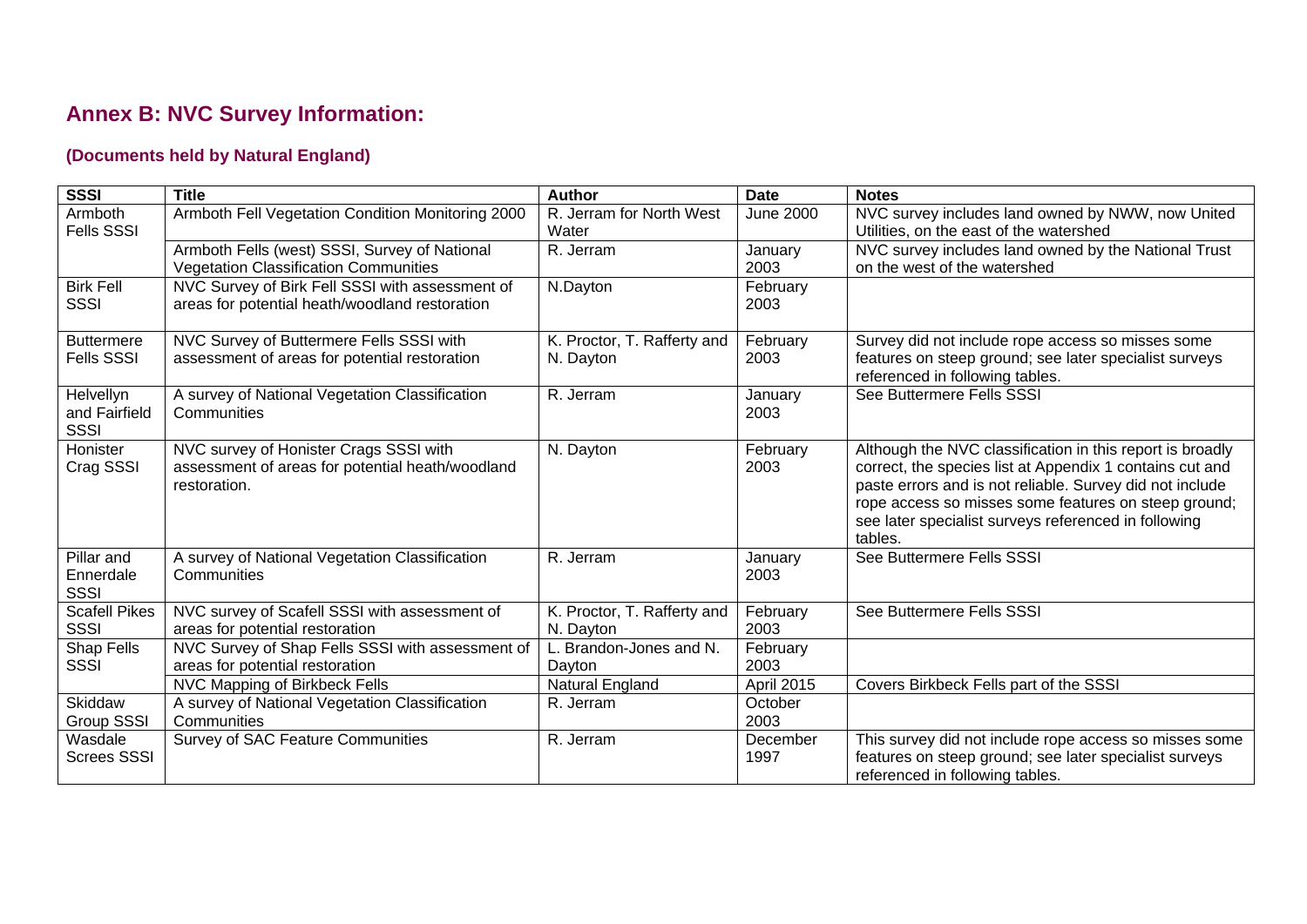### **Annex C - Baseline survey data of Oligotrophic Lakes and Tarns**

The baseline data for the macrophyte flora of this suite of tarns is recorded by Ralph Stokoe: (Stokoe, R. (1983), Aquatic Macrophytes in the Tarns and Lakes of Cumbria Freshwater Biological Association, Occasional Publication No 18 (See extract below). The most recent (at time of writing) and most comprehensive records for the waterbodies are recorded in the table below:

| <b>Parent SSSI</b>      | Waterbody name       | Baseline data (Available on request from Natural England)        |
|-------------------------|----------------------|------------------------------------------------------------------|
| Armboth Fell            | Dock Tarn            | Brendon O'Hanrahan 2007                                          |
|                         | <b>Blea Tarn</b>     | Brendon O'Hanrahan 2007                                          |
|                         |                      | Cumbria Tarns survey 7 August 2006                               |
| <b>Buttermere Fells</b> | Dalehead Tarn        | Cumbria Tarns survey 9 August 2006                               |
| Helvellyn and Fairfield | Red Tarn             | Natural England 2010 - Aquatic macrophyte, survey by snorkelling |
|                         |                      | Cumbria Tarns survey July 2005                                   |
|                         | Grisedale tarn       | J Dunbavin 7/2005 Cumbria Tarns Survey                           |
|                         |                      | National lakes survey 2007                                       |
| <b>Scafell Pikes</b>    | Sprinkling Tarn      | Cumbria Tarns survey 17 July 2006                                |
|                         | <b>Styhead Tarn</b>  | Cumbria Tarns survey 4 July 2006                                 |
|                         | Sprinkling Crag Tarn | Cumbria Tarns survey 4 July 2006                                 |
|                         | <b>Scales Tarn</b>   | Natural England 10 December 2010 Condition monitoring report     |
| <b>Skiddaw Group</b>    |                      | Cumbria Tarns survey 22 Oct 2005                                 |
|                         | <b>Bowscale Tarn</b> | English Nature 8 July 1983                                       |
|                         |                      | Cumbria Tarns survey 23 Sept 2004                                |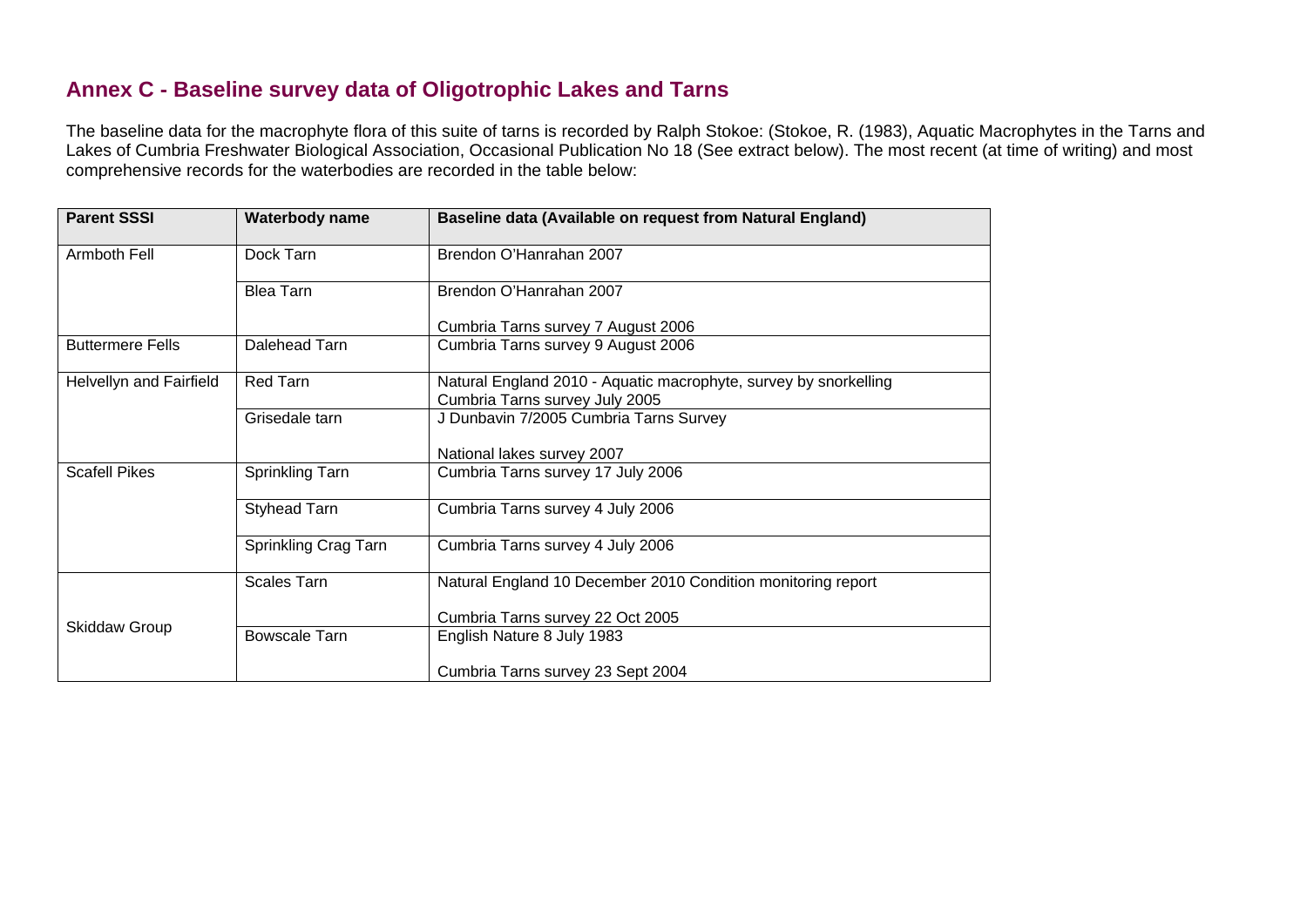#### **Extract from Stokoe (1983) covering the suite of 10 tarns within the SAC**

(Stokoe, R. (1983), Aquatic Macrophytes in the Tarns and Lakes of Cumbria, Freshwater Biological Association, Occasional Publication No 18)

| Blea Tarn, Armboth,<br>Surveys: 3/75; 8/78; 7/79               | Agrostis stoloninfera; Callitriche hamulata; Carex spp.; Eleocharis palustris; Equisetum fluviatile; Fontinalis spp; Glyceria fluitans;<br>Isoetes lacustris; Juncus articulatus; Juncus bulbosus; Juncus conglomeratus, Juncus effusus; Littorella uniflora; Lobelia<br>dortmanna; Menyanthes trifoliata; Myriophyllym alterniflorum; Nuphar lutea; Potamogeton natans, Potamogeton polygonifolius;<br>Ranunculus fluitans; Ranunculus hederaceus, Sparganium angustifolium; Subularia aquatica |
|----------------------------------------------------------------|--------------------------------------------------------------------------------------------------------------------------------------------------------------------------------------------------------------------------------------------------------------------------------------------------------------------------------------------------------------------------------------------------------------------------------------------------------------------------------------------------|
| Dock Tarn, Waterndlath,<br>Surveys: 3/75; 7/76; 7/79           | Alisma plantago-aquatica; Carex rostrata; Eleocharis palustris; Equisetum fluviatile; Juncus acutiflorus; Juncus articulatus; Juncus<br>bulbusus var fluitans, Juncus conglomeratus; Littorella uniflora; Lobelia dortmanna; Menyanthes trifoliata; Myriophyllym<br>alterniflorum; Nuphar lutea; Nymphaea alba; Phragmites australis; Potamogeton natans; Potamogeton polygonifolius; Ranunculus<br>fluitans; Scirpus lacustris; Sparganium angustifolium; Subularia aquatica; Utricularia minor |
| Dalehead Tarn, Honister, Survey:<br>10/75                      | Equisetum fluviatile; Juncus bulbosus; Littorella uniflora; Lobelia dortmanna; Menyanthes trifoliata; Myriophyllym alterniflorum;<br>Potamogeton spp; Ranunculus flammula; Utricularia spp                                                                                                                                                                                                                                                                                                       |
| Grisedale Tarn, Helvellyn<br>Surveys: 5/76; 8/77               | Fontinalis antipyretica; Fontinalis squamosa; Isoetes lacustris; Littorella uniflora; Sparganium angustifolium                                                                                                                                                                                                                                                                                                                                                                                   |
| Red Tarn, Helvellyn.<br>Surveys: 9/75; 9/76                    | Callitriche hamulata; Callitriche platycarpa; Fontinalis antipyretica; Juncus bulbosus; Montia fontana                                                                                                                                                                                                                                                                                                                                                                                           |
| Sprinkling Crag Tarn, Great End.<br>Surveys: 10/75; 5/76; 7/80 | Isoetes lacustris; Juncus bulbosus; Littorella uniflora; Lobelia dortmanna; Potamogeton polygonifolius                                                                                                                                                                                                                                                                                                                                                                                           |
| Sprinkling Tarn, Great End<br>Surveys: 10/75; 7/80             | Agrostis stoloninfera; Callitriche hamulata; Fontinalis spp; Glyceria maxima; Isoetes lacustris; Juncus bulbosus; Littorella uniflora;<br>Myriophyllym alterniflorum; Potamogeton polygonifolius; Ranunculus fluitans; Sparganium angustifolium; Subularia aquatica                                                                                                                                                                                                                              |
| Styhead Tarn, Great Gable<br>Surveys: 10/75;7/80               | Eleocharis palustris; Juncus bulbosus; Juncus effusus; Myriophyllym alterniflorum; Potamogeton natans; Potamogeton<br>polygonifolius; Ranunculus fluitans; Scirpus lacustris; Sparganium angustifolium; Subularia aquatica                                                                                                                                                                                                                                                                       |
| <b>Bowscale Tarn</b><br>Surveys: 9/75; 5/80                    | Isoetes lacustris, Juncus effuses, Juncus bulbosus (not var fluitans), Littorella uniflora, Lobelia dortmanna                                                                                                                                                                                                                                                                                                                                                                                    |
| Scales Tarn, Blencathra<br>Survey 9/75                         | Isoetes lacustris, Juncus bulbosus                                                                                                                                                                                                                                                                                                                                                                                                                                                               |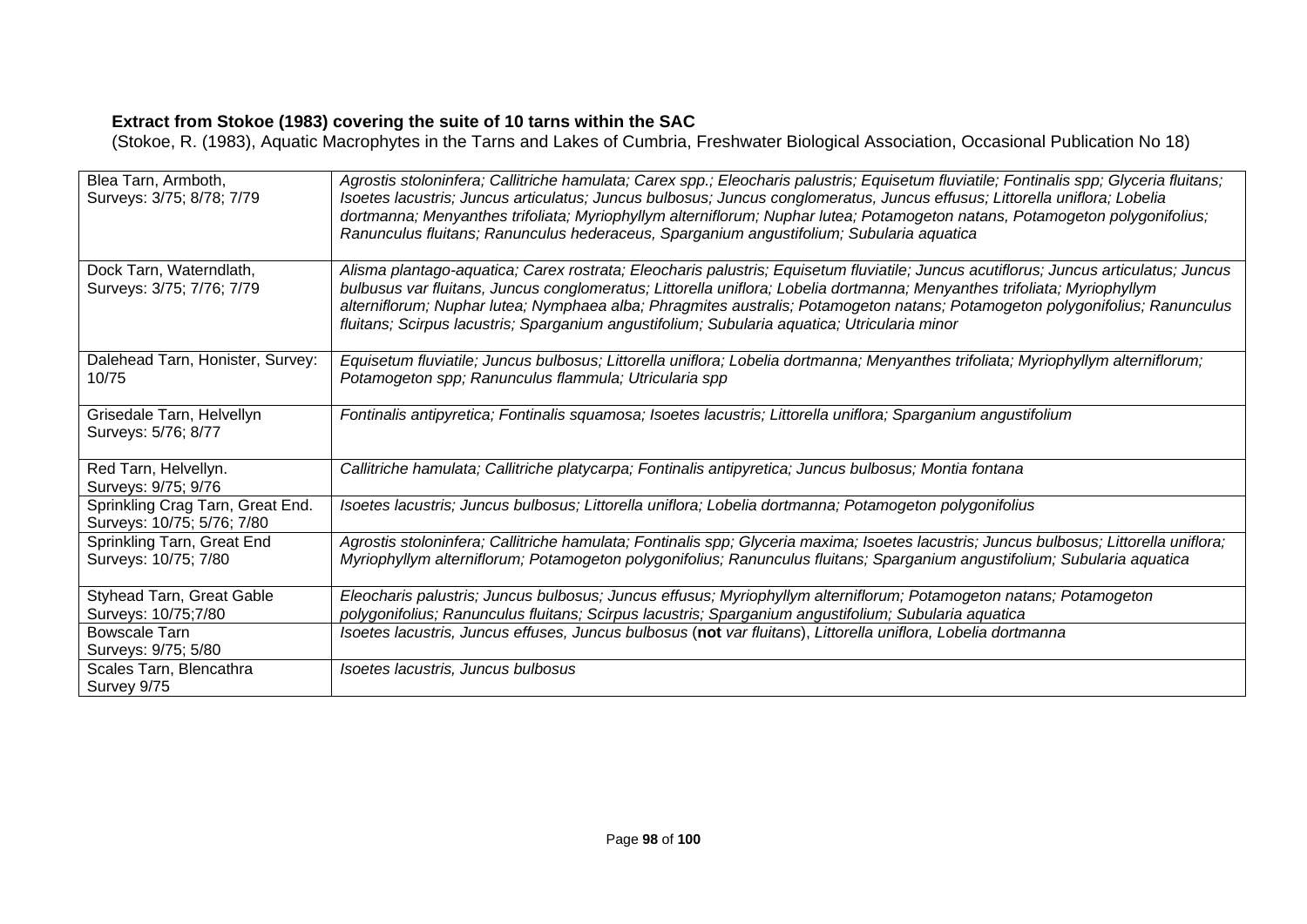# **Annex D: List of Arctic Alpine Restoration programme surveys covering Lake District High Fells SAC (Held by Natural England)**

| <b>Date</b> | <b>SSSI</b>                    | <b>Title/Description</b>                 |
|-------------|--------------------------------|------------------------------------------|
|             |                                |                                          |
| 1997        | Helvellyn and Fairfield        | Downy Willow                             |
| 1997        | <b>Helvellyn and Fairfield</b> | Helvellyn Coves Arctic Alpines           |
| 2004        | <b>Helvellyn and Fairfield</b> | Helvellyn fixed point quadrats           |
| 2005        | <b>Helvellyn and Fairfield</b> | Tarn & Falcon Crags, Helvellyn           |
| 2006        | <b>Pillar and Ennerdale</b>    | Ennerdale fixed point quadrats           |
| 2007        | <b>Helvellyn and Fairfield</b> | Fairfield (Scrubby, link Cove, Hart Crag |
| 2007        | Helvellyn and Pillar           | Alpine saw-wort, fixed points            |
| 2007        | <b>Helvellyn and Fairfield</b> | Alpine mouse-ear, fixed points           |
| 2009        | <b>Buttermere Fells</b>        | Alpine catchfly                          |
| 2009        | <b>Scafell Pikes</b>           | Skew Gill, Wasdale                       |
| 2009        | <b>Wasdale Screes</b>          | <b>Wasdale Screes</b>                    |
| 2010        | <b>Wasdale Screes</b>          | Mountain avens, Wasdale Screes           |
| 2010        | <b>Scafell Pikes</b>           | Piers Gill, Ruddy Gill & Greta Gill      |
| 2010        | <b>Skiddaw Group</b>           | Skiddaw Summit, fixed point repeats      |
| 2011        | <b>Scafell Pikes</b>           | Upper Eskdale- Cam spout etc             |
| 2012        | Honister Crag                  | <b>Honister Crag</b>                     |
| 2012        | <b>Helvellyn and Fairfield</b> | Cawk Cove - Hutable Crag                 |
| 2013        | <b>Pillar and Ennerdale</b>    | Wild Ennerdale Fixed point repeats       |
|             | Helvellyn, Buttermere,         |                                          |
| 2013        | Scafell,                       | Alpine cinquefoil (Lake District)        |
| 2013        | Helvellyn and Fairfield        | Helvellyn fixed point quadrats (repeats) |
| 2014        | <b>Pillar and Ennerdale</b>    | Pillar Coves & conifer removal           |
|             |                                | Forked Spleenwort and Serrated           |
| 2014        | <b>Buttermere Fells</b>        | Wintergreen                              |
| 2015        | <b>Buttermere Fells</b>        | Yew Crags Honister                       |